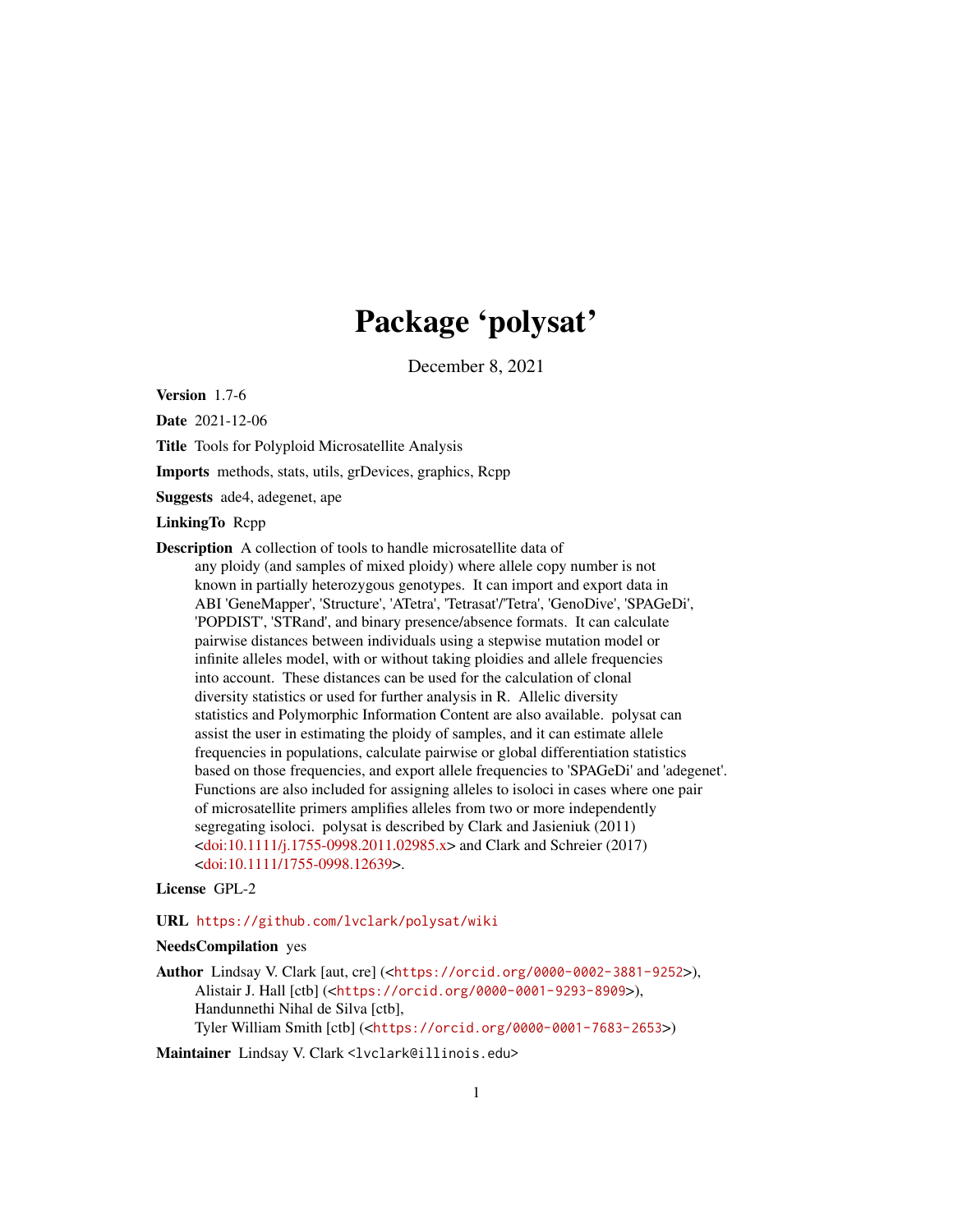Repository CRAN Date/Publication 2021-12-08 13:30:02 UTC

# R topics documented:

|             | 3              |
|-------------|----------------|
|             | $\overline{7}$ |
|             | 12             |
|             | 13             |
|             | 14             |
|             | 15             |
|             | 17             |
|             | 19             |
|             | 22             |
|             | 25             |
|             | 26             |
|             | 29             |
|             | 31             |
|             | 32             |
|             | 33             |
|             | 34             |
|             |                |
|             |                |
| - 40        |                |
|             |                |
|             | 46             |
| -48         |                |
|             |                |
|             | 51             |
|             | 53             |
|             |                |
|             |                |
|             |                |
|             |                |
|             |                |
|             |                |
|             |                |
|             | 67             |
|             | 69             |
|             | 70             |
| 73          |                |
| 75          |                |
| - 77        |                |
|             |                |
|             |                |
| read.STRand |                |
|             | 84             |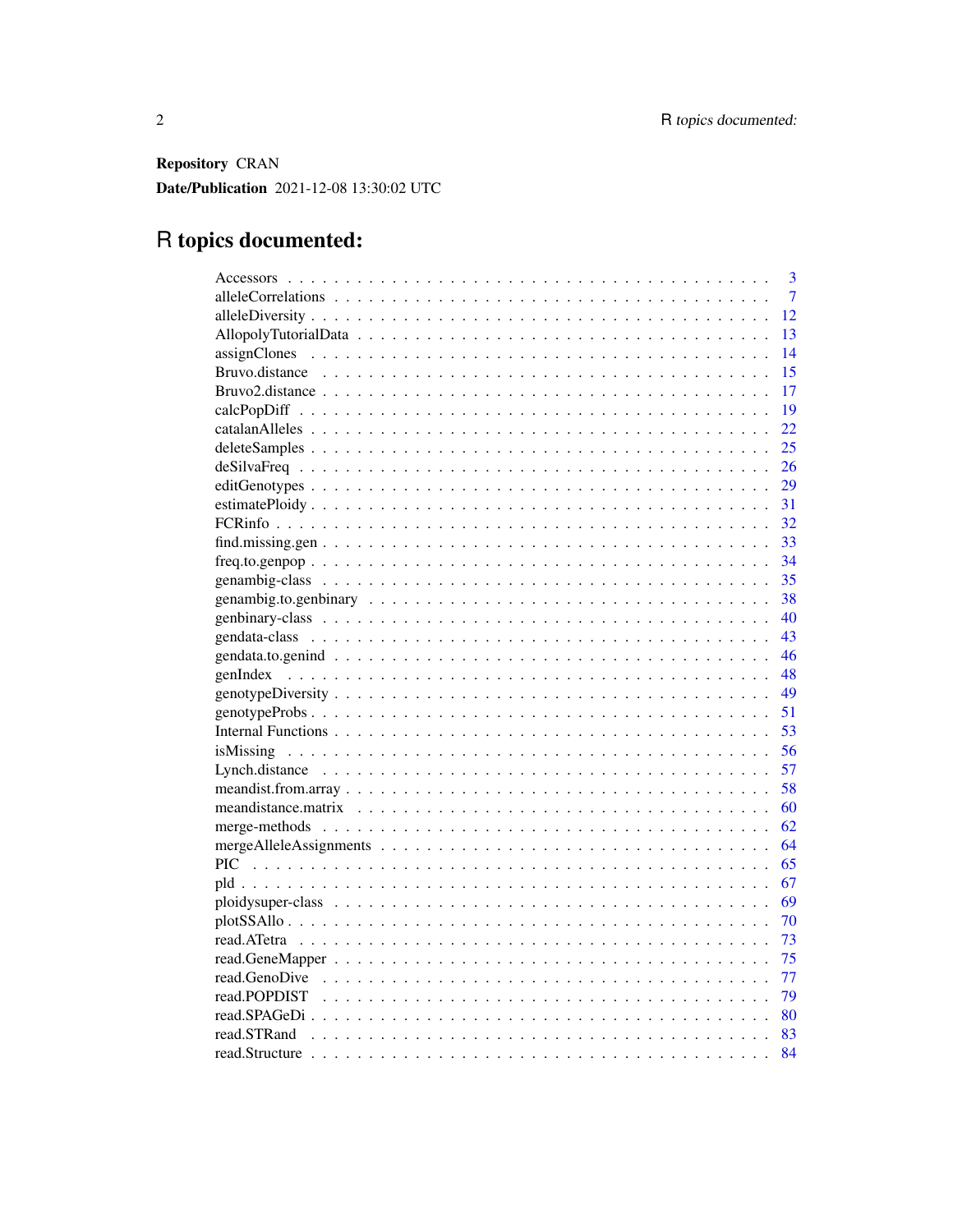#### <span id="page-2-0"></span>Accessors 3

|  |  |  |  |  |  |  |  |  |  |  |  |  |  |  |  |  |  |  | -95 |
|--|--|--|--|--|--|--|--|--|--|--|--|--|--|--|--|--|--|--|-----|
|  |  |  |  |  |  |  |  |  |  |  |  |  |  |  |  |  |  |  |     |
|  |  |  |  |  |  |  |  |  |  |  |  |  |  |  |  |  |  |  |     |
|  |  |  |  |  |  |  |  |  |  |  |  |  |  |  |  |  |  |  |     |
|  |  |  |  |  |  |  |  |  |  |  |  |  |  |  |  |  |  |  |     |
|  |  |  |  |  |  |  |  |  |  |  |  |  |  |  |  |  |  |  |     |
|  |  |  |  |  |  |  |  |  |  |  |  |  |  |  |  |  |  |  |     |
|  |  |  |  |  |  |  |  |  |  |  |  |  |  |  |  |  |  |  |     |
|  |  |  |  |  |  |  |  |  |  |  |  |  |  |  |  |  |  |  |     |
|  |  |  |  |  |  |  |  |  |  |  |  |  |  |  |  |  |  |  |     |
|  |  |  |  |  |  |  |  |  |  |  |  |  |  |  |  |  |  |  |     |
|  |  |  |  |  |  |  |  |  |  |  |  |  |  |  |  |  |  |  |     |
|  |  |  |  |  |  |  |  |  |  |  |  |  |  |  |  |  |  |  |     |

#### **Index** 2003 **[116](#page-115-0)**

Accessors *Accessor and Replacement Functions for "gendata" Objects*

# <span id="page-2-1"></span>Description

The accessor functions return information that is contained, either directly or indirectly, in the slots of a gendata object. The replacement functions alter information in one or more slots as appropriate.

#### Usage

```
Samples(object, populations, ploidies)
Samples(object) <- value
Loci(object, usatnts, ploidies)
Loci(object) <- value
PopInfo(object)
PopInfo(object) <- value
PopNames(object)
PopNames(object) <- value
PopNum(object, popname)
PopNum(object, popname) <- value
Ploidies(object, samples, loci)
Ploidies(object) <- value
Usatnts(object)
Usatnts(object) <- value
Description(object)
Description(object) <- value
Missing(object)
Missing(object) <- value
```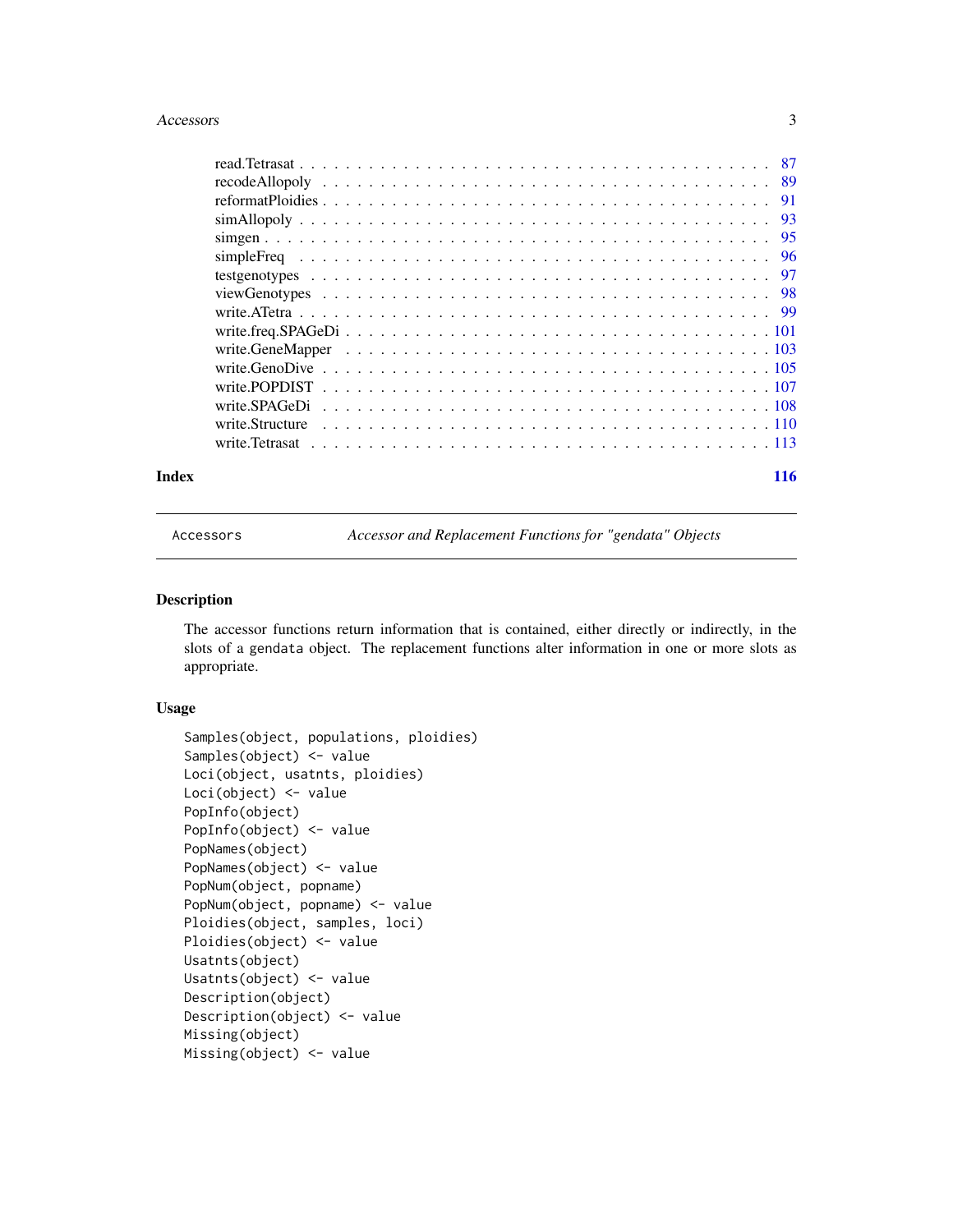```
Present(object)
Present(object) <- value
Absent(object)
Absent(object) <- value
Genotype(object, sample, locus)
Genotype(object, sample, locus) <- value
Genotypes(object, samples = Samples(object), loci = Loci(object))
Genotypes(object, samples = Samples(object), loci = Loci(object)) <- value
```
# Arguments

| object      | An object of the class gendata or one of its subclasses.                                                                                                                                                                                                                                                                                                                                                                                                                                                                                                                                                                                                                                                                                                                                                                                                                                                                                                                                                                                                                         |
|-------------|----------------------------------------------------------------------------------------------------------------------------------------------------------------------------------------------------------------------------------------------------------------------------------------------------------------------------------------------------------------------------------------------------------------------------------------------------------------------------------------------------------------------------------------------------------------------------------------------------------------------------------------------------------------------------------------------------------------------------------------------------------------------------------------------------------------------------------------------------------------------------------------------------------------------------------------------------------------------------------------------------------------------------------------------------------------------------------|
| populations | A character or numeric vector indicating from which populations to return sam-<br>ples. (optional)                                                                                                                                                                                                                                                                                                                                                                                                                                                                                                                                                                                                                                                                                                                                                                                                                                                                                                                                                                               |
| ploidies    | A numeric vector indicating ploidies, if only samples or loci with a certain<br>ploidy should be returned. (optional)                                                                                                                                                                                                                                                                                                                                                                                                                                                                                                                                                                                                                                                                                                                                                                                                                                                                                                                                                            |
| sample      | A character string or number indicating the name or number of the sample whose<br>genotype should be returned.                                                                                                                                                                                                                                                                                                                                                                                                                                                                                                                                                                                                                                                                                                                                                                                                                                                                                                                                                                   |
| locus       | A character string or number indicating the name or number of the locus whose<br>genotype should be returned.                                                                                                                                                                                                                                                                                                                                                                                                                                                                                                                                                                                                                                                                                                                                                                                                                                                                                                                                                                    |
| samples     | A character or numeric vector indicating samples for which to return genotypes<br>or ploidies. (optional)                                                                                                                                                                                                                                                                                                                                                                                                                                                                                                                                                                                                                                                                                                                                                                                                                                                                                                                                                                        |
| loci        | A character or numeric vector indicating loci for which to return genotypes or<br>ploidies. (optional)                                                                                                                                                                                                                                                                                                                                                                                                                                                                                                                                                                                                                                                                                                                                                                                                                                                                                                                                                                           |
| usatnts     | A numeric vector indicating microsatellite repeat lengths, where only loci of<br>those repeat lengths should be returned. (optional)                                                                                                                                                                                                                                                                                                                                                                                                                                                                                                                                                                                                                                                                                                                                                                                                                                                                                                                                             |
| popname     | Chacter string or vector. The name(s) of the population(s) for which to retrieve<br>or replace the corresponding PopInfo number(s). The replacement function<br>should only be used for one population at a time.                                                                                                                                                                                                                                                                                                                                                                                                                                                                                                                                                                                                                                                                                                                                                                                                                                                                |
| value       | • For Samples: a character vector of sample names.<br>• For Loci: a character vector of locus names.<br>• For PopInfo: A numeric vector (integer or can be coerced to integer) indi-<br>cating the population identities of samples.<br>• For PopNames: A character vector indicating the names of populations.<br>• For PopNum: A number (integer or can be coerced to integer) that should be<br>the new population number associated with popname.<br>• For Ploidies: A numeric vector or matrix (integer or can be coerced to<br>integer) indicating the ploidy of each sample, locus, and/or the dataset. See<br>reformatPloidies and "ploidysuper".<br>• For Usatnts: A numeric vector (integer or can be coerced to integer) in-<br>dicating the repeat type of each microsatellite locus. Dinucleotide repeats<br>should be represented with 2, trinucleotide repeat with 3, and so on. If the<br>alleles for a given locus are already stored in terms of repeat number rather<br>than fragment length in nucleotides, the Usatnts value for that locus should<br>be 1. |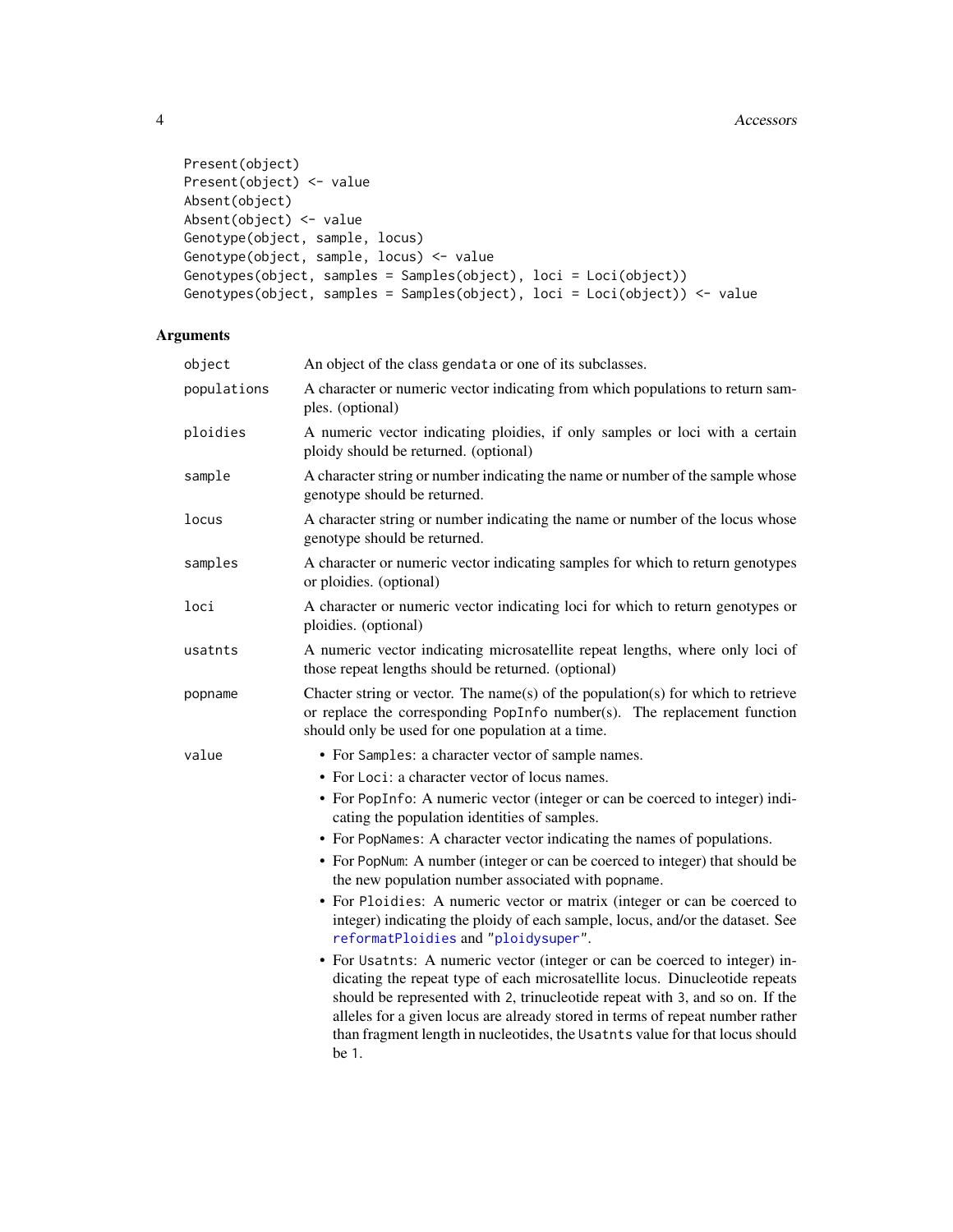- For Description: A character string or character vector describing the dataset.
- For Missing: A symbol (usually an integer) to be used to indicate missing data.
- For Present: A symbol (usually an integer) to be used to indicate the presence of an allele.
- For Absent: A symbol (usually an integer) to be used to indicate the absence of an allele.
- For Genotype: a vector of alleles, if the object is of class genambig.
- For Genotypes: A list of vectors (genotypes), of the same dimensionality as c(length(samples),length(loci)), if the object is of class genambig. If the object is of class genbinary, value should be a matrix, with column names of the form "locus.allele". See [Genotypes<-,genbinary-method](#page-0-0) for more information.

# Details

Samples  $\leq$  and Loci $\leq$  can only be used to change sample and locus names, not to add or remove samples and loci from the dataset.

For slots that require integer values, numerical values used in replacement functions will be coerced to integers. The replacement functions also ensure that all slots remain properly indexed.

The Missing<- function finds any genotypes with the old missing data symbol and changes them to the new missing data symbol, then assigns the new symbol to the slot that indicates what the missing data symbol is. Present<- and Absent<- work similarly for the genbinary class.

The Genotype access and replacement functions deal with individual genotypes, which are vectors in the genambig class. The Genotypes access and replacement functions deal with lists of genotypes.

The PopInfo<- replacement function also adds elements to PopNames(object) if necessary in order to have names for all of the populations. These will be of the form "Pop" followed by the population number, and can be later edited using PopNames<-.

The PopNum<- replacement function first finds all samples in the population popname, and replaces the number in PopInfo(object) for those samples with value. It then inserts NA into the original PopNames slot that contained popname, and inserts popname into PopNames(object)[value]. If this results in two populations being merged into one, a message is printed to the console.

#### Value

PopInfo, PopNames, Missing, Description, Usatnts, Ploidies and Genotypes simply return the contents of the slots of the same names (or in the case of Ploidies, object@Ploidies@pld is returned). Samples and Loci return character vectors taken from the names of other slots (PopInfo and Usatnts, respectively; the initialization and replacement methods ensure that these slots are always named according to samples and loci). PopNum returns an integer vector indicating the population number(s) of the population(s) named in popname. Genotype returns a single genotype for a given sample and locus, which is a vector whose exact form will depend on the class of object.

#### Author(s)

Lindsay V. Clark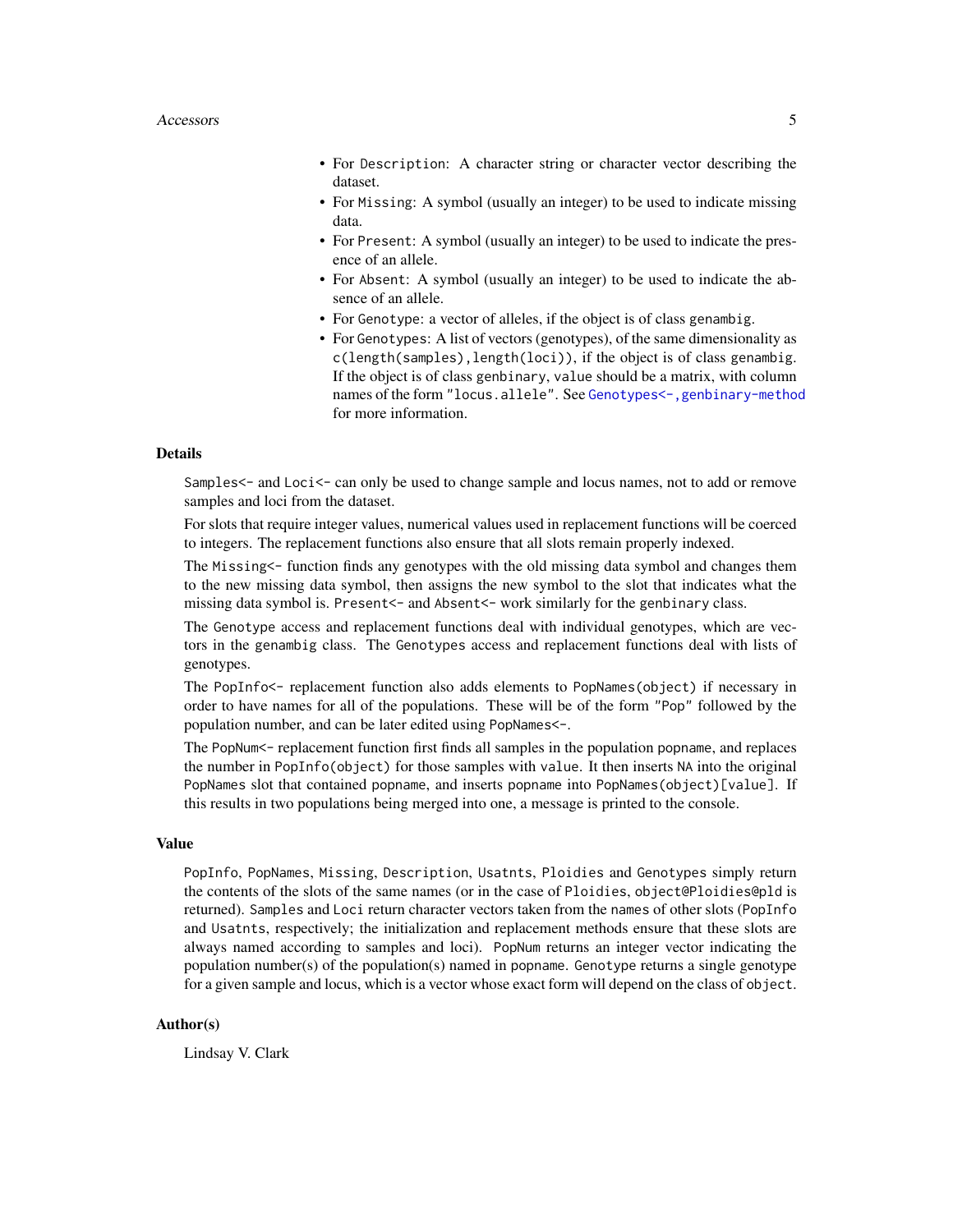#### See Also

```
deleteSamples, deleteLoci, viewGenotypes, editGenotypes, isMissing, estimatePloidy,
merge,gendata,gendata-method, gendata
```
#### Examples

```
# create a new genambig (subclass of gendata) object to manipulate
mygen <- new("genambig", samples=c("a", "b", "c"), loci=c("locG",
"locH"))
# retrieve the sample and locus names
Samples(mygen)
Loci(mygen)
# change some of the sample and locus names
Loci(mygen) \leq c("1G", "1H")
Samples(mygen)[2] <- "b1"
# describe the dataset
Description(mygen) <- "Example dataset for documentation."
# name some populations and assign samples to them
PopNames(mygen) <- c("PopL", "PopK")
PopInfo(mygen) \leq c(1,1,2)# now we can retrieve samples by population
Samples(mygen, populations="PopL")
# we can also adjust the numbers if we want to make them
# match another dataset
PopNum(mygen, "PopK") <- 3
PopNames(mygen)
PopInfo(mygen)
# change the population identity of just one sample
PopInfo(mygen)["b1"] <- 3
# indicate that both loci are dinucleotide repeats
Usatnts(mygen) \leq -c(2,2)# indicate that all samples are tetraploid
Ploidies(mygen) <- 4
# or
Ploidies(mygen) <- rep(4, times = length(Samples(mygen)) * length(Loci(mygen)))
# actually, one sample is triploid
Ploidies(mygen)["c",] <- 3
# view ploidies
Ploidies(mygen)
# view the genotype array as it currently is: filled with missing
# values
Genotypes(mygen)
# fill in the genotypes
Genotypes(mygen, loci="lG") <- list(c(120, 124, 130, 136), c(122, 120),
                                    c(128, 130, 134))
```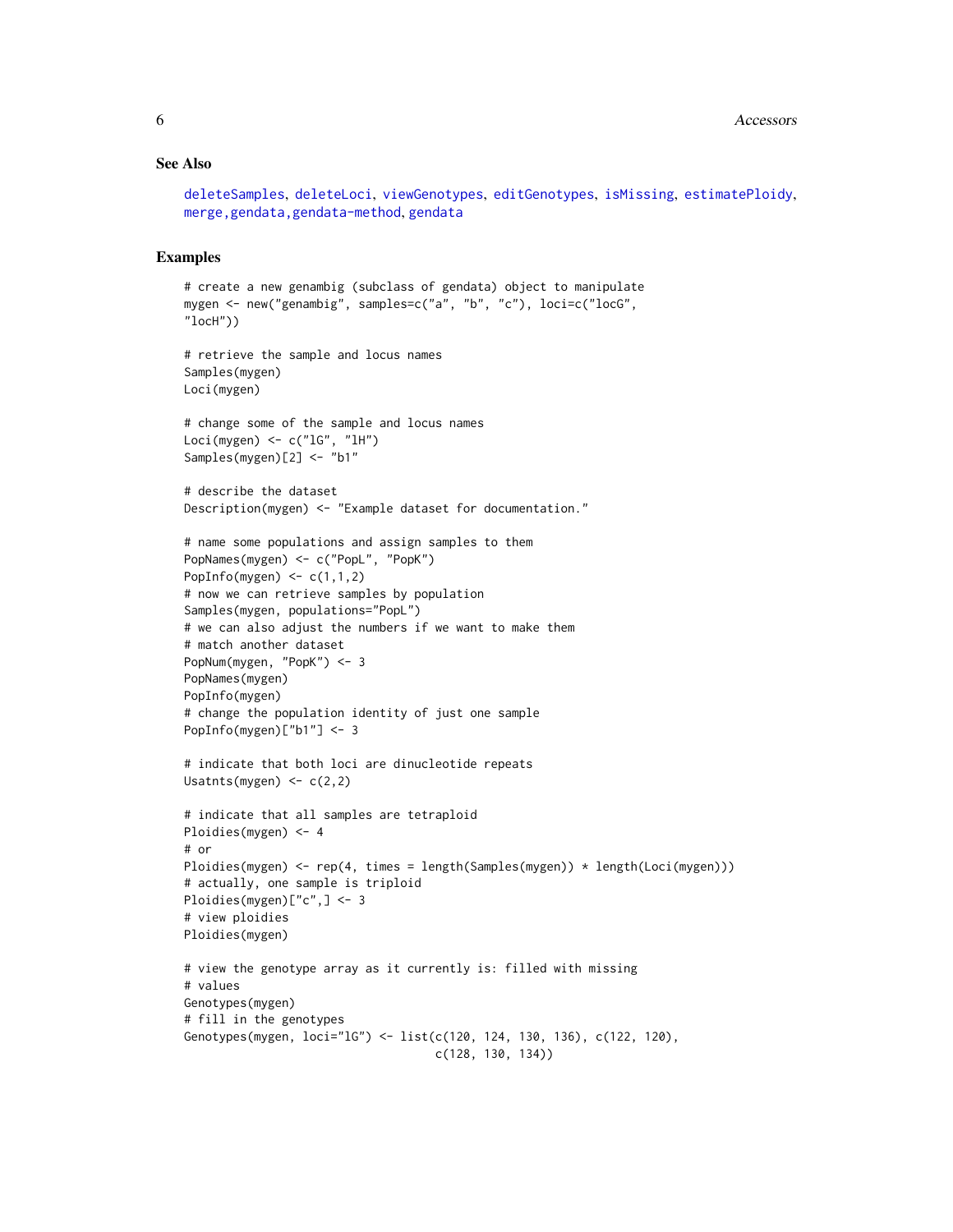```
Genotypes(mygen, loci="lH") <- list(c(200, 202, 210), c(206, 208, 210,
                                                        214),
                                    c(208))
# genotypes can also be edited or retrieved by sample
Genotypes(mygen, samples="a")
# fix a single genotype
Genotype(mygen, "a", "lH") <- c(200, 204, 210)
# retrieve a single genotype
Genotype(mygen, "c", "lG")
# change a genotype to being missing
Genotype(mygen, "c", "lH") <- Missing(mygen)
# show the current missing data symbol
Missing(mygen)
# an example of genotypes where one contains the missing data symbol
Genotypes(mygen, samples="c")
# change the missing data symbol
Missing(mygen) <- as.integer(-1)
# now look at the genotypes
Genotypes(mygen, samples="c")
```
<span id="page-6-1"></span>alleleCorrelations *Assign Alleles to Isoloci Based on Distribution of Genotypes*

#### Description

Where a single locus represents two or more independent isoloci (as in an allopolyploid, or a diploidized autopolyploid), these two functions can be used in sequence to assign alleles to isoloci. alleleCorrelations uses K-means and UPGMA clustering of pairwise p-values from Fisher's exact test to make initial groupings of alleles into putative isoloci. testAlGroups is then used to check those groupings against individual genotypes, and adjust the assignments if necessary.

#### Usage

```
alleleCorrelations(object, samples = Samples(object), locus = 1,
                   alpha = 0.05, n.subgen = 2, n.start = 50)
testAlGroups(object, fisherResults, SGploidy=2, samples=Samples(object),
             null.weight=0.5, tolerance=0.05, swap = TRUE,
            R = 100, rho = 0.95, T0 = 1, maxreps = 100)
```
#### Arguments

| obiect  | A "genambig" or "genbinary" object containing the data to analyze.           |
|---------|------------------------------------------------------------------------------|
| samples | An optional character or numeric vector indicating which samples to analyze. |
| locus   | A single character string or integer indicating which locus to analyze.      |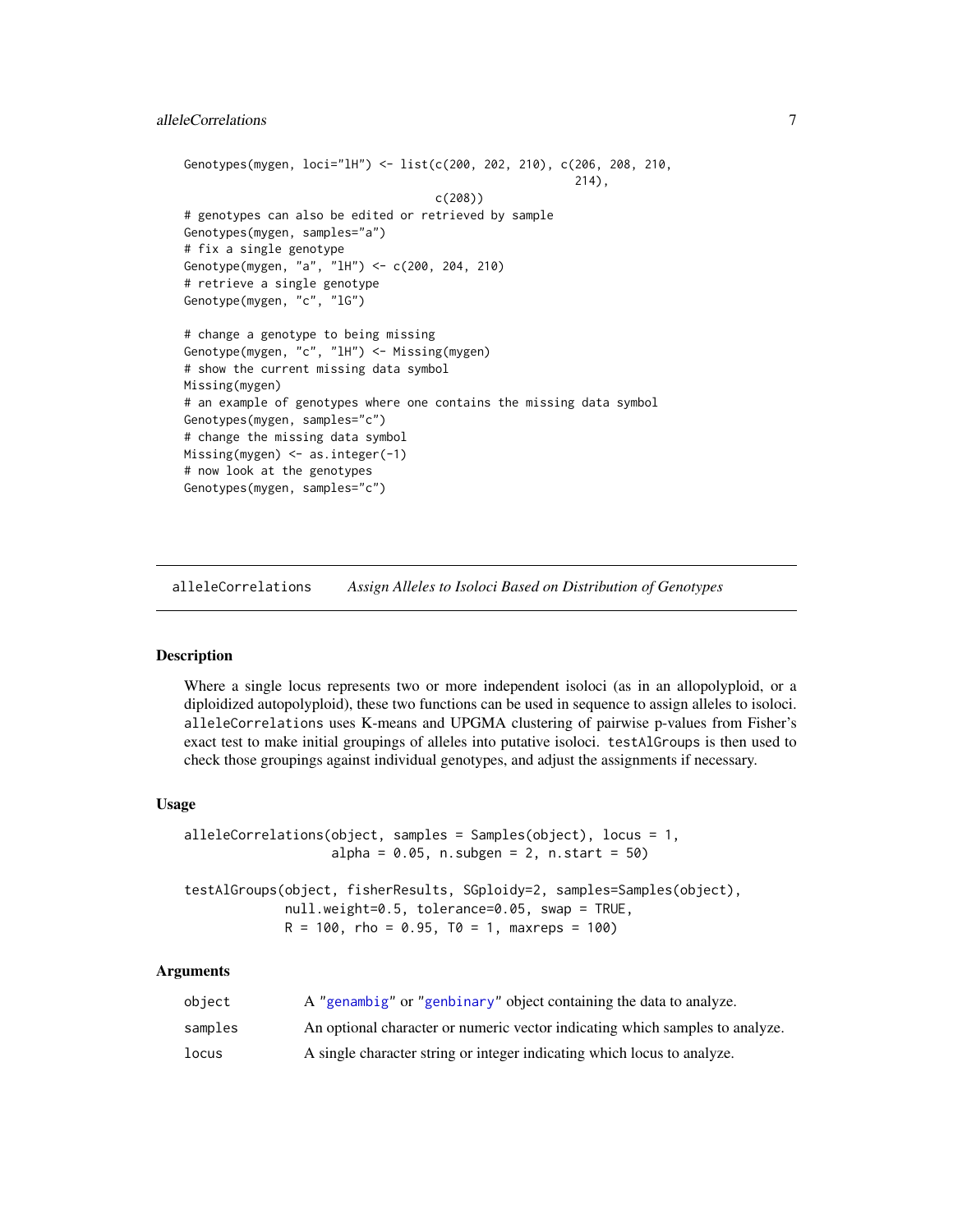| alpha         | The significance threshold, before multiple correction, for determining whether<br>two alleles are significantly correlated.                                                                                                                                                                                                                                     |
|---------------|------------------------------------------------------------------------------------------------------------------------------------------------------------------------------------------------------------------------------------------------------------------------------------------------------------------------------------------------------------------|
| n.subgen      | The number of subgenomes (number of isoloci) for this locus. This would be 2<br>for an allotetraploid or 3] for an allohexaploid. For an allo-octoploid, the value<br>would be 2 if there were two tetraploid subgenomes, or 4 if there were four<br>diploid subgenomes.                                                                                         |
| n.start       | Integer, passed directly to the nstart argument of the R base function kmeans.<br>Lowering this number will speed up computation time, whereas increasing it<br>will improve the probability of finding the correct allele assignments. The de-<br>fault value of 50 should work well in most cases.                                                             |
| fisherResults | A list output from alleleCorrelations.                                                                                                                                                                                                                                                                                                                           |
| SGploidy      | The ploidy of each subgenome (each isolocus). This is 2 for an allotetraploid,<br>an allohexaploid, or an allo-octoploid with four tetraploid subgenomes, or 4 for<br>an allo-octoploid with two tetraploid genomes.                                                                                                                                             |
| null.weight   | Numeric, indicating how genotypes with potential null alleles should be counted<br>when looking for signs of homoplasy. null.weight should be 0 if null alleles<br>are expected to be common, and 1 if there are no null alleles in the dataset. The<br>default of 0.5 was chosen to reflect the fact that the presence of null alleles is<br>generally unknown. |
| tolerance     | The proportion of genotypes that are allowed to be in disagreement with the<br>allele assignments. This is the proportion of genotypes that are expected to have<br>meiotic error or scoring error.                                                                                                                                                              |
| swap          | Boolean indicating whether or not to use the allele swapping algorithm before<br>checking for homoplasy. TRUE will yield more accurate results in most cases,<br>but FALSE may be preferable for loci with null or homoplasious alleles at high<br>frequency.                                                                                                    |
| R             | Simulated annealing parameter for the allele swapping algorithm. Indicates how<br>many swaps to attempt in each rep $(i.e.$ how many swaps to attempt before<br>changing the temperature).                                                                                                                                                                       |
| rho           | Simulated annealing parameter for the allele swapping algorithm. Factor by<br>which to reduce the temperature at the end of each rep.                                                                                                                                                                                                                            |
| Т0            | Simulated annealing parameter for the allele swapping algorithm. Starting tem-<br>perature.                                                                                                                                                                                                                                                                      |
| maxreps       | Simulated annealing parameter for the allele swapping algorithm. Maximum<br>number of reps if convergence is not achieved.                                                                                                                                                                                                                                       |

# Details

These functions implement a novel methodology, introduced in polysat version 1.4 and updated in version 1.6, for cases where one pair of microsatellite primers amplifies alleles at two or more independently-segregating loci (referred to here as isoloci). This is not typically the case with new autopolyploids, in which all copies of a locus have equal chances of pairing with each other at meiosis. It is, however, frequently the case with allopolyploids, in which there are two homeologous subgenomes that do not pair (or infrequently pair) at meiosis, or ancient autopolyploids, in which duplicated chromosomes have diverged to the point of no longer pairing at meiosis.

Within the two functions there are four major steps: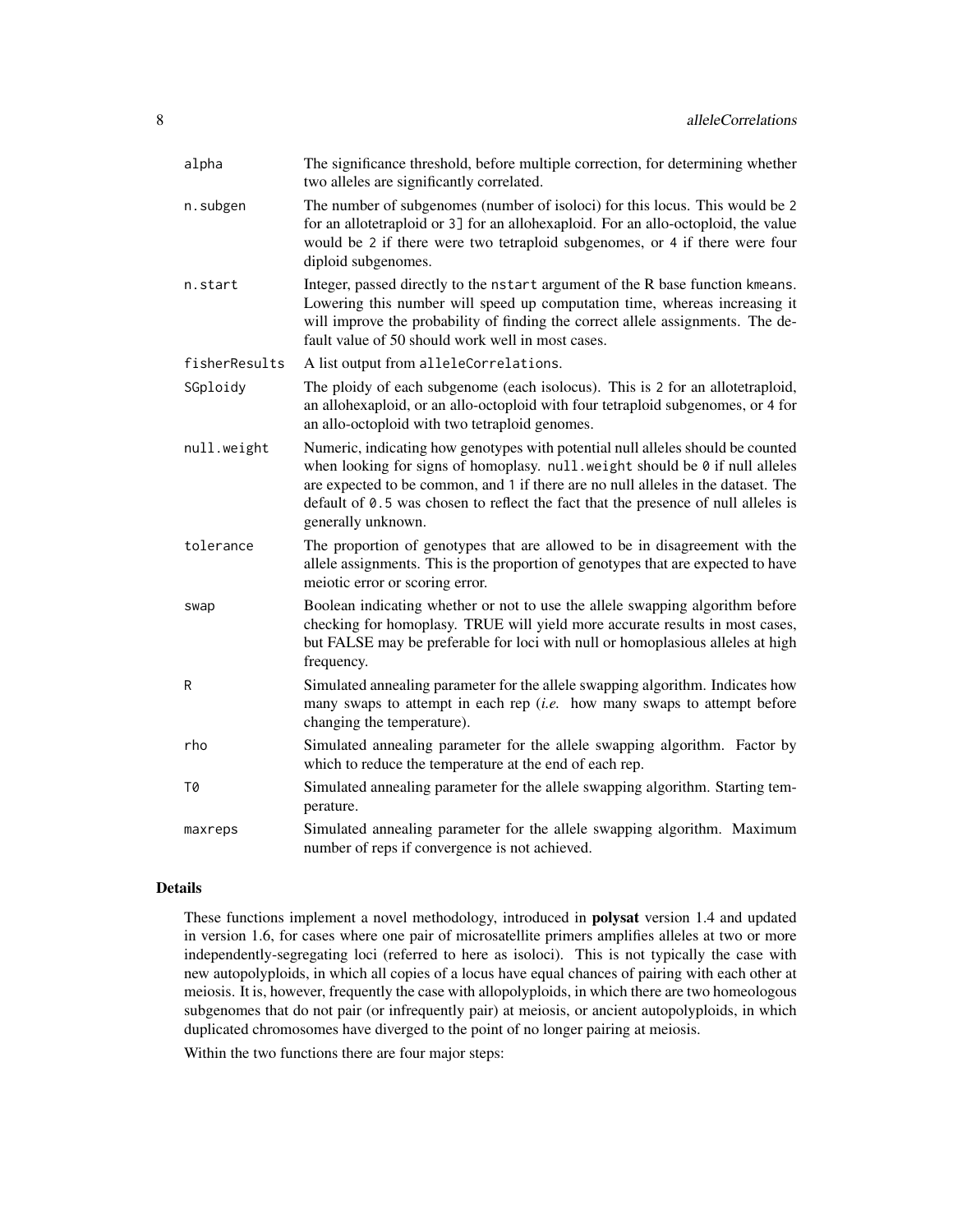# alleleCorrelations 9

- 1. alleleCorrelations checks to see if there are any alleles that are present in every genotype in the dataset. Such invariable alleles are assumed to be fixed at one isolocus (which is not necessarily true, but may be corrected by testAlGroups in steps 4 and 5). If present, each invariable allele is assigned to its own isolocus. If there are more invariable alleles than isoloci, the function throws an error. If only one isolocus remains, all remaining (variable) alleles are assigned to that isolocus. If there are as many invariable alleles as isoloci, all remaining (variable) alleles are assigned to all isoloci (*i.e.* they are considered homoplasious because they cannot be assigned).
- 2. If, after step 1, two or more isoloci remain without alleles assigned to them, correlations between alleles are tested by alleleCorrelations. The dataset is converted to "genbinary" if not already in that format, and a Fisher's exact test, with negative association (odds ratio being less than one) as the alternative hypothesis, is performed between each pair of columns (alleles) in the genotype matrix. The p-value of this test between each pair of alleles is stored in a square matrix, and zeros are inserted into the diagonal of the matrix. K-means clustering and UPGMA are then performed on the square matrix of p-values, and the clusters that are produced represent initial assignments of alleles to isoloci.
- 3. The output of alleleCorrelations is then passed to testAlGroups. If the results of Kmeans clustering and UPGMA were not identical, testAlGroups checks both sets of assignments against all genotypes in the dataset. For a genotype to be consistent with a set of assignments, it should have at least one allele and no more than SGploidy alleles belonging to each isolocus. The set of assignments that is consistent with the greatest number of genotypes is chosen, or in the case of a tie, the set of assignments produced by K-means clustering.
- 4. If swap = TRUE and the assignments chosen in the previous step are inconsistent with some genotypes, testAlGroups attempts to swap the isoloci of single alleles, using a simulated annealing (Bertsimas and Tsitsiklis 1993) algorithm to search for a new set of assignments that is consistent with as many genotypes as possible. At each step, an allele is chosen at random to be moved to a different isolocus (which is also chosen at random if there are more than two isoloci). If the new set of allele assignments is consistent with an equal or greater number of genotypes than the previous set of assignments, the new set is retained. If the new set is consistent with fewer genotypes than the old set, there is a small probability of retaining the new set, dependent on how much worse the new set of assignments is and what the current "temperature" of the algorithm is. After R allele swapping attempts, the temperature is lowered, reducing the probability of retaining a set of allele assignments that is worse than the previous set. A new rep of R swapping attempts then begins. If a set of allele assignments is found that is consistent with all genotypes, the algorithm stops immediately. Otherwise it stops if no changes are made during an entire rep of R swap attempts, or if maxreps reps are performed.
- 5. testAlGroups then checks through all genotypes to look for signs of homoplasy, meaning single alleles that should be assigned to more than one isolocus. For each genotype, there should be no more than SGploidy alleles assigned to each isolocus. Additionally, if there are no null alleles, each genotype should have at least one allele belonging to each isolocus. Each time a genotype is encountered that does not meet these criteria, the a score is increased for all alleles that might be homoplasious. (The second criterion is not checked if  $null$ . weight = 0.) This score starts at zero and is increased by 1 if there are too many alleles per isolocus or by null.weight if an isolocus has no alleles. Once all genotypes have been checked, the allele with the highest score is considered to be homoplasious and is added to the other isolocus. (In a hexaploid or higher, which isolocus the allele is added to depends on the genotypes that were found to be inconsistent with the allele assignments, and which isolocus or isoloci the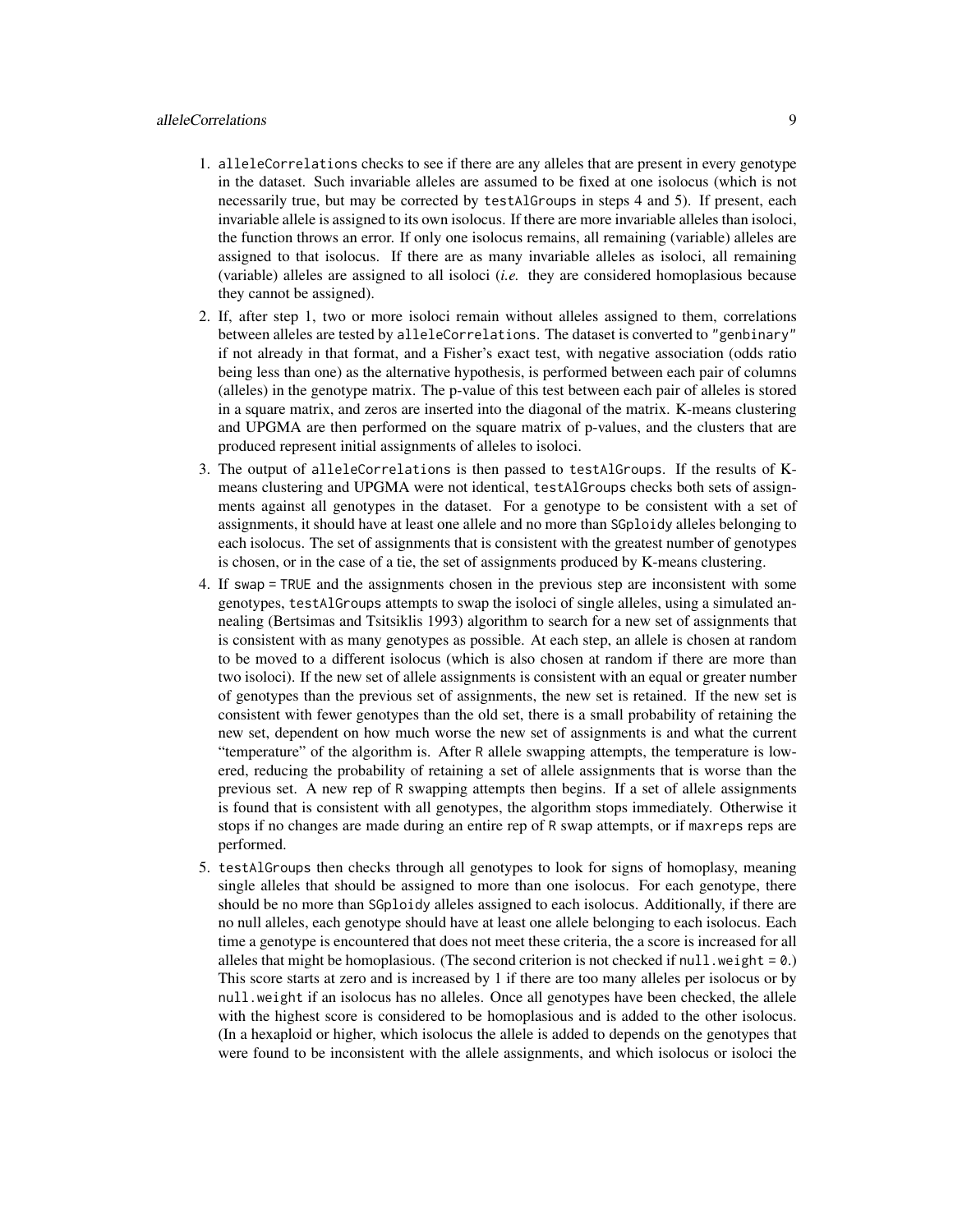allele could have belonged to in order to fix the assignment.) Allele scores are reset to zero and all alleles are then checked again with the new set of allele assignments. The process is repeated until the proportion of genotypes that are inconsistent with the allele assignments is at or below tolerance.

# Value

Both functions return lists. For alleleCorrelations:

| The name of the locus that was analyzed.                                                                                                                                                                                                            |
|-----------------------------------------------------------------------------------------------------------------------------------------------------------------------------------------------------------------------------------------------------|
| clustering.method                                                                                                                                                                                                                                   |
| The method that was ultimately used to produce value\$Kmeans.groups and<br>value\$UPGMA.groups. Either "K-means and UPGMA" or "fixed alleles".                                                                                                      |
| significant.neg                                                                                                                                                                                                                                     |
| Square matrix of logical values indicating whether there was significant nega-<br>tive correlation between each pair of alleles, after multiple testing correction by<br>Holm-Bonferroni.                                                           |
| significant.pos                                                                                                                                                                                                                                     |
| Square matrix of logical values indicating whether there was significant posi-<br>tive correlation between each pair of alleles, after multiple testing correction by<br>Holm-Bonferroni.                                                           |
| Square matrix of p-values from Fisher's exact test for negative correlation be-<br>tween each pair of alleles.                                                                                                                                      |
| Square matrix of p-values from Fisher's exact test for positive correlation be-<br>tween each pair of alleles.                                                                                                                                      |
| Square matrix of the odds ratio estimate from Fisher's exact test for each pair of<br>alleles.                                                                                                                                                      |
| Matrix with n. subgen rows, and as many columns as there are alleles in the<br>dataset. 1 indicates that a given allele belongs to a given isolocus, and 0 indicates<br>that it does not. These are the groupings determined by K-means clustering. |
| Matrix in the same format as value\$Kmeans.groups, showing groupings deter-<br>mined by UPGMA.                                                                                                                                                      |
| Square matrix like value\$p. values. neg but with zeros inserted on the diago-<br>nal. This is the matrix that was used for K-means clustering and UPGMA. This<br>matrix can be passed to the heatmap function in R to visualize the clusters.      |
| Total sums of squares output from K-means clustering.                                                                                                                                                                                               |
| Sums of squares between clusters output from K-means clustering. value\$betweenss/value\$totss<br>can be used as an indication of clustering quality.                                                                                               |
| The table indicating presence/absence of each allele in each genotype.                                                                                                                                                                              |
| For testAlGroups:                                                                                                                                                                                                                                   |
|                                                                                                                                                                                                                                                     |

| locus    | Name of the locus that was tested.                                                                  |
|----------|-----------------------------------------------------------------------------------------------------|
| SGploidy | The ploidy of each subgenome, taken from the SG ploidy argument that was<br>passed to testAlGroups. |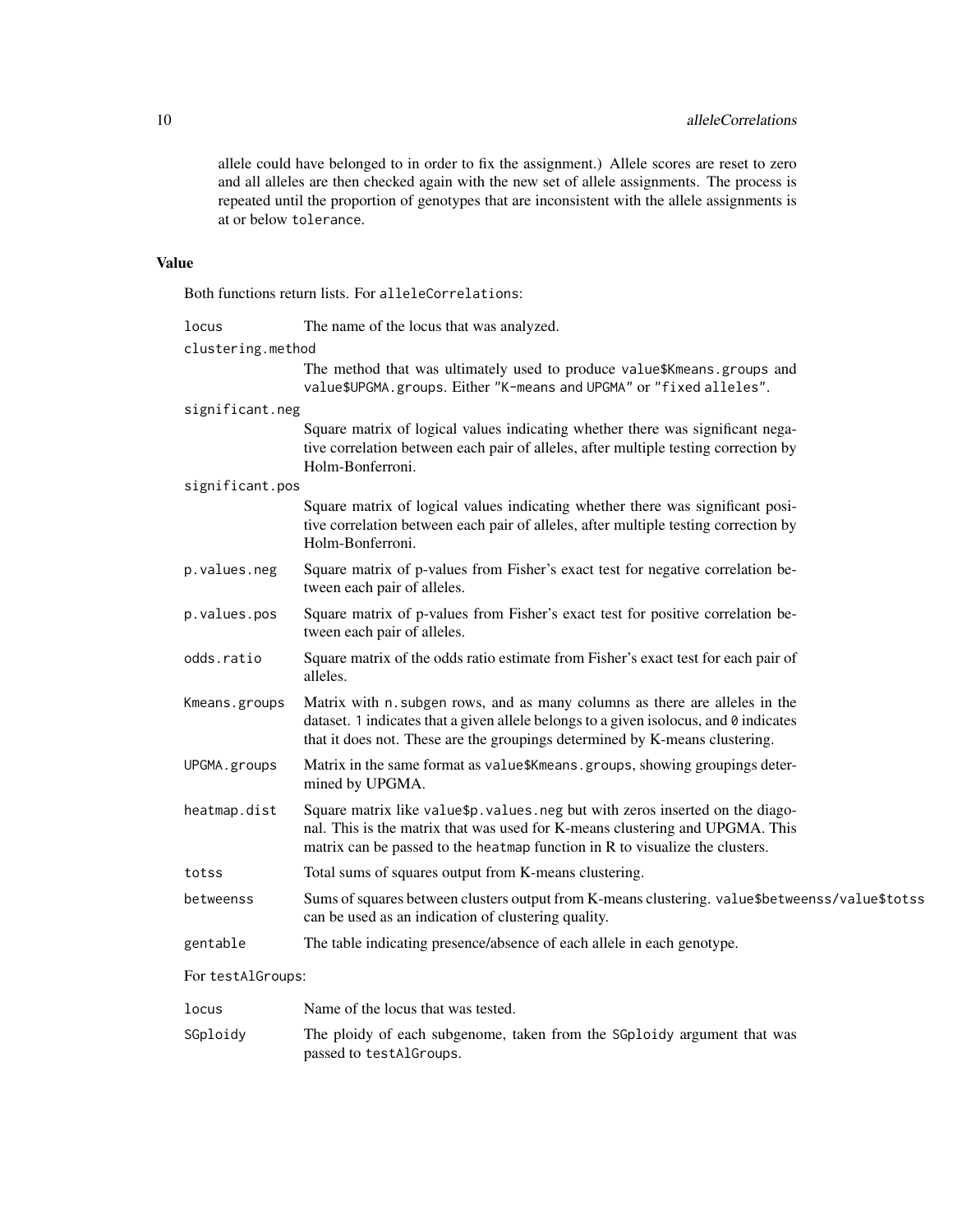assignments Matrix with as many rows as there are isoloci, and as many columns as there are alleles in the dataset. 1 indicates that a given allele belongs to a given isolocus, and 0 indicates that it does not. proportion.inconsistent.genotypes A number ranging from zero to one indicating the proportion of genotypes from

the dataset that are inconsistent with assignments.

#### Note

alleleCorrelations will print a warning to the console or to the standard output stream if a significant positive correlation is found between any pair of alleles. (This is not a "warning" in the technical sense usually used in R, because it can occur by random chance and I did not want it to cause polysat to fail package checks.) You can see which allele pair(s) caused this warning by looking at value\$significant.pos. If you receive this warning for many loci, consider that there may be population structure in your dataset, and that you might split the dataset into multiple populations to test seperately. If it happens at just a few loci, check to make sure there are not scoring problems such as stutter peaks being miscalled as alleles. If it only happens at one locus and you can't find any evidence of scoring problems, two alleles may have been positively correlated simply from random chance, and the warning can be ignored.

alleleCorrelations can also produce an actual warning stating "Quick-TRANSfer stage steps exceeded maximum". This warning is produced internally by [kmeans](#page-0-0) and may occur if many genotypes are similar, as in mapping populations. It can be safely ignored.

# Author(s)

Lindsay V. Clark

#### References

Clark, L. V. and Drauch Schreier, A. (2017) Resolving microsatellite genotype ambiguity in populations of allopolyploid and diploidized autopolyploid organisms using negative correlations between allelic variables. *Molecular Ecology Resources*, 17, 1090–1103. DOI: 10.1111/1755-0998.12639.

Bertsimas, D. and Tsitsiklis, J.(1993) Simulated annealing. *Statistical Science* 8, 10–15.

#### See Also

[recodeAllopoly](#page-88-1), [mergeAlleleAssignments](#page-63-1), [catalanAlleles](#page-21-1), [processDatasetAllo](#page-69-1)

#### Examples

```
# randomly generate example data for an allotetraploid
mydata <- simAllopoly(n.alleles=c(5,5), n.homoplasy=1)
viewGenotypes(mydata)
```

```
# test allele correlations
# n.start is lowered in this example to speed up computation time
myCorr <- alleleCorrelations(mydata, n.subgen=2, n.start=10)
myCorr$Kmeans.groups
myCorr$clustering.method
if(!is.null(myCorr$heatmap.dist)) heatmap(myCorr$heatmap.dist)
```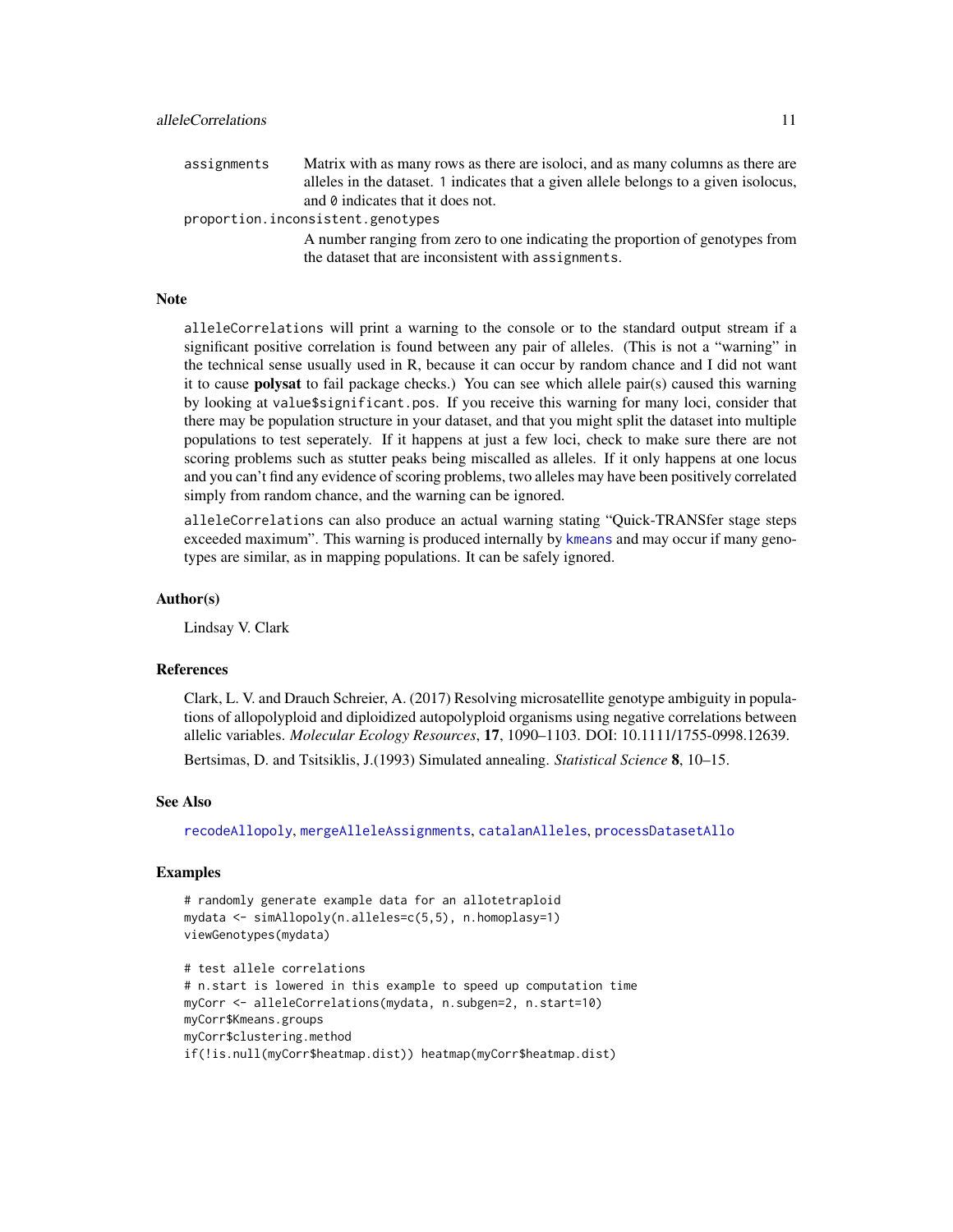```
# check individual genotypes
# (low maxreps used in order to speed processing time for this example)
myRes <- testAlGroups(mydata, myCorr, SGploidy=2, maxreps = 5)
myRes$assignments
myRes2 <- testAlGroups(mydata, myCorr, SGploidy=2, swap = FALSE)
myRes2$assignments
```
alleleDiversity *Retrieve and Count Unique Alleles*

# Description

alleleDiversity returns the number of unique alleles and/or a list of vectors of all unique alleles, indexed by locus and population.

# Usage

```
alleleDiversity(genobject, samples = Samples(genobject),
                loci = Loci(genobject), alleles = TRUE, counts = TRUE)
```
#### Arguments

| genobject | An object of the class "genambig".                                                                                |
|-----------|-------------------------------------------------------------------------------------------------------------------|
| samples   | Optional. A character or numeric vector indicating samples to include in the<br>analysis.                         |
| loci      | Optional. A character or numeric vector indicating loci to include in the analy-<br>S <sub>1</sub> S <sub>1</sub> |
| alleles   | Boolean, indicating whether or not to return the alleles themselves.                                              |
| counts    | Boolean, indicating whether or not to return the number of unique alleles.                                        |

# Value

Under default settings, a list is returned:

| alleles | A two dimensional list. The first dimension is indexed by population, with the<br>additional element "overall" representing the entire dataset. The second dimen-<br>sion is indexed by locus. Each element of the list is a vector, containing all<br>unique alleles found for that population and locus. Missing (genobject) is not<br>counted as an allele. |
|---------|----------------------------------------------------------------------------------------------------------------------------------------------------------------------------------------------------------------------------------------------------------------------------------------------------------------------------------------------------------------|
| counts  | A matrix, indexed in the same way as alleles. Each element of the matrix is<br>an integer indicating how many alleles were found at that population and locus.                                                                                                                                                                                                 |

If the argument alleles or counts is set to FALSE, then only one of the above list elements is returned.

<span id="page-11-0"></span>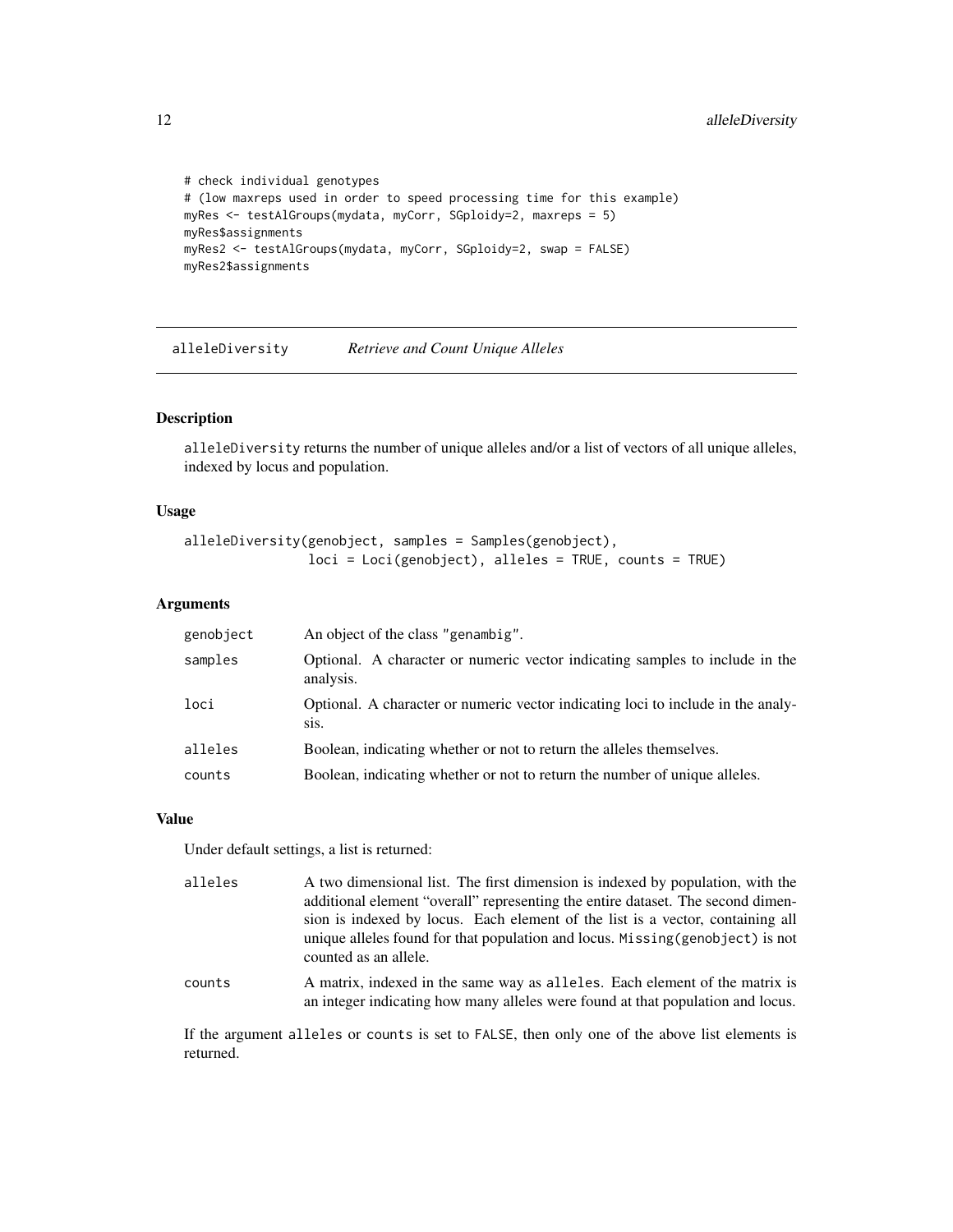### <span id="page-12-0"></span>Author(s)

Lindsay V. Clark

# See Also

[genotypeDiversity](#page-48-1)

# Examples

```
# generate a dataset for this example
mygen <- new("genambig", samples=c("a","b","c","d"), loci=c("E","F"))
PopInfo(mygen) <- c(1,1,2,2)Genotypes(mygen, loci="E") <- list(c(122,132),c(122,124,140),
                                   c(124,130,132),c(132,136))
Genotypes(mygen, loci="F") <- list(c(97,99,111),c(113,115),
                                   c(99,113),c(111,115))
# look at unique alleles
myal <- alleleDiversity(mygen)
myal$counts
myal$alleles
myal$alleles[["Pop1","E"]]
myal$alleles[["overall","F"]]
```
AllopolyTutorialData *Simulated Allotetraploid Data*

# Description

This is a simulated microsatellite dataset for seven loci and 303 individuals. It is intended to be used with the tutorial "Assigning alleles to isoloci in polysat".

# Usage

```
data("AllopolyTutorialData")
```
# Format

A ["genambig"](#page-34-1) object.

# Examples

```
data(AllopolyTutorialData)
summary(AllopolyTutorialData)
viewGenotypes(AllopolyTutorialData, samples=1:10, loci=1)
```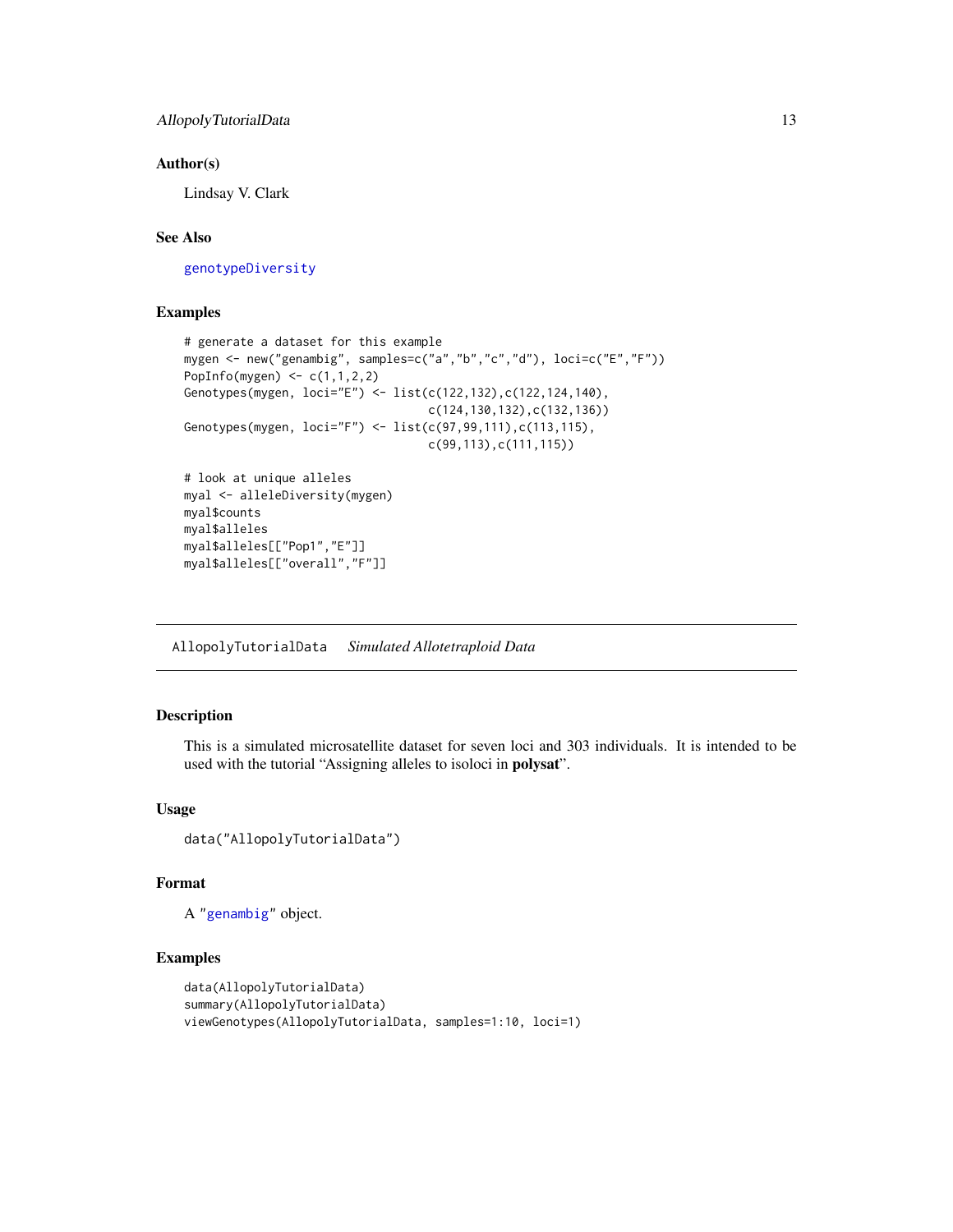#### **Description**

assignClones uses a distance matrix such as that produced by [meandistance.matrix](#page-59-1) or [meandistance.matrix2](#page-59-2) to place individuals into groups representing asexually-related ramets, or any other grouping based on a distance threshold.

#### Usage

```
assignChoose(d, samples = dimnames(d)[[1]], threshold = 0)
```
#### Arguments

| d         | A symmetrical, square matrix containing genetic distances between individuals.                                      |
|-----------|---------------------------------------------------------------------------------------------------------------------|
|           | Both dimensions should be named according to the names of the individuals                                           |
|           | (samples). A matrix produced by meandistance.matrix or meandistance.matrix2                                         |
|           | when all distances = FALSE, or the matrix that is the second item in the list                                       |
|           | produced if all.distances = TRUE, will be in the right format.meandist.from.array                                   |
|           | will also produce a matrix in the correct format.                                                                   |
| samples   | A character vector containing the names of samples to analyze. This should be<br>all or a subset of the names of d. |
| threshold | A number indicating the maximum distance between two individuals that will<br>be placed into the same group.        |

# Details

This function groups individuals very similarly to the software GenoType (Meirmans and van Tienderen, 2004). If a distance matrix from **polysat** is exported to GenoType, the results will be the same as those from assignClones assuming the same threshold is used. Note that GenoType requires that distances be integers rather than decimals, so you will have to multiply the distances produced by **polysat** by a large number and round them to the nearest integer if you wish to export them to GenoType. When comparing the results of assignClones and GenoType using my own data, the only differences I have seen have been the result of rounding; a decimal that was slightly above the threshold in when analyzed in R was rounded down to the threshold when analyzed in GenoType.

Note that when using a distance threshold of zero (the default), it is advisable to exclude all samples with missing data, in order to prevent the merging of non-identical clones. At higher thresholds, some missing data are allowable, but samples that have missing data at many loci should be excluded.

The write.table function can be used for exporting the results to GenoDive. See the R documentation for information on how to make a tab-delimited file with no header.

#### Value

A numeric vector, named by samples. Each clone or group is given a number, and the number for each sample indicates the clone or group to which it belongs.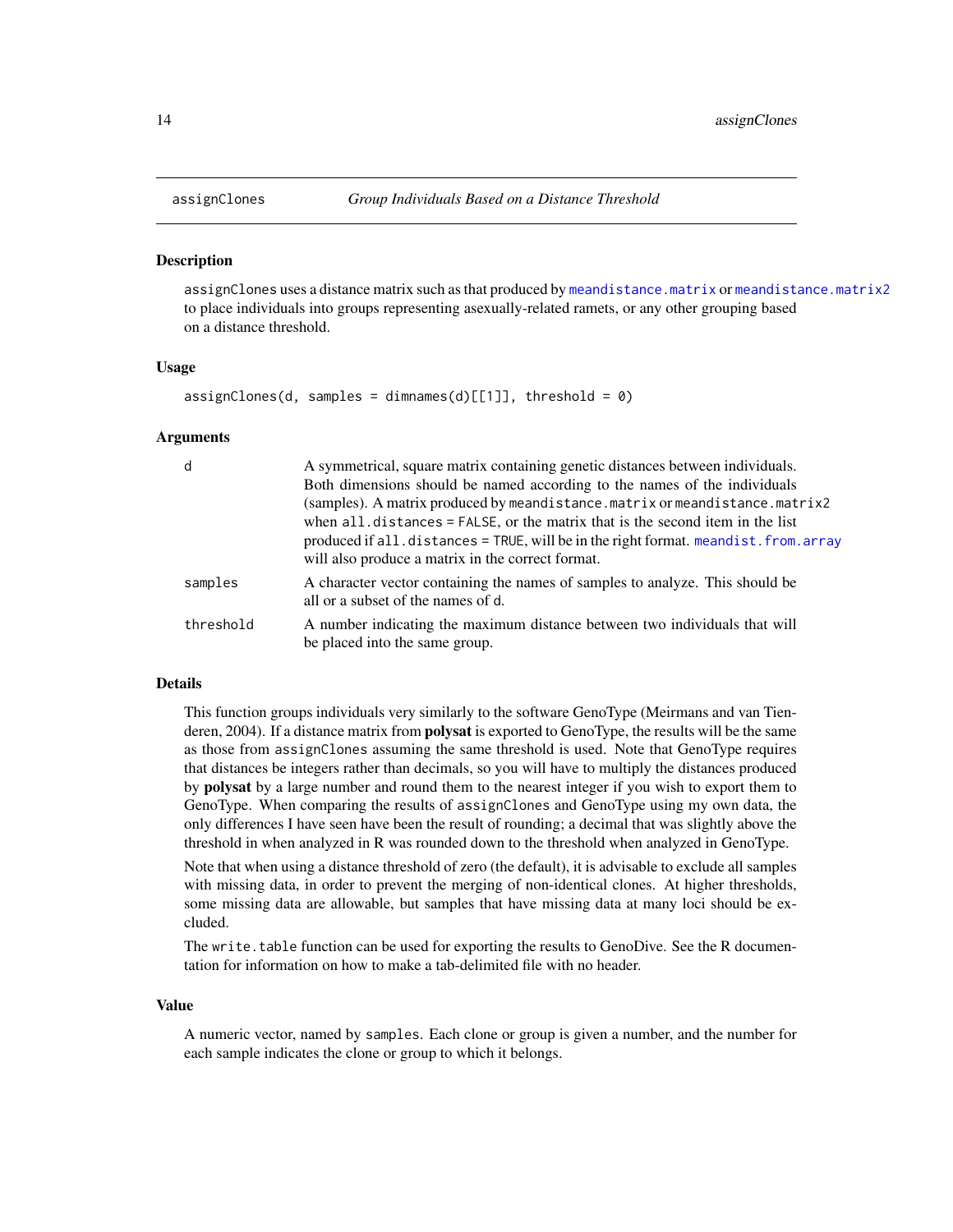# <span id="page-14-0"></span>Bruvo.distance 15

# Author(s)

Lindsay V. Clark

#### References

Meirmans, P. G. and Van Tienderen, P. H. (2004) GENOTYPE and GENODIVE: two programs for the analysis of genetic diversity of asexual organisms. *Molecular Ecology Notes* 4, 792–794.

#### See Also

[genotypeDiversity](#page-48-1)

# Examples

```
# set up a simple matrix with three samples
test <- matrix(c(0,0,.5,0,0,.5,.5,.5,0), ncol=3, nrow=3)
abc <- c("a", "b", "c")
dimnames(test) <- list(abc,abc)
# assign clones with a threshold of zero or 0.5
assignClones(test)
assignClones(test, threshold=0.5)
```
<span id="page-14-1"></span>Bruvo.distance *Genetic Distance Metric of Bruvo et al.*

# Description

This function calculates the distance between two individuals at one microsatellite locus using a method based on that of Bruvo *et al.* (2004).

# Usage

Bruvo.distance(genotype1, genotype2, maxl=10, usatnt=2, missing=-9)

# Arguments

| genotype1 | A vector of alleles for one individual at one locus. Allele length is in nucleotides<br>or repeat count. Each unique allele corresponds to one element in the vector, and                                                                               |
|-----------|---------------------------------------------------------------------------------------------------------------------------------------------------------------------------------------------------------------------------------------------------------|
|           | the vector is no longer than it needs to be to contain all unique alleles for this<br>individual at this locus.                                                                                                                                         |
| genotype2 | A vector of alleles for another individual at the same locus.                                                                                                                                                                                           |
| max1      | If both individuals have more than this number of alleles at this locus, NA is<br>returned instead of a numerical distance.                                                                                                                             |
| usatnt    | Length of the repeat at this locus. For example usates the dinucleotide re-<br>peats, and usatht=3 for trinucleotide repeats. If the alleles in genotype1 and<br>genotype2 are expressed in repeat count instead of nucleotides, set usates that $=1$ . |
| missing   | A numerical value that, when in the first allele position, indicates missing data.<br>NA is returned if this value is found in either genotype.                                                                                                         |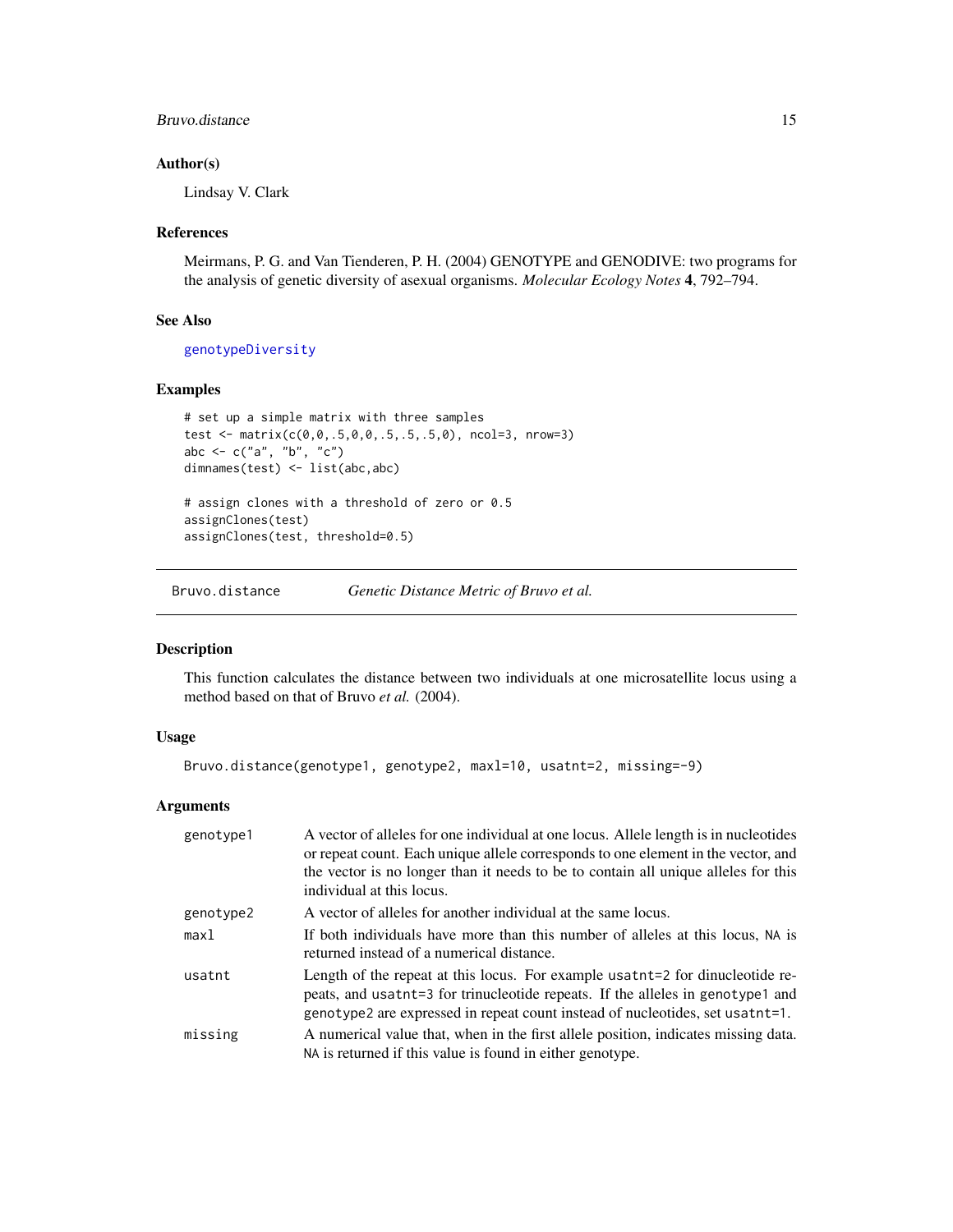#### Details

Since allele copy number is frequently unknown in polyploid microsatellite data, Bruvo *et al.* developed a measure of genetic distance similar to band-sharing indices used with dominant data, but taking into account mutational distances between alleles. A matrix is created containing all differences in repeat count between the alleles of two individuals at one locus. These differences are then geometrically transformed to reflect the probabilities of mutation from one allele to another. The matrix is then searched to find the minimum sum if each allele from one individual is paired to one allele from the other individual. This sum is divided by the number of alleles per individual.

If one genotype has more alleles than the other, 'virtual alleles' must be created so that both genotypes are the same length. There are three options for the value of these virtual alleles, but Bruvo.distance only implements the simplest one, assuming that it is not known whether differences in ploidy arose from genome addition or genome loss. Virtual alleles are set to infinity, such that the geometric distance between any allele and a virtual allele is 1.

In the original publication by Bruvo *et al.* (2004), ambiguous genotypes were dealt with by calculating the distance for all possible unambiguous genotype combinations and averaging across all of them equally. When Bruvo.distance is called from meandistance.matrix, ploidy is unknown and all genotypes are simply treated as if they had one copy of each allele. When Bruvo.distance is called from meandistance.matrix2, the analysis is truer to the original, in that ploidy is known and all possible unambiguous genotype combinations are considered. However, instead of all possible unambiguous genotypes being weighted equally, in meandistance.matrix2 they are weighted based on allele frequencies and selfing rate, since some unambiguous genotypes are more likely than others.

#### Value

A number ranging from 0 to 1, with 0 indicating identical genotypes, and 1 being a theoretical maximum distance if all alleles from genotype1 differed by an infinite number of repeats from all alleles in genotype2. NA is returned if both genotypes have more than maxl alleles or if either genotype has the symbol for missing data as its first allele.

#### Note

The processing time is a function of the factorial of the number of alleles, since each possible combination of allele pairs must be evaluated. For genotypes with a sufficiently large number of alleles, it may be more efficient to estimate distances manually by creating the matrix in Excel and visually picking out the shortest distances between alleles. This is the purpose of the maxl argument. On my personal computer, if both genotypes had more than nine alleles, the calculation could take an hour or more, and so this is the default limit. In this case, Bruvo.distance returns NA.

# Author(s)

Lindsay V. Clark

#### References

Bruvo, R., Michiels, N. K., D'Sousa, T. G., and Schulenberg, H. (2004) A simple method for calculation of microsatellite genotypes irrespective of ploidy level. *Molecular Ecology* 13, 2101-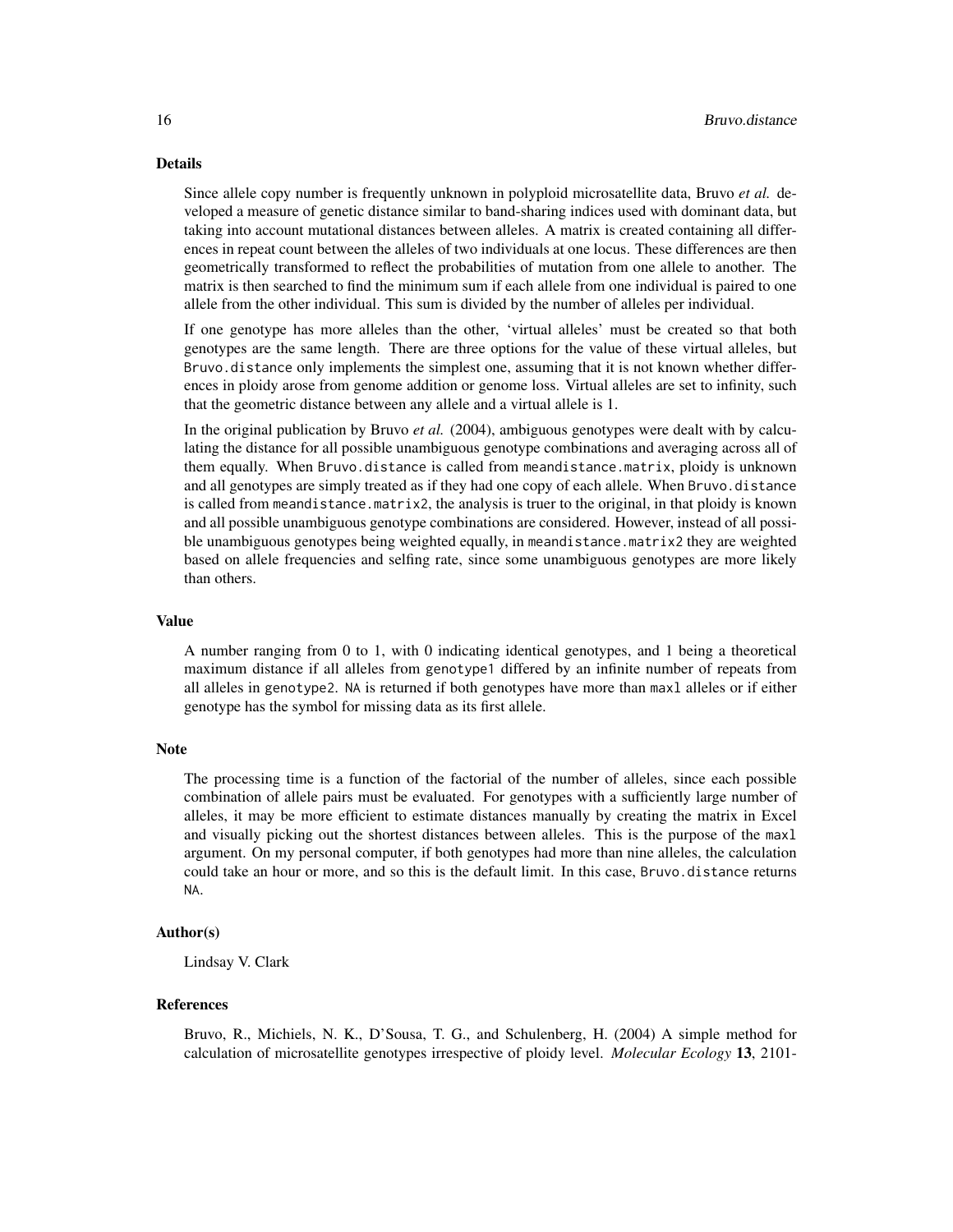# <span id="page-16-0"></span>Bruvo2.distance 17

2106.

# See Also

[meandistance.matrix](#page-59-1), [Lynch.distance](#page-56-1), [Bruvo2.distance](#page-16-1)

# Examples

```
Bruvo.distance(c(202,206,210,220),c(204,206,216,222))
Bruvo.distance(c(202,206,210,220),c(204,206,216,222),usatnt=4)
Bruvo.distance(c(202,206,210,220),c(204,206,222))
Bruvo.distance(c(202,206,210,220),c(204,206,216,222),maxl=3)
Bruvo.distance(c(202,206,210,220),c(-9))
```
<span id="page-16-1"></span>Bruvo2.distance *Distance Measure of Bruvo et al. under Genome Loss and Addition*

# Description

This is an inter-individual distance measure similar to [Bruvo.distance](#page-14-1), except that where genotypes have different numbers of alleles, virtual alleles are equal to those from the longer and/or shorter genotype, rather than being equal to infinity.

# Usage

```
Bruvo2.distance(genotype1, genotype2, maxl = 7, usatnt = 2,
               missing = -9, add = TRUE, loss = TRUE)
```
# Arguments

| genotype1 | A numeric vector representing the genotype of one individual at one locus. This<br>type of vector is produced by the Genotype method for "genambig" objects.                                                 |
|-----------|--------------------------------------------------------------------------------------------------------------------------------------------------------------------------------------------------------------|
| genotype2 | The second genotype for the distance calculation, in the same format as genotype 1.                                                                                                                          |
| maxl      | The maximum number of alleles that either genotype can have. If it is exceeded,<br>NA is returned. This argument exists to prevent computations that would take in<br>excess of an hour; see Bruvo.distance. |
| usatnt    | The microsatellite repeat type for the locus. 2 for dinucleotide repeats, 3 for<br>dinucleotide repeats, 1 if the alleles are already coded as repeat numbers, etc.<br>See Usatnts.                          |
| missing   | The symbol that indicates missing data for a given sample and locus. See<br>Missing.                                                                                                                         |
| add       | TRUE if the model of genome addition is being used, and FALSE if it is not. If<br>this model is used, the shorter genotype will have virtual alleles added from the<br>same genotype.                        |
| loss      | TRUE if the model of genome loss is being used, and FALSE if it is not. If this<br>model is used, the shorter genotype will have virtual alleles added from the<br>longer genotype.                          |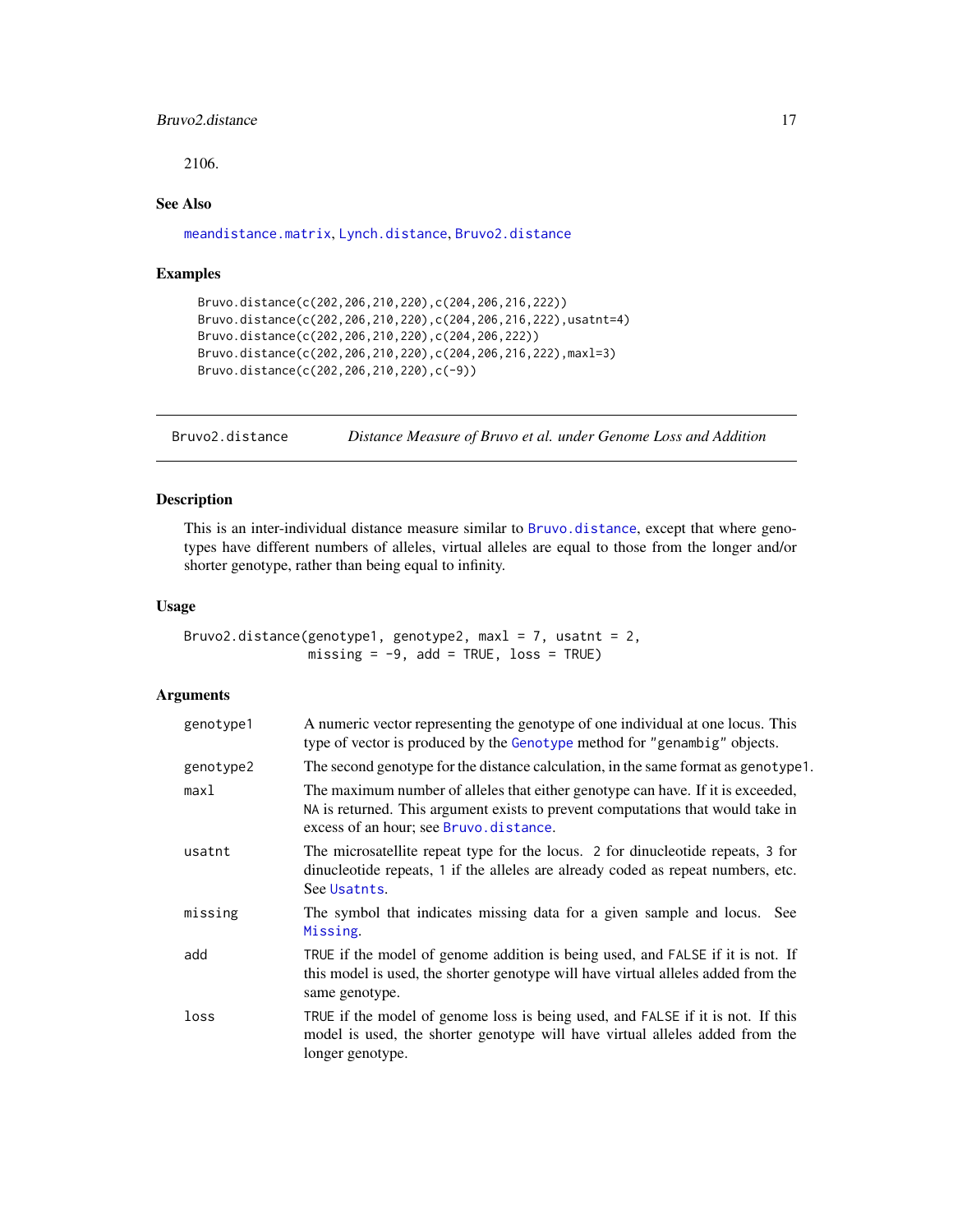# Details

Bruvo *et al.* (2004) describe multiple methods for calculating genetic distances between individuals of different ploidy. (See "Special cases" starting on page 2102 of the paper.) The original Bruvo. distance function in **polysat** uses the method described for systems with complex changes in ploidy, adding virtual alleles equal to infinity to the shorter genotype to make it the same length as the longer genotype. This method, however, can exaggerate distances between individuals of different ploidy, particularly when used with [meandistance.matrix2](#page-59-2) as opposed to [meandistance.matrix](#page-59-1).

Bruvo2.distance calculates distances between individuals under the models of genome addition and genome loss. If add = TRUE and loss = TRUE, the distance produced is equal to that of equation 6 in the paper.

If add = TRUE and loss = FALSE, the distance calculated is that under genome addition only. Likewise if add = FALSE and loss = TRUE the distance is calculated under genome loss only. The latter distance should be greater than the former. If both were averaged together, they would give the identical result to that produced when add = TRUE and loss = TRUE. All three distances will be less than that produced by Bruvo.distance.

If both genotypes have the same number of alleles, they are passed to Bruvo.distance for the calculation. This also happens if add = FALSE and loss = FALSE. Otherwise, if the genotypes have different numbers of alleles, all possible genotypes with virtual alleles are enumerated and passed to Bruvo.distance one by one, and the results averaged.

The number of different genotypes simulated under genome loss or genome addition is  $l^d$ , where  $l$ is the length of the genotype from which virtual alleles are being taken, and  $d$  is the difference in length between the longer and shorter genotype. For example, under genome addition for a diploid individual with alleles 1 and 2 being compared to a tetraploid individual, the genotypes 1211, 1212, 1221, and 1222 will each be used once to represent the diploid individual.

# Value

A decimal between 0 and 1, with 0 indicating complete identity of two genotypes, and 1 indicating maximum dissimilarity. NA is returned if one or both genotypes are missing or if maxl is exceeded.

#### **Note**

Figure 1B and 1C of Bruvo *et al.* (2004) illustrate an example of this distance measure. To perform the identical calculation to that listed directly under equation 6, you would type:

Bruvo2.distance(c(20,23,24),c(20,24,26,43),usatnt=1)

However, you will notice that the result, 0.401, is slightly different from that given in the paper. This is due to an error in the paper. For the distance under genome loss when the virtual allele is 26, the result should be 1 instead of 1.75.

# Author(s)

Lindsay V. Clark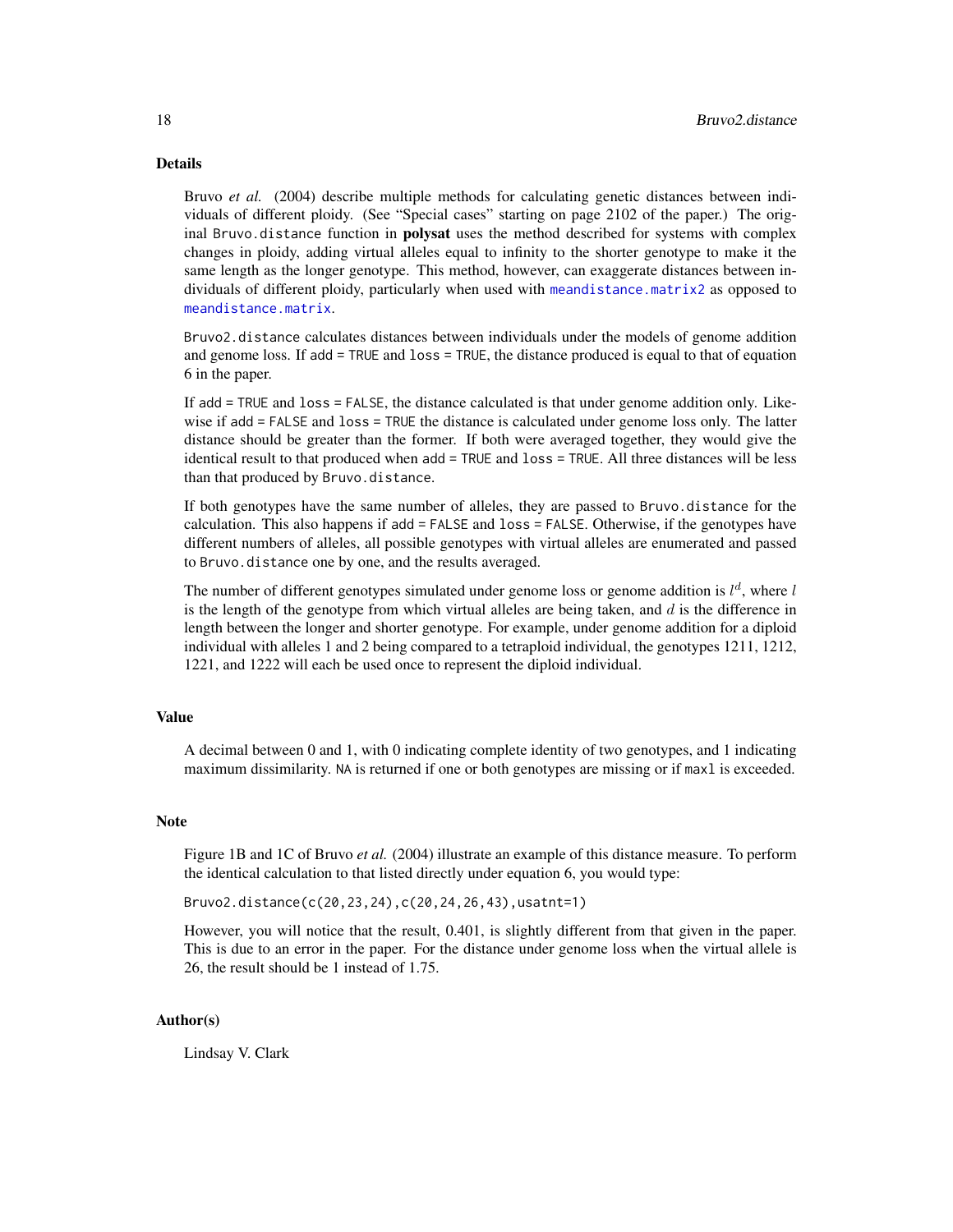# <span id="page-18-0"></span>calcPopDiff 19

# References

Bruvo, R., Michiels, N. K., D'Sousa, T. G., and Schulenberg, H. (2004) A simple method for calculation of microsatellite genotypes irrespective of ploidy level. *Molecular Ecology* 13, 2101– 2106.

# See Also

[Lynch.distance](#page-56-1), [Bruvo.distance](#page-14-1), [meandistance.matrix2](#page-59-2)

# Examples

```
Bruvo2.distance(c(102,104), c(104,104,106,110))
Bruvo2.distance(c(102,104), c(104,104,106,110), add = FALSE)
Bruvo2.distance(c(102,104), c(104,104,106,110), loss = FALSE)
```
calcPopDiff *Estimate Population Differentiation Statistics*

#### Description

Given a data frame of allele frequencies and population sizes, calcPopDiff calculates a matrix of pairwise  $F_{ST}$ ,  $G_{ST}$ , Jost's D, or  $R_{ST}$  values, or a single global value for any of these four statistics. calcFst is a wrapper for calcPopDiff to allow backwards compatibility with previous versions of polysat.

#### Usage

```
calcPopDiff(freqs, metric, pops = row.names(freqs),
            loci = unique(gsub("\\..*$", "", names(freqs))), global = FALSE,
            bootstrap = FALSE, n.bootstraps = 1000, object = NULL)
calcFst(freqs, pops = row.names(freqs),
```
# $loci = unique(gsub("\\..*$", "", names(freqs))), ...)$

# Arguments

| freqs  | A data frame of allele frequencies and population sizes such as that produced<br>by simpleFreq or deSilvaFreq. Each population is in one row, and a column<br>called Genomes (or multiple columns containing the locus names and "Genomes"<br>seperated by a period) contains the relative size of each population. All other<br>columns contain allele frequencies. The names of these columns are the locus<br>name and allele name, separated by a period. |
|--------|---------------------------------------------------------------------------------------------------------------------------------------------------------------------------------------------------------------------------------------------------------------------------------------------------------------------------------------------------------------------------------------------------------------------------------------------------------------|
| metric | The population differentiation statistic to estimate. Can be "Fst", "Gst", "Jost's<br>D", or " $Rst$ ".                                                                                                                                                                                                                                                                                                                                                       |
| pops   | A character vector. Populations to analyze, which should be a subset of row. names (freqs).                                                                                                                                                                                                                                                                                                                                                                   |
| loci   | A character vector indicating which loci to analyze. These should be a subset of<br>the locus names as used in the column names of freqs.                                                                                                                                                                                                                                                                                                                     |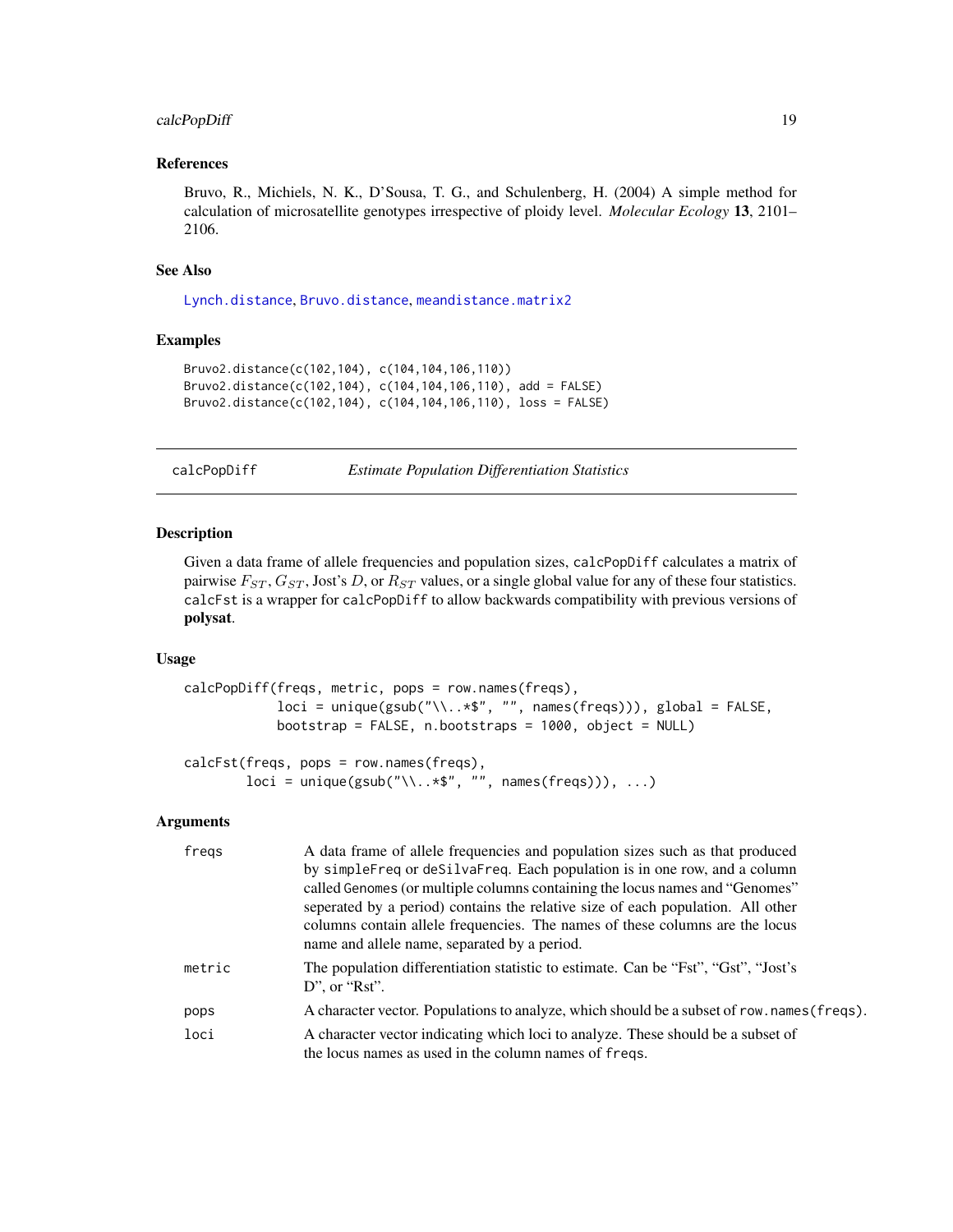| global       | Boolean. If TRUE, a single global statistic will be estimated across all popula-<br>tions. If FALSE, pairwise statistics will be estimated between populations.                                                                   |
|--------------|-----------------------------------------------------------------------------------------------------------------------------------------------------------------------------------------------------------------------------------|
| bootstrap    | Boolean. If TRUE, a set of replicates bootstrapped across loci will be returned. If<br>FALSE, a single value will be returned for each pair of populations (if $global =$<br>$FALSE)$ or for the whole set (if $global = TRUE$ ). |
| n.bootstraps | Integer. The number of bootstrap replicates to perform. Ignored if bootstrap =<br>FALSE.                                                                                                                                          |
| object       | A "genambig" or "genbinary" object with the Usatnts slot filled in. Required<br>for metric $=$ "Rst" only.                                                                                                                        |
| $\cdots$     | Additional arguments to be passed to calcPopDiff ( <i>i.e.</i> global, bootstrap,<br>and/or n.bootstraps).                                                                                                                        |

#### Details

For metric = "Fst" or calcFst:

 $H<sub>S</sub>$  and  $H<sub>T</sub>$  are estimate directly from allele frequencies for each locus for each pair of populations, then averaged across loci. Wright's  $F_{ST}$  is then calculated for each pair of populations as  $\frac{H_T - H_S}{H_T}$ .

H values (expected heterozygosities for populations and combined populations) are calculated as one minus the sum of all squared allele frequencies at a locus. To calculte  $H_T$ , allele frequencies between two populations are averaged before the calculation. To calculate  $H<sub>S</sub>$ ,  $H$  values are averaged after the calculation. In both cases, the averages are weighted by the relative sizes of the two populations (as indicated by freqs\$Genomes).

For metric = "Gst":

This metric is similar to  $F_{ST}$ , but mean allele frequencies and mean expected heterozygosities are not weighted by population size. Additionally, unbiased estimators of  $H<sub>S</sub>$  and  $H<sub>T</sub>$  are used according to Nei and Chesser (1983; equations 15 and 16, reproduced also in Jost (2008)). Instead of using twice the harmonic mean of the number of individuals in the two subpopulations as described by Nei and Chesser (1983), the harmonic mean of the number of allele copies in the two subpopulations (taken from freq\$Genomes) is used, in order to allow for polyploidy.  $G_{ST}$  is estimated for each locus and then averaged across loci.

For metric = "Jost's D":

The unbiased estimators of  $H<sub>S</sub>$  and  $H<sub>T</sub>$  and calculated as with  $G<sub>ST</sub>$ , without weighting by population size. They are then used to estimate  $D$  at each locus according to Jost (2008; equation 12):

$$
2*\frac{H_T-H_S}{1-H_S}
$$

Values of  $D$  are then averaged across loci.

For metric = "Rst":

 $R_{ST}$  is estimated on a per-locus basis according to Slatkin (1995), but with populations weighted equally regardless of size. Values are then averaged across loci.

For each locus: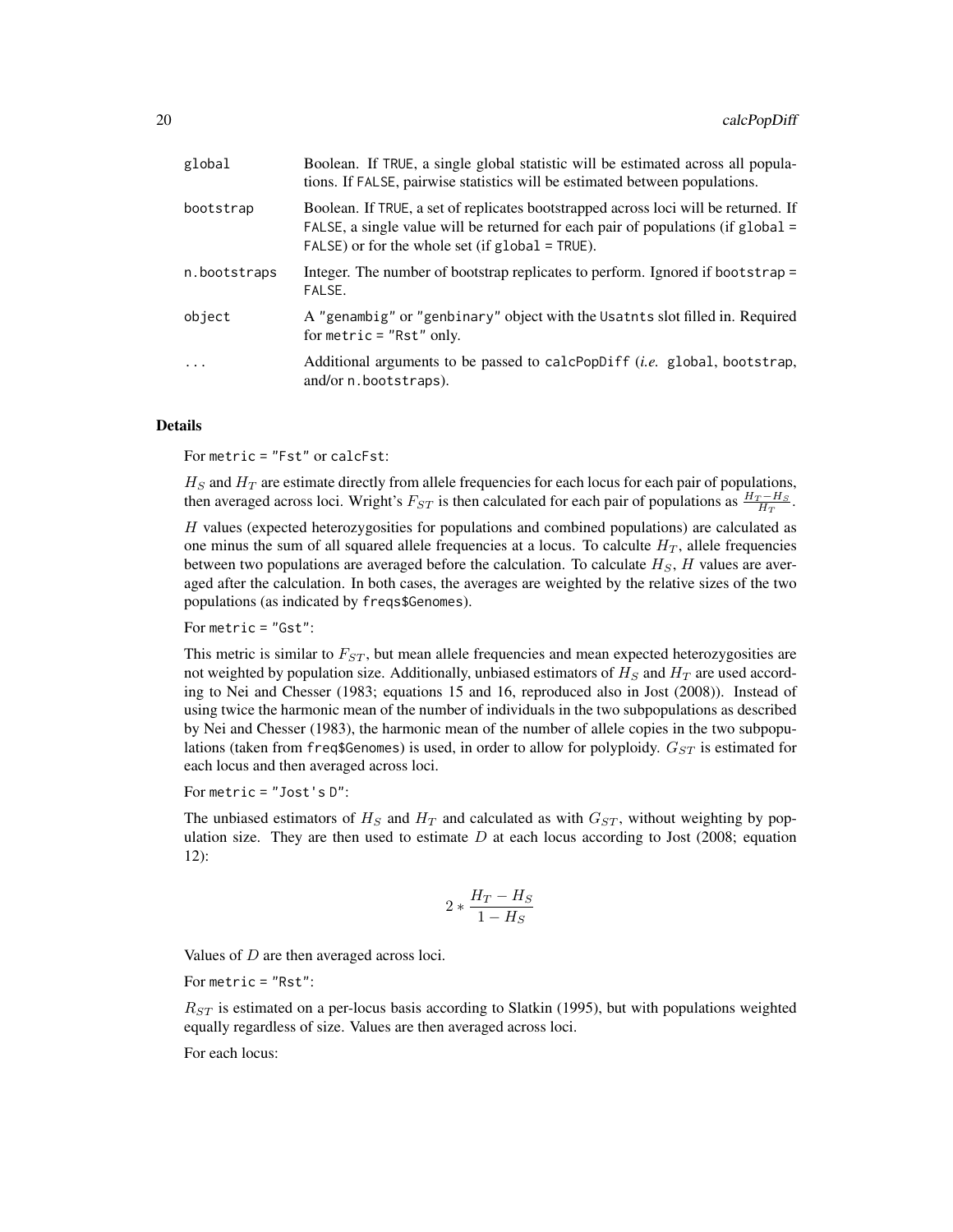$$
S_w = \frac{1}{d} * \sum_{j}^{d} \frac{\sum_{i} \sum_{i' < i} p_{ij} * p_{i'j} * n_j^2 * (a_i - a_{i'})^2}{n_j * (n_j - 1)}
$$
\n
$$
\bar{S} = \frac{\sum_{i} \sum_{i' < i} \bar{p}_i * \bar{p}_{i'} * n^2 * (a_i - a_{i'})^2}{n * (n - 1)}
$$
\n
$$
R_{ST} = \frac{\bar{S} - S_w}{\bar{S}}
$$

where  $d$  is the number of populations,  $j$  is an individual population,  $i$  and  $i'$  are individual alleles,  $p_{ij}$  is the frequency of an allele in a population,  $n_j$  is the number of allele copies in a population,  $a_i$ is the size of an allele expressed in number of repeat units,  $\bar{p}_i$  is an allele frequency averaged across populations (with populations weighted equally), and  $n$  is the total number of allele copies across all populations.

# Value

If global = FALSE and bootstrap = FALSE, a square matrix containing  $F_{ST}$ ,  $G_{ST}$ , D, or  $R_{ST}$ values. The rows and columns of the matrix are both named by population.

If global = TRUE and bootstrap = FALSE, a single value indicating the  $F_{ST}$ ,  $G_{ST}$ ,  $D$ , or  $R_{ST}$ value.

If global = TRUE and bootstrap = TRUE, a vector of bootstrapped replicates of  $F_{ST}$ ,  $G_{ST}$ ,  $D$ , or  $R_{ST}$ .

If global = FALSE and bootstrap = TRUE, a square two-dimensional list, with rows and columns named by population. Each item is a vector of bootstrapped values for  $F_{ST}$ ,  $G_{ST}$ ,  $D$ , or  $R_{ST}$  for that pair of populations.

# Author(s)

Lindsay V. Clark

#### References

Nei, M. (1973) Analysis of gene diversity in subdivided populations. *Proceedings of the National Academy of Sciences of the United States of America* 70, 3321–3323.

Nei, M. and Chesser, R. (1983) Estimation of fixation indices and gene diversities. *Annals of Human Genetics* 47, 253–259.

Jost, L. (2008)  $G_{ST}$  and its relatives to not measure differentiation. *Molecular Ecology* 17, 4015– 4026.

Slatkin, M. (1995) A measure of population subdivision based on microsatellite allele frequencies. *Genetics* 139, 457–462.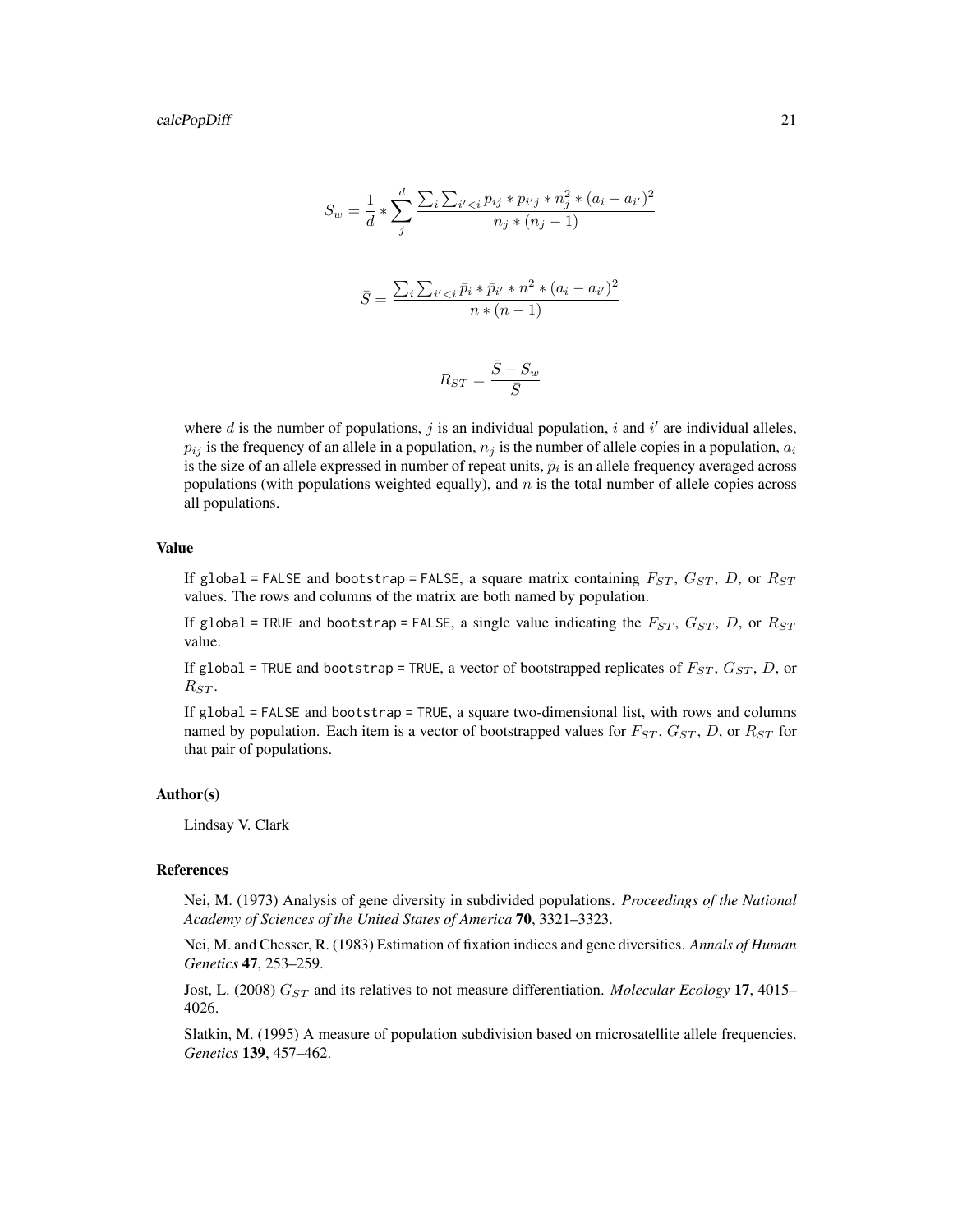### See Also

[simpleFreq](#page-95-1), [deSilvaFreq](#page-25-1)

### Examples

```
# create a data set (typically done by reading files)
mygenotypes <- new("genambig", samples = paste("ind", 1:6, sep=""),
                   loci = c("loc1", "loc2"))Genotypes(mygenotypes, loci = "loc1") \leftarrow list(c(206), c(208, 210),c(204,206,210),
    c(196,198,202,208), c(196,200), c(198,200,202,204))
Genotypes(mygenotypes, loci = "loc2") <- list(c(130,134), c(138,140),
                                               c(130,136,140),
    c(138), c(136,140), c(130,132,136))
PopInfo(mygenotypes) <- c(1,1,1,2,2,2)mygenotypes <- reformatPloidies(mygenotypes, output="sample")
Ploidies(mygenotypes) <- c(2,2,4,4,2,4)Usatnts(mygenotypes) <- c(2,2)
# calculate allele frequencies
myfreq <- simpleFreq(mygenotypes)
# calculate pairwise differentiation statistics
myfst <- calcPopDiff(myfreq, metric = "Fst")
mygst <- calcPopDiff(myfreq, metric = "Gst")
myD <- calcPopDiff(myfreq, metric = "Jost's D")
myrst <- calcPopDiff(myfreq, metric = "Rst", object = mygenotypes)
# examine the results
myfst
mygst
myD
myrst
# get global statistics
calcPopDiff(myfreq, metric = "Fst", global = TRUE)
calcPopDiff(myfreq, metric = "Gst", global = TRUE)
calcPopDiff(myfreq, metric = "Jost's D", global = TRUE)
calcPopDiff(myfreq, metric = "Rst", global = TRUE, object = mygenotypes)
```
<span id="page-21-1"></span>catalanAlleles *Sort Alleles into Isoloci*

#### Description

catalanAlleles uses genotypes present in a "genambig" object to sort alleles from one locus into two or more isoloci in an allopolyploid or diploidized autopolyploid species. Alleles are determined to belong to different isoloci if they are both present in a fully homozygous genotype. If necessary, heterozygous genotypes are also examined to resolve remaining alleles.

<span id="page-21-0"></span>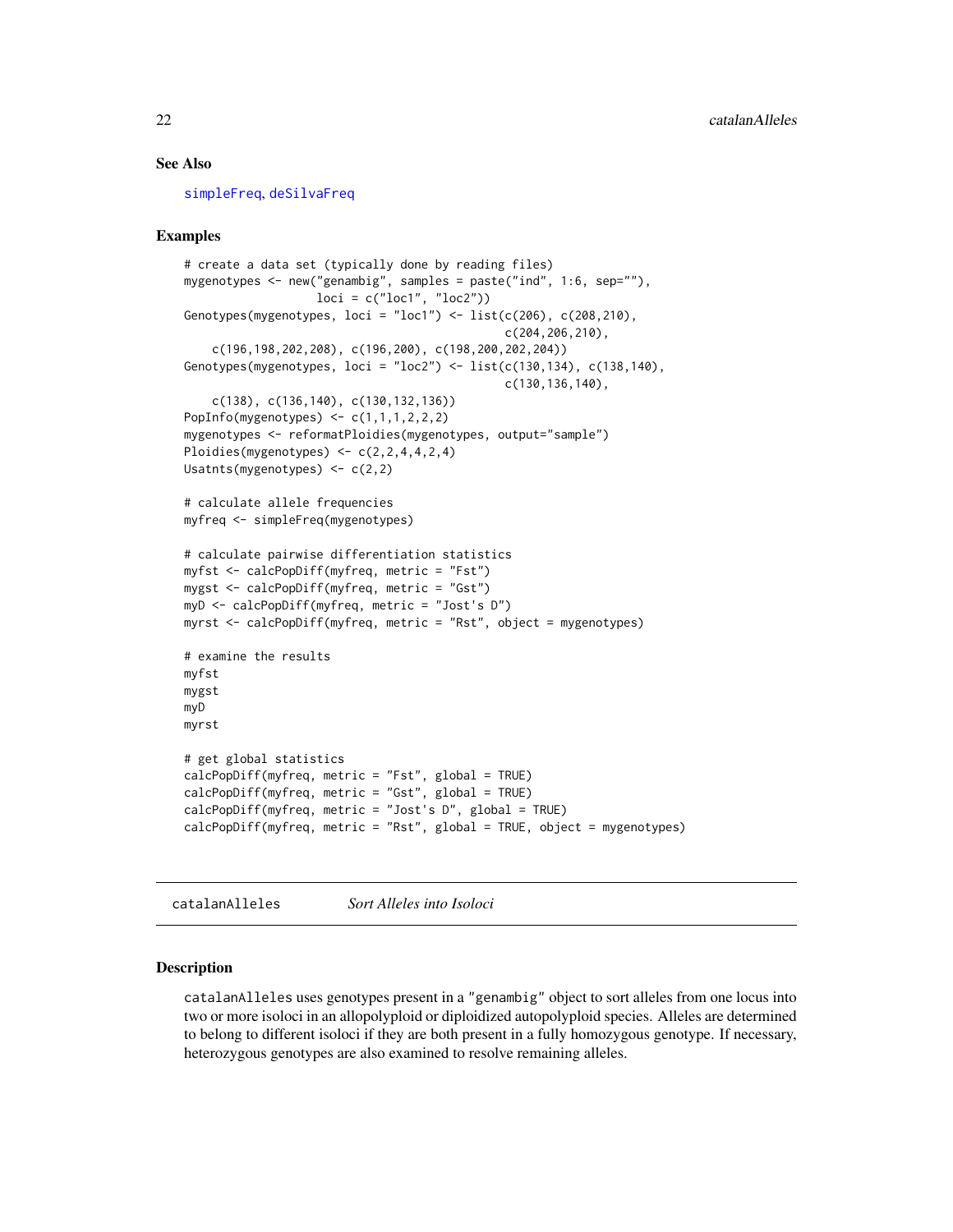#### catalanAlleles 23

#### Usage

```
catalanAlleles(object, samples = Samples(object), locus = 1,n.subgen = 2, SGploidy = 2, verbose = FALSE)
```
#### Arguments

| object   | A "genambig" object containing the dataset to analyze. All individuals should<br>be the same ploidy, although the function does not access the Ploidies slot.<br>Missing data are allowed. For the locus to be examined, no genotype should<br>have fewer than n. subgen alleles or more than n. subgen*SGploidy alleles. |
|----------|---------------------------------------------------------------------------------------------------------------------------------------------------------------------------------------------------------------------------------------------------------------------------------------------------------------------------|
| samples  | Optional argument indicating samples to be analyzed. Can be integer or charac-<br>ter, as with other <b>polysat</b> functions.                                                                                                                                                                                            |
| locus    | An integer or character string indicating which locus to analyze. Cannot be a<br>vector greater than length 1. (The function will only analyze one locus at a<br>time.)                                                                                                                                                   |
| n.subgen | The number of isoloci (number of subgenomes). For example, 2 for an allote-<br>traploid, and 3 for an allohexaploid (three diploid genomes).                                                                                                                                                                              |
| SGploidy | The ploidy of each genome. Only one value is allowed; all genomes must be the<br>same ploidy. 2 indicates that each subgenome is diploid (as in an allotetraploid,<br>or an allohexaploid with three diploid genomes).                                                                                                    |
| verbose  | Boolean. Indicates whether results, and if applicable, problematic genotypes,<br>should be printed to the console.                                                                                                                                                                                                        |

# Details

catalanAlleles implements and extends an approach used by Catalan *et al.* (2006) that sorts alleles from a duplicated microsatellite locus into two or more isoloci (homeologous loci on different subgenomes). First, fully homozygous genotypes are identified and used in analysis. If a genotype has as many alleles as there are subgenomes (for example, a genotype with two alleles in an allotetraploid species), it is assumed to be fully homozygous and the alleles are assumed to belong to different subgenomes. If some alleles remain unassigned after examination of all fully homozygous genotypes, heterozygous genotypes are also examined to attempt to assign those remaining alleles.

For example, in an allotetraploid, if a genotype contains one unassigned allele, and all other alleles in the genotype are known to belong to one isolocus, the unassigned allele can be assigned to the other isolocus. Or, if two alleles in a genotype belong to one isolocus, one allele belongs to the other isolocus, and one allele is unassigned, the unassigned allele can be assigned to the latter isolocus. The function follows such logic (which can be extended to higher ploidies) until all alleles can be assigned, or returns a text string saying that the allele assignments were unresolvable.

It is important to note that this method assumes no null alleles and no homoplasy across isoloci. If the function encounters evidence of either it will not return allele assignments. Null alleles and homoplasy are real possibilities in any dataset, which means that this method simply will not work for some microsatellite loci.

(Null alleles are those that do not produce a PCR amplicon, usually because of a mutation in the primer binding site. Alleles that exhibit homoplasy are those that produce amplicons of the same size, despite not being identical by descent. Specifically, homoplasy between alleles from different isoloci will interfere with the Catalan method of allele assignment.)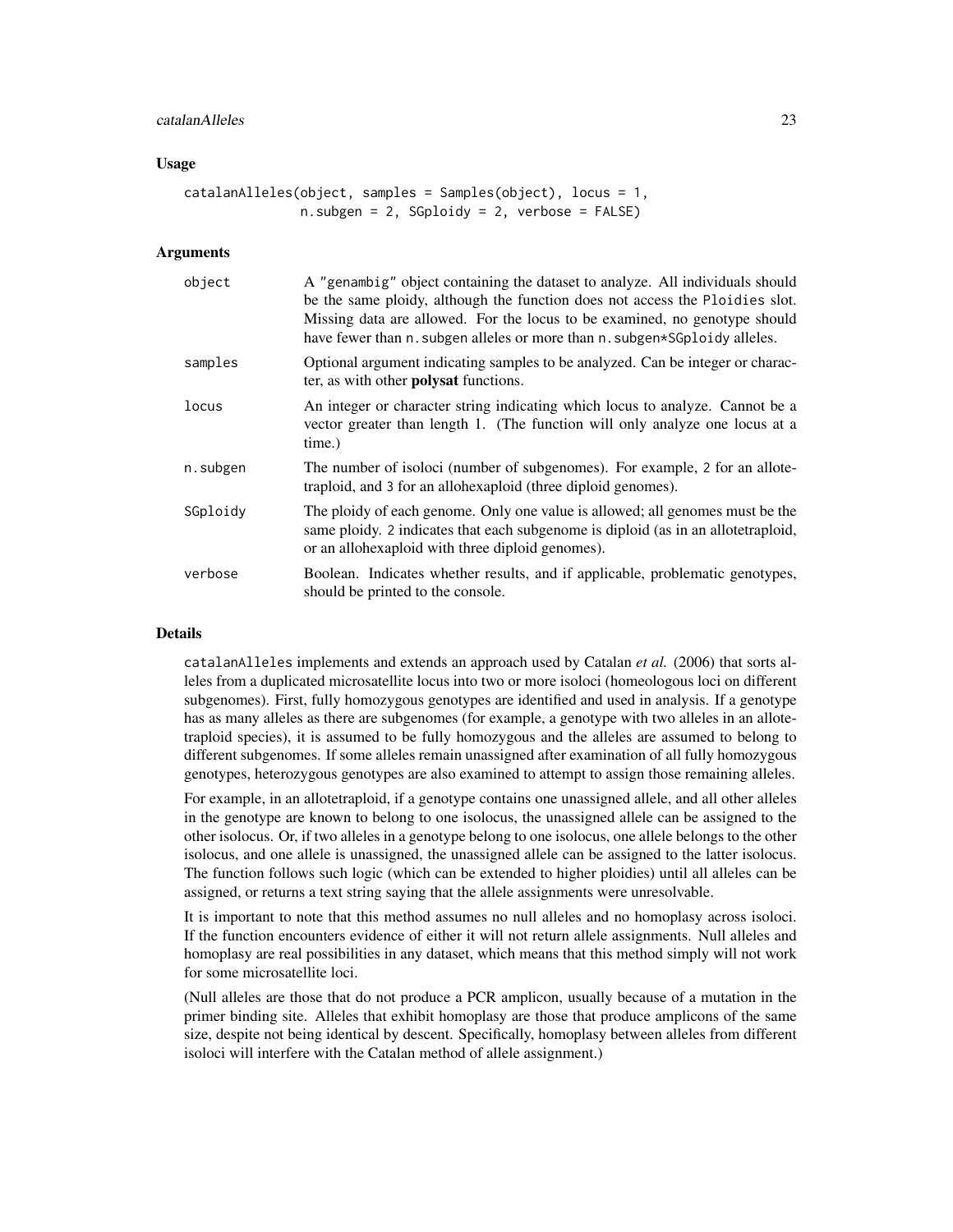Value

A list containing the following items:

| locus       | A character string giving the name of the locus.                                                                                                                                                                                                |
|-------------|-------------------------------------------------------------------------------------------------------------------------------------------------------------------------------------------------------------------------------------------------|
| SGploidy    | A number giving the ploidy of each subgenome. Identical to the SGploidy<br>argument.                                                                                                                                                            |
| assignments | If assignments cannot be made, a character string describing the problem. Oth-<br>erwise, a matrix with n. subgen rows and a labeled column for each allele, with<br>a 1 if the allele belongs to that subgenome and a $\theta$ if it does not. |

#### Note

Aside from homoplasy and null alleles, stochastic effects may prevent the minimum combination of genotypes needed to resolve all alleles from being present in the dataset. For a typical allotetraploid dataset, 50 to 100 samples will be needed, whereas an allohexaploid dataset may require over 100 samples. In simulations, allo-octoploid datasets with two tetraploid genomes were unresolvable even with 10,000 samples due to the low probability of finding full homozygotes. Additionally, loci are less likely to be resolvable if they have many alleles or if one isolocus is monomorphic.

Although determination of allele copy number by is not needed (or expected) for catalanAlleles as it was in the originally published Catalan method, it is still very important that the genotypes be high quality. Even a single scoring error can cause the method to fail, including allelic dropout, contamination between samples, stutter peaks miscalled as alleles, and PCR artifacts miscalled as alleles. Poor quality loci (those that require some "artistic" interpretation of gels or electropherograms) are unlikely to work with this method. Individual genotypes that are of questionable quality should be discarded before running the function.

#### Author(s)

Lindsay V. Clark

# References

Catalan, P., Segarra-Moragues, J. G., Palop-Esteban, M., Moreno, C. and Gonzalez-Candelas, F. (2006) A Bayesian approach for discriminating among alternative inheritance hypotheses in plant polyploids: the allotetraploid origin of genus Borderea (Dioscoreaceae). *Genetics* 172, 1939–1953.

# See Also

[alleleCorrelations](#page-6-1), [mergeAlleleAssignments](#page-63-1), [recodeAllopoly](#page-88-1), [simAllopoly](#page-92-1)

#### Examples

```
# make the default simulated allotetraploid dataset
mydata <- simAllopoly()
# resolve the alleles
myassign <- catalanAlleles(mydata)
```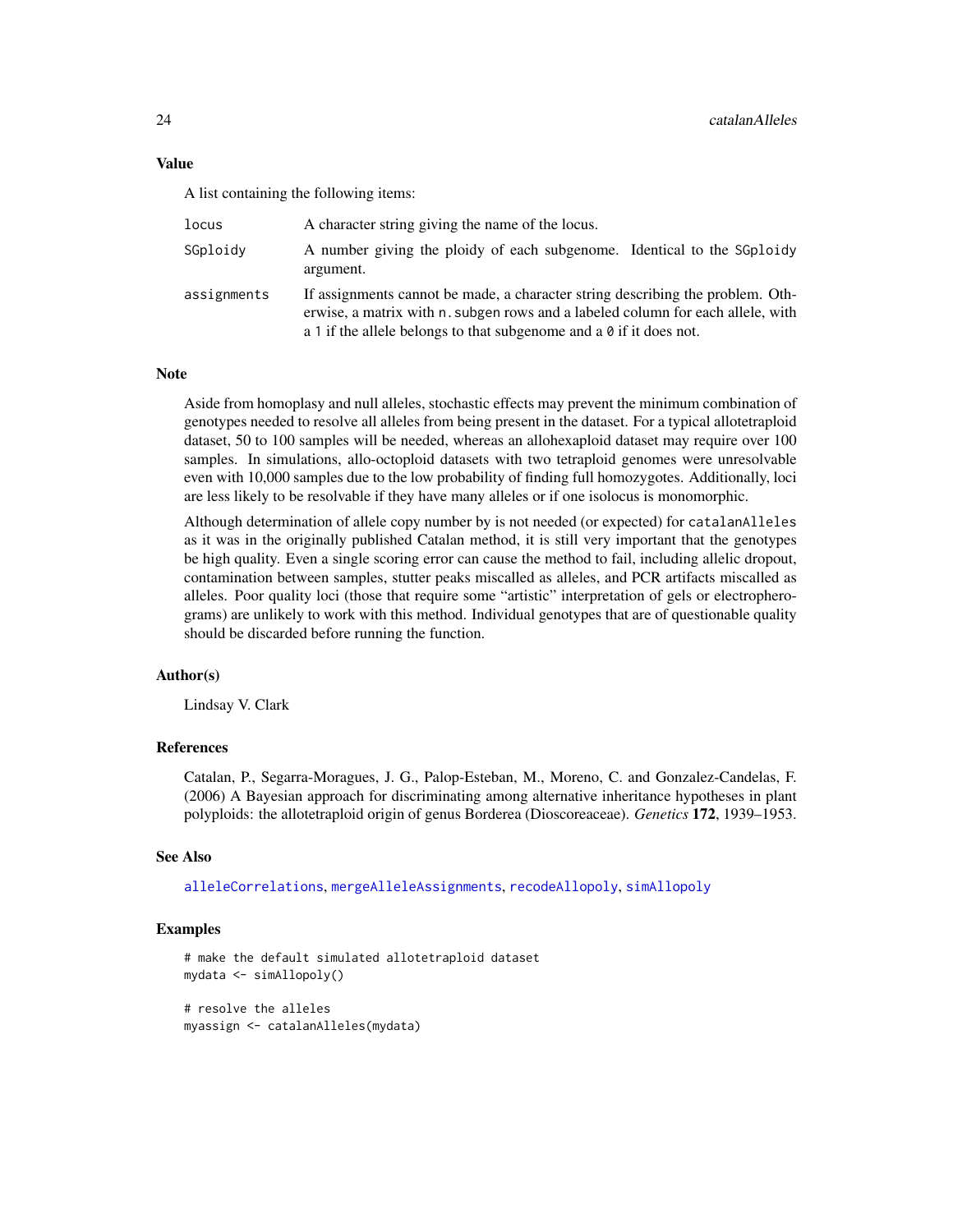<span id="page-24-1"></span><span id="page-24-0"></span>

#### <span id="page-24-2"></span>Description

These functions remove samples or loci from all relevant slots of an object.

# Usage

```
deleteSamples(object, samples)
deleteLoci(object, loci)
```
#### Arguments

| object  | An object containing the dataset of interest. Generally an object of some sub-<br>class of gendata. |
|---------|-----------------------------------------------------------------------------------------------------|
| samples | A numerical or character vector of samples to be removed.                                           |
| loci    | A numerical or character vector of loci to be removed.                                              |

#### Details

These are generic functions with methods for genambig, genbinary, and gendata objects. The methods for the subclasses remove samples or loci from the @Genotypes slot, then pass the object to the method for gendata, which removes samples or loci from the @PopInfo, @Ploidies, and/or @Usatnts slots, as appropriate. The @PopNames slot is left untouched even if an entire population is deleted, in order to preserve the connection between the numbers in @PopInfo and the names in @PopNames.

If your intent is to experiment with excluding samples or loci, it may be a better idea to create character vectors of samples and loci that you want to use and then use these vectors as the samples and loci arguments for analysis or export functions.

#### Value

An object identical to object, but with the specified samples or loci removed.

# Note

These functions are somewhat redundant with the subscripting function "[", which also works for all gendata objects. However, they may be more convenient depending on whether the user prefers to specify the samples and loci to use or to exclude.

# Author(s)

Lindsay V. Clark

# See Also

[Samples](#page-2-1), [Loci](#page-2-1), [merge,gendata,gendata-method](#page-0-0)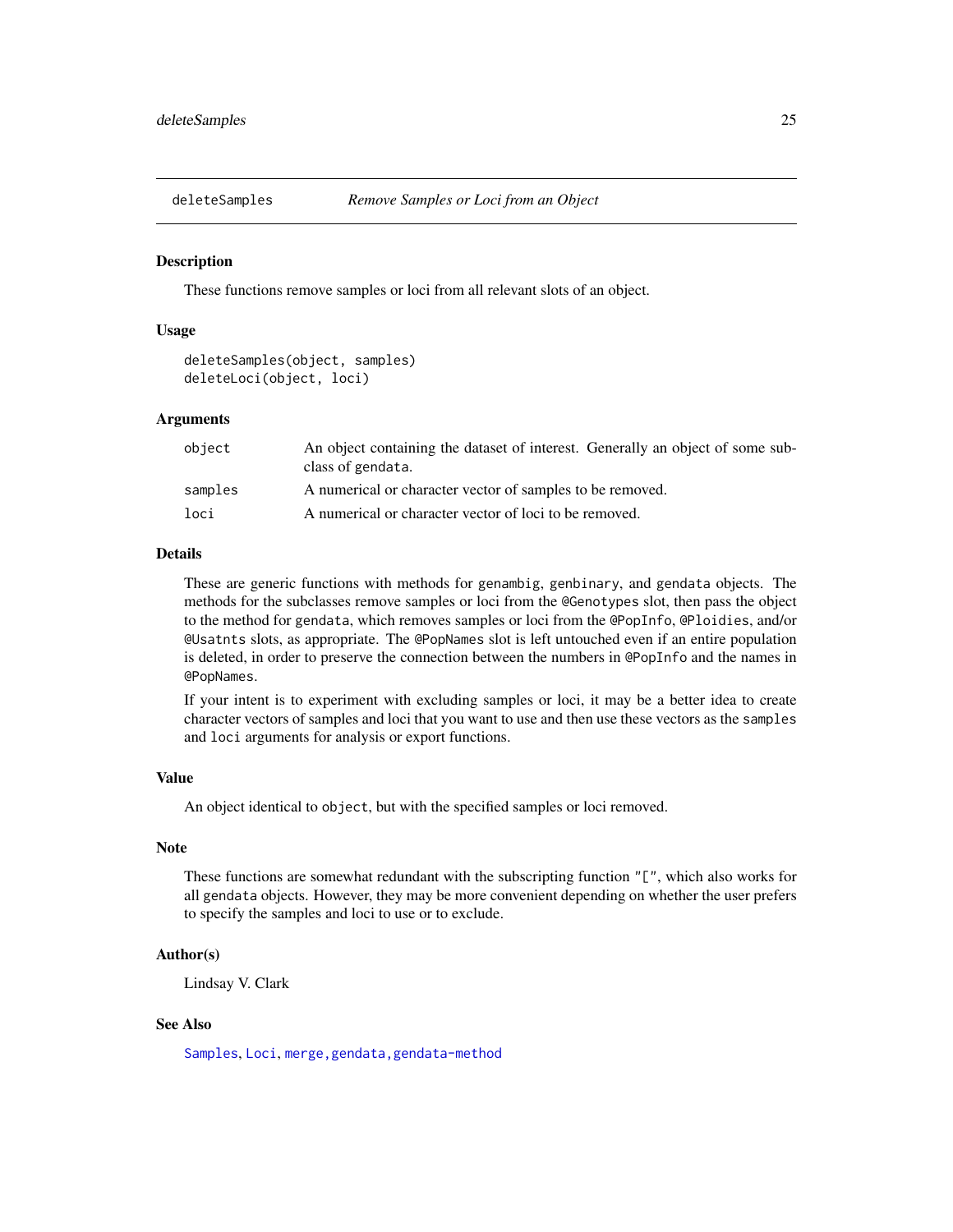# Examples

```
# set up genambig object
mygen <- new("genambig", samples = c("ind1", "ind2", "ind3", "ind4"),
             loci = c("locA", "locB", "locC", "locD"))# delete a sample
Samples(mygen)
mygen <- deleteSamples(mygen, "ind1")
Samples(mygen)
# delete some loci
Loci(mygen)
mygen <- deleteLoci(mygen, c("locB", "locC"))
Loci(mygen)
```
<span id="page-25-1"></span>deSilvaFreq *Estimate Allele Frequencies with EM Algorithm*

# Description

This function uses the method of De Silva *et al.* (2005) to estimate allele frequencies under polysomic inheritance with a known selfing rate.

#### Usage

```
deSilvaFreq(object, self, samples = Samples(object),
            loci = Loci(object), initNull = 0.15,initFreq = simpleFreq(object[samples, loci]),
            tol = 1e-08, maxiter = 1e4)
```
#### Arguments

| object   | A "genambig" or "genbinary" object containing the dataset of interest. All<br>ploidies for samples and loci should be the same, and this should be an even<br>number. PopInfo must also be filled in for samples.                                                                                                                                                                                                     |
|----------|-----------------------------------------------------------------------------------------------------------------------------------------------------------------------------------------------------------------------------------------------------------------------------------------------------------------------------------------------------------------------------------------------------------------------|
| self     | A number between 1 and 0, indicating the rate of selfing.                                                                                                                                                                                                                                                                                                                                                             |
| samples  | An optional character vector indicating a subset of samples to use in the calcu-<br>lation.                                                                                                                                                                                                                                                                                                                           |
| loci     | An optional character vector indicating a subset of loci for which to calculate<br>allele frequencies.                                                                                                                                                                                                                                                                                                                |
| initNull | A single value or numeric vector indicating initial frequencies to use for the null<br>allele at each locus.                                                                                                                                                                                                                                                                                                          |
| initFreq | A data frame containing allele frequencies (for non-null loci) to use for initial-<br>ization. This needs to be in the same format as the output of simpleFreq with a<br>single "Genomes" column (similarly to the format of the output of deSilvaFreq).<br>By default, the function will do a quick estimation of allele frequencies using<br>simple Freq and then initialize the EM algorithm at these frequencies. |

<span id="page-25-0"></span>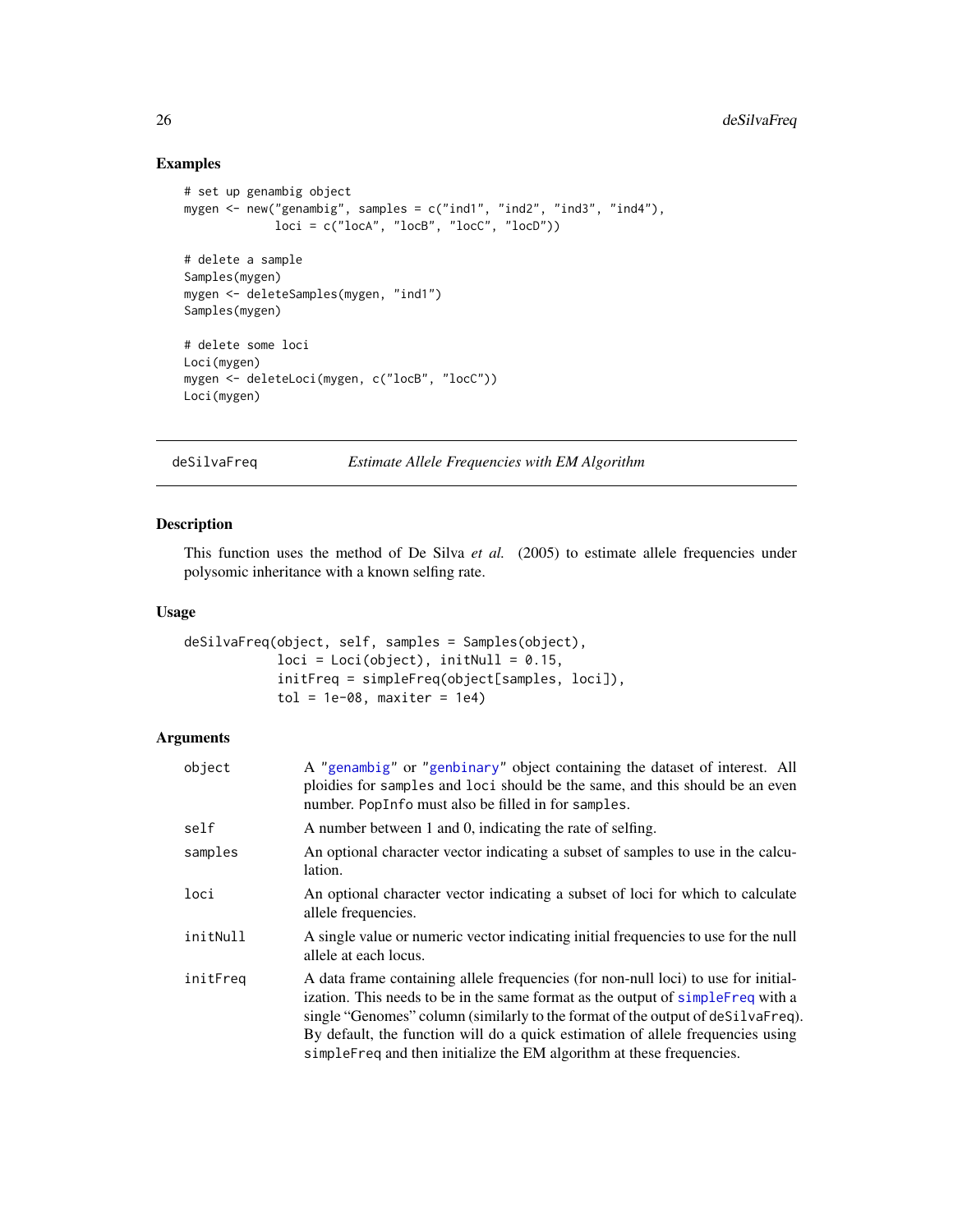#### deSilvaFreq 27

| tol     | The tolerance level for determining when the results have converged. Where p2<br>and p1 are the current and previous vectors of allele frequencies, respectively,<br>the EM algorithm stops if sum(abs( $p2-p1$ )/ $(p2+p1)$ ) <= tol. |
|---------|----------------------------------------------------------------------------------------------------------------------------------------------------------------------------------------------------------------------------------------|
| maxiter | The maximum number of iterations that will be performed for each locus and<br>population.                                                                                                                                              |

# Details

Most of the SAS code from the supplementary material of De Silva *et al.* (2005) is translated directly into the R code for this function. The SIMSAMPLE (or CreateRandomSample in the SAS code) function is omitted so that the actual allelic phenotypes from the dataset can be used instead of simulated phenotypes. deSilvaFreq loops through each locus and population, and in each loop tallies the number of alleles and sets up matrices using GENLIST, PHENLIST, RANMUL, SELF-MAT, and CONVMAT as described in the paper. Frequencies of each allelic phenotype are then tallied across all samples in that population with non-missing data at the locus. Initial allele frequencies for that population and locus are then extraced from initFreq and adjusted according to initNull. The EM iteration then begins for that population and locus, as described in the paper (EXPECTATION, GPROBS, and MAXIMISATION).

Each repetition of the EM algorithm includes an expectation and maximization step. The expectation step uses allele frequencies and the selfing rate to calculate expected genotype frequencies, then uses observed phenotype frequencies and expected genotype frequencies to estimate genotype frequencies for the population. The maximization step uses the estimated genotype frequencies to calculate a new set of allele frequencies. The process is repeated until allele frequencies converge.

In addition to returning a data frame of allele frequencies, deSilvaFreq also prints to the console the number of EM repetitions used for each population and locus. When each locus and each population is begun, a message is printed to the console so that the user can monitor the progress of the computation.

#### Value

A data frame containing the estimated allele frequencies. The row names are population names from PopNames(object). The first column shows how many genomes each population has. All other columns represent alleles (including one null allele per locus). These column names are the locus name and allele name separated by a period.

#### **Note**

It is possible to exceed memory limits for R if a locus has too many alleles in a population (e.g. 15 alleles in a tetraploid if the memory limit is 1535 Mb, see memory.limit).

De Silva *et al.* mention that their estimation method could be extended to the case of disomic inheritence. A method for disomic inheritence is not implemented here, as it would require knowledge of which alleles belong to which isoloci.

De Silva *et al.* also suggest a means of estimating the selfing rate with a least-squares method. Using the notation in the source code, this would be:

lsq <-smatt %\*% EP -rvec

self <-as.vector((t(EP -rvec) %\*% lsq)/(t(lsq) %\*% lsq))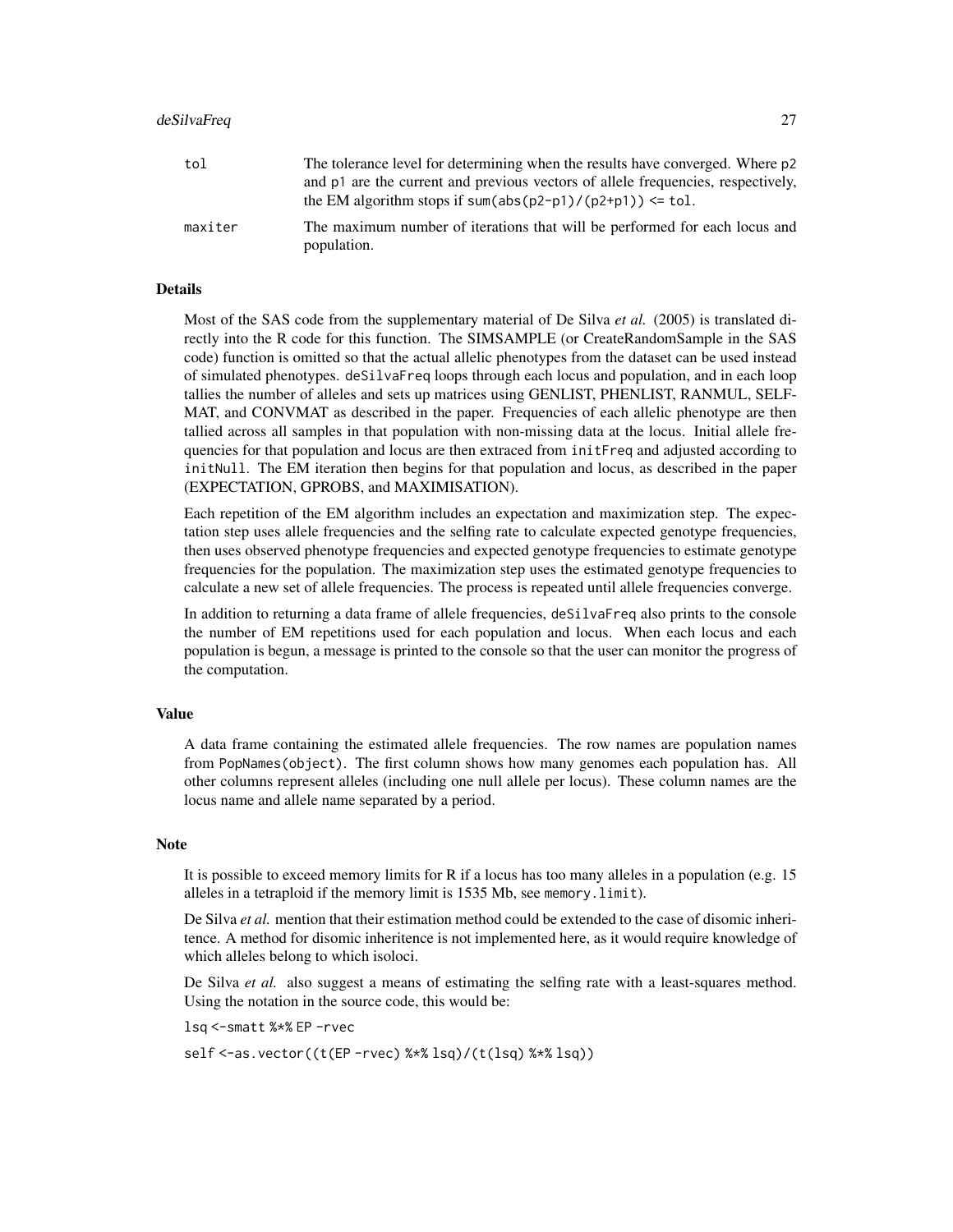However, in my experimentation with this calculation, it sometimes yields selfing rates greater than one. For this reason, it is not implemented here.

#### Author(s)

Lindsay V. Clark

#### References

De Silva, H. N., Hall, A. J., Rikkerink, E., and Fraser, L. G. (2005) Estimation of allele frequencies in polyploids under certain patterns of inheritance. *Heredity* 95, 327–334

#### See Also

[simpleFreq](#page-95-1), [write.freq.SPAGeDi](#page-100-1), [GENLIST](#page-52-1)

#### Examples

```
## Not run:
## An example with a long run time due to the number of alleles
# create a dataset for this example
mygen <- new("genambig", samples=c(paste("A", 1:100, sep=""),
                                   paste("B", 1:100, sep="")),
            loci=c("loc1", "loc2"))
PopNames(mygen) <- c("PopA", "PopB")
PopInfo(mygen) <- c(rep(1, 100), rep(2, 100))
mygen <- reformatPloidies(mygen, output="one")
Ploidies(mygen) <- 4
Usatnts(mygen) <- c(2, 2)
Description(mygen) <- "An example for allele frequency calculation."
# create some genotypes at random for this example
for(s in Samples(mygen)){
    Genotype(mygen, s, "loc1") <- sample(seq(120, 140, by=2),
                                         sample(1:4, 1))
}
for(s in Samples(mygen)){
    Genotype(mygen, s, "loc2") <- sample(seq(130, 156, by=2),
                                         sample(1:4, 1))
}
# make one genotype missing
Genotype(mygen, "B4", "loc2") <- Missing(mygen)
# view the dataset
summary(mygen)
viewGenotypes(mygen)
# calculate the allele frequencies if the rate of selfing is 0.2
myfrequencies <- deSilvaFreq(mygen, self=0.2)
# view the results
```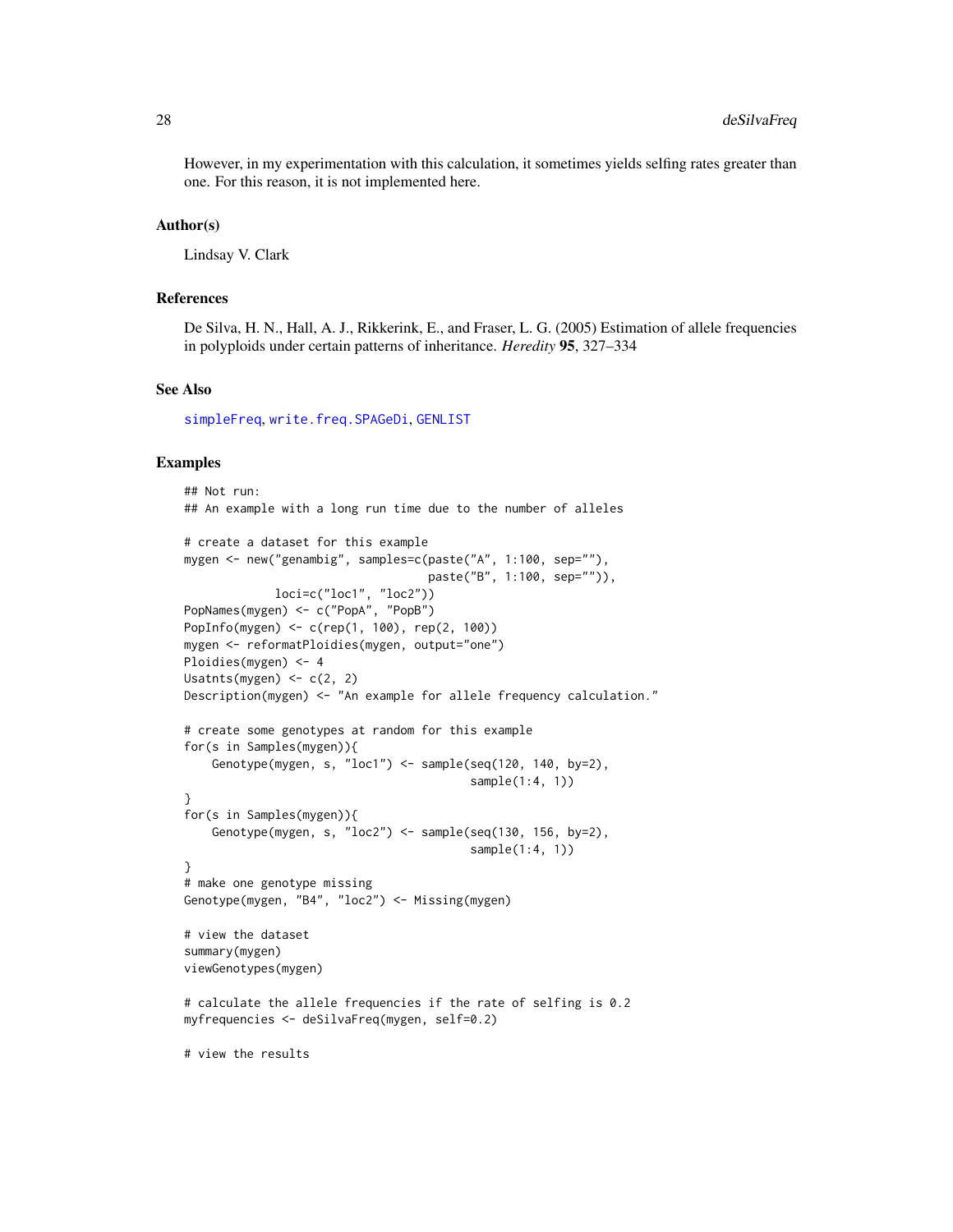# <span id="page-28-0"></span>editGenotypes 29

```
myfrequencies
## End(Not run)
## An example with a shorter run time, for checking that the funciton
## is working. Genotype simulation is also a bit more realistic here.
# Create a dataset for the example.
mygen <- new("genambig", samples=paste("A", 1:100, sep=""), loci="loc1")
PopNames(mygen) <- "PopA"
PopInfo(mygen) <- rep(1, 100)
mygen <- reformatPloidies(mygen, output="one")
Ploidies(mygen) <- 4
Usatnts(mygen) <- 2
for(s in Samples(mygen)){
    alleles <- unique(sample(c(122,124,126,0), 4, replace=TRUE,
                            prob = c(0.3, 0.2, 0.4, 0.1))Genotype(mygen, s, "loc1") <- alleles[alleles != 0]
    if(length(Genotype(mygen, s, "loc1"))==0)
       Genotype(mygen, s, "loc1") <- Missing(mygen)
}
# We have created a random mating populations with four alleles
# including one null. The allele frequencies are given in the
# 'prob' argument.
# Estimate allele frequencies
myfreq <- deSilvaFreq(mygen, self=0.01)
myfreq
```
<span id="page-28-1"></span>editGenotypes *Edit Genotypes Using the Data Editor*

# Description

The genotypes from an object of one of the subclasses of gendata are converted to a data frame (if necessary), then displayed in the data editor. After the user makes the desired edits and closes the data editor window, the new genotypes are written to the gendata object and the object is returned.

#### Usage

```
editGenotypes(object, maxalleles = max(Ploidies(object)),
              samples = Samples(object), loci = Loci(object))
```
#### Arguments

object An object of the class genambig or genbinary. Contains the genotypes to be edited.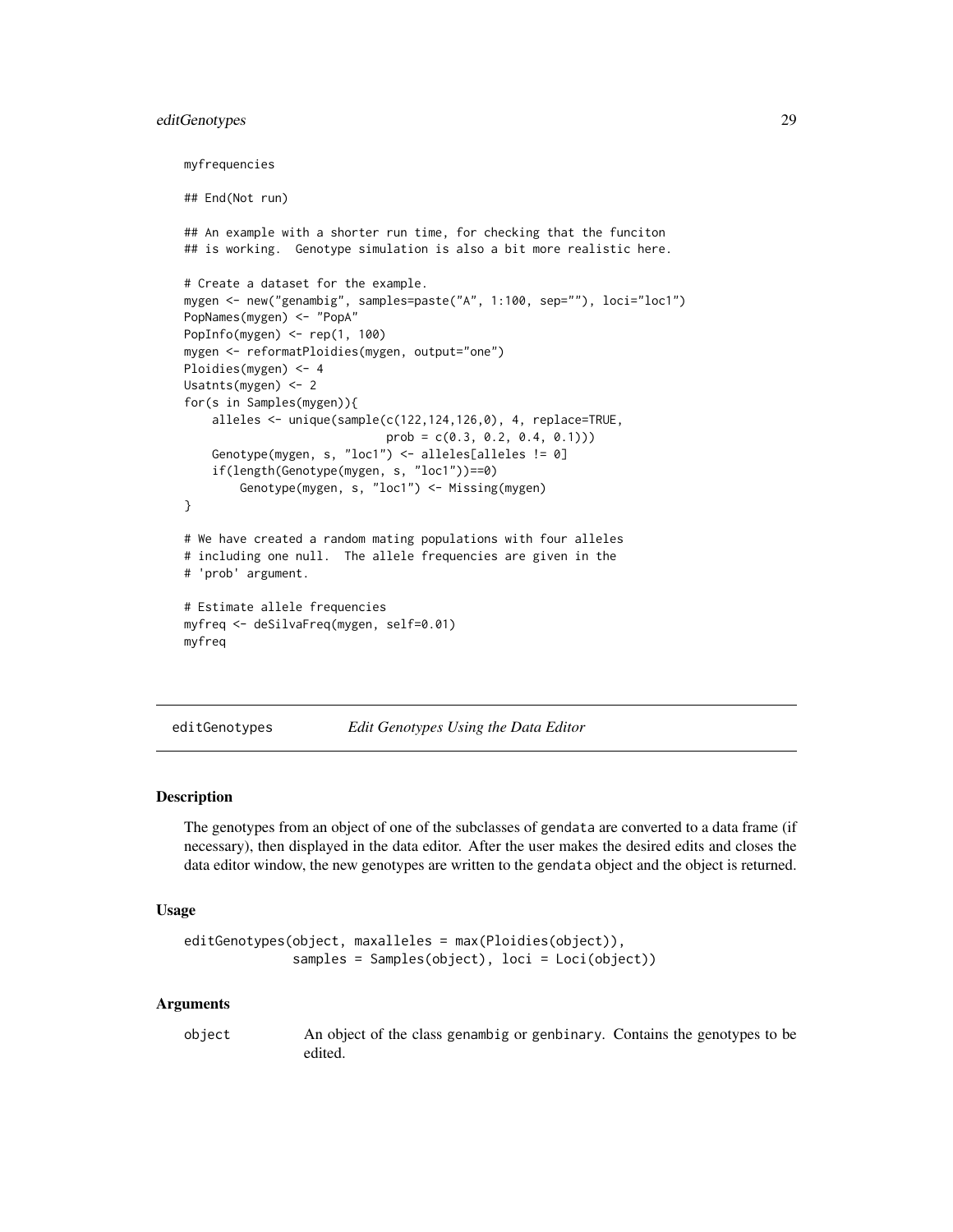| maxalleles | Numeric. The maximum number of alleles found in any given genotype. The<br>method for genambig requires this information in order to determine how many<br>columns to put in the data frame. |
|------------|----------------------------------------------------------------------------------------------------------------------------------------------------------------------------------------------|
| samples    | Character or numeric vector indicating which samples to edit.                                                                                                                                |
| loci       | Character or numeric vector indicating which loci to edit.                                                                                                                                   |

#### Details

The method for genambig lists sample and locus names in each row in order to identify the genotypes. However, only the alleles themselves should be edited. NA values and duplicate alleles in the data editor will be omitted from the genotype vectors that are written back to the genambig object.

# Value

An object identical to object but with edited genotypes.

### Author(s)

Lindsay V. Clark

#### See Also

[viewGenotypes](#page-97-1), [Genotype<-](#page-2-1), [Genotypes<-](#page-2-1)

# Examples

if(interactive()){ #this line included for automated checking on CRAN

```
# set up "genambig" object to edit
mygen <- new("genambig", samples = c("a", "b", "c"),
             loci = c("loc1", "loc2"))
Genotypes(mygen, loci="loc1") <- list(c(133, 139, 142),
                                      c(130, 136, 139, 145),
                                      c(136, 142))
Genotypes(mygen, loci="loc2") <- list(c(202, 204), Missing(mygen),
                                      c(200, 206, 208))
mygen <- reformatPloidies(mygen, output="one")
Ploidies(mygen) <- 4
# open up the data editor
mygen <- editGenotypes(mygen)
# view the results of your edits
viewGenotypes(mygen)
```
}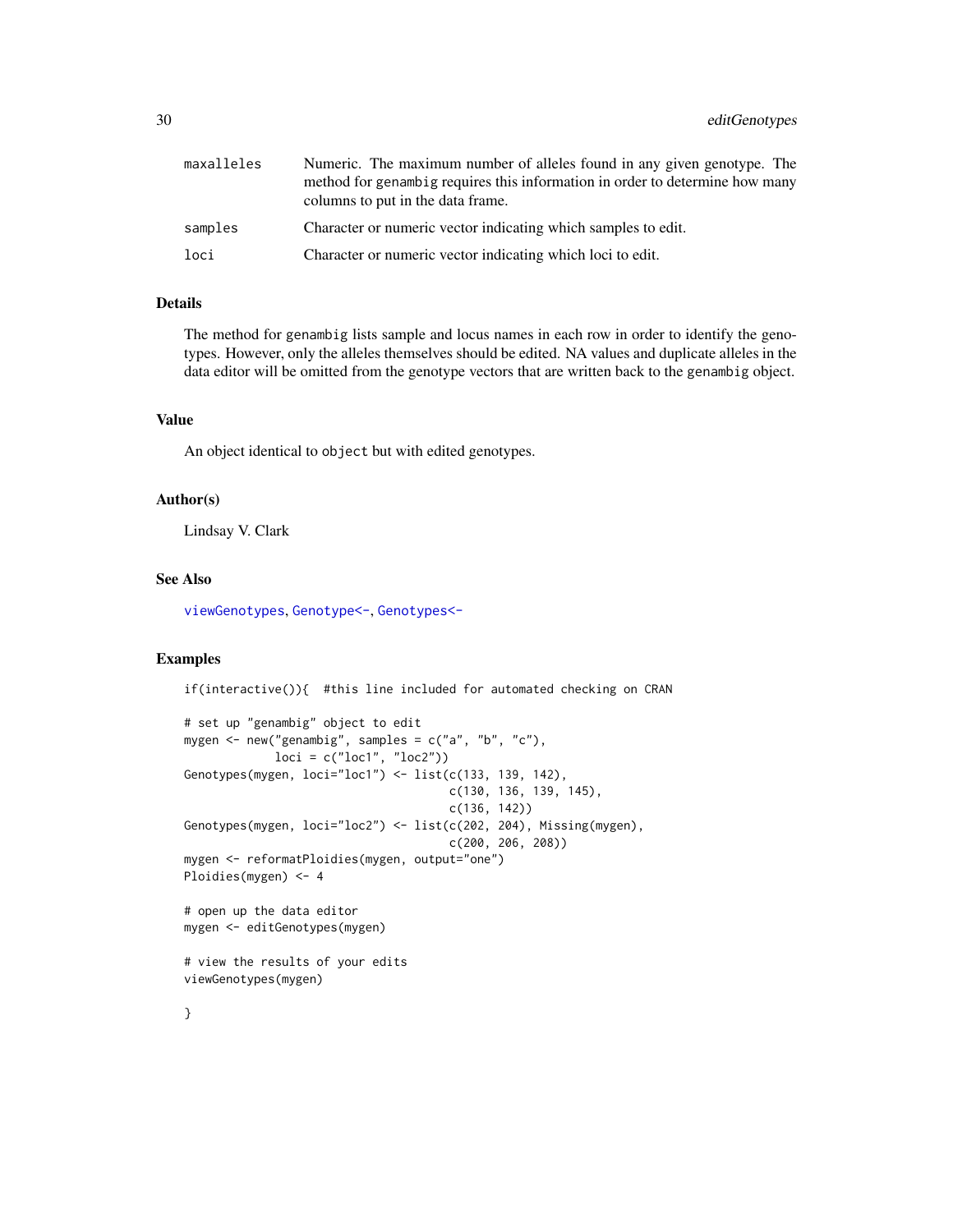<span id="page-30-1"></span><span id="page-30-0"></span>

#### **Description**

estimatePloidy calculates the maximum and mean number of unique alleles for each sample across a given set of loci. These values are presented in a data editor, along with other pertinent information, so that the user can then edit the ploidy values for the object.

#### Usage

```
estimatePloidy(object, extrainfo, samples = Samples(object),
               loci = Loci(object))
```
#### Arguments

| object    | The object containing genotype data, and to which ploidies will be written.                                                                                                                                                                                                                                                                                                                             |
|-----------|---------------------------------------------------------------------------------------------------------------------------------------------------------------------------------------------------------------------------------------------------------------------------------------------------------------------------------------------------------------------------------------------------------|
| extrainfo | A named or unnamed vector or data frame containing extra information (such<br>as morphological or flow cytometry data) to display in the data editor, to assist<br>with making decisions about ploidy. If unnamed, the vector (or the rows of the<br>data frame) is assumed to be in the same order as samples. An array can also<br>be given as an argument here, and will be coerced to a data frame. |
| samples   | A numeric or character vector indicating a subset of samples to evaluate.                                                                                                                                                                                                                                                                                                                               |
| loci      | A numeric or character vector indicating a subset of loci to use in the calculation<br>of mean and maximum allele number.                                                                                                                                                                                                                                                                               |

#### Details

estimatePloidy is a generic function with methods written for the genambig and genbinary classes.

If the Ploidies slot of object is not already a "ploidysample" object, the function will first convert the Ploidies slot to this format, deleting any data that is currently there. (Ploidies must be indexed by sample and not by locus.) If ploidies were already in the "ploidysample" format, any ploidy data already in the object is retained and put into the table (see below).

Population identities are displayed in the table only if more than one population identity is found in the dataset. Likewise, the current ploidies of the dataset are only displayed if there is more than one ploidy level already found in Ploidies(object).

Missing genotypes are ignored; maximum and mean allele counts are only calculted across genotypes that are not missing. If all genotypes for a given sample are missing, NA is displayed in the corresponding cells in the data editor.

The default values for new.ploidy are the maximum number of alleles per locus for each sample.

#### Value

object is returned, with Ploidies(object) now equal to the values set in the new.ploidy column of the data editor.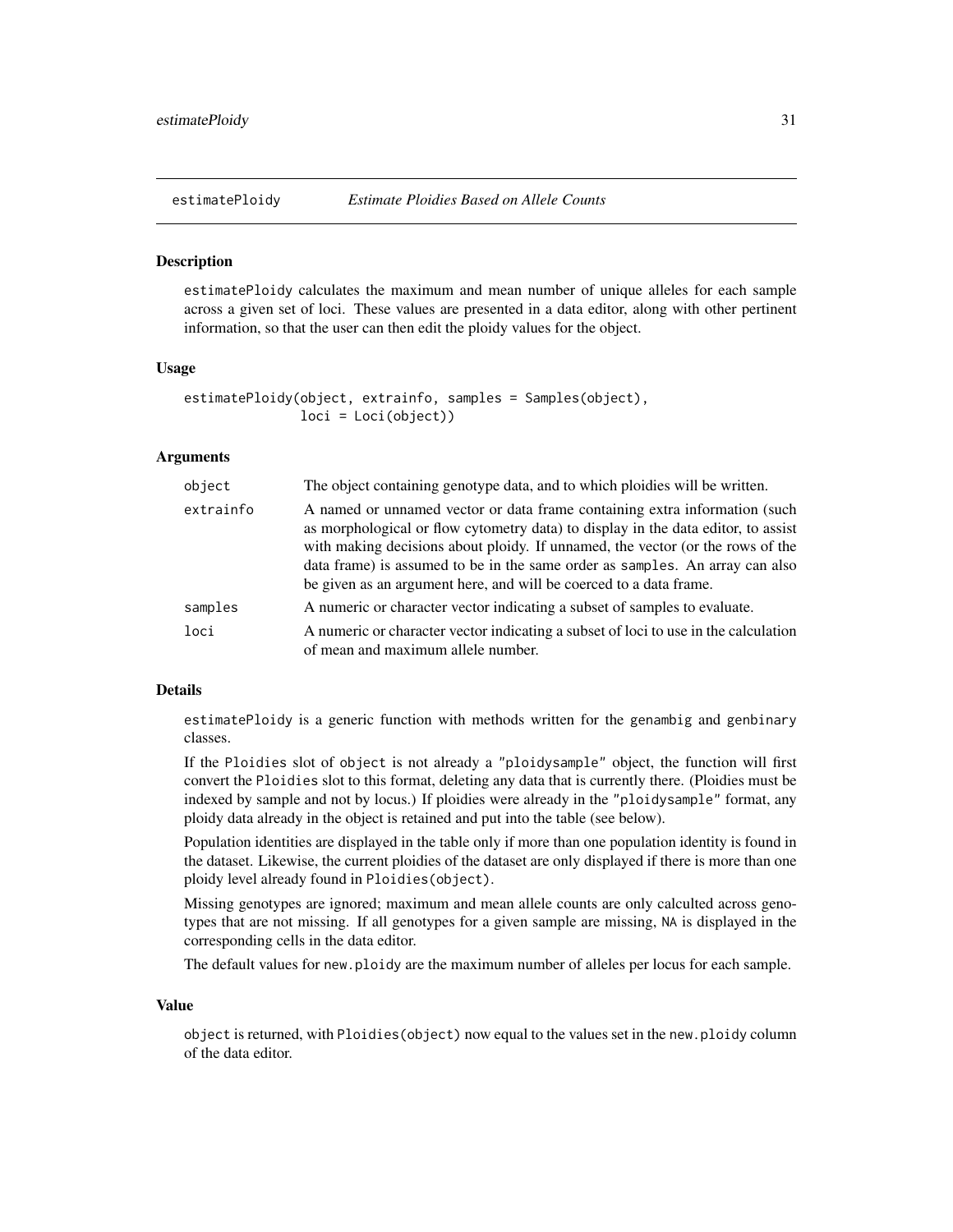#### <span id="page-31-0"></span>Author(s)

Lindsay V. Clark

# See Also

[genambig](#page-34-1), [genbinary](#page-39-1), [Ploidies](#page-2-1)

# Examples

if(interactive()){ #this line included for automated checking on CRAN

```
# create a dataset for this example
mygen <- new("genambig", samples=c("a", "b", "c"),
             loci=c("loc1", "loc2"))
Genotypes(mygen, loci="loc1") <- list(c(122, 126, 128), c(124, 130),
                                      c(120, 122, 124))
Genotypes(mygen, loci="loc2") <- list(c(140, 148), c(144, 150), Missing(mygen))
# estimate the ploidies
mygen <- estimatePloidy(mygen)
# view the ploidies
Ploidies(mygen)
}
```
# FCRinfo *Additional Data on Rubus Samples*

#### Description

For 20 *Rubus* samples, contains colors and symbols to use for plotting data.

#### Usage

data(FCRinfo)

#### Format

Data frame. FCRinfo\$Plot.color contains character strings of the colors to be used to represent species groups. FCR.info\$Plot.symbol contains integers to be passed to pch to designate the symbol used to represent each individual. These reflect chloroplast haplotypes.

# Source

Clark, L. V. and Jasieniuk, M. (2012) Spontaneous hybrids between native and exotic *Rubus* in the Western United States produce offspring both by apomixis and by sexual recombination. *Heredity* 109, 320–328. Data available at: doi: [10.5061/dryad.m466f](https://doi.org/10.5061/dryad.m466f)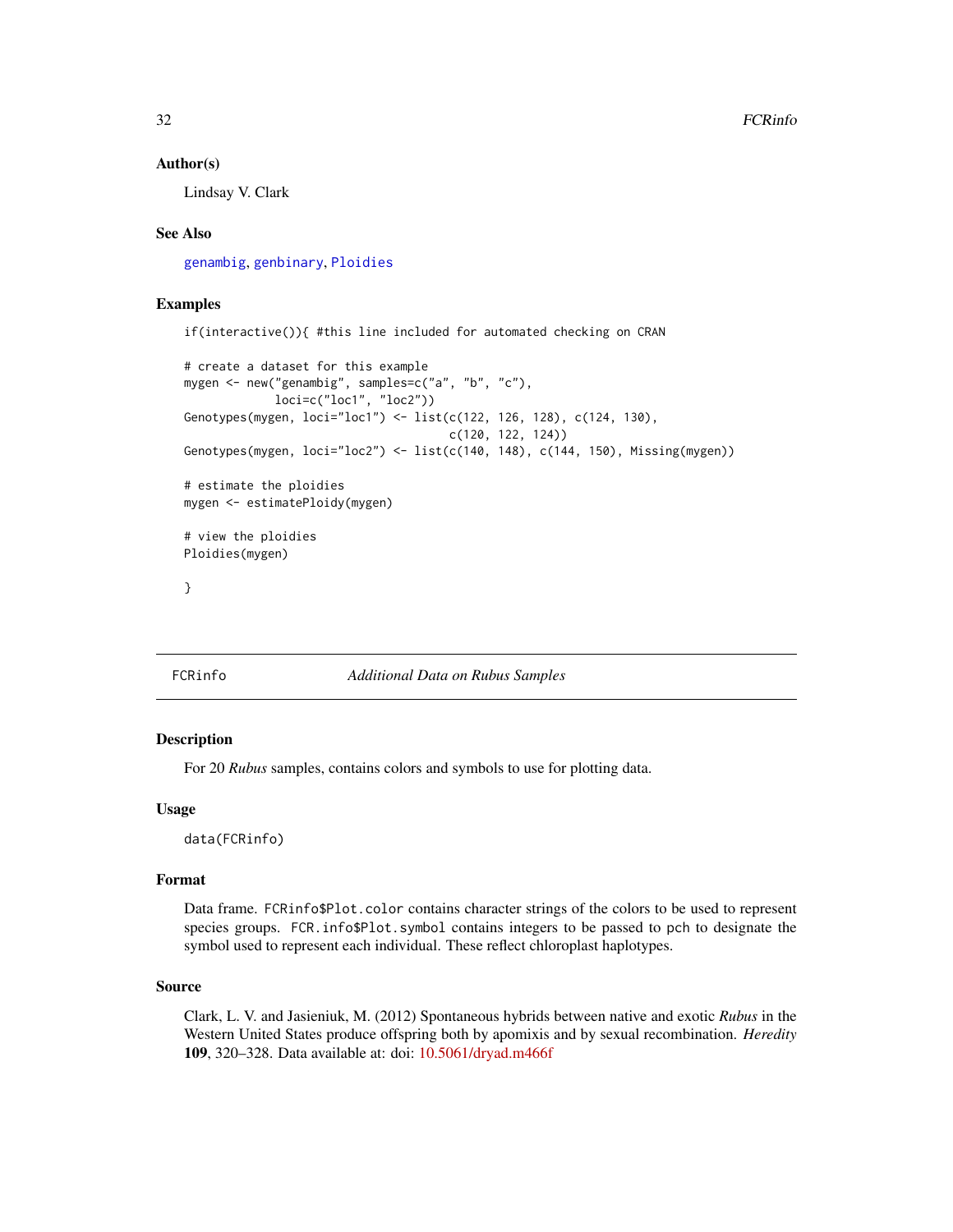# <span id="page-32-0"></span>find.missing.gen 33

# See Also

[testgenotypes](#page-96-1)

find.missing.gen *Find Missing Genotypes*

#### Description

This function returns a data frame listing the locus and sample names of all genotypes with missing data.

#### Usage

find.missing.gen(object, samples = Samples(object), loci = Loci(object))

# Arguments

| object  | A genambig or genbinary object containing the genotypes of interest.                    |
|---------|-----------------------------------------------------------------------------------------|
| samples | A character vector of all samples to be searched. Must be a subset of Samples (object). |
| loci    | A character vector of all loci to be searched. Must be a subset of Loci (object).       |

# Value

A data frame with no row names. The first column is named "Locus" and the second column is named "Sample". Each row represents one missing genotype, and gives the locus and sample of that genotype.

#### Author(s)

Lindsay V. Clark

# See Also

[isMissing](#page-55-1)

# Examples

```
# set up the genotype data
samples <- paste("ind", 1:4, sep="")
samples
loci \leq paste("loc", 1:3, sep="")
loci
testgen <- new("genambig", samples = samples, loci = loci)
Genotypes(testgen, loci="loc1") <- list(c(-9), c(102, 104),c(100,106,108,110,114),
                                        c(102,104,106,110,112))
Genotypes(testgen, loci="loc2") <- list(c(77,79,83), c(79,85), c(-9),
```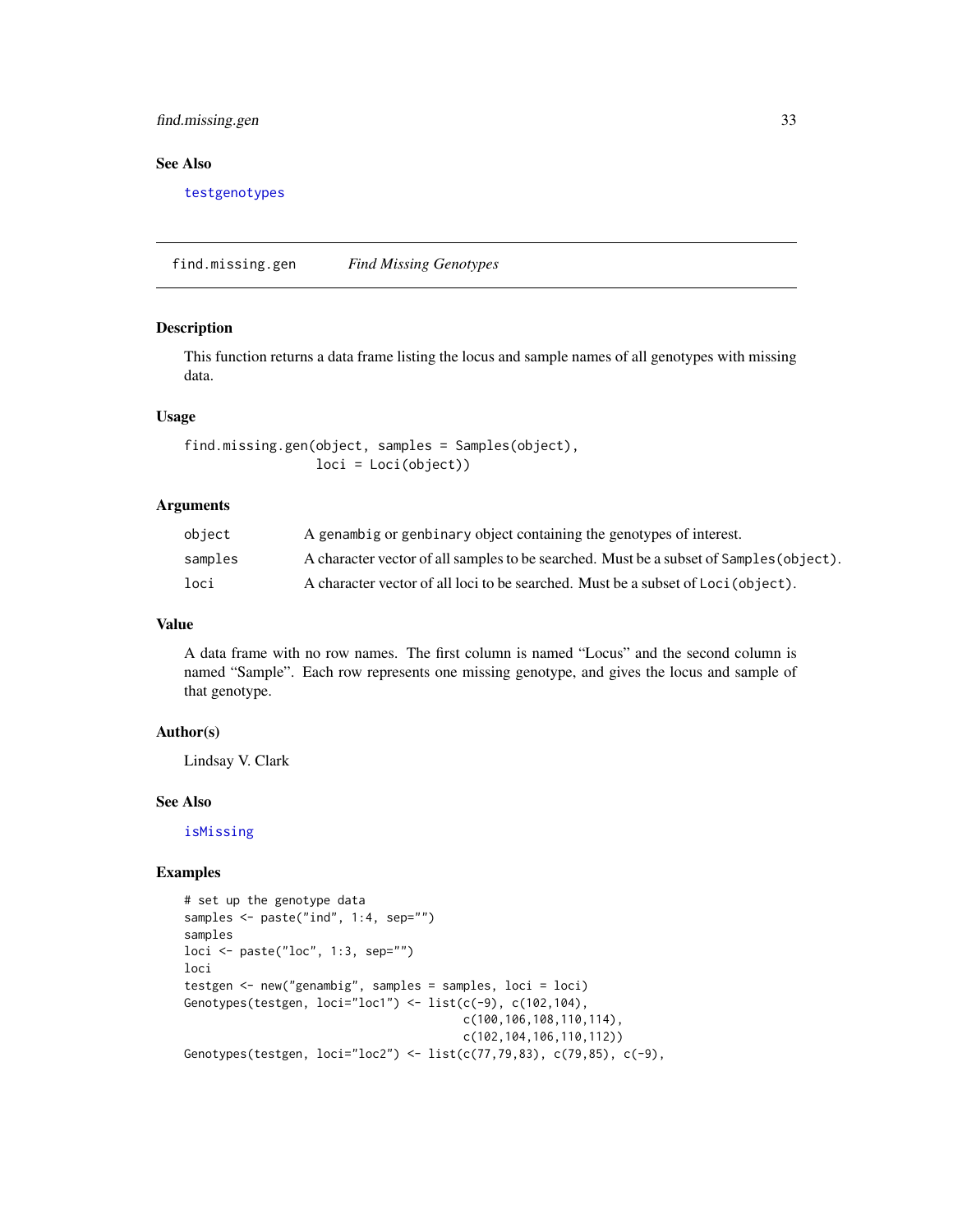```
c(83,85,87,91))
Genotypes(testgen, loci="loc3") <- list(c(122,128), c(124,126,128,132),
                                        c(120,126), c(124,128,130))
```
# look up which samples\*loci have missing genotypes find.missing.gen(testgen)

freq.to.genpop *Convert Allele Frequencies for Adegenet*

# Description

Given a data frame of allele frequencies such as that produced by simpleFreq or deSilvaFreq, freq.to.genpop creates a data frame of allele counts that can be read by the as.genpop function in the package adegenet.

#### Usage

```
freq.to.genpop(freqs, pops = row.names(freqs),
               loci =
                unique(as.matrix(as.data.frame(strsplit(names(freqs),
                split = ".", fixed = TRUE), stringsAsFactors = FALSE))[1, ]))
```
# Arguments

| fregs | A data frame of allele frequencies. Row names are population names. The first<br>column is called "Genomes" and indicates the size of each population in terms<br>of number of haploid genomes. All other column names are the locus and allele<br>separated by a period. These columns contain the frequencies of each allele in<br>each population. For each locus and population, all frequencies should total to |
|-------|----------------------------------------------------------------------------------------------------------------------------------------------------------------------------------------------------------------------------------------------------------------------------------------------------------------------------------------------------------------------------------------------------------------------|
| pops  | An optional character vector indicating the names of populations to use.                                                                                                                                                                                                                                                                                                                                             |
| loci  | An optional character vector indicating the names of loci to use.                                                                                                                                                                                                                                                                                                                                                    |

#### Details

adegenet expects one ploidy for the entire dataset. Therefore, data frames of allele frequencies with multiple "Genomes" columns, such as those produced when ploidy varies by locus, are not allowed as the freqs argument.

#### Value

A data frame with row and column names identical to those in freqs, minus the "Genomes" column and any columns for loci not included in loci. Allele frequencies are converted to counts by multiplying by the values in the "Genomes" column and rounding to the nearest integer.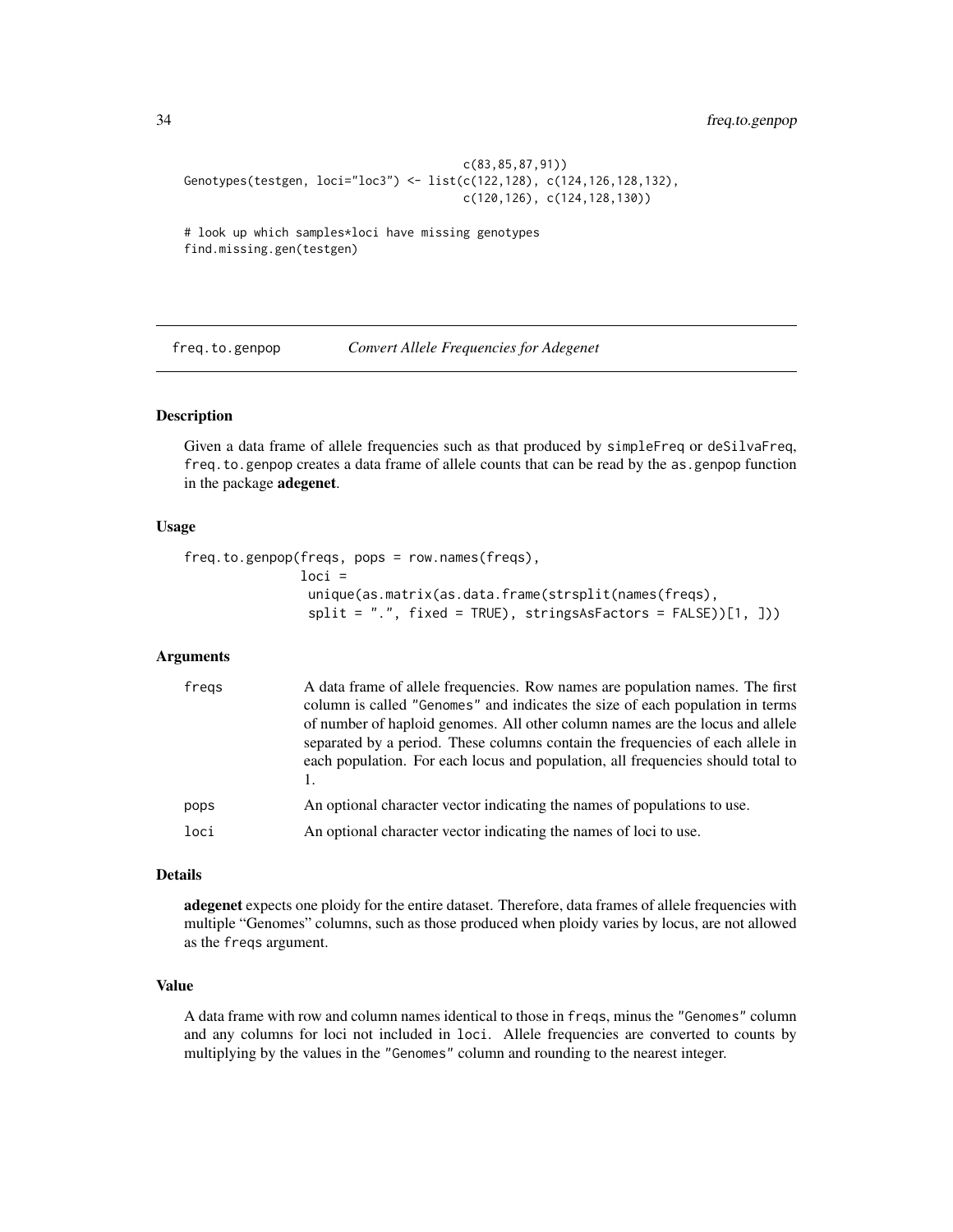# <span id="page-34-0"></span>genambig-class 35

#### Author(s)

Lindsay V. Clark

#### References

Jombart, T. (2008) adegenet: a R package for the multivariate analysis of genetic markers. *Bioinformatics* 24, 1403-1405.

#### See Also

```
simpleFreq, deSilvaFreq, write.freq.SPAGeDi, gendata.to.genind
```
# Examples

```
# create a simple allele frequency table
# (usually done with simpleFreq or deSilvaFreq)
myfreq <- data.frame(row.names=c("popA","popB"), Genomes=c(120,100),
                     locG.152=c(0.1,0.4), locG.156=c(0.5, 0.3),
                     locG.160=c(0.4, 0.3), locK.179=c(0.15, 0.25),
                     locK.181=c(0.35, 0.6), locK.183=c(0.5, 0.15))
myfreq
# convert to adegenet format
gpfreq <- freq.to.genpop(myfreq)
gpfreq
## Not run:
# If you have adegenet installed, you can now make this into a
# genpop object.
require(adegenet)
mygenpop <- genpop(gpfreq, ploidy=as.integer(4), type="codom")
# examine the object that has been created
mygenpop
popNames(mygenpop)
mygenpop@tab
mygenpop@all.names
# Perform a distance calculation with the object
dist.genpop(mygenpop)
## End(Not run)
```
<span id="page-34-1"></span>genambig-class *Class "genambig"*

#### Description

Objects of this class store microsatellite datasets in which allele copy number is ambiguous. Genotypes are stored as a two-dimensional list of vectors, each vector containing all unique alleles for a given sample at a given locus. genambig is a subclass of gendata.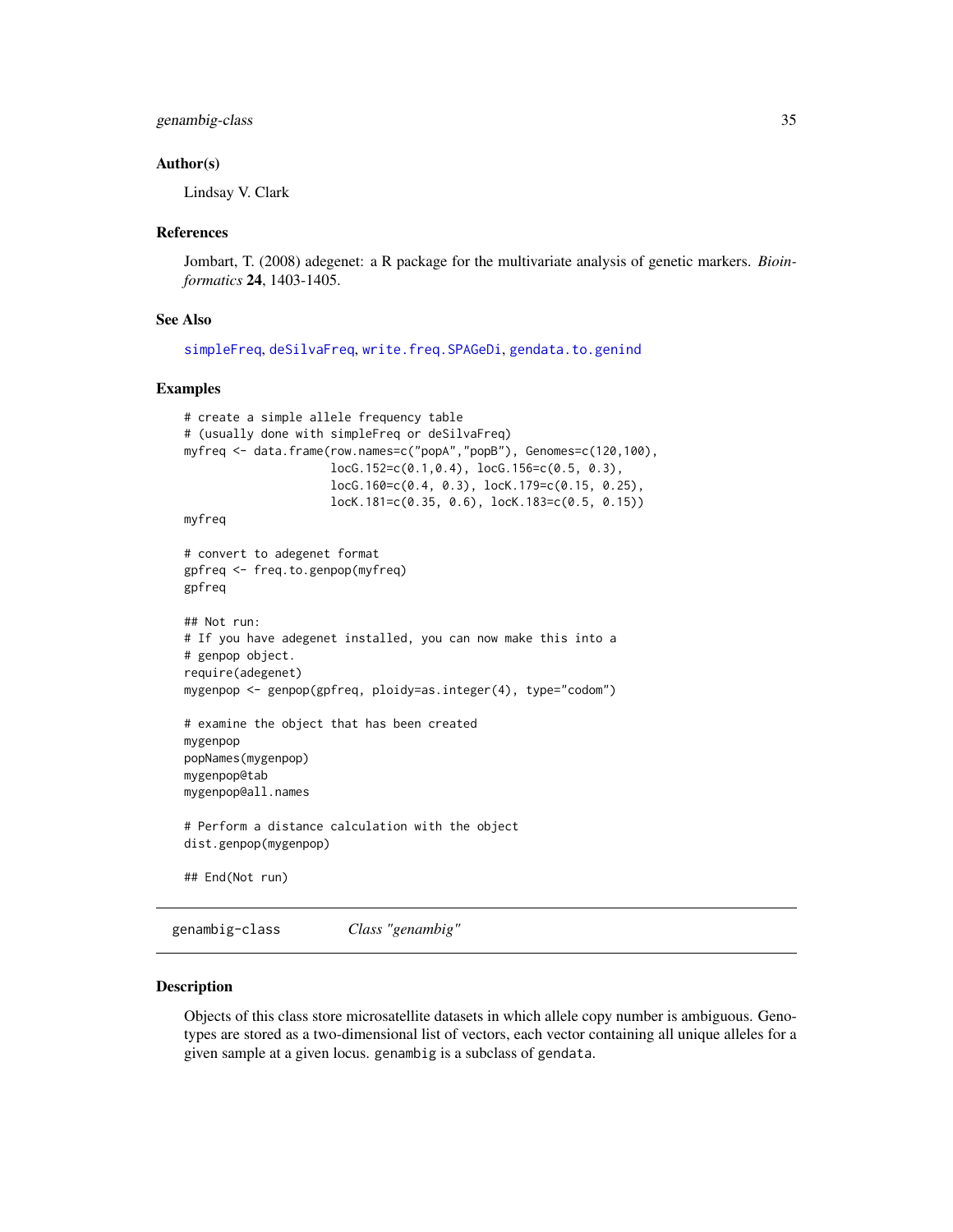#### Objects from the Class

Objects can be created by calls of the form new ("genambig", samples,  $loci$ ,...). This automatically sets up a two-dimensional list in the Genotypes slot, with dimnames=list(samples, loci). This array-list is initially populated with the missing data symbol. All other slots are given initial values according to the initialize method for gendata. Data can then be inserted into the slots using the replacement functions (see [Accessors](#page-2-1)).

# **Slots**

- Genotypes: Object of class "array". The first dimension of the array represents and is named by samples, while the second dimension represents and is named by loci. Each element of the array can contain a vector. Each vector should contain each unique allele for the genotype once. If an array element contains a vector of length 1 containing only the symbol that is in the Missing slot, this indicates missing data for that sample and locus.
- Description: Object of class "character". This stores a description of the dataset for the user's convenience.
- Missing: Object of class "ANY". A symbol to be used to indicate missing data in the Genotypes slot. This is the integer -9 by default.
- Usatnts: Object of class "integer". A vector, named by loci. Each element indicates the repeat type of the locus. 2 indicates dinucleotide repeats, 3 indicates trinucleotide repeats, and so on. If the alleles stored in the Genotypes slot for a given locus are already written in terms of repeat number, the Usatnts value for that locus should be 1. In other words, all alleles for a locus can be divided by the number in Usatnts to give alleles expressed in terms of relative repeat number.
- Ploidies: Object of class "integer". A vector, named by samples. This stores the ploidy of each sample. NA indicates unknown ploidy. See [Ploidies<-](#page-2-1) and [estimatePloidy](#page-30-1) for ways to fill this slot.
- PopInfo: Object of class "integer". A vector, named by samples, containing the population identity of each sample.
- PopNames: Object of class "character". A vector containing names for all populations. The position of a population name in the vector indicates the integer used to represent that population in PopInfo.

#### Extends

Class ["gendata"](#page-42-1), directly.

#### Methods

For more information on any of these methods, see the help files of their respective generic functions.

- deleteLoci signature(object = "genambig"): Removes columns in the array in the Genotypes slot corresponding to the locus names supplied, then passes the arguments to the method for gendata.
- deleteSamples signature(object = "genambig"): Removes rows in the array in the Genotypes slot corresponding to the sample names supplied, then passes the arguments to the method for gendata.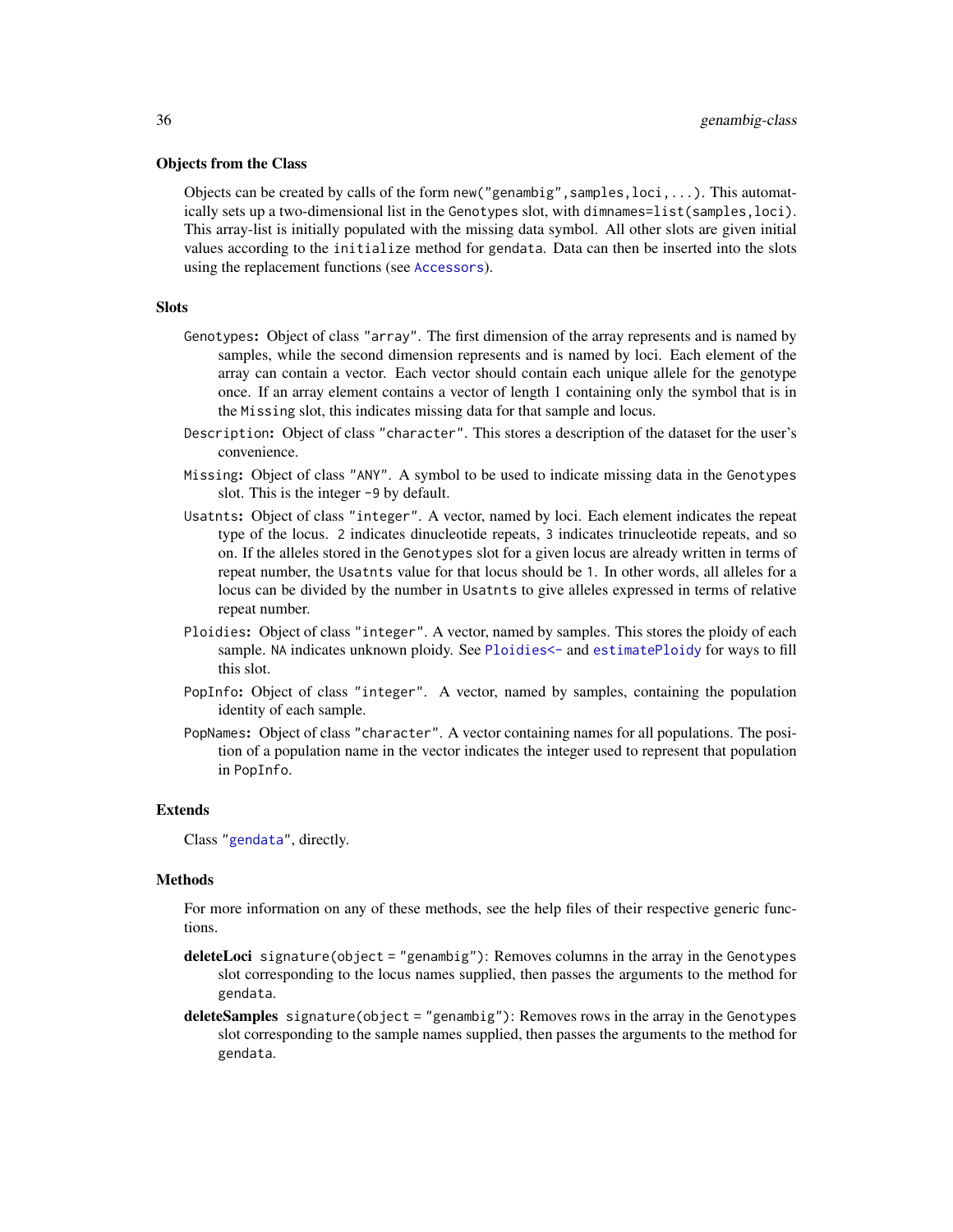- editGenotypes signature(object = "genambig"): Each vector in the Genotypes slot is placed into the row of a data frame, along with the sample and locus name for this vector. The data frame is then opened in the Data Editor so that the user can make changes. When the Data Editor window is closed, vectors are extracted back out of the data frame and written to the Genotypes slot.
- estimatePloidy signature(object = "genambig"): Calculates the length of each genotype vector (excluding those with the missing data symbol), and creates a data frame showing the maximum and mean number of alleles per locus for each sample. This data frame is then opened in the Data Editor, where the user may edit ploidy levels. Once the Data Editor is closed, the genambig object is returned with the new values written to the Ploidies slot.
- Genotype signature(object = "genambig"): Retrieves a single genotype vector, as specified by sample and locus arguments.
- Genotype  $\leq$  signature(object = "genambig"): Replaces a single genotype vector.
- Genotypes signature(object = "genambig"): Retrieves a two-dimensional list of genotype vectors.
- Genotypes<- signature(object = "genambig"): Replaces a one- or two-dimensional list of genotype vectors.
- initialize signature(.Object = "genambig"): When new is called to create a new genambig object, the initialize method sets up a two dimensional list in the Genotypes slot indexed by sample and locus, and fills this list with the missing data symbol. The initialize method for gendata is then called.
- isMissing signature(object = "genambig"): Given a set of samples and loci, each position in the array in the Genotypes slot is checked to see if it matches the missing data value. A single Boolean value or an array of Boolean values is returned.
- **Loci** $\leq$  signature(object = "genambig"): For changing the names of loci. The names are changed in the second dimension of the array in the Genotypes slot, and then the Loci<- method for gendata is called.
- Missing<- signature(object = "genambig"): For changing the missing data symbol. All elements of the Genotypes array that match the current missing data symbol are changed to the new missing data symbol. The Missing<- method for gendata is then called.
- Samples<- signature(object = "genambig"): For changing the names of samples. The names are changed in the first dimension of the array in the Genotypes slot, and then the Samples< method for gendata is called.
- summary signature(object = "genambig"): Prints the dataset description (Description slot) to the console as well as the number of missing genotypes, then calls the summary method for gendata.
- show signature(object = "genambig"): Prints the data to the console, formatted to make it more legible. The genotype for each locus is shown as the size of each allele, separated by a '/'. The SSR motif length ('Usatnts'), ploidies, population names, and population membership ('PopInfo') are displayed if they exist.
- viewGenotypes signature(object = "genambig"): Prints a tab-delimited table of samples, loci, and genotype vectors to the console.
- "[" signature(x = "genambig",  $i = "ANY", j = "ANY")$ : For subscipting genambig objects. Should be of the form mygenambig[mysamples,myloci]. Returns a genambig object. The Genotypes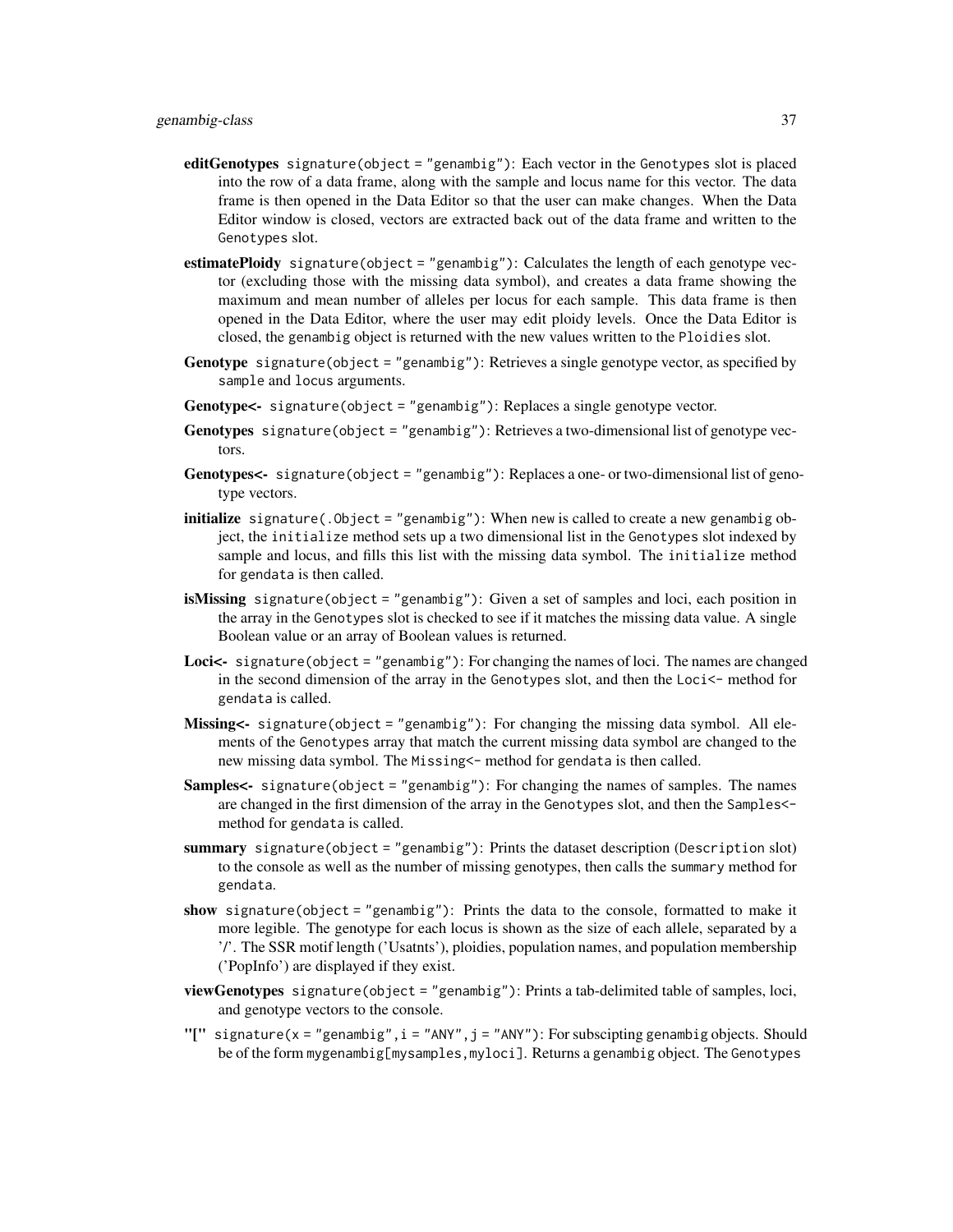slot is replaced by one containing only samples i and loci j. Likewise, the PopInfo and Ploidies slots are truncated to contain only samples i, and the Usatnts slot is truncated to contain only loci j. Other slots are left unaltered.

**merge** signature( $x =$ "genambig", $y =$ "genambig"): Merges two genotypes objects together. See [merge,genambig,genambig-method](#page-0-0).

# Author(s)

Lindsay V. Clark, Tyler W. Smith

# See Also

[gendata](#page-42-0), [Accessors](#page-2-0), [merge,genambig,genambig-method](#page-0-0)

# Examples

```
# display class definition
showClass("genambig")
# create a genambig object
mygen <- new("genambig", samples=c("a", "b", "c", "d"),
            loci=c("L1", "L2", "L3"))
# add some genotypes
Genotypes(mygen)[,"L1"] <- list(c(133, 139, 145), c(142, 154),
                                c(130, 142, 148), Missing(mygen))
Genotypes(mygen, loci="L2") <- list(c(105, 109, 113), c(111, 117),
                                   c(103, 115), c(105, 109, 113))
Genotypes(mygen, loci="L3") <- list(c(254, 258), Missing(mygen),
                                    c(246, 250, 262), c(250, 258))
# see a summary of the object
summary(mygen)
# display some of the genotypes
viewGenotypes(mygen[c("a", "b", "c"),])
```
<span id="page-37-0"></span>genambig.to.genbinary *Convert Between Genotype Object Classes*

# Description

These functions convert back and forth between the genambig and genbinary classes.

# Usage

```
genambig.to.genbinary(object, samples = Samples(object),
                      loci = Loci(object))
genbinary.to.genambig(object, samples = Samples(object),
                      loci = Loci(object))
```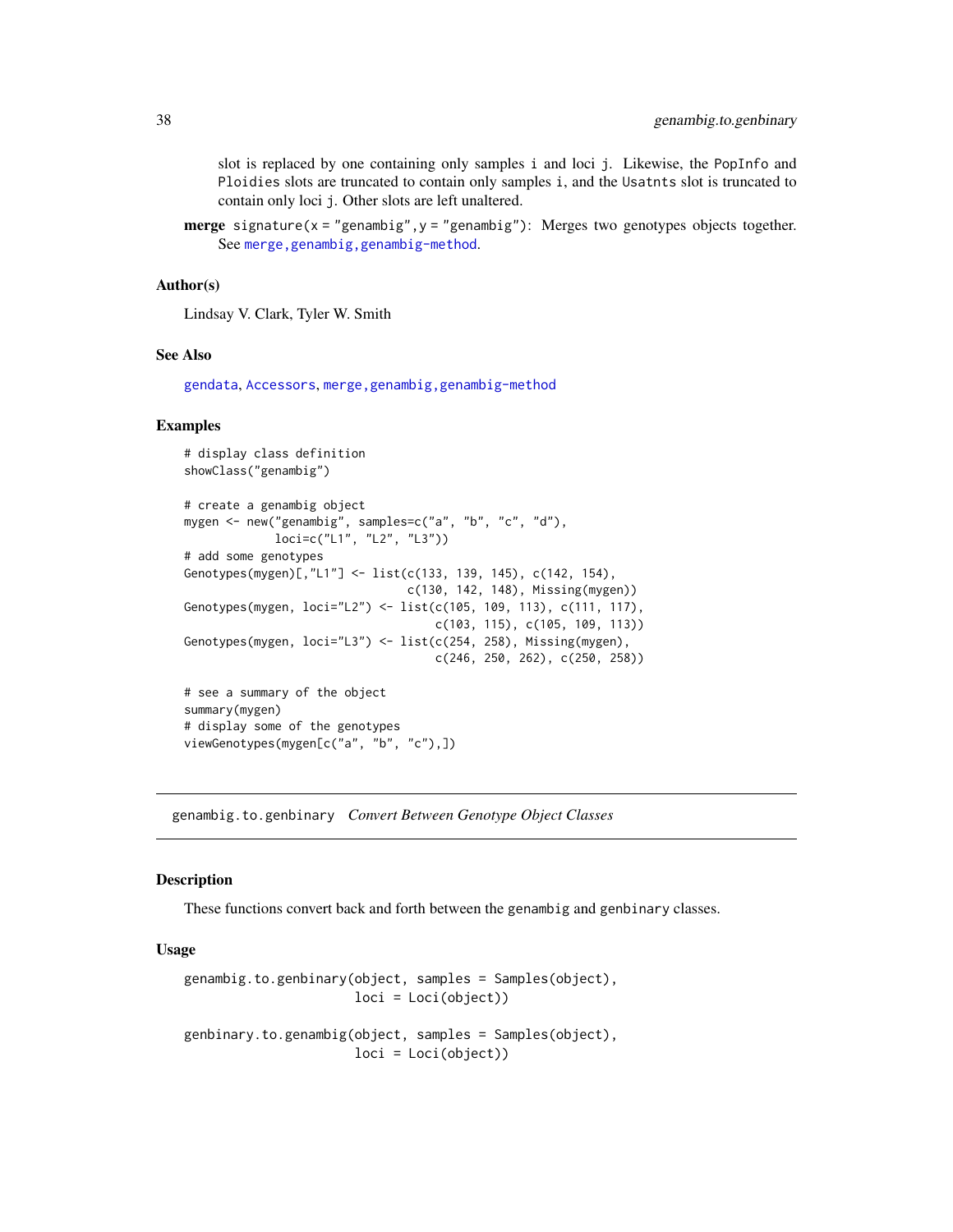## **Arguments**

| object  | The object containing the genetic dataset. A genambig object for genambig, to, genbinary,<br>or a genbinary object for genbinary. to. genambig. |
|---------|-------------------------------------------------------------------------------------------------------------------------------------------------|
| samples | An optional character vector indicating samples to include in the new object.                                                                   |
| loci    | An optional character vector indicating loci to include in the new object.                                                                      |

# Details

The slots Description, Ploidies, Usatnts, PopNames, and PopInfo are transferred as-is from the old object to the new. The value in the Genotypes slot is converted from one format to the other, with preservation of allele names.

# Value

For genambig.to.genbinary: a genbinary object containing all of the data from object. Missing, Present, and Absent are set at their default values.

For genbinary.to.genambig: a genambig object containing all of the data from object. Missing is at the default value.

# Author(s)

Lindsay V. Clark

# See Also

[genambig](#page-34-0), [genbinary](#page-39-0)

## Examples

```
# set up a genambig object for this example
mygen <- new("genambig", samples = c("A", "B", "C", "D"),
            loci = c("locJ", "locK"))
PopNames(mygen) <- c("PopQ", "PopR")
PopInfo(mygen) <- c(1,1,2,2)
Usatnts(mygen) <-c(2,2)Genotypes(mygen, loci="locJ") <- list(c(178, 184, 186), c(174,186),
                                      c(182, 188, 190),
                                      c(182, 184, 188))
Genotypes(mygen, loci="lock") <- list(c(133, 135, 141),c(131, 135, 137, 143),
                                      Missing(mygen), c(133, 137))
# convert it to a genbinary object
mygenB <- genambig.to.genbinary(mygen)
```
# check the results viewGenotypes(mygenB) viewGenotypes(mygen) PopInfo(mygenB)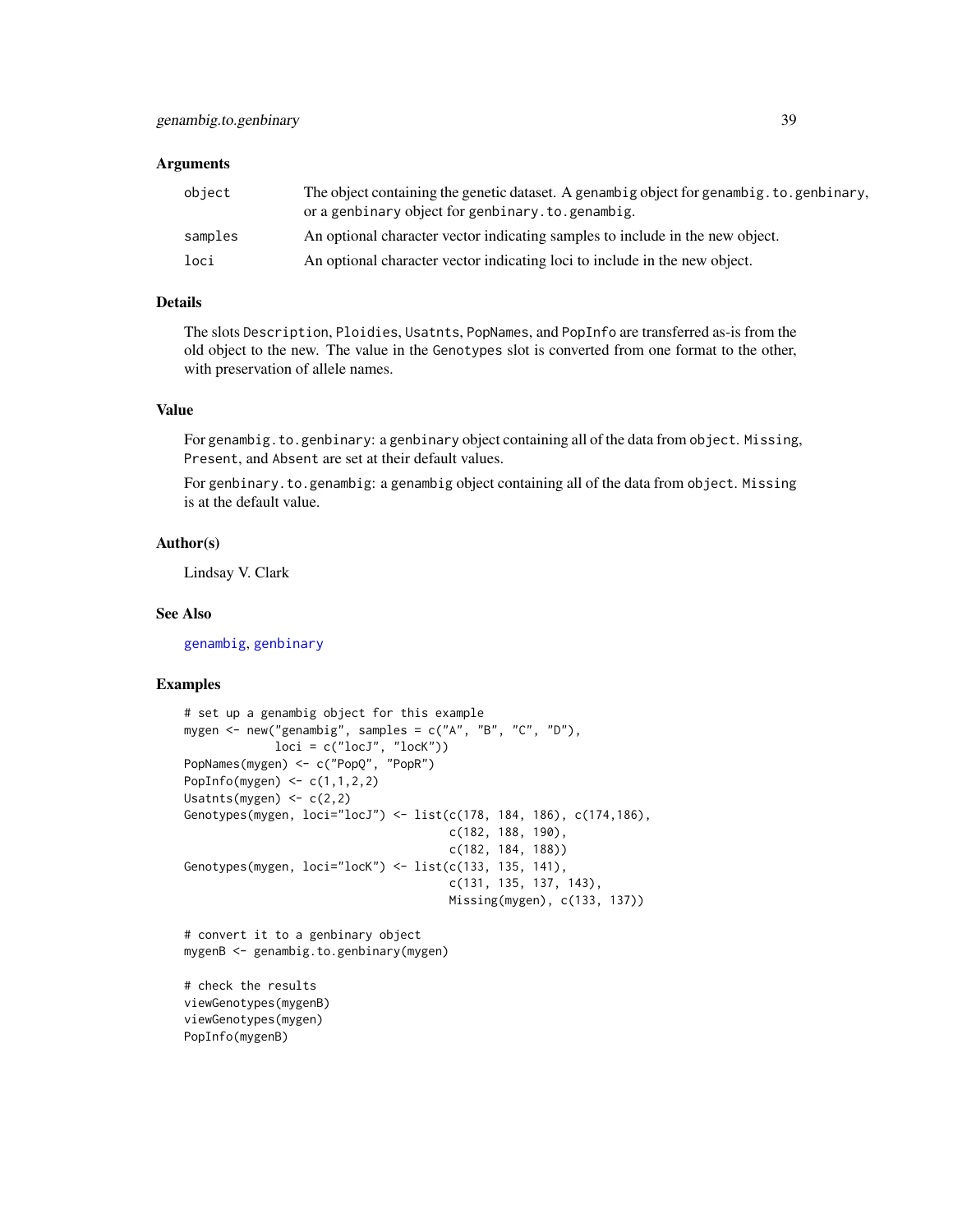```
# convert back to a genambig object
mygenA <- genbinary.to.genambig(mygenB)
viewGenotypes(mygenA)
# note: identical(mygen, mygenA) returns FALSE, because the alleles
# origninally input are not stored as integers, while the alleles
# produced by genbinary.to.genambig are integers.
```
<span id="page-39-0"></span>genbinary-class *Class "genbinary"*

#### **Description**

This is a subclass of gendata that allows genotypes to be stored as a matrix indicating the presence and absence of alleles.

# Objects from the Class

Objects can be created by calls of the form new("genbinary",samples,loci,...). After objects are initialized with sample and locus names, data can be added to slots using the replacement functions.

#### **Slots**

- Genotypes: Object of class "matrix". Row names of the matrix are sample names. Each column name is a locus name and an allele separated by a period (*e.g.* "loc1.124"); each column represents on allele. The number of alleles per locus is not limited and can be expanded even after entering initial data. Each element of the matrix must be equal to either Present(object), Absent(object), or Missing(object). These symbols indicate, respectively, that a sample has an allele, that a sample does not have an allele, or that data for the sample at that locus are missing.
- Present: Object of class "ANY". The integer 1 by default. This symbol is used in the Genotypes slot to indicate the presence of an allele in a sample.
- Absent: Object of class "ANY". The integer  $\theta$  by default. This symbol is used in the Genotypes slot to indicate the absence of an allele in a sample.
- Description: Object of class "character". A character string or vector describing the dataset, for the convenience of the user.
- Missing: Object of class "ANY". The integer -9 by default. This symbol is used in the Genotypes slot to indicate that data are missing for a given sample and locus.
- Usatnts: Object of class "integer". A vector, named by loci. This indicates the repeat length of each locus. 2 indicates dinucleotide repeats, 3 indicates trinucleotide repeats, and so on. If the alleles stored in the column names of the Genotypes slot for a given locus are already written in terms of repeat number, the Usatnts value for that locus should be 1. In other words, all alleles for a locus can be divided by the number in Usatnts to give alleles expressed in terms of relative repeat number.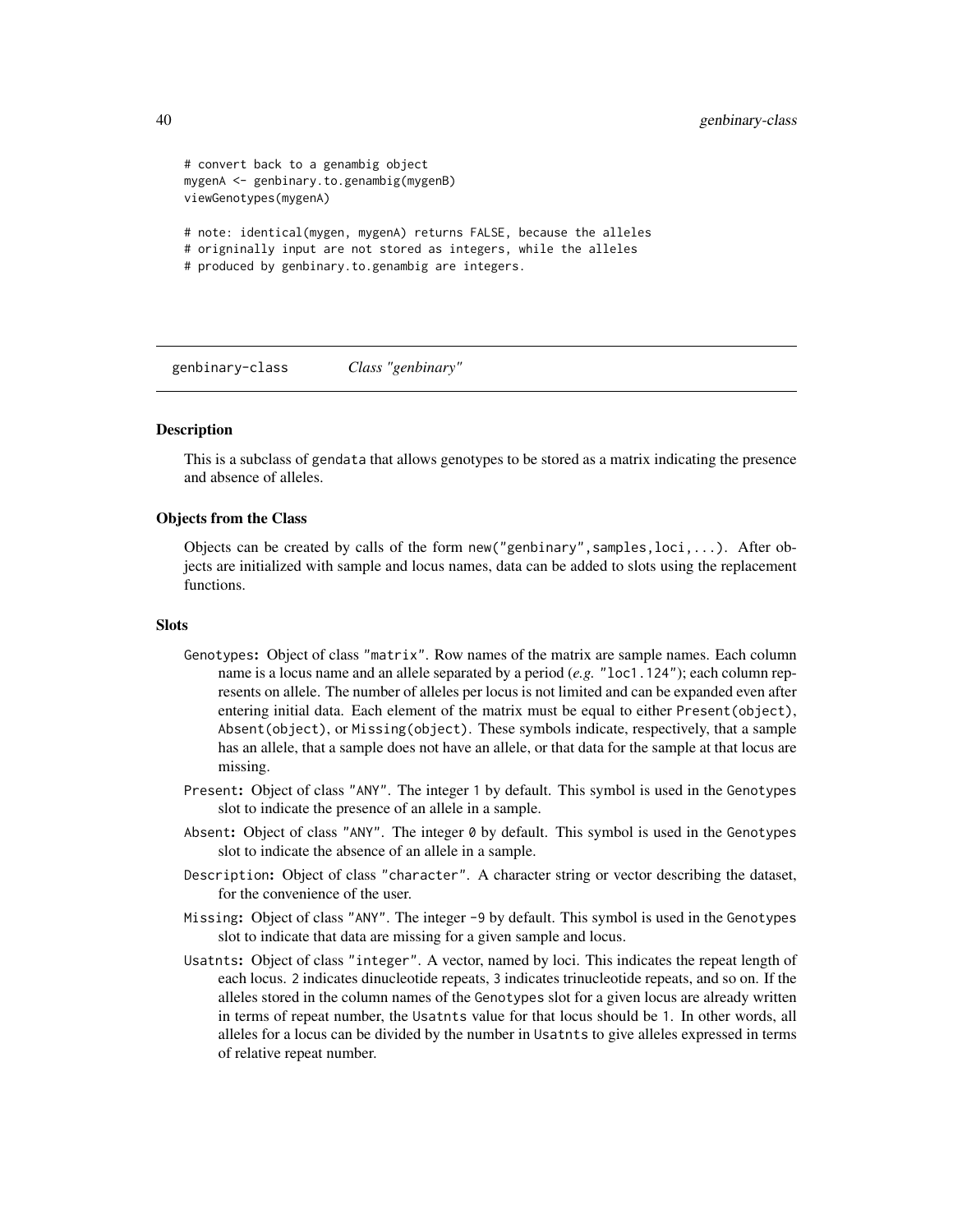- Ploidies: Object of class "integer". A vector, named by samples. This indicates the ploidy of each sample.
- PopInfo: Object of class "integer". A vector, named by samples. This indicates the population identity of each sample.
- PopNames: Object of class "character". Names of each population. The position of the population name in the vector corresponds to the number used to represent that population in the PopInfo slot.

#### Extends

Class ["gendata"](#page-42-0), directly.

# Methods

- Absent signature(object = "genbinary"): Returns the symbol used to indicate that a given allele is absent in a given sample.
- Absent<- signature(object = "genbinary"): Changes the symbol used to indicate that a given allele is absent in a given sample. The matrix in the Genotypes slot is searched for the old symbol, which is replaced by the new. The new symbol is then written to the Absent slot.
- **Genotype** signature(object = "genbinary"): Returns a matrix containing the genotype for a given sample and locus (by a call to Genotypes).
- Genotypes signature(object = "genbinary"): Returns the matrix stored in the Genotypes slot, or a subset as specified by the samples and loci arguments.
- Genotypes<- signature(object = "genbinary"): A method for adding or replacing genotype data in the object. Note that allele columns cannot be removed from the matrix in the Genotypes slot using this method, although an entire column could be filled with zeros in order to effectively remove an allele from the dataset. If the order of rows in value (the matrix containing values to be assigned to the Genotypes slot) is not identical to Samples(object), the samples argument should be used to indicate row order. Row names in value are ignored. The loci argument can be left at the default, even if only a subset of loci are being assigned. Column names of value are important, and should be the locus name and allele name separated by a period, as they are in the Genotypes slot. After checking that the column name is valid, the method checks for whether the column name already exists or not in the Genotypes slot. If it does exist, data from that column are replaced with data from value. If not, a column is added to the matrix in the Genotypes slot for the new allele. If the column is new and data are not being written for samples, the method automatically fills in Missing or Absent symbols for additional samples, depending on whether or not data for the locus appear to be missing for the sample or not.
- initialize signature(.Object = "genbinary"): Sets up a genbinary object when new("genbinary") is called. If samples or loci arguments are missing, these are filled in with dummy values ("ind1","ind2","loc1","loc2"). The matrix is then set up in the Genotypes slot. Sample names are used for row names, and there are zero columns. The initialize method for gendata is then called.
- Missing<- signature(object = "genbinary"): Replaces all elements in matrix in the Genotypes slot containing the old Missing symbol with the new Missing symbol. The method for gendata is then called to replace the value in the Missing slot.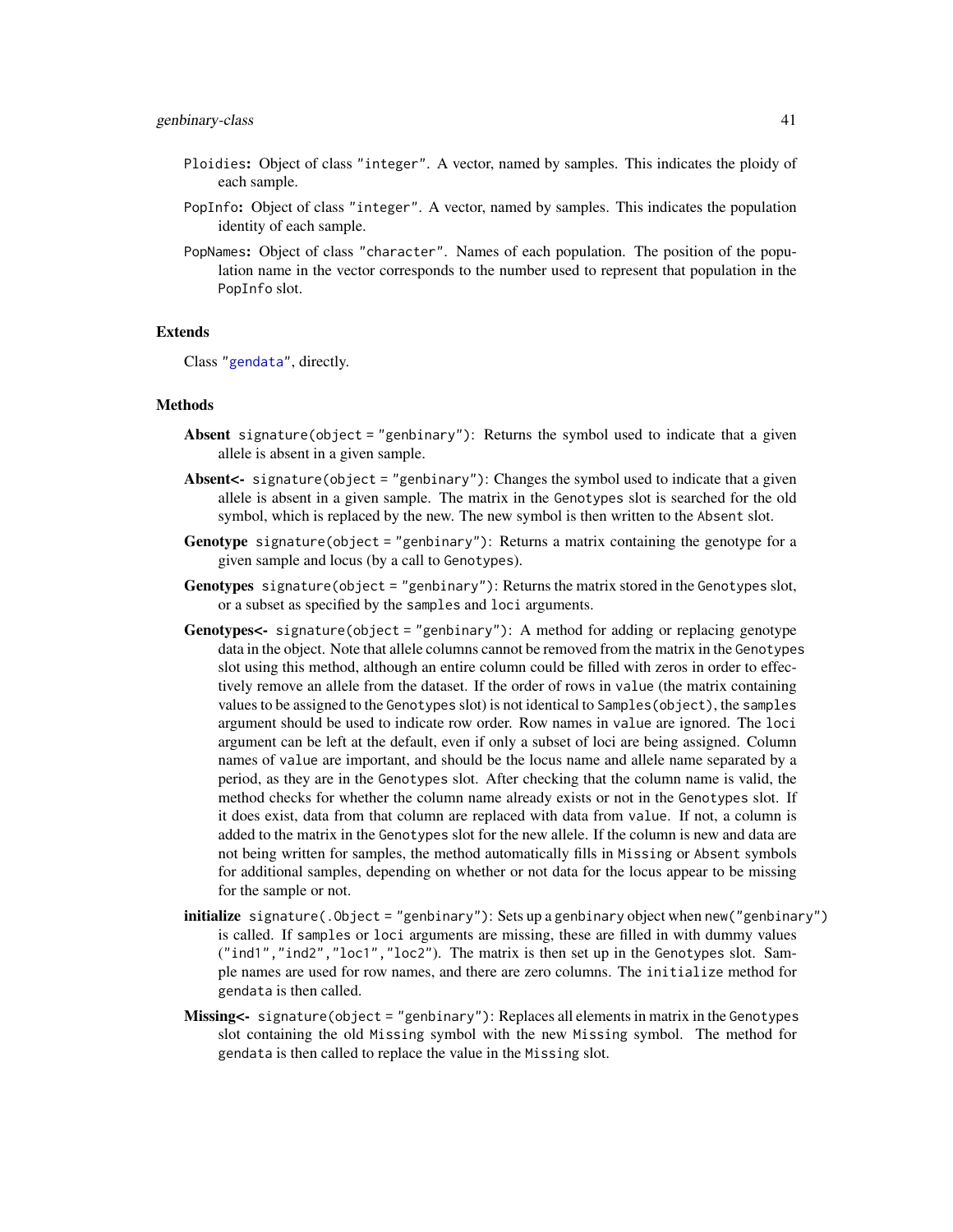- Present signature(object = "genbinary"): Returns the symbol used to indicate that a given allele is present in a given sample.
- Present<- signature(object = "genbinary"): Changes the symbol used for indicating that a given allele is present in a given sample. The symbol is first replaced in the Genotypes slot, and then in the Present slot.
- Samples<- signature(object = "genbinary"): Changes sample names in the dataset. Changes the row names in the Genotypes slot, then calls the method for gendata to change the names in the PopInfo and Ploidies slots.
- Loci<- signature(object = "genbinary"): Changes locus names in the dataset. Replaces the locus portion of the column names in the Genotypes slot, then calls the method for gendata to change the names in the Usatnts slot.
- isMissing signature(object = "genbinary"): Returns Boolean values, by sample and locus, indicating whether genotypes are missing. If there are any missing data symbols within the genotype, it is considered missing.
- summary signature(object = "genbinary"): Prints description of dataset and number of missing genotypes, then calls the method for gendata to print additional information.
- editGenotypes signature(object = "genbinary"): Opens the genotype matrix in the Data Editor for editing. Useful for making minor changes, although allele columns cannot be added using this method.
- viewGenotypes signature(object = "genbinary"): Prints the genotype matrix to the console, one locus at a time.
- deleteSamples signature(object = "genbinary"): Removes the specified samples from the genotypes matrix, then calls the method for gendata.
- deleteLoci signature(object = "genbinary"): Removes the specified loci from the genotypes matrix, then calls the method for gendata.
- "[" signature(x = "genbinary", i = "ANY", j = "ANY"): Subscripting method. Returns a genbinary object with a subset of the samples and/or loci from x. Usage: genobject[samples,loci].
- estimatePloidy signature(object = "genbinary"): Creates a data frame of mean and maximum number of alleles per sample, which is then opened in the Data Editor so that the user can manually specify the ploidy of each sample. Ploidies are then written to the Ploidies slot of the object.
- merge signature( $x =$  "genbinary",  $y =$  "genbinary"): Merges two genotype objects together. See [merge,genbinary,genbinary-method](#page-0-0).

#### Author(s)

Lindsay V. Clark

# See Also

[gendata](#page-42-0), [Accessors](#page-2-0), [genambig](#page-34-0)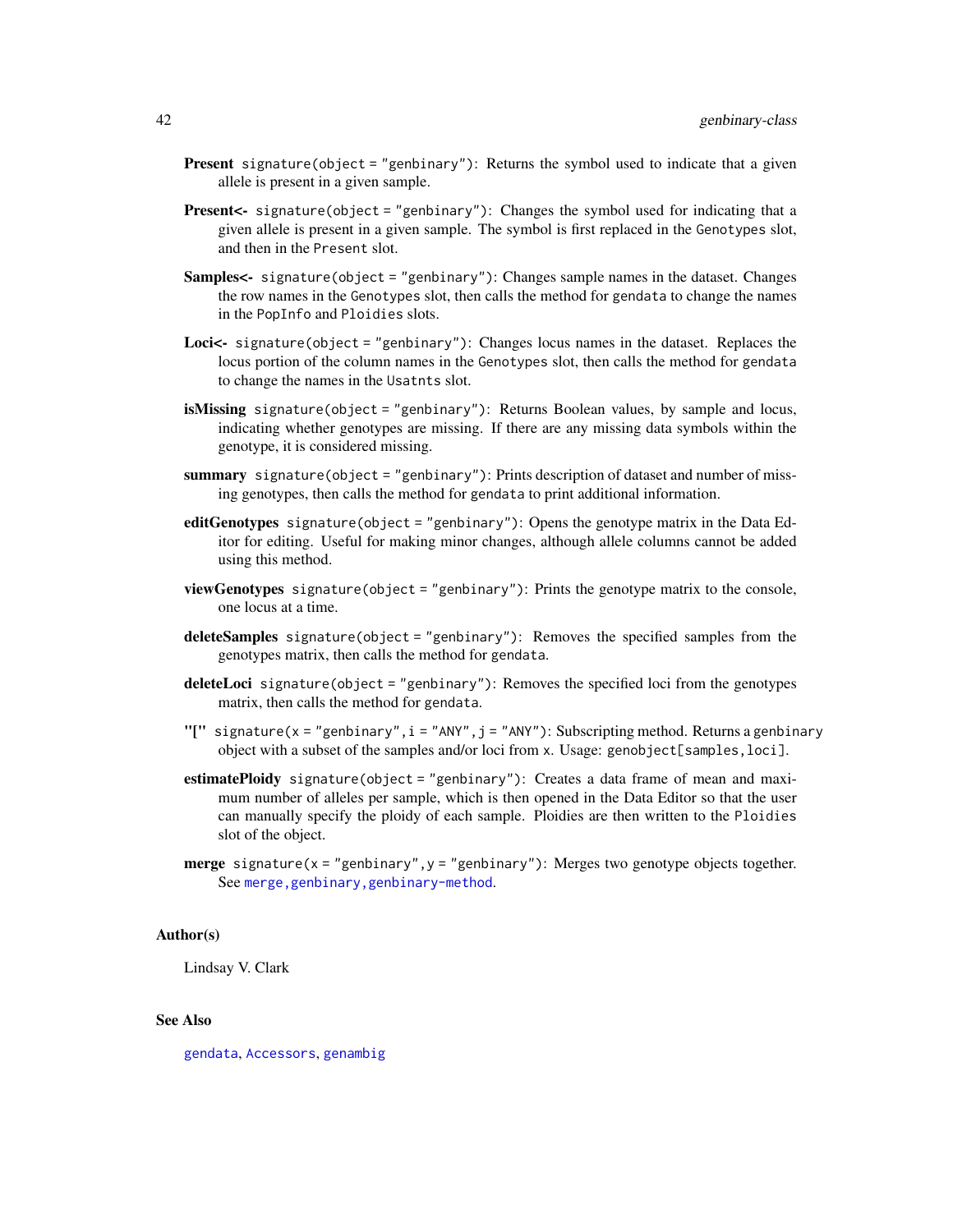# gendata-class 43

# Examples

```
# show the class definition
showClass("genbinary")
# create a genbinary object
mygen <- new("genbinary", samples = c("indA", "indB", "indC", "indD"),
             loci = c("loc1", "loc2"))Description(mygen) <- "Example genbinary object for the documentation."
Usatnts(mygen) <-c(2,3)PopNames(mygen) <- c("Maine", "Indiana")
PopInfo(mygen) \leq c(1,1,2,2)Genotypes(mygen) <- matrix(c(1,1,0,0, 1,0,0,1, 0,0,1,1,
                            1,-9,1,0, 0,-9,0,1, 1,-9,0,1, 0,-9,1,1),
  nrow=4, ncol=7, dimnames = list(NULL,
  c("loc1.140", "loc1.144", "loc1.150",
     "loc2.97", "loc2.100", "loc2.106", "loc2.109")))
# view all of the data in the object
mygen
```
<span id="page-42-0"></span>gendata-class *Class "gendata"*

#### **Description**

This is a superclass for other classes that contain population genetic datasets. It has slots for population information, ploidy, microsatellite repeat lengths, and a missing data symbol, but does not have a slot to store genotypes. Sample and locus names are stored as the names of vectors in the slots.

#### Objects from the Class

Objects can be created by calls of the form new ("gendata", samples,  $loci, \ldots$ ). The missing data symbol will be set to -9 by default. The default initial value for PopNames is a character vector of length 0, and for Description is the string "Insert dataset description here". The default initial value for the Ploidies slot is a ["ploidymatrix"](#page-68-0) object, containing a matrix filled with NA and named by samples in the first dimension and loci in the second dimension. For other slots, vectors filled with NA will be generated and will be named by samples (for PopInfo) or loci (for Usatnts). The slots can then be edited using the methods described below.

Note that in most cases you will want to instead create an object from one of gendata's subclasses, such as genambig.

# Slots

- Description: Object of class "character". One or more character strings to name or describe the dataset.
- Missing: Object of class "ANY". A value to indicate missing data in the genotypes of the dataset. -9 by default.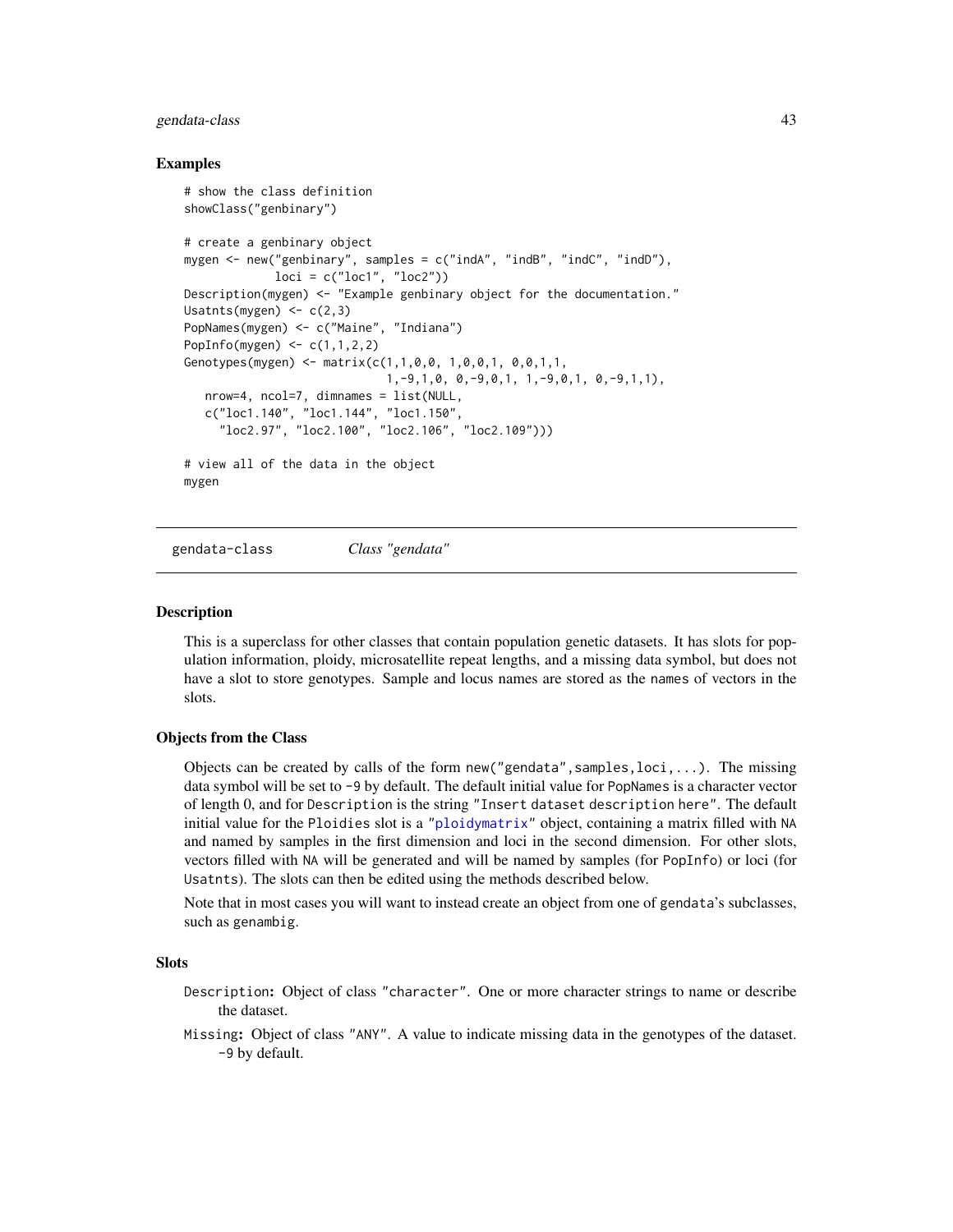- Usatnts: Object of class "integer". This vector must be named by locus names. Each element should be the length of the microsatellite repeat for that locus, given in nucleotides. For example, 2 would indicate a locus with dinucleotide repeats, and 3 would indicate a locus with trinucleotide repeats. 1 should be used for mononucleotide repeats OR if alleles for that locus are already expressed in terms of repeat number rather than nucleotides. To put it another way, if you divided the number used to represent an allele by the corresponding number in Usatnts (and rounded if necessary), the result would be the number of repeats (plus some additional length for flanking regions).
- Ploidies: Object of class "ploidysuper". This object will contain a pld slot that is a matrix named by samples and loci, a vector named by samples or loci, or a single value, depending on the subclass. Each element is an integer that represents ploidy. NA indicates unknown ploidy.
- PopInfo: Object of class "integer". This vector also must be named by sample names. Each element represents the number of the population to which each sample belongs.
- PopNames: Object of class "character". An unnamed vector containing the name of each population. If a number from PopInfo is used to index PopNames, it should find the correct population name. For example, if the first element of PopNames is "ABC", then any samples with 1 as their PopInfo value belong to population "ABC".

# Methods

- deleteLoci signature(object = "gendata"): Permanently remove loci from the dataset. This removes elements from Usatnts.
- deleteSamples signature(object = "gendata"): Permanently remove samples from the dataset. This removes elements from PopInfo and Ploidies.
- **Description** signature(object = "gendata"): Returns the character vector in the Description slot.
- **Description<-** signature(object = "gendata"): Assigns a new value to the character vector in the Description slot.
- **initialize** signature(. $Object = "gendata")$ : This is called when the new("gendata") function is used. A new gendata object is created with sample and locus names used to index the appropriate slots.
- Loci signature(object = "gendata",usatnts = "missing",ploidies="missing"): Returns a character vector containing all locus names for the object. The method accomplishes this by returning names(object@Usatnts).
- Loci signature(object = "gendata",usatnts = "numeric",ploidies = "missing"): Returns a character vector of all loci for a given set of repeat lengths. For example, if usatnts = 2 all loci with dinucleotide repeats will be returned.
- Loci signature(object= "gendata", usatnts = "missing", ploidies = "numeric"): Returns a character vector of all loci for a given set of ploidies. Only works if object@Ploidies is a ["ploidylocus"](#page-68-0) object.
- Loci signature(object = "gendata", usatnts = "numeric", ploidies = "numeric"): Returns a character vector of all loci that have one of the indicated repeat types and one of the indicated ploidies. Only works if object@Ploidies is a "ploidylocus" object.
- Loci<- signature(object = "gendata"): Assigns new names to loci in the dataset (changes names(object@Usants). Should not be used for adding or removing loci.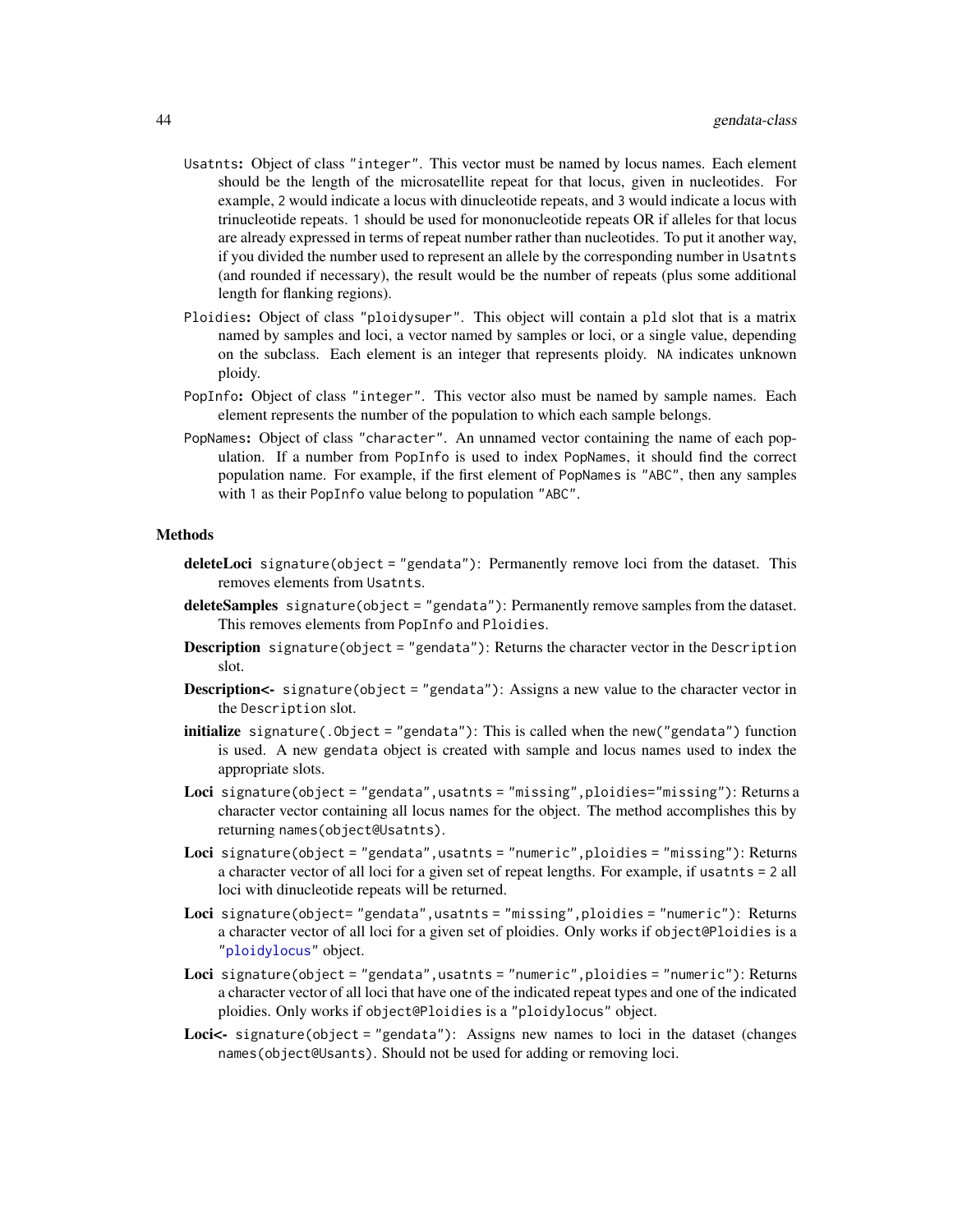Missing signature(object = "gendata"): Returns the missing data symbol from object@Missing.

- Missing<- signature(object = "gendata"): Assigns a new value to object@Missing (changes the missing data symbol).
- Ploidies signature(object = "gendata", samples = "ANY", loci = "ANY"): Returns the ploidies in the dataset (object@Ploidies), indexed by sample and locus if applicable..
- Ploidies<- signature(object = "gendata"): Assigns new values to ploidies of samples in the dataset. The assigned values are coerced to integers by the method. Names in the assigned vector or matrix are ignored; sample and/or locus names already present in the gendata object are used instead.
- **PopInfo** signature(object = "gendata"): Returns the population numbers of samples in the dataset (object@PopInfo).
- PopInfo<- signature(object = "gendata"): Assigns new population numbers to samples in the dataset. The assigned values are coerced to integers by the method. Names in the assigned vector are ignored; sample names already present in the gendata object are used instead.
- **PopNames** signature(object = "gendata"): Returns a character vector of population names (object@PopNames).
- PopNames<- signature(object = "gendata"): Assigns new names to populations.
- PopNum signature(object = "gendata", popname="character"): Returns the number corresponding to a population name.
- PopNum<- signature(object = "gendata", popname = "character"): Changes the population number for a given population name, merging it with an existing population of that number if applicable.
- Samples signature(object = "gendata", populations = "character", ploidies = "missing"): Returns all sample names for a given set of population names.
- Samples signature(object = "gendata", populations = "character", ploidies = "numeric"): Returns all sample names for a given set of population names and ploidies. Only samples that fit both criteria will be returned.
- Samples signature(object = "gendata",populations = "missing",ploidies = "missing"): Returns all sample names.
- Samples signature(object = "gendata", populations = "missing", ploidies = "numeric"): Returns all sample names for a given set of ploidies. Only works if object@Ploidies is a ["ploidysample"](#page-68-0) object.
- Samples signature(object = "gendata",populations = "numeric",ploidies = "missing"): Returns all sample names for a given set of population numbers.
- Samples signature(object = "gendata",populations = "numeric",ploidies = "numeric"): Returns all sample names for a given set of population numbers and ploidies. Only samples that fit both criteria will be returned. Only works if object@Ploidies is a "ploidysample" object.
- Samples<- signature(object = "gendata"): Assigns new names to samples. This edits both names(object@PopInfo) and names(object@Ploidies). It should not be used for adding or removing samples from the dataset.
- summary signature(object = "gendata"): Prints some informaton to the console, including the numbers of samples, loci, and populations, the ploidies present, and the types of microsatellite repeats present.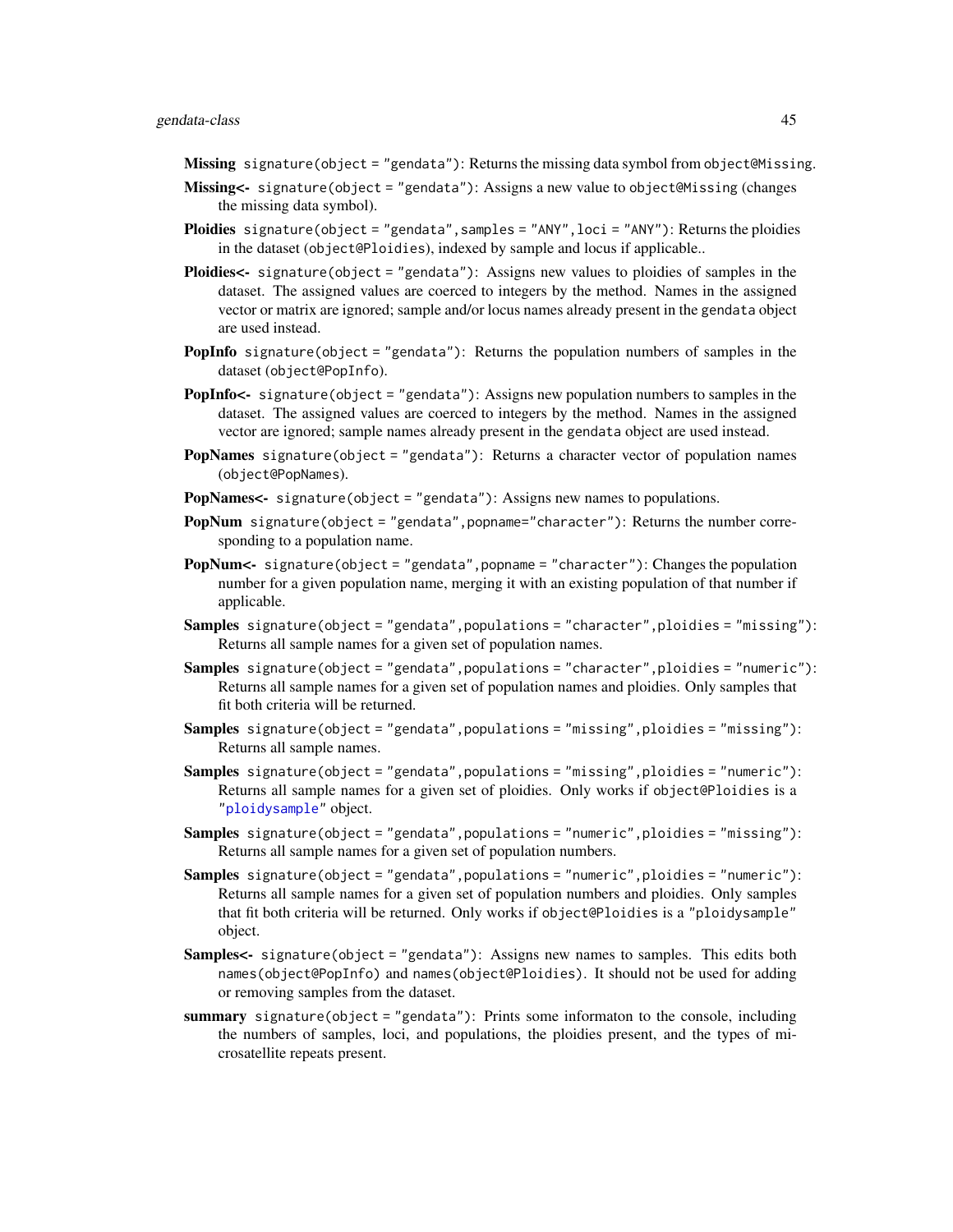- Usatnts signature(object = "gendata"): Returns microsatellite repeat lengths for loci in the dataset (object@Usatnts).
- Usatnts<- signature(object = "gendata"): Assigns new values to microsatellite repeat lengths of loci (object@Usatnts). The assigned values are coerced to integers by the method. Names in the assigned vector are ignored; locus names already present in the gendata object are used instead.
- "[" signature(x = "gendata", i = "ANY", j = "ANY"): Subscripts the data by a subset of samples and/or loci. Should be used in the format mygendata[mysamples, myloci]. Returns a gendata object with PopInfo, Ploidies, and Usatnts truncated to only contain the samples and loci listed in i and j, respectively. Description, Missing, and PopNames are left unaltered.

merge signature(x = "gendata", y = "gendata"): Merges two genotype objects. See merge, gendata, gendata-method

## Author(s)

Lindsay V. Clark

# See Also

[genambig](#page-34-0), [genbinary](#page-39-0), [Accessors](#page-2-0)

#### Examples

```
# show class definition
showClass("gendata")
# create an object of the class gendata
# (in reality you would want to create an object belonging to one of the
# subclasses, but the procedure is the same)
mygen <- new("gendata", samples = c("a", "b", "c"),
             loci = c("loc1", "loc2"))
Description(mygen) <- "An example for the documentation"
Usatnts(mygen) \leq c(2,3)
PopNames(mygen) <- c("PopV", "PopX")
PopInfo(mygen) \leq c(2,1,2)Ploidies(mygen) <- c(2,2,4,2,2,2)
# view a summary of the object
summary(mygen)
```
gendata.to.genind *Convert Data to genind Format*

# Description

This is a function for exporting data to the package adegenet.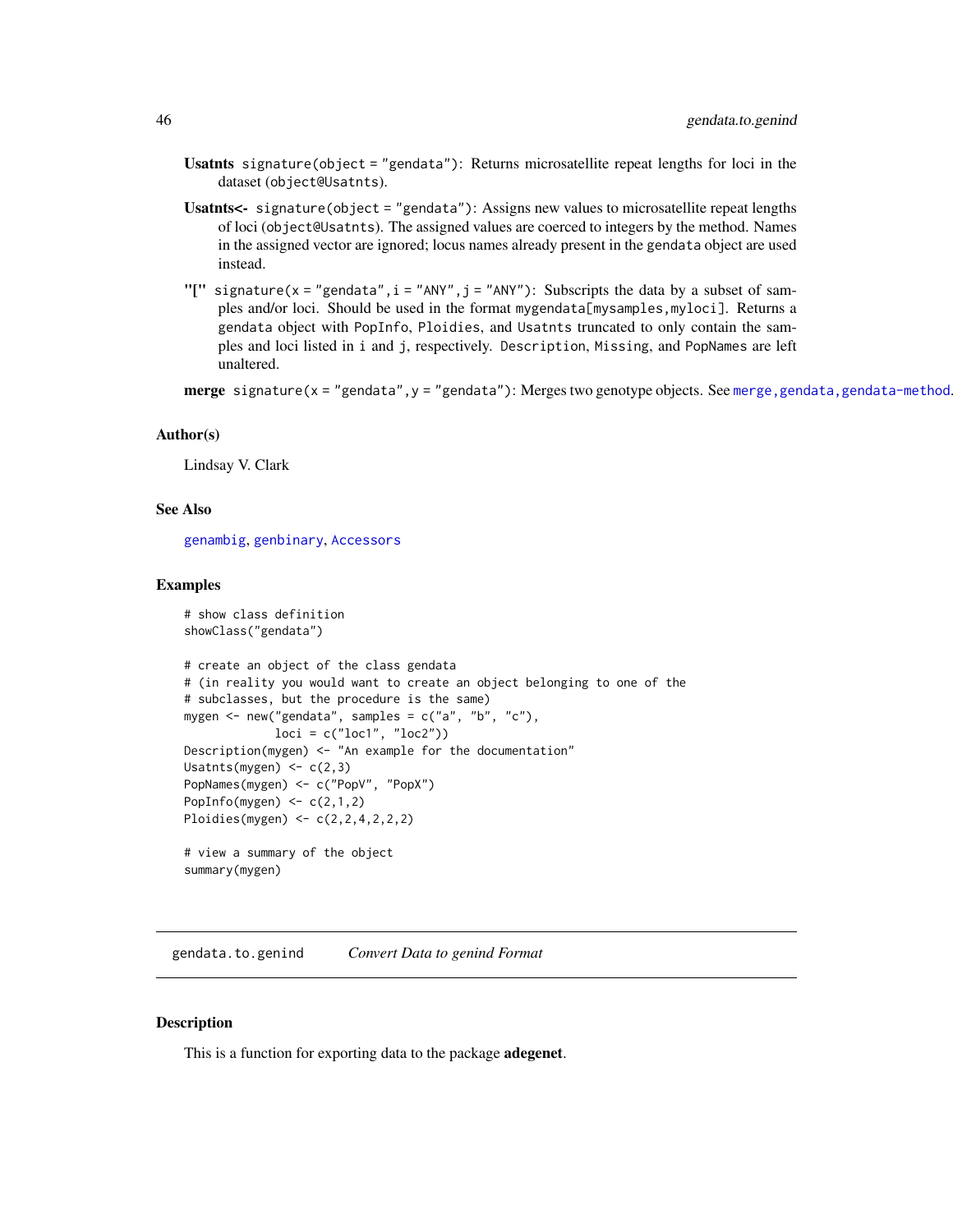# gendata.to.genind 47

# Usage

```
gendata.to.genind(object, samples = Samples(object), loci = Loci(object))
```
#### Arguments

| obiect  | A "genambig" or (preferably) a "genbinary" object.                  |
|---------|---------------------------------------------------------------------|
| samples | A character vector indicating the samples to include in the output. |
| loci    | A character vector indicating the loci to include in the output.    |

# Details

gendata.to.genind converts a "genambig" or "genbinary" object to a "genind" object using the package adegenet. Each individual must have a single ploidy. Ploidy and population information are carried over to the new object. Data will be coded as presence/absence in the new object. The locus names in the new object are locus and allele names seperated by a hyphen.

adegenet must be installed in order to use this function.

# Value

A genetic dataset in the "genind" class, ready for use in adegenet.

# Author(s)

Lindsay V. Clark

# References

#### <http://adegenet.r-forge.r-project.org/>

Jombart, T. (2008) adegenet: a R package for the multivariate analysis of genetic markers. *Bioinformatics* 24, 1403–1405.

# See Also

[freq.to.genpop](#page-33-0)

# Examples

```
# create a "genambig" object
mydata <- new("genambig", samples=c("a","b","c","d"), loci=c("e","f"))
PopNames(mydata) <- c("G","H")
PopInfo(mydata) \leq c(1,1,2,2)mydata <- reformatPloidies(mydata, output="one")
Ploidies(mydata) <- 3
Genotypes(mydata, loci="e") <- list(c(100),c(100,102),
                                    c(98,102,104),c(102,106))
Genotypes(mydata, loci="f") <- list(c(200,202,204), Missing(mydata),
                                    c(210,212),c(204,210,214))
```
# convert to "genind"; not tested as it takes several seconds to load adegenet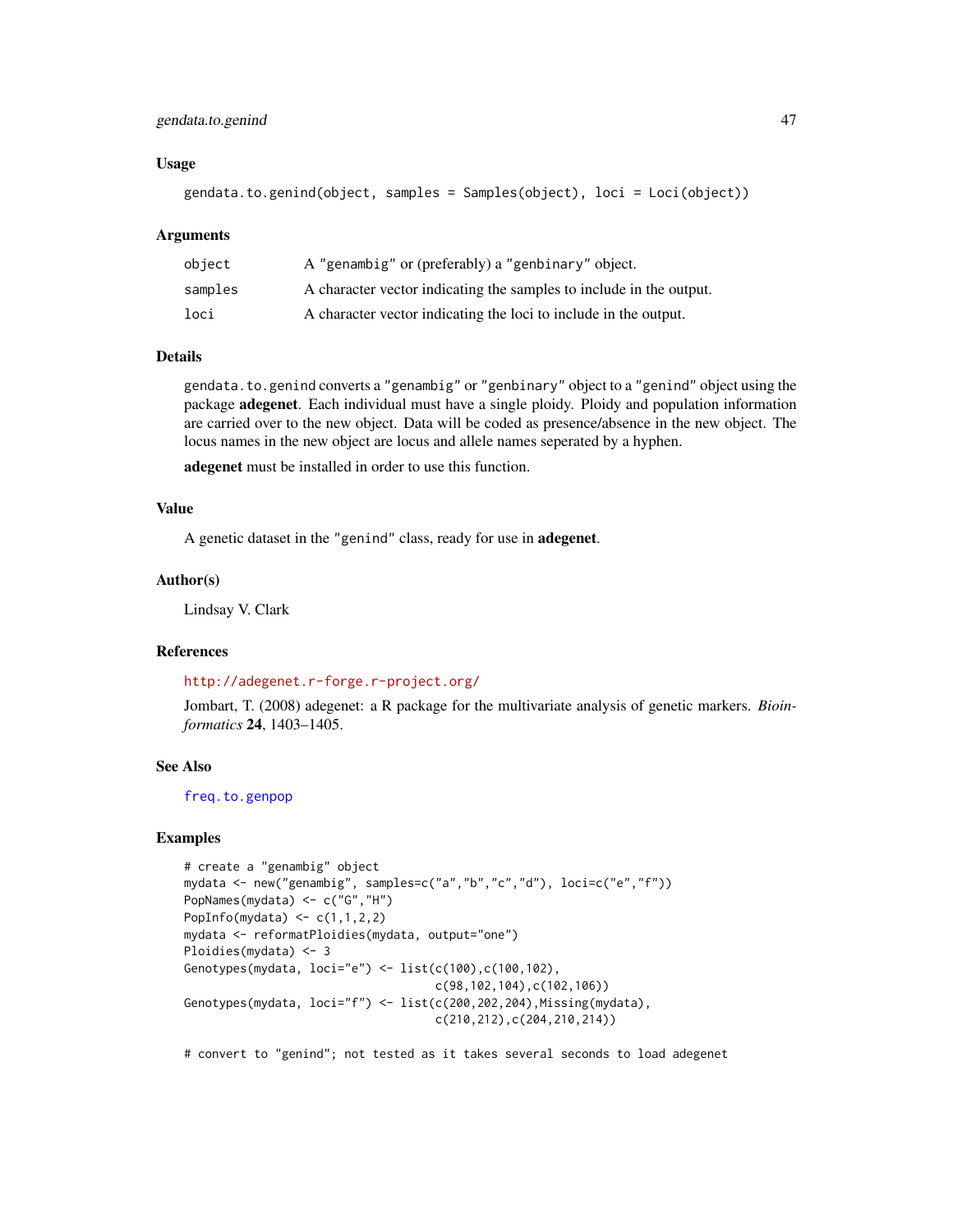#### 48 genIndex

```
if(require("adegenet")){
 mydata2 <- gendata.to.genind(mydata)
 mydata2@tab
 locNames(mydata2)
 indNames(mydata2)
 popNames(mydata2)
 pop(mydata2)
}
```
genIndex *Find All Unique Genotypes for a Locus*

# Description

This function will return all unique genotypes for a given locus (ignoring allele order, but taking copy number into account) and return those genotypes as well as an index indicating which genotype(s) each individual has. This is a generic function with methods for ["genambig"](#page-34-0) objects and for arrays. The array method is primarily intended for internal use with [meandistance.matrix2](#page-59-0), processing the output of [genotypeProbs](#page-50-0).

# Usage

genIndex(object, locus)

#### Arguments

| object | Typically, a "genambig" object. A two-dimentional list (array) can also be used |
|--------|---------------------------------------------------------------------------------|
|        | here, where samples are in the first dimension and loci in the second dimension |
|        | and each element of the list is output from genotype Probs.                     |
| locus  | A character string or integer indicating which locus to process.                |

# Value

A list with two elements:

| uniquegen | A list, where each element in the list is a vector indicating a unique genotype<br>that was found.                                                                                                                                                                                                                                |
|-----------|-----------------------------------------------------------------------------------------------------------------------------------------------------------------------------------------------------------------------------------------------------------------------------------------------------------------------------------|
| genindex  | For "genambig" objects, an integer vector, with one value per sample. This is<br>the index of that sample's genotype in uniquegen. For arrays, a list with one<br>element per sample. Each element is a vector of indices of that sample's possible<br>genotypes in uniquegen, in the same order as in the genotype Probs output. |

# Author(s)

Lindsay V. Clark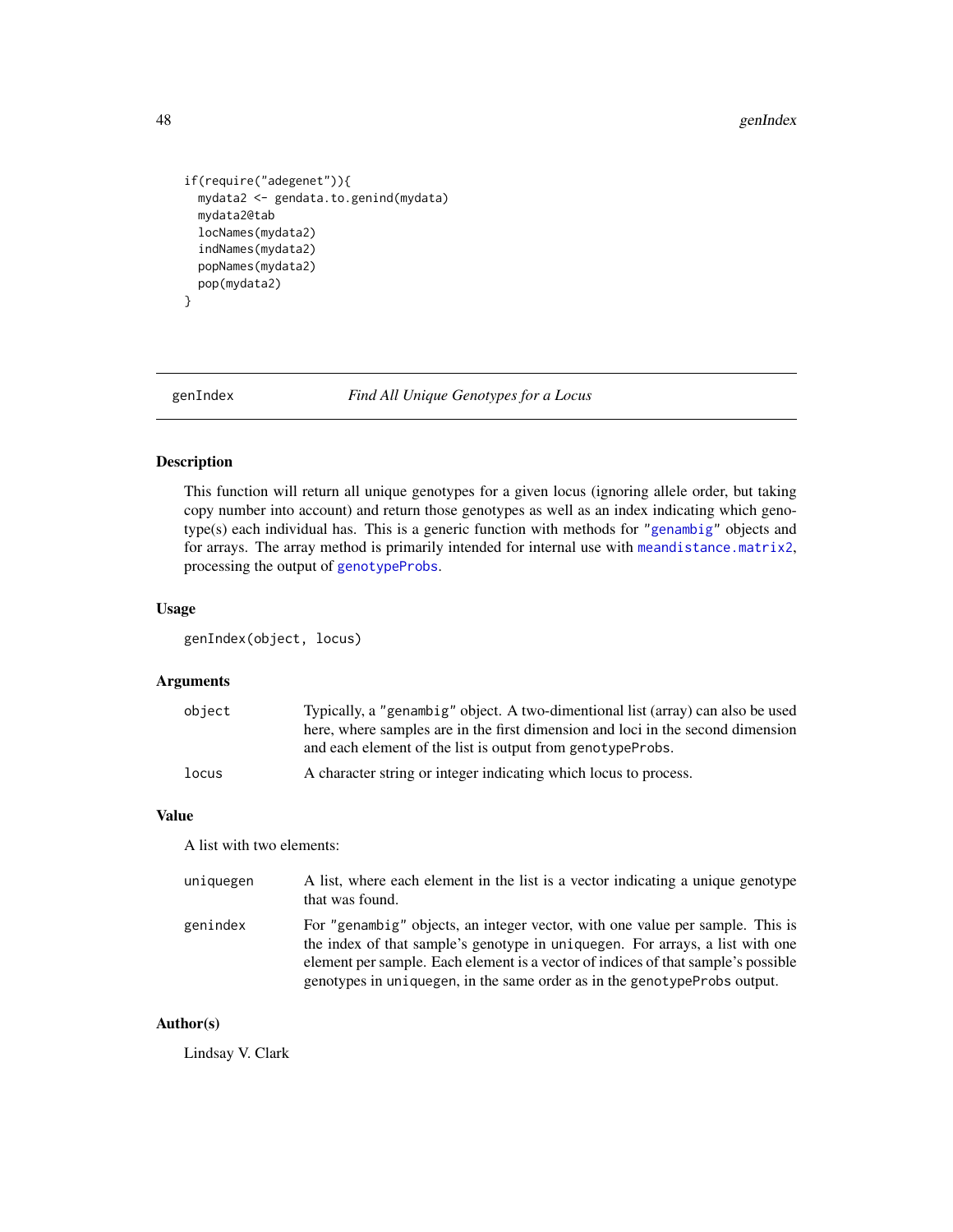# genotypeDiversity 49

# See Also

[meandistance.matrix](#page-59-1) uses the "genambig" method internally.

```
.unal1loc, assignClones
```
# Examples

```
data(simgen)
genIndex(simgen, 1)
```
genotypeDiversity *Genotype Diversity Statistics*

# Description

genotypeDiversity calculates diversity statistics based on genotype frequencies, using a distance matrix to assign individuals to genotypes. The Shannon and Simpson functions are also available to calculate these statistics directly from a vector of frequencies.

# Usage

```
genotypeDiversity(genobject, samples = Samples(genobject),
                  loci = Loci(genobject),
                  d = meandistance.matrix(genobject, samples, loci,
                                          all.distances = TRUE,
                                          distmetric = Lynch.distance),
                  threshold = 0, index = Shannon, ...)
Shannon(p, base = exp(1))
Simpson(p)
Simpson.var(p)
```
# Arguments

| genobject | An object of the class "genambig" (or more generally, "gendata" if a value is<br>supplied to d). If there is more than one population, the PopInfo slot should                                                                                                                                                                 |
|-----------|--------------------------------------------------------------------------------------------------------------------------------------------------------------------------------------------------------------------------------------------------------------------------------------------------------------------------------|
|           | be filled in. genobject is the dataset to be analyzed, although the genotypes<br>themselves will not be used if d has already been calculated. Missing genotypes,<br>however, will indicate individuals that should be skipped in the analysis.                                                                                |
| samples   | An optional character vector indicating a subset of samples to analyze.                                                                                                                                                                                                                                                        |
| loci      | An optional character vector indicating a subset of loci to analyze.                                                                                                                                                                                                                                                           |
| d         | A list such as that produced by meandistance.matrix or meandistance.matrix2<br>when $all.distances = TRUE$ . The first item in the list is a three dimensional<br>array, with the first dimension indexed by locus and the second and third di-<br>mensions indexed by sample. These are genetic distances between samples, by |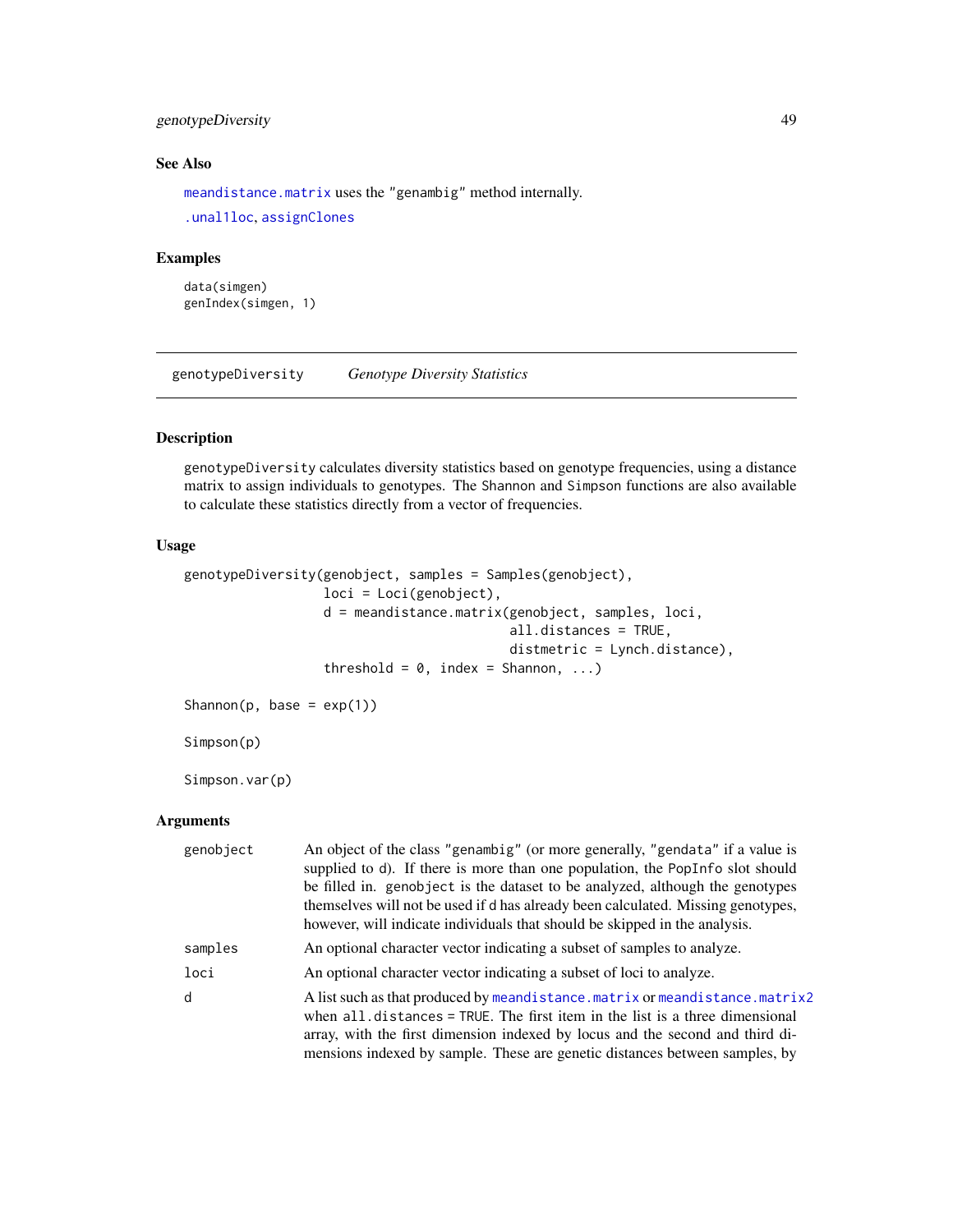|           | locus. The second item in the list is the distance matrix averaged across loci.<br>This mean matrix will be used only if all loci are being analyzed. If loci is a<br>subset of the loci found in d, the mean matrix will be recalculated. |
|-----------|--------------------------------------------------------------------------------------------------------------------------------------------------------------------------------------------------------------------------------------------|
| threshold | The maximum genetic distance between two samples that can be considered to<br>be the same genotype.                                                                                                                                        |
| index     | The diversity index to calculate. This should be Shannon, Simpson, or a user-<br>defined function that takes as its first argument a vector of frequencies that sum<br>to one.                                                             |
| .         | Additional arguments to pass to index, for example the base argument for<br>Shannon.                                                                                                                                                       |
| p         | A vector of counts.                                                                                                                                                                                                                        |
| base      | The base of the logarithm for calculating the Shannon index. This is $exp(1)$ for<br>the natural log, or 2 for log base 2.                                                                                                                 |

# Details

genotypeDiversity runs [assignClones](#page-13-0) on distance matrices for individual loci and then for all loci, for each seperate population. The results of assignClones are used to calculate a vector of genotype frequencies, which is passed to index.

Shannon calculates the Shannon index, which is:

$$
-\sum \frac{p_i}{N}\ln(\frac{p_i}{N})
$$

(or log base 2 or any other base, using the base argument) given a vector  $p$  of genotype counts, where  $N$  is the sum of those counts.

Simpson calculates the Simpson index, which is:

$$
\sum \frac{p_i(p_i-1)}{N(N-1)}
$$

Simpson.var calculates the variance of the Simpson index:

$$
\frac{4N(N-1)(N-2)\sum p_i^3 + 2N(N-1)\sum p_i^2 - 2N(N-1)(2N-3)(\sum p_i^2)^2}{[N(N-1)]^2}
$$

The variance of the Simpson index can be used to calculate a confidence interval, for example the results of Simpson plus or minus twice the square root of the results of Simpson.var would be the 95% confidence interval.

# Value

A matrix of diversity index results, with populations in rows and loci in columns. The final column is called "overall" and gives the results when all loci are analyzed together.

#### Author(s)

Lindsay V. Clark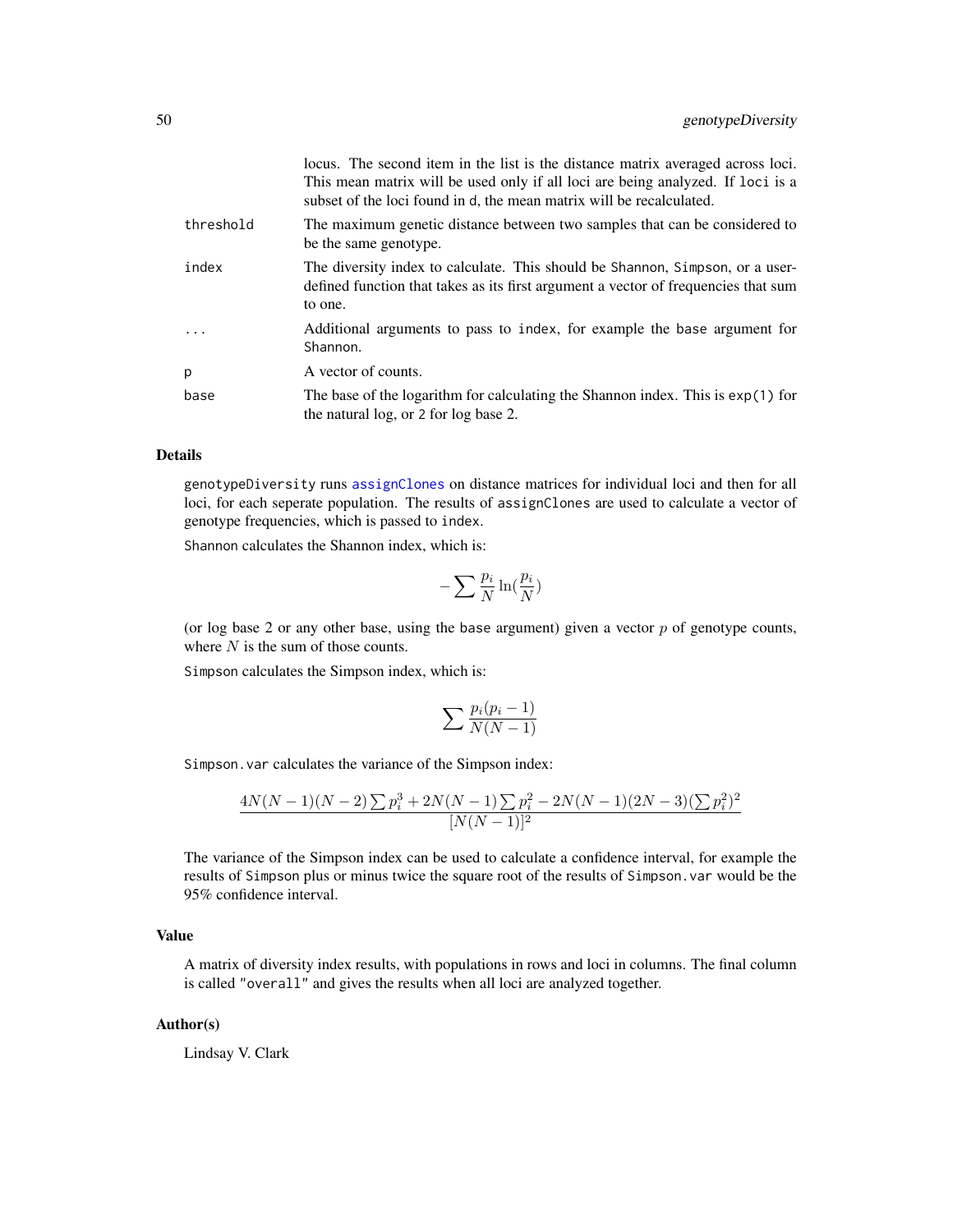# genotypeProbs 51

#### References

Shannon, C. E. (1948) A mathematical theory of communication. *Bell System Technical Journal* 27:379–423 and 623–656.

Simpson, E. H. (1949) Measurement of diversity. *Nature* 163:688.

Lowe, A., Harris, S. and Ashton, P. (2004) *Ecological Genetics: Design, Analysis, and Application*. Wiley-Blackwell.

Arnaud-Haond, S., Duarte, M., Alberto, F. and Serrao, E. A. (2007) Standardizing methods to address clonality in population studies. *Molecular Ecology* 16:5115–5139.

<http://www.comparingpartitions.info/index.php?link=Tut4>

#### See Also

[assignClones](#page-13-0), [alleleDiversity](#page-11-0)

# Examples

```
# set up dataset
mydata <- new("genambig", samples=c("a","b","c"), loci=c("F","G"))
Genotypes(mydata, loci="F") <- list(c(115,118,124),c(115,118,124),
                                   c(121,124))
Genotypes(mydata, loci="G") <- list(c(162,170,174),c(170,172),
                                    c(166,180,182))
Usatnts(mydata) \leq -c(3,2)# get genetic distances
mydist <- meandistance.matrix(mydata, all.distances=TRUE)
# calculate diversity under various conditions
genotypeDiversity(mydata, d=mydist)
genotypeDiversity(mydata, d=mydist, base=2)
genotypeDiversity(mydata, d=mydist, threshold=0.3)
genotypeDiversity(mydata, d=mydist, index=Simpson)
genotypeDiversity(mydata, d=mydist, index=Simpson.var)
```
<span id="page-50-0"></span>genotypeProbs *Calculate Probabilities of Unambiguous Genotypes*

# Description

Given an ambiguous genotype and either a data frame of allele frequencies or a vector of genotype probabilities, genotypeProbs calculates all possible unambiguous genotypes and their probabilities of being the true genotype.

#### Usage

```
genotypeProbs(object, sample, locus, freq = NULL, gprob = NULL,
             alleles = NULL)
```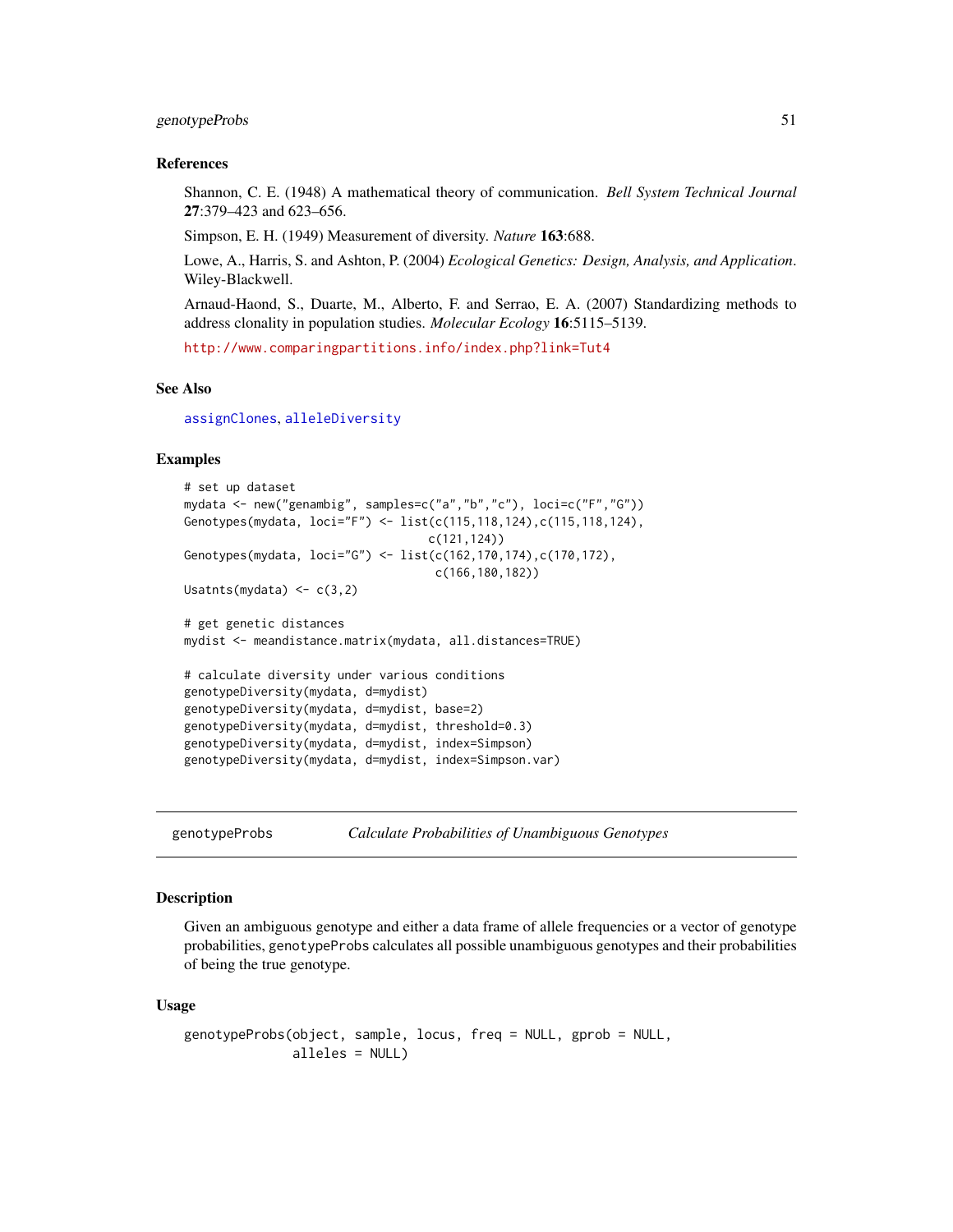# Arguments

| object  | An object of class "genambig". The Ploidies and PopInfo slots must be filled<br>in for the sample and locus of interest.                                                                                    |
|---------|-------------------------------------------------------------------------------------------------------------------------------------------------------------------------------------------------------------|
| sample  | Number or character string indicating the sample to evaluate.                                                                                                                                               |
| locus   | Character string indicating the locus to evaluate.                                                                                                                                                          |
| freg    | A data frame of allele frequencies, such as that produced by simple Freq or<br>desilvatived. This argument should only be provided if the selfing rate is zero.                                             |
| gprob   | A vector of genotype probabilities based on allele frequencies and selfing rate.<br>This is generated by meandistance.matrix2 and passed to genotypeProbs<br>only if the selfing rate is greater than zero. |
| alleles | An integer vector of all alleles. This argument should only be used if gprob is<br>also being used.                                                                                                         |

# Details

This function is primarily designed to be called by meandistance.matrix2, in order to calculate distances between all possible unambiguous genotypes. Ordinary users won't use genotypeProbs unless they are designing a new analysis.

The genotype analyzed is Genotype(object,sample,locus). If the genotype is unambiguous (fully heterozygous or homozygous), a single unambiguous genotype is returned with a probability of one.

If the genotype is ambiguous (partially heterozygous), a recursive algorithm is used to generate all possible unambiguous genotypes (all possible duplications of alleles in the genotype, up to the ploidy of the individual.)

# If the freq argument is supplied:

The probability of each unambiguous genotype is then calculated from the allele frequencies of the individual's population, under the assumption of random mating. Allele frequencies are normalized so that the frequencies of the alleles in the ambiguous genotype sum to one; this converts each frequency to the probability of the allele being present in more than one copy. The product of these probabilities is multiplied by the appropriate polynomial coefficient to calculate the probability of the unambiguous genotype.

$$
p = \prod_{i=1}^{n} f_i^{c_i} * \frac{(k-n)!}{\prod_{i=1}^{n} c_i!}
$$

where  $p$  is the probability of the unambiguous genotype,  $n$  is the number of alleles in the ambiguous genotype, *f* is the normalized frequency of each allele, *c* is the number of duplicated copies (total number of copies minus one) of the allele in the unambiguous genotype, and *k* is the ploidy of the individual.

## If the gprob and alleles arguments are supplied:

The probabilities of all possible genotypes in the population have already been calculated, based on allele frequencies and selfing rate. This is done in meandistance.matrix2 using code from De Silva *et al.* (2005). Probabilities for the genotypes of interest (those that the ambiguous genotype could represent) are normalized to sum to 1, in order to give the conditional probabilities of the possible genotypes.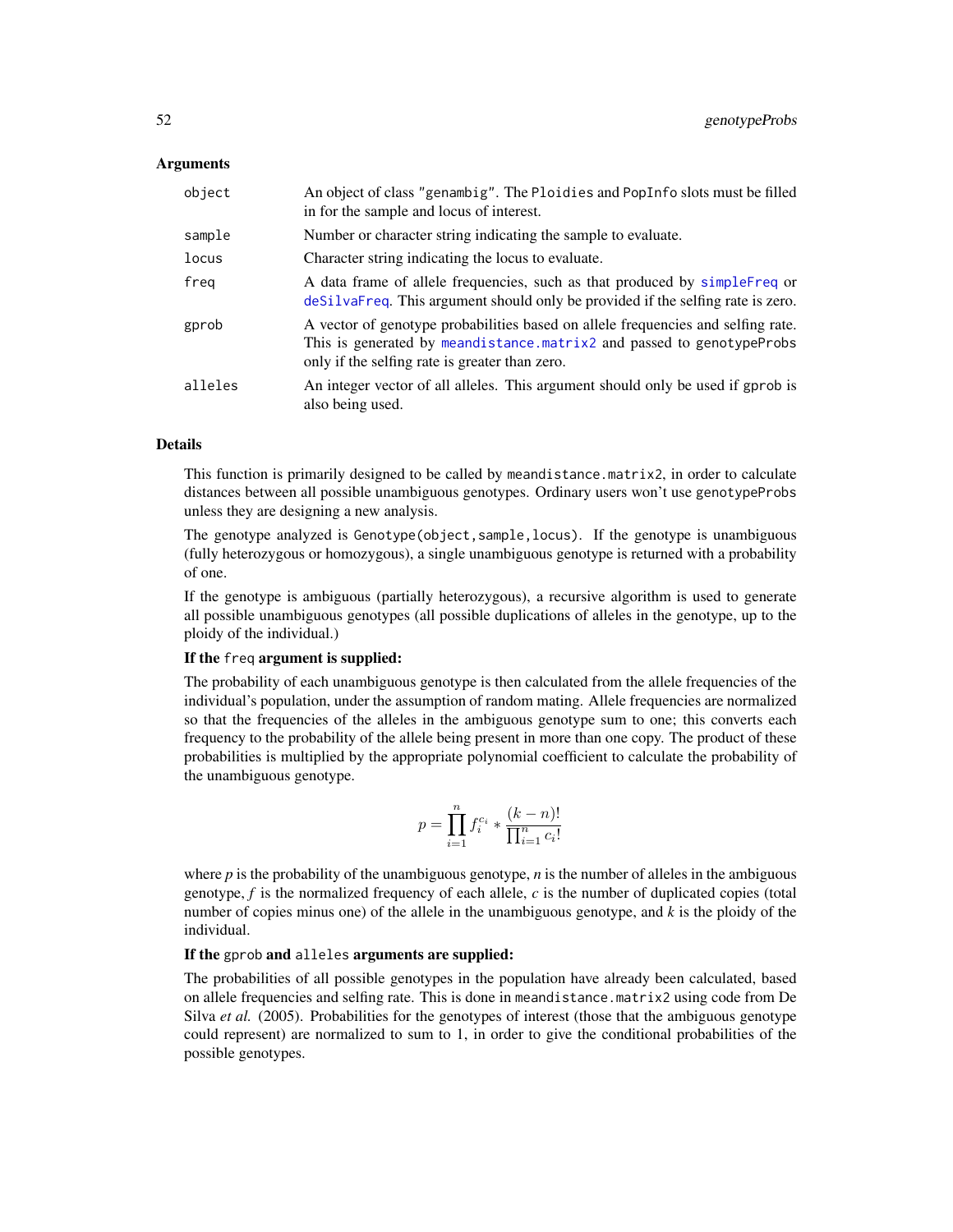# Value

| probs     | A vector containing the probabilities of each unambiguous genotype.             |
|-----------|---------------------------------------------------------------------------------|
| genotypes | A matrix. Each row represents one genotype, and the number of columns is        |
|           | equal to the ploidy of the individual. Each element of the matrix is an allele. |

# Author(s)

Lindsay V. Clark

# References

De Silva, H. N., Hall, A. J., Rikkerink, E., and Fraser, L. G. (2005) Estimation of allele frequencies in polyploids under certain patterns of inheritance. *Heredity* 95, 327–334

## See Also

[meandistance.matrix2](#page-59-0), [GENLIST](#page-52-0)

# Examples

```
# get a data set and define ploidies
data(testgenotypes)
Ploidies(testgenotypes) <- c(8, 8, 8, 4, 8, 8, rep(4, 14))# get allele frequencies
tfreq <- simpleFreq(testgenotypes)
# see results of genotypeProbs under different circumstances
Genotype(testgenotypes, "FCR7", "RhCBA15")
genotypeProbs(testgenotypes, "FCR7", "RhCBA15", tfreq)
Genotype(testgenotypes, "FCR10", "RhCBA15")
genotypeProbs(testgenotypes, "FCR10", "RhCBA15", tfreq)
Genotype(testgenotypes, "FCR1", "RhCBA15")
genotypeProbs(testgenotypes, "FCR1", "RhCBA15", tfreq)
Genotype(testgenotypes, "FCR2", "RhCBA23")
genotypeProbs(testgenotypes, "FCR2", "RhCBA23", tfreq)
Genotype(testgenotypes, "FCR3", "RhCBA23")
genotypeProbs(testgenotypes, "FCR3", "RhCBA23", tfreq)
```
Internal Functions *Internal Functions in polysat*

#### <span id="page-52-0"></span>Description

The internal functions G, INDEXG, GENLIST, RANMUL, and SELFMAT are used for calculating genotype probabilities under partial selfing. The internal function .unal1loc finds all unique alleles at a single locus. The internal function fixloci converts locus names to a format that will be compatible as column headers for allele frequency tables.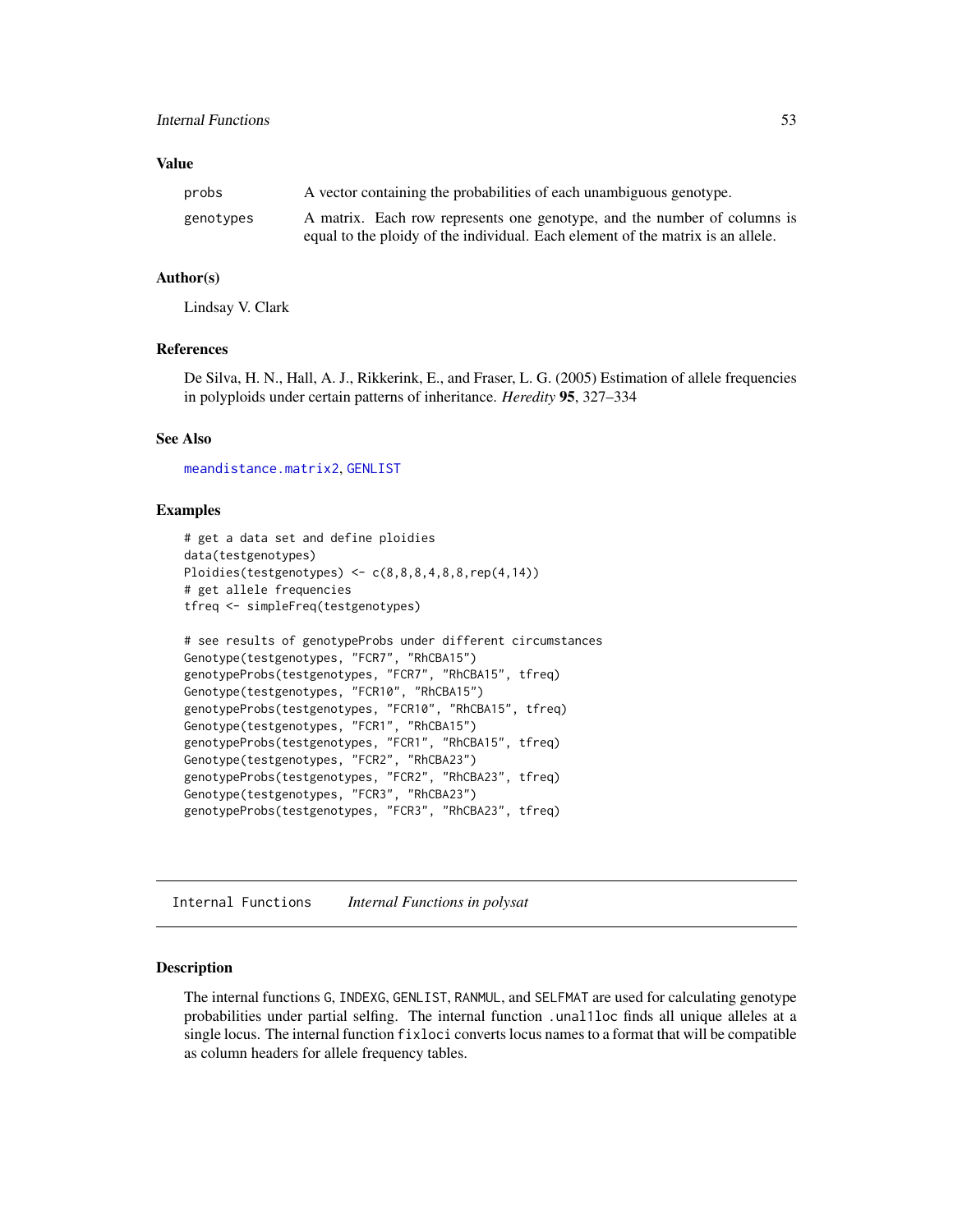# Usage

```
G(q, n)INDEXG(ag1, na1, m2)
GENLIST(ng, na1, m2)
RANMUL(ng, na1, ag, m2)
SELFMAT(ng, na1, ag, m2)
.unal1loc(object, samples, locus)
fixloci(loci, warn = TRUE)
```
# Arguments

| q              | Integer.                                                                          |
|----------------|-----------------------------------------------------------------------------------|
| n              | Integer.                                                                          |
| ag1            | A vector representing an unambiguous genotype.                                    |
| na1            | Integer. The number of alleles, including a null.                                 |
| m <sub>2</sub> | Integer. The ploidy.                                                              |
| ng             | Integer. The number of genotypes.                                                 |
| ag             | An array of genotypes such as that produced by .genlist.                          |
| object         | A "genambig" object.                                                              |
| samples        | Optional, a numeric or character vector indicating which samples to use.          |
| locus          | A character string or number indicating which locus to use.                       |
| loci           | A character vector of locus names.                                                |
| warn           | Boolean indicating whether a warning should be issued if locus names are changed. |
|                |                                                                                   |

# Value

G returns

$$
\frac{(n+q)!}{(q+1)!*(n-1)!}
$$

INDEXG returns an integer indicating the row containing a particular genotype in the matrix produced by GENLIST.

GENLIST returns an array with dimensions ng,m2, containing all possible unambiguous genotypes, one in each row. The null allele is the highest-numbered allele.

RANMUL returns a list. The first item is a vector of polynomial coefficients for calculating genotype frequencies under random mating. The second is an array showing how many copies of each allele each genotype has.

SELFMAT returns the selfing matrix. Parental genotypes are represented in rows, and offspring genotypes in columns. The numbers indicate relative amounts of offspring genotypes produced when the parental genotypes are self-fertilized.

.unal1loc returns a vector containing all unique alleles, not including Missing(object).

fixloci returns a character vector of corrected locus names.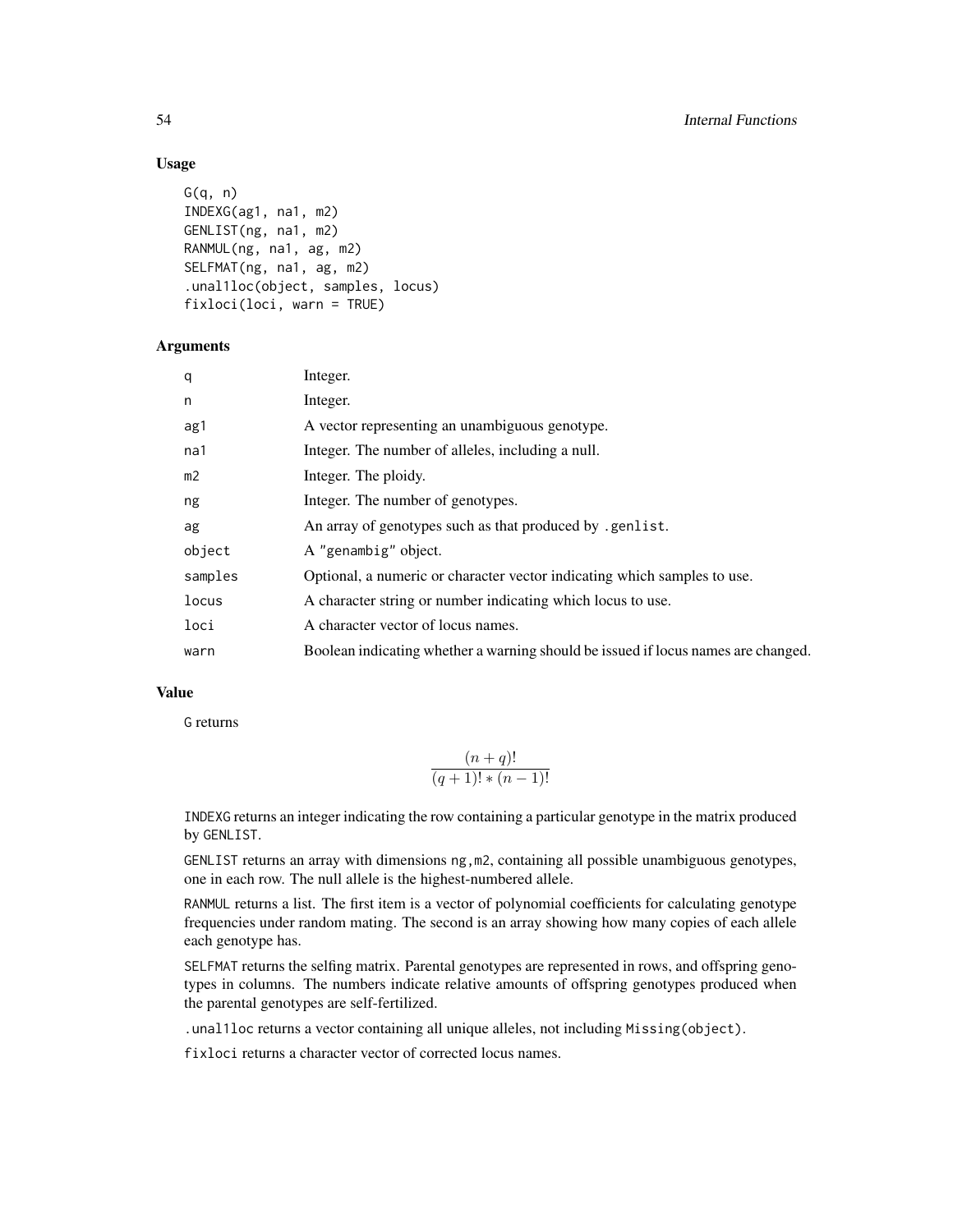# Author(s)

Lindsay V. Clark

# References

De Silva, H. N., Hall, A. J., Rikkerink, E., and Fraser, L. G. (2005) Estimation of allele frequencies in polyploids under certain patterns of inheritance. *Heredity* 95, 327–334

# See Also

[deSilvaFreq](#page-25-0), [meandistance.matrix2](#page-59-0), [genotypeProbs](#page-50-0), [genambig.to.genbinary](#page-37-0), [alleleDiversity](#page-11-0)

# Examples

```
# Calculation of genotype probabilities in a tetraploid with four
# alleles plus a null, and a selfing rate of 0.5. This is a translation
# of code in the supplementary material of De Silva et al. (2005).
m2 < -4m < - m2/2na1 <-5self <-0.5ng < - na1
for(j in 2:m2){
    ng <- ng*(na1+j-1)/j
}
ag <- polysat:::GENLIST(ng, na1, m2)
temp <- polysat:::RANMUL(ng, na1, ag, m2)
rmul \leq temp[[1]]arep \leftarrow temp[[2]]rm(temp)
smat <- polysat:::SELFMAT(ng, na1, ag, m2)
smatdiv \leq (polysat:::G(m-1, m+1))^2
p1 <- c(0.1, 0.4, 0.2, 0.2, 0.1) # allele frequencies
# GPROBS subroutine
rvec \leq rep(0,ng)
for(g in 1:ng{
    rvec[g] <- rmul[g]
    for(j in 1:m2){
        rvec[g] <- rvec[g]*p1[ag[g,j]]
    }
}
id <- diag(nrow=ng)
smatt <- smat/smatdiv
s3 \le id - self * smatt
s3inv <- solve(s3)
gprob <- (1-self) * s3inv %*% rvec
# gprob is a vector of probabilities of the seventy genotypes.
```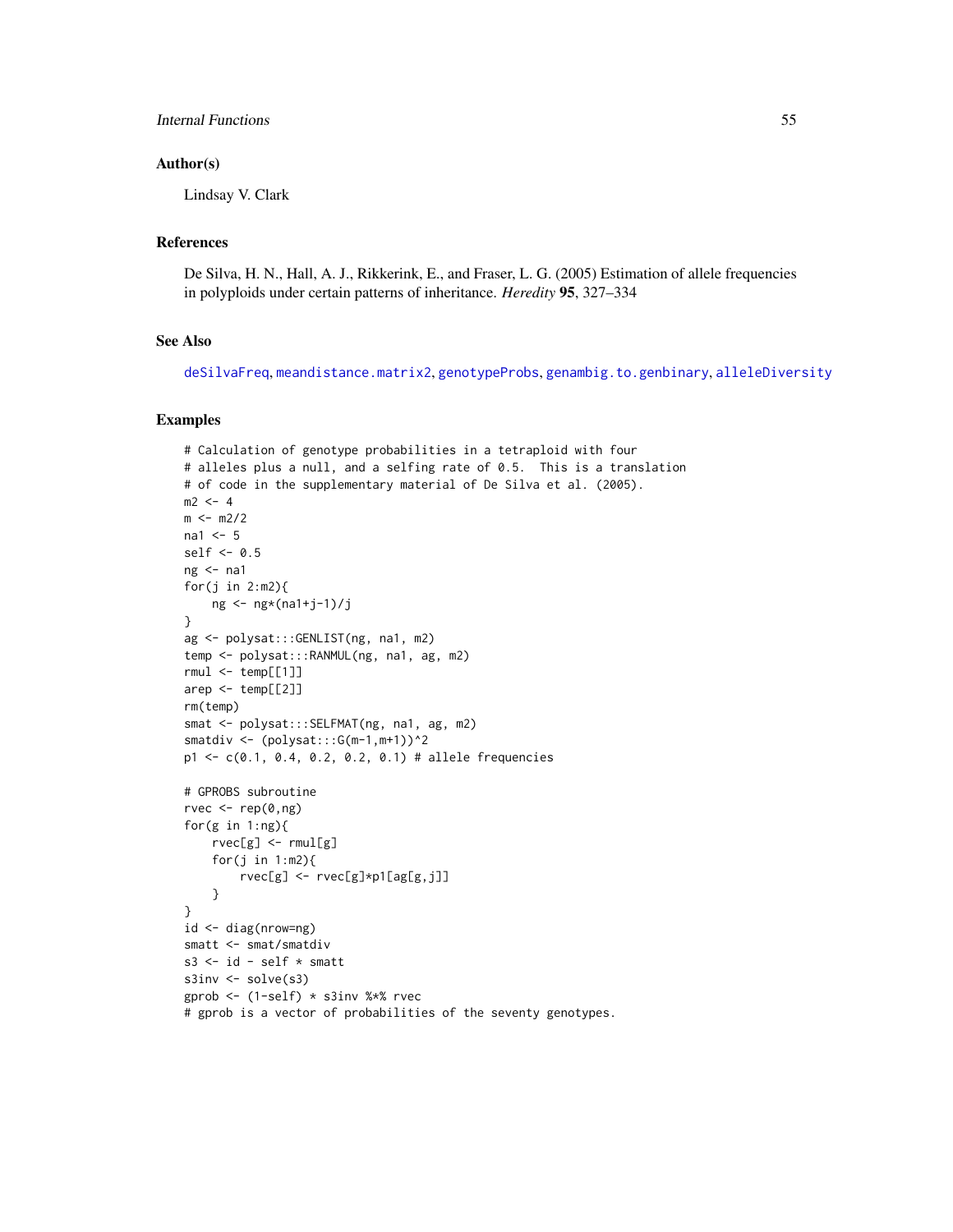# Description

isMissing returns Boolean values indicating whether the genotypes for a given set of samples and loci are missing from the dataset.

## Usage

```
isMissing(object, samples = Samples(object), loci = Loci(object))
```
#### **Arguments**

| object  | An object of one of the subclasses of gendata, containing the genotypes to be<br>tested. |
|---------|------------------------------------------------------------------------------------------|
| samples | A character or numeric vector indicating samples to be tested.                           |
| loci    | A character or numeric vector indicating loci to be tested.                              |

# Details

isMissing is a generic function with methods for genambig and genbinary objects.

For each genotype in a genambig object, the function evaluates and returns Genotype (object, sample, locus)[1] == Missing(object). For a genbinary object, TRUE %in% (Genotype(object,sample,locus) == Missing(object)) is returned for the genotype. If only one sample and locus are being evaluated, this is the Boolean value that is returned. If multiple samples and/or loci are being evaluated, the function creates an array of Boolean values and recursively calls itself to fill in the result for each element of the array.

#### Value

If both samples and loci are of length 1, a single Boolean value is returned, TRUE if the genotype is missing, and FALSE if it isn't. Otherwise, the function returns a named array with samples in the first dimension and loci in the second dimension, filled with Boolean values indicating whether the genotype for each sample\*locus combination is missing.

# Author(s)

Lindsay V. Clark

# See Also

[Missing](#page-2-0), [Missing<-](#page-2-0), [Genotype](#page-2-0), [find.missing.gen](#page-32-0)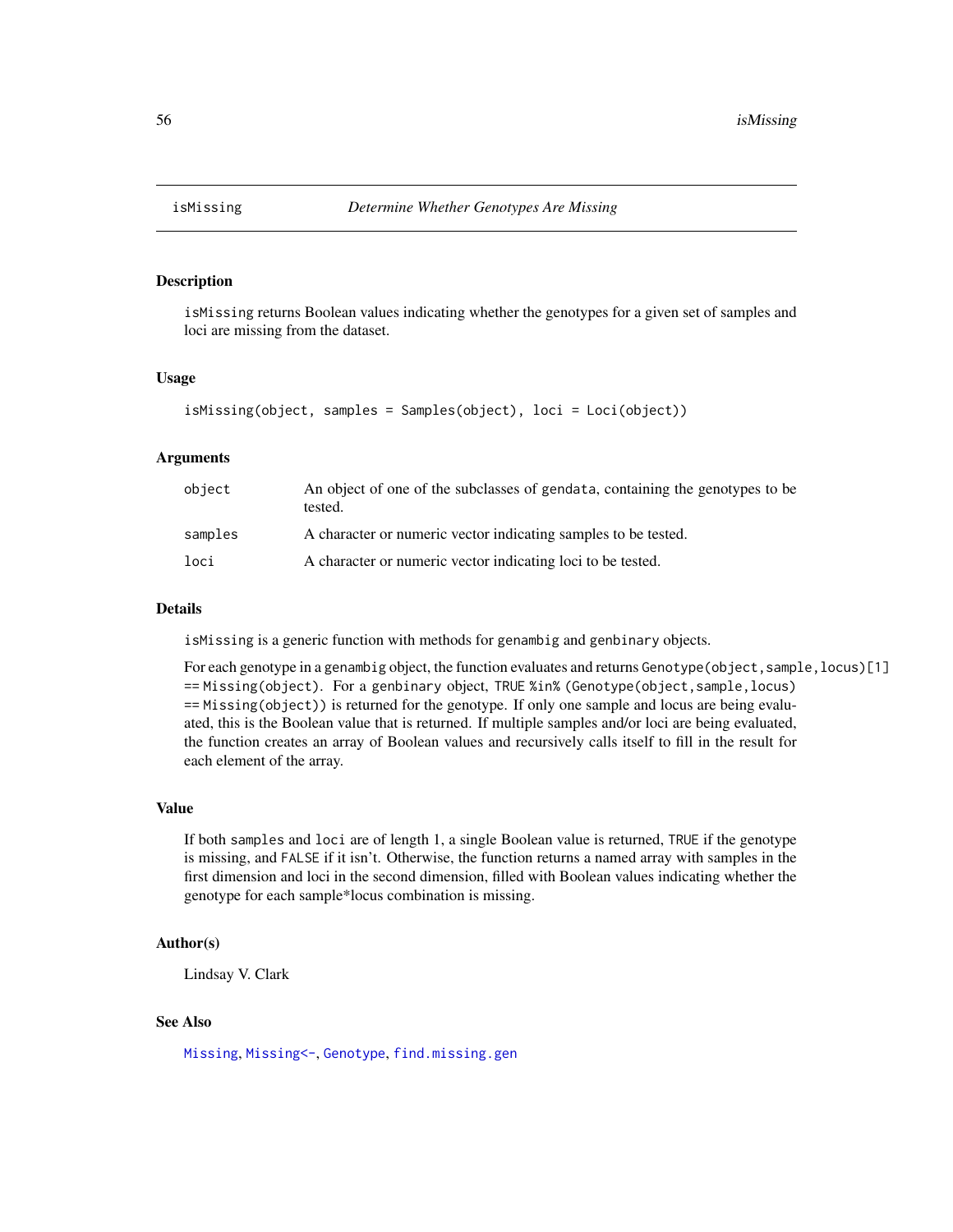# Lynch.distance 57

# Examples

```
# set up a genambig object for this example
mygen <- new("genambig", samples=c("a", "b"), loci=c("locD", "locE"))
Genotypes(mygen) <- array(list(c(122, 126), c(124, 128, 134),
                               Missing(mygen), c(156, 159)),
                          dim=c(2,2))
viewGenotypes(mygen)
# test if some individual genotypes are missing
isMissing(mygen, "a", "locD")
isMissing(mygen, "a", "locE")
# test an array of genotypes
isMissing(mygen, Samples(mygen), Loci(mygen))
```
<span id="page-56-0"></span>Lynch.distance *Calculate Band-Sharing Dissimilarity Between Genotypes*

# Description

Given two genotypes in the form of vectors of unique alleles, a dissimilarity is calculated as: 1 -(number of alleles in common)/(average number of alleles per genotype).

#### Usage

```
Lynch.distance(genotype1, genotype2, usatnt = NA, missing = -9)
```
#### Arguments

| genotype1 | A vector containing all alleles for a particular sample and locus. Each allele is<br>only present once in the vector. |
|-----------|-----------------------------------------------------------------------------------------------------------------------|
| genotype2 | A vector of the same form as genotype 1, for another sample at the same locus.                                        |
| usatnt    | The microsatellite repeat length for this locus (ignored by the function).                                            |
| missing   | The symbol used to indicate missing data in either genotype vector.                                                   |

# Details

Lynch (1990) defines a simple measure of similarity between DNA fingerprints. This is 2 times the number of bands that two fingerprints have in common, divided by the total number of bands that the two genotypes have. Lynch.distance returns a dissimilarity, which is 1 minus the similarity.

# Value

If the first element of either or both input genotypes is equal to missing, NA is returned.

Otherwise, a numerical value is returned. This is one minus the similarity. The similarity is calculated as the number of alleles that the two genotypes have in common divided by the mean length of the two genotypes.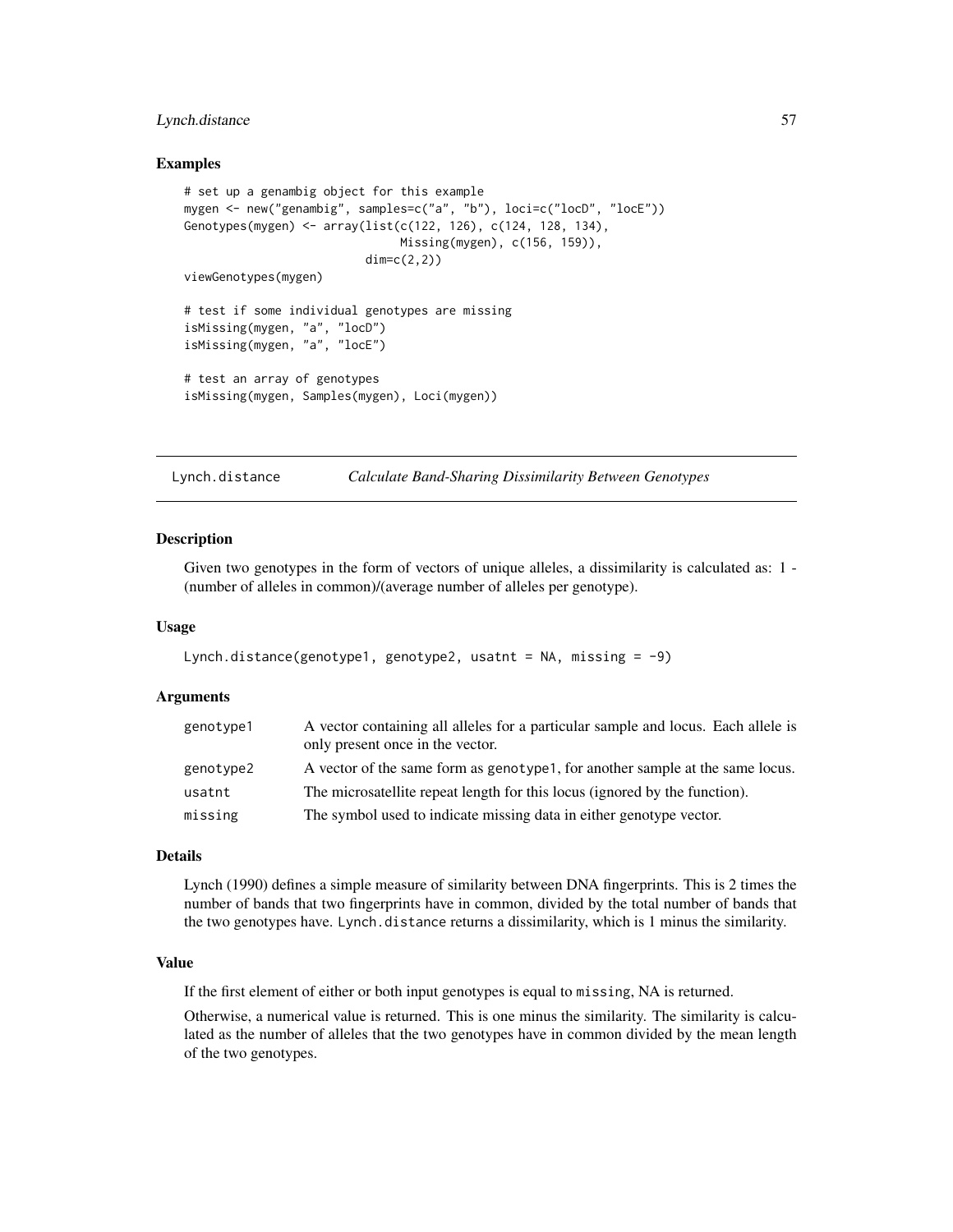## Author(s)

Lindsay V. Clark

# References

Lynch, M. (1990) The similarity index and DNA fingerprinting. *Molecular Biology and Evolution* 7, 478-484.

# See Also

[Bruvo.distance](#page-14-0), [meandistance.matrix](#page-59-1)

# Examples

```
Lynch.distance(c(100,102,104), c(100,104,108))
Lynch.distance(-9, c(102,104,110))
Lynch.distance(c(100), c(100,104,106))
```
<span id="page-57-0"></span>meandist.from.array *Tools for Working With Pairwise Distance Arrays*

# Description

meandist. from. array produces a mean distance matrix from an array of pairwise distances by locus, such as that produced by meandistance.matrix when all.distances=TRUE. find.na.dist finds missing distances in such an array, and find.na.dist.not.missing finds missing distances that aren't the result of missing genotypes.

# Usage

```
meandist.from.array(distarray, samples = dimnames(distarray)[[2]],
loci = dimnames(distarray)[[1]])
```

```
find.na.dist(distarray, samples = dimnames(distarray)[[2]],
loci = dimnames(distarray)[[1]])
```

```
find.na.dist.not.missing(object, distarray,
samples = dimnames(distarray)[[2]], loci = dimnames(distarray)[[1]])
```
# Arguments

| A three-dimensional array of pairwise distances between samples, by locus.               |
|------------------------------------------------------------------------------------------|
| Loci are represented in the first dimension, and samples are represented in the          |
| second and third dimensions. Dimensions are named accordingly. Such an array             |
| is the first element of the list produced by meandistance. matrix if all.distances=TRUE. |
| Character vector. Samples to analyze.                                                    |
| Character vector. Loci to analyze.                                                       |
| A genambig object. Typically the genotype object that was used to produce<br>distarray.  |
|                                                                                          |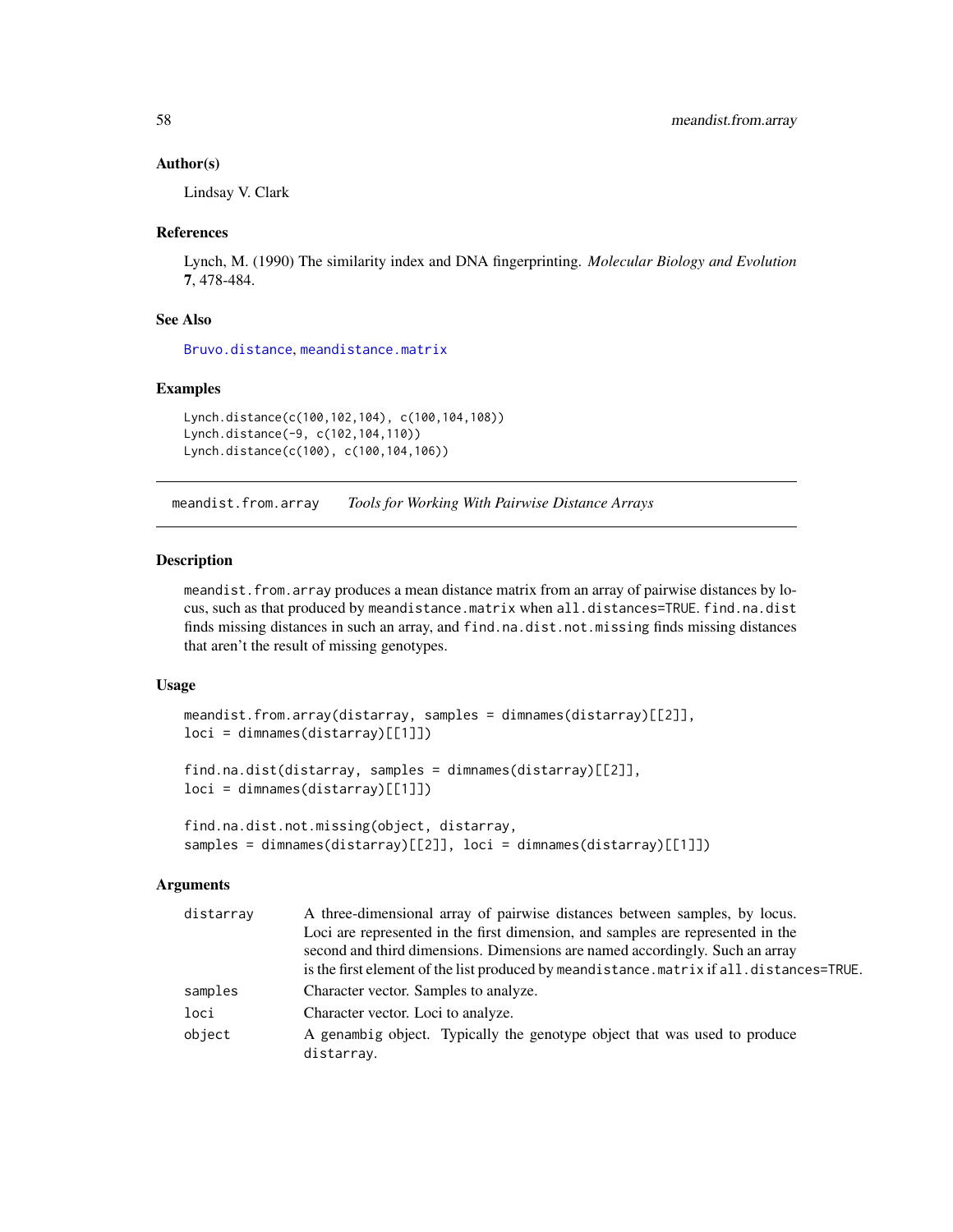# Details

find.na.dist.not.missing is primarily intended to locate distances that were not calculated by Bruvo.distance because both genotypes had too many alleles (more than maxl). The user may wish to estimate these distances manually and fill them into the array, then recalculate the mean matrix using meandist.from.array.

## Value

meandist.from.array returns a matrix, with both rows and columns named by samples, of distances averaged across loci.

find.na.dist and find.na.dist.not.missing both return data frames with three columns: Locus, Sample1, and Sample2. Each row represents the index in the array of an element containing NA.

# Author(s)

Lindsay V. Clark

# See Also

[meandistance.matrix](#page-59-1), [Bruvo.distance](#page-14-0), [find.missing.gen](#page-32-0)

## Examples

```
# set up the genotype data
samples <- paste("ind", 1:4, sep="")
samples
loci \leftarrow paste("loc", 1:3, sep="")loci
testgen <- new("genambig", samples=samples, loci=loci)
Genotypes(testgen, loci="loc1") \leftarrow list(c(-9), c(102, 104),c(100,106,108,110,114),
                                         c(102,104,106,110,112))
Genotypes(testgen, loci="loc2") <- list(c(77,79,83), c(79,85), c(-9),
                                         c(83,85,87,91))
Genotypes(testgen, loci="loc3") <- list(c(122,128), c(124,126,128,132),
                                         c(120,126), c(124,128,130))
Usatnts(testgen) <- c(2,2,2)
# look up which samples*loci have missing genotypes
find.missing.gen(testgen)
# get the three-dimensional distance array and the mean of the array
gendist <- meandistance.matrix(testgen, distmetric=Bruvo.distance,
                                 maxl=4, all.distances=TRUE)
# look at the distances for loc1, where there is missing data and long genotypes
gendist[[1]]["loc1",,]
# look up all missing distances in the array
```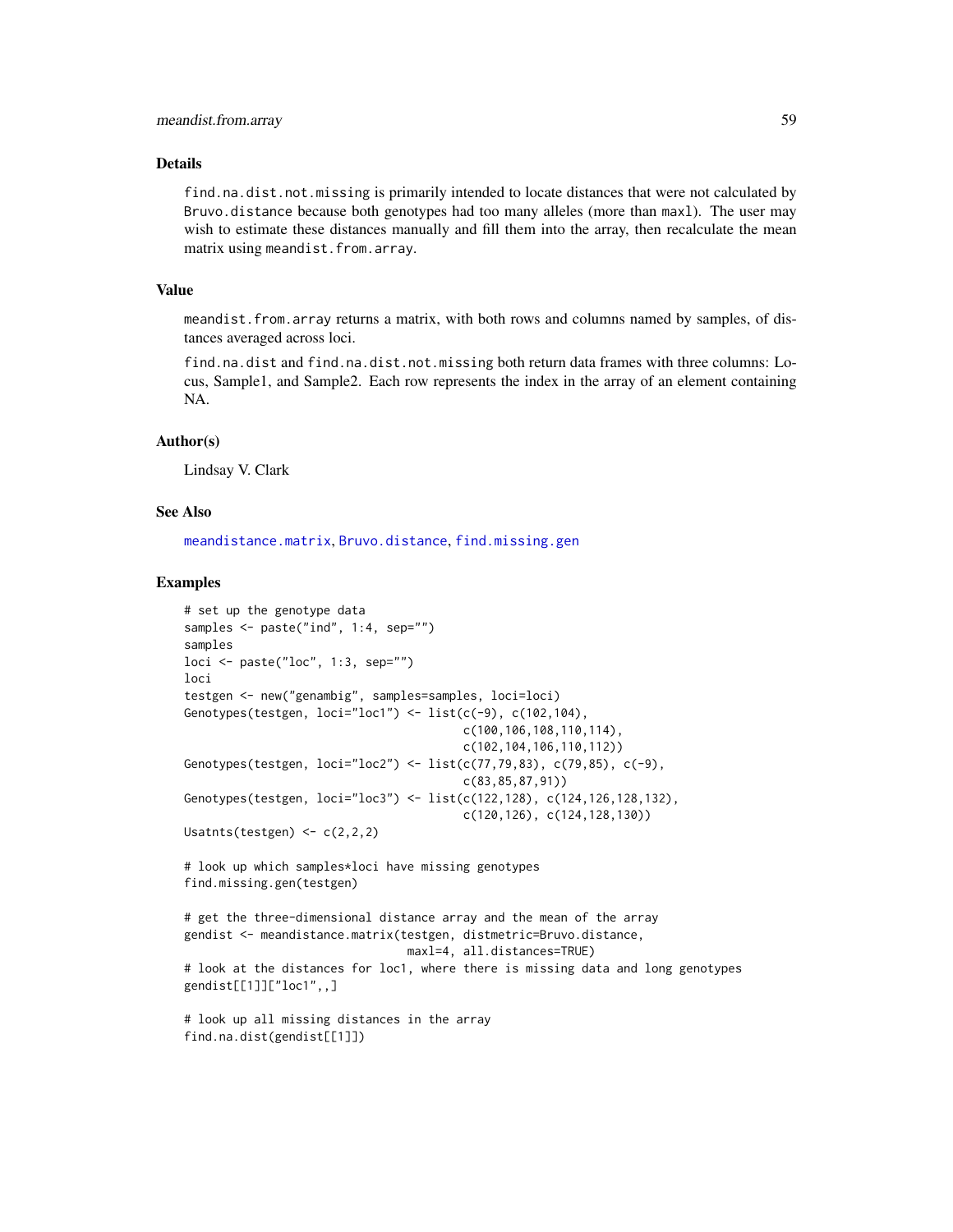```
# look up just the missing distances that don't result from missing genotypes
find.na.dist.not.missing(testgen, gendist[[1]])
# Copy the array to edit the new copy
newDistArray <- gendist[[1]]
# calculate the distances that were NA from genotype lengths exceeding maxl
# (in reality, if this were too computationally intensive you might estimate
# it manually instead)
subDist <- Bruvo.distance(c(100,106,108,110,114), c(102,104,106,110,112))
subDist
# insert this distance into the correct positions
newDistArray["loc1","ind3","ind4"] <- subDist
```

```
newDistArray["loc1","ind4","ind3"] <- subDist
# calculate the new mean distance matrix
newMeanMatrix <- meandist.from.array(newDistArray)
# look at the difference between this matrix and the original.
newMeanMatrix
gendist[[2]]
```
<span id="page-59-1"></span>meandistance.matrix *Mean Pairwise Distance Matrix*

# <span id="page-59-0"></span>Description

Given a genambig object, meandistance.matrix produces a symmetrical matrix of pairwise distances between samples, averaged across all loci. An array of all distances prior to averaging may also be produced.

## Usage

```
meandistance.matrix(object, samples = Samples(object),
                    loci = Loci(object), all.distances=FALSE,
                    distmetric = Bruvo.distance, progress = TRUE,
                    ...)
meandistance.matrix2(object, samples = Samples(object),
                     loci = Loci(object),
                     freq = simpleFreq(object, samples, loci), self = 0,
                     all.distances = FALSE, distmetric = Bruvo.distance,
                     progress = TRUE, ...)
```
#### Arguments

| object  | A genambig object containing the genotypes to be analyzed. If distmetric =                                                 |
|---------|----------------------------------------------------------------------------------------------------------------------------|
|         | Bruvo.distance, the Usatnts slot should be filled in. For meandistance.matrix2,<br>Ploidies and PopInfo are also required. |
| samples | A character vector of samples to be analyzed. These should be all or a subset of<br>the sample names used in object.       |
| loci    | A character vector of loci to be analyzed. These should be all or a subset of the<br>loci names used in object.            |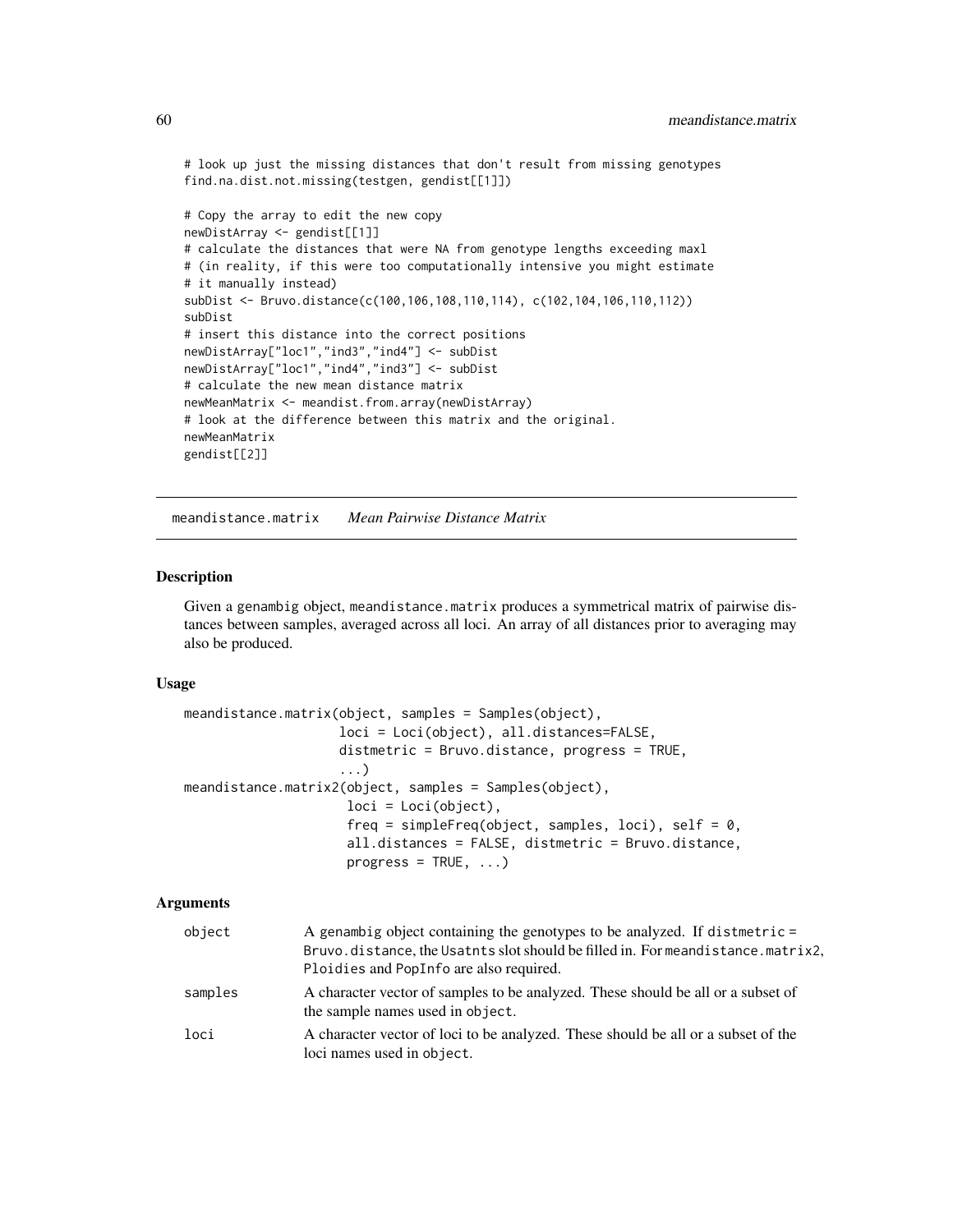| freq          | A data frame of allele frequencies such as that produced by simpleFreq or<br>deSilvaFreq.                                                                                                      |
|---------------|------------------------------------------------------------------------------------------------------------------------------------------------------------------------------------------------|
| self          | A number ranging from 0 to 1, indicating the rate of selfing.                                                                                                                                  |
| all.distances | If FALSE, only the mean distance matrix will be returned. If TRUE, a list will be<br>returned containing an array of all distances by locus and sample as well as the<br>mean distance matrix. |
| distmetric    | The function to be used to calculate distances between genotypes. Bruvo. distance,<br>Lynch. distance, or a distance function written by the user.                                             |
| progress      | If TRUE, loci and samples will be printed to the console as distances are calcu-<br>lated, so that the user can monitor the progress of the computation.                                       |
| $\cdots$      | Additional arguments (such as maxl, add, and loss) to pass to distmetric.                                                                                                                      |

# **Details**

Each distance for the three-dimensional array is calculated only once, to save computation time. Since the array (and resulting mean matrix) is symmetrical, the distance is written to two positions in the array at once.

meandistance.matrix uses ambiguous genotypes exactly as they are, whereas meandistance.matrix2 uses [genotypeProbs](#page-50-0) to calculate all possible unambiguous genotypes and their probabilities under random mating or partial selfing. The distance between each possible pair of unambiguous genotypes for the two samples is calculated with distmetric and weighted by the product of the probabilities of the two gentoypes. As you might expect, meandistance.matrix2 takes longer to process a given "genambig" object than meandistance.matrix does. Additionally, the distance between two identical ambiguous genotypes will be zero when calculated with meandistance.matrix, and greater than zero when calculated with meandistance.matrix2, due to potential differences in copy number of the alleles.

When Bruvo.distance is used, meandistance.matrix2 exaggerates distances between individuals of different ploidy as compared to meandistance.matrix. The use of Bruvo2.distance with meandistance.matrix2 allows individuals with different ploidies to have similar inter-individual distances to those between individuals of the same ploidy. In general, it will be desirable to use Bruvo.distance with meandistance.matrix for complex datasets with high ploidy levels, or Bruvo.distance2 with meandistance.matrix2 for hexaploid or lower datasets (based on how long it takes my personal computer to perform these calculations) where changes in ploidy are due to genome doubling or genome loss. If all individuals have the same ploidy, Bruvo.distance and Bruvo2.distance will give identical results regardless of whether meandistance.matrix or meandistance.matrix2 is used.

meandistance.matrix2 does not allow a genotype to have more alleles than the ploidy of the individual (as listed in the Ploidies slot). Additionally, if self is greater than zero, each population may only have one ploidy at each locus.

# Value

A symmetrical matrix containing pairwise distances between all samples, averaged across all loci. Row and column names of the matrix will be the sample names provided in the samples argument. If all.distances=TRUE, a list will be produced containing the above matrix as well as a threedimensional array containing all distances by locus and sample. The array is the first item in the list, and the mean matrix is the second.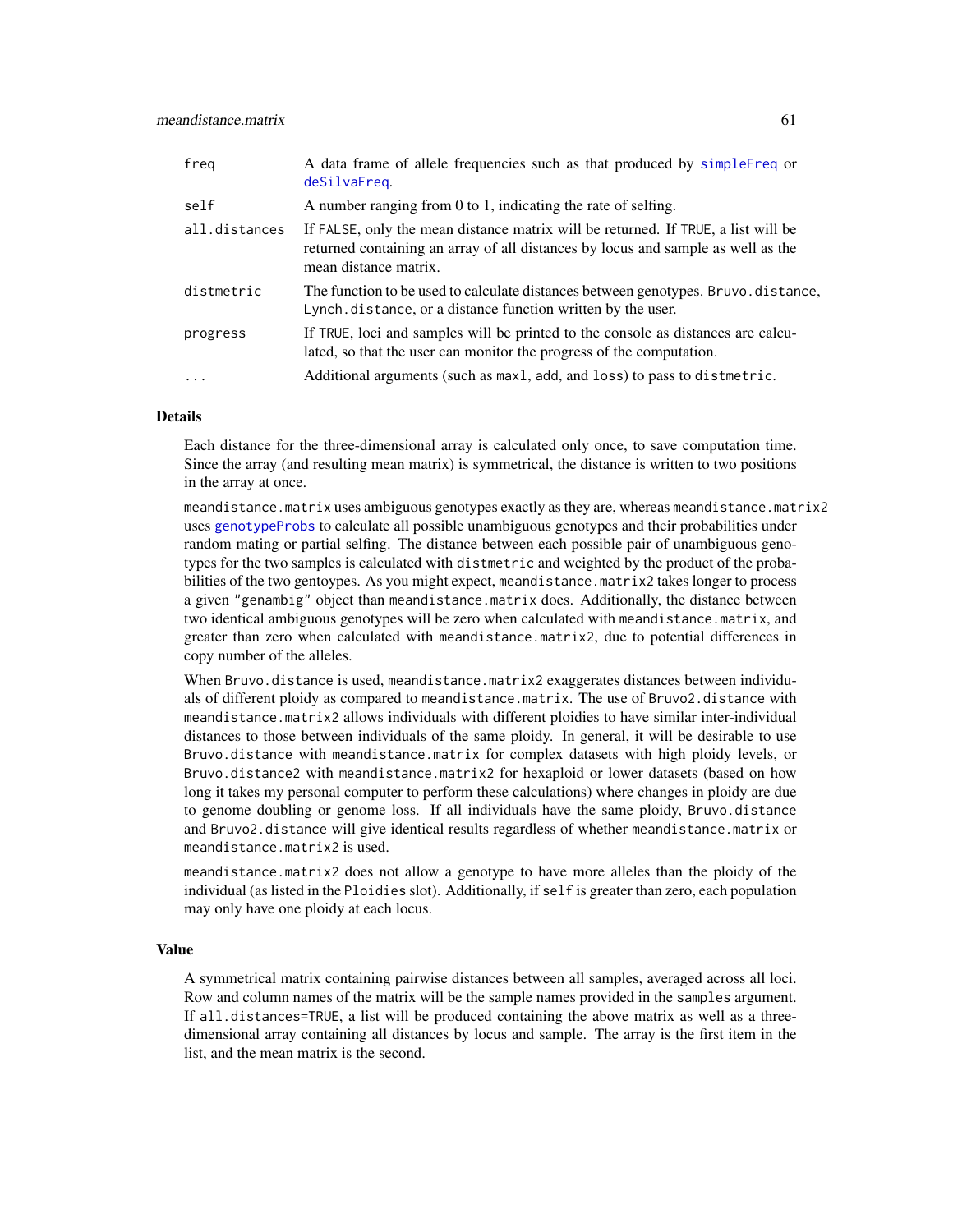# Author(s)

Lindsay V. Clark

# See Also

[Bruvo.distance](#page-14-0), [Bruvo2.distance](#page-16-0), [Lynch.distance](#page-56-0), [meandist.from.array](#page-57-0), [GENLIST](#page-52-0)

# Examples

```
# create a list of genotype data
mygendata <- new("genambig", samples = c("ind1","ind2","ind3","ind4"),
                 loci = c("locus1","locus2","locus3","locus4"))
Genotypes(mygendata) <-
  array(list(c(124,128,138),c(122,130,140,142),c(122,132,136),c(122,134,140),
             c(203,212,218),c(197,206,221),c(215),c(200,218),
             c(140, 144, 148, 150), c(-9), c(146, 150), c(152, 154, 158),c(233,236,280),c(-9),c(-9),c(-9)))
Usatnts(mygendata) \leq c(2,3,2,1)# make index vectors of data to use
myloci <- c("locus1","locus2","locus3")
mysamples <- c("ind1","ind2","ind4")
# calculate array and matrix
mymat <- meandistance.matrix(mygendata, mysamples, myloci,
                             all.distances=TRUE)
# view the results
mymat[[1]]["locus1",,]
mymat[[1]]["locus2",,]
mymat[[1]]["locus3",,]
mymat[[2]]
# add addtional info needed for meandistance.matrix2
mygendata <- reformatPloidies(mygendata, output="one")
Ploidies(mygendata) <- 4
PopInfo(mygendata) \leq c(1,1,1,1)# calculate distances taking allele freqs into account
mymat2 <- meandistance.matrix2(mygendata, mysamples, myloci)
mymat2
# now do the same under selfing
mymat3 <- meandistance.matrix2(mygendata, mysamples, myloci, self=0.3)
mymat3
```
merge-methods *Merge Two Genotype Objects into One*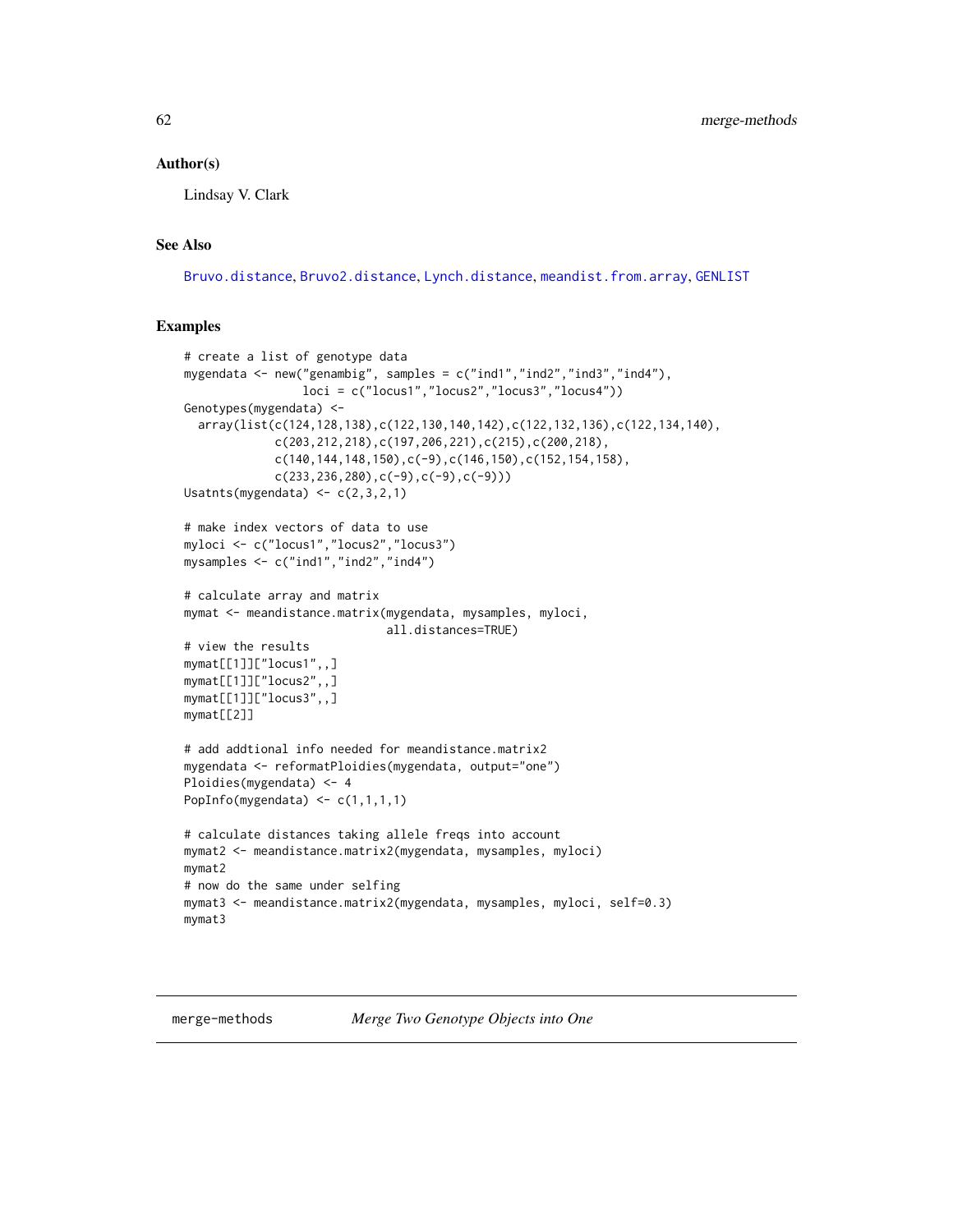## merge-methods 63

# **Description**

The generic function merge has methods defined in polysat to merge two genotype objects of the same class. Each method has optional samples and loci arguments for specifying subsets of samples and loci to be included in the merged object. Each method also has an optional overwrite argument to specify which of the two objects should not be used in the case of conflicting data.

#### Usage

 $merge(x, y, \ldots)$ 

# Arguments

| $\mathsf{x}$ | One of the objects to be merged. For the methods defined for <b>polysat</b> this should<br>be of class "gendata" or one of its subclasses. |
|--------------|--------------------------------------------------------------------------------------------------------------------------------------------|
| <b>y</b>     | The other object to be merged. Should be of the same class as x. y QP loidies<br>must also be of the same class as x@Ploidies.             |
| $\cdots$     | Additional arguments specific to the method.                                                                                               |

# Methods

The methods for merge in polysat have four additional arguments: objectm, samples, loci, overwrite.

The samples and loci arguments can specify, using character vectors, a subset of the samples and loci found in x and y to write to the object that is returned.

If overwrite  $=$  "x", data from the second object will be used wherever there is contradicting data. Likewise if overwrite = "y", data from the first object will be used wherever there is contradicting data. If no overwrite argument is given, then any contradicting data between the two objects will produce an error indicating where the contradicting data were found.

The objectm argument is primarily for internal use (most users will not need it). If this argument is not provided, a new genotype object is created and data from x and y are written to it. If objectm is provided, this is the object to which data will be written, and the object that will be returned.

signature( $x =$  "genambig",  $y =$  "genambig") This method merges the genotype data from  $x$  and y. If the missing data symbols differ between the objects, overwrite is used to determine which missing data symbol to use, and all missing data symbols in the overwritten object are converted. If overwrite is not provided and the missing data symbols differ between the objects, an error will be given. The genotypes are then filled in. If certain sample\*locus combinations do not exist in either object (x and y have different samples as well as different loci), missing data symbols are left in these positions. Again, for genotypes, overwrite determines which object to preferentially use for data and whether to give an error if there is a disagreement.

The merge method for gendata is then called.

signature( $x =$ "genbinary",  $y =$ "genbinary") This method also merges genotype data for x and y, then calls the method for gendata. Missing, Present, and Absent are checked for consistency between objects similarly to what happens with Missing in the genambig method. Genotypes are then written to the merged object, and consistency between genotypes is checked.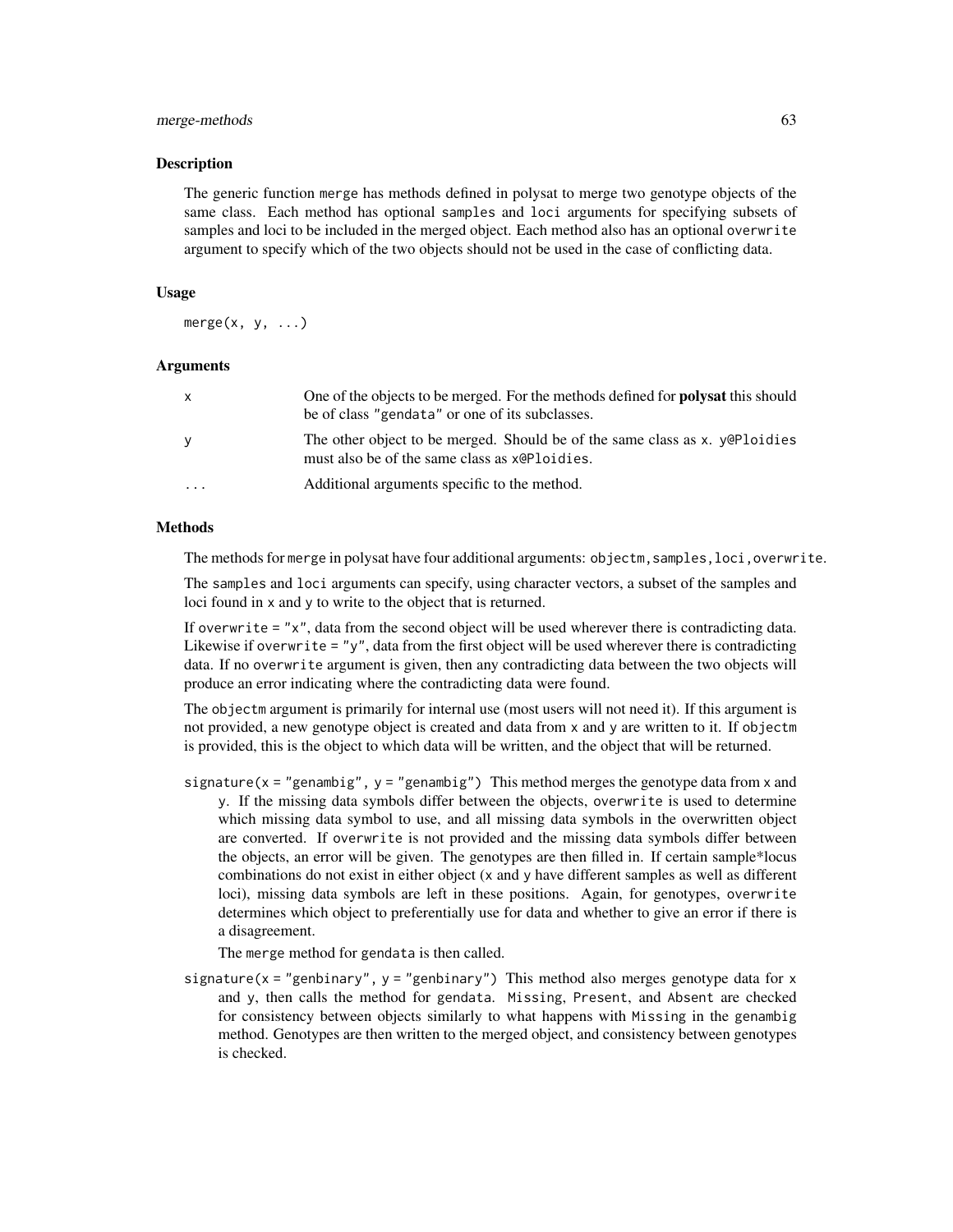signature( $x =$  "gendata",  $y =$  "gendata") This method merges data about ploidy, repeat length, and population identity, as well as writing one or both dataset descriptions to the merged object.

The same population numbers can have different meanings in  $PopInfo(x)$  and  $PopInfo(y)$ . The unique PopNames are used instead to determine population identity, and the PopInfo numbers are changed if necessary. Therefore, it is important for identical populations to be named the same way in both objects, but not important for identical populations to have the same number in both objects.

<span id="page-63-0"></span>mergeAlleleAssignments

*Merge Allele Assignment Matrices*

## Description

In cases where multiple populations are used separately to assign alleles to homeologous loci, mergeAlleleAssignments is used to consolidate the results.

# Usage

```
mergeAlleleAssignments(x)
```
#### Arguments

x A list, where each element is in the format of results produced by [catalanAlleles](#page-21-0) or [testAlGroups](#page-6-0); see example.

# Value

A list in similar format to x, but with only one element per locus.

# Author(s)

Lindsay V. Clark

# See Also

[testAlGroups](#page-6-0), [catalanAlleles](#page-21-0), [recodeAllopoly](#page-88-0)

# Examples

# List of allele assignment results for this example; normally these

- # would be produced by other functions evaluating a genetic dataset.
- # The example below is for an allotetraploid.

```
# Locus L1 is a well-behaved locus with no homoplasy.
myresults <- list(list(locus="L1", SGploidy=2,
                  assignments=matrix(c(1,0,0,1,1,0,0,1,0,1), nrow=2,
```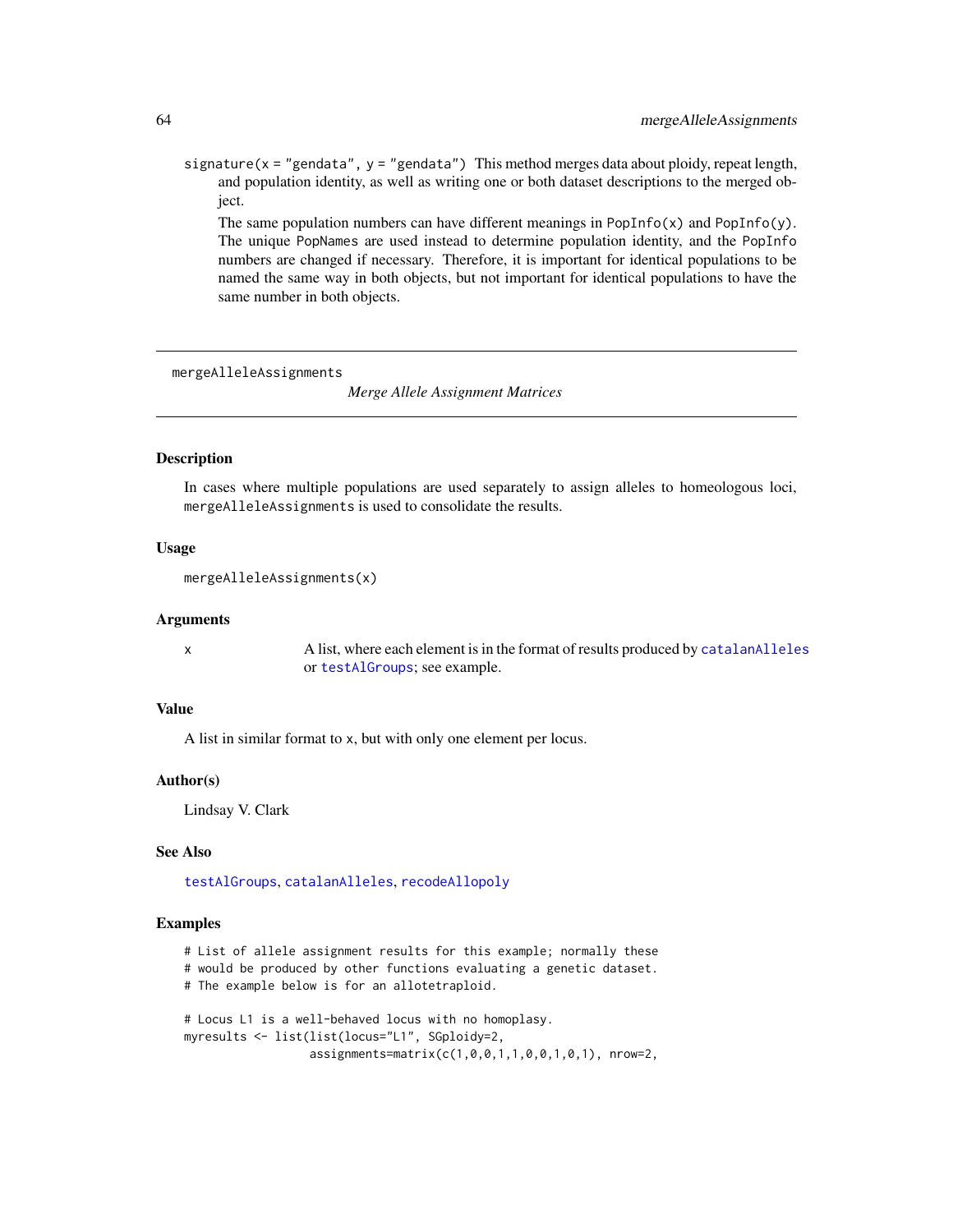```
ncol=5, dimnames=list(NULL,
                  c("124","128","130","134","138")))),
                  list(locus="L1", SGploidy=2,
                  \text{assignments} = \text{matrix}(c(0,1,1,0,1,0,0,1), \text{ nrow=2}, \text{ ncol=4},dimnames=list(NULL, c("124","128","132","140")))),
                  list(locus="L1", SGploidy=2,
                  \text{assignments} = \text{matrix}(c(0,1,1,0,0,1,1,0), \text{ nrow=2}, \text{ ncol=4},dimnames=list(NULL, c("126","128","130","132")))),
# Locus L2 is unresolvable because there are no shared alleles between
# populations.
                  list(locus="L2", SGploidy=2,
                  assignments=matrix(c(1,0,1,0,0,1), nrow=2, ncol=3,
                  dimnames=list(NULL, c("205","210","225")))),
                  list(locus="L2", SGploidy=2,
                  assignments=matrix(c(1,0,0,1,0,1,1,0), nrow=2, ncol=4,
                  dimnames=list(NULL, c("195","215","220","230")))),
# Locus L3 has homoplasy that makes it unresolvable.
                  list(locus="L3", SGploidy=2,
                  assignments=matrix(c(1,0,0,1,0,1,1,0), nrow=2, ncol=4,
                  dimnames=list(NULL, c("153","159","168","171")))),
                  list(locus="L3", SGploidy=2,
                  assignments=matrix(c(1,0,0,1,1,0,0,1), nrow=2, ncol=4,
                  dimnames=list(NULL, c("153","156","165","171")))),
# Locus L4 has homoplasy, but the results can still be merged.
                  list(locus="L4", SGploidy=2,
                  assignments=matrix(c(1,0,1,0,0,1,0,1,0,1), nrow=2, ncol=5,
                  dimnames=list(NULL, c("242","246","254","260","264")))),
                  list(locus="L4", SGploidy=2,
                  assignments=matrix(c(1,0,0,1,1,0,0,1,0,1), nrow=2, ncol=5,
                  dimnames=list(NULL, c("242","246","250","254","260"))))
                  )
myresults
# merge within loci
mergedresults <- mergeAlleleAssignments(myresults)
mergedresults
```
PIC *Polymorphic Information Content*

# Description

Given a set of allele frequencies, this function estimates the Polymorphic Information Content (PIC) for each locus, within and/or across populations.

#### Usage

```
PIC(freqs, pops = row.names(freqs), loci = unique(as.matrix(as.data.frame(
    strsplit(names(freqs), split = ".", fixed = TRUE),
    stringsAsFactors = FALSE))[1, ]), bypop = TRUE, overall = TRUE)
```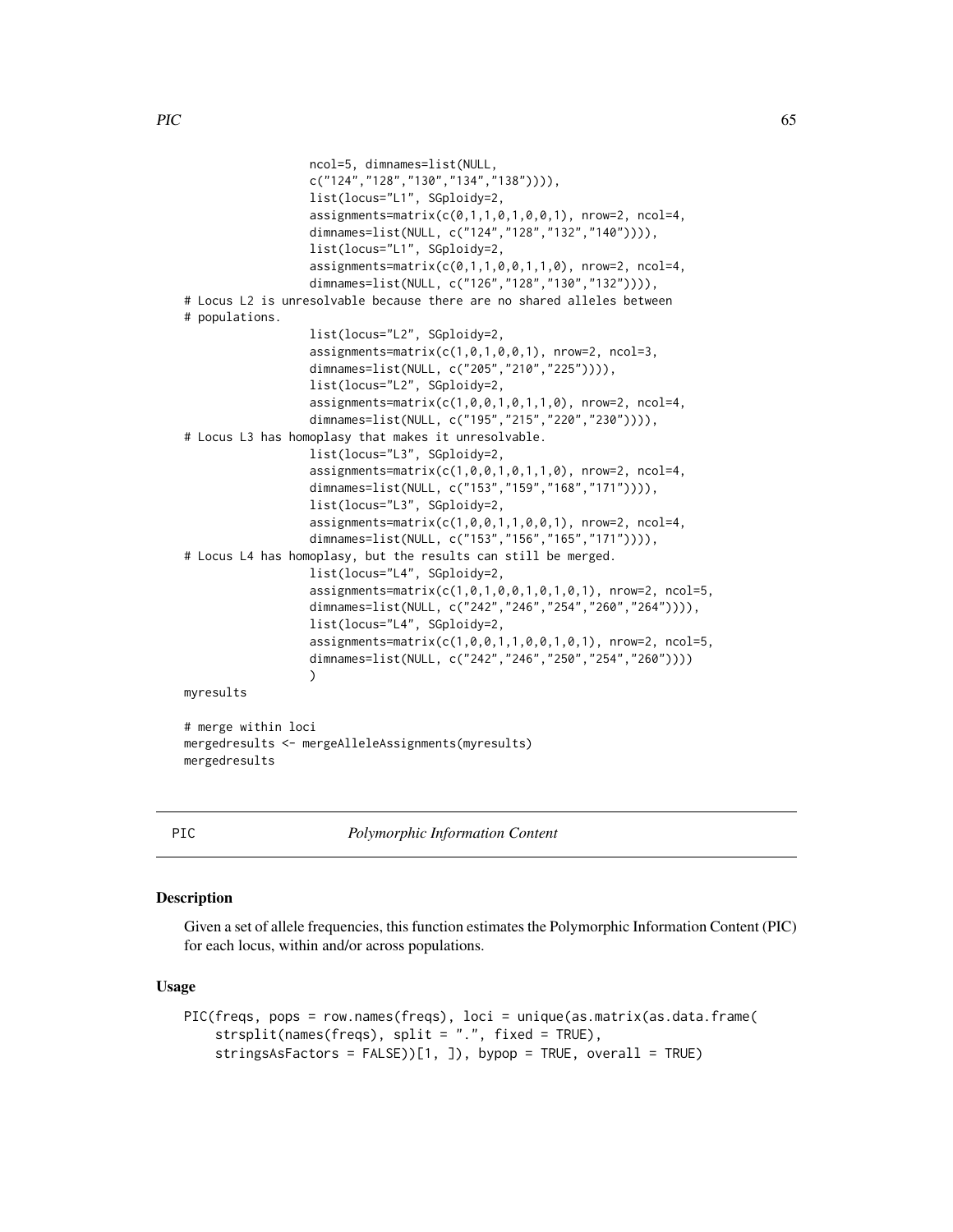# **Arguments**

| fregs   | A data frame of allele frequencies, such as those output by simpleFreq and<br>deSilvaFreq.                                                                         |
|---------|--------------------------------------------------------------------------------------------------------------------------------------------------------------------|
| pops    | An optional characer vector containing names of populations to include.                                                                                            |
| loci    | An optional character vector containing names of loci to include.                                                                                                  |
| bypop   | If TRUE, PIC will be estimated separately for each population.                                                                                                     |
| overall | If TRUE, mean allele frequencies will be estimated across all populations (weighted<br>by population size) and used to estimate overall PIC values for each locus. |

# Details

PIC is estimated as:

$$
1-(\sum_{i=1}^n p_i^2)-\sum_{i=1}^{n-1}\sum_{j=i+1}^n 2p_i^2p_j^2
$$

according to Botstein et al. (1980), where  $p_i$  and  $p_j$  are allele frequencies at alleles *i* and *j*, respectively, and  $n$  is the number of alleles.

The higher this value is, the more useful a marker is for distinguishing individuals and understanding relationships among them.

#### Value

A matrix, with loci in columns, and populations and/or "Overall" in rows. Each element of the matrix contains a PIC value.

# Author(s)

Lindsay V. Clark

# References

Botstein, M., White, R. L., Skolnick, M. and Davis, R. W. (1980) Construction of a genetic linkage map in man using restriction fragment length polymorphisms. *American Journal of Human Genetics* 32, 314–331.

# See Also

## [alleleDiversity](#page-11-0)

# Examples

```
# generate allele frequencies for this example
myfreq <- data.frame(row.names = c("pop1", "pop2"),
                     Genomes = c(20, 30),
                     loc1.124 = c(0.1, 0.25),
                     loc1.126 = c(0.2, 0),
                     loc1.128 = c(0.05, 0.4),
```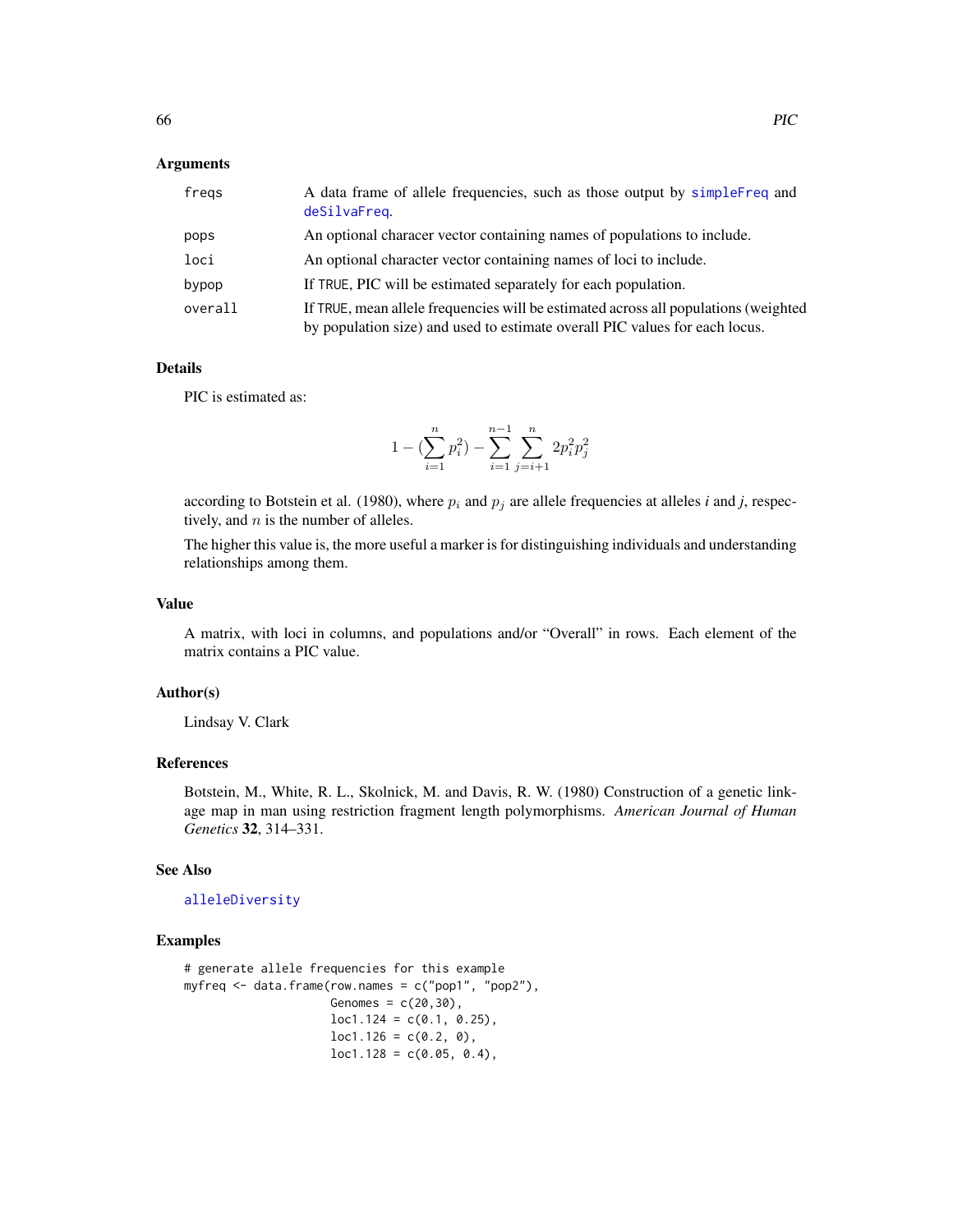```
loc1.130 = c(0.3, 0.1),loc1.132 = c(0.1, 0.1),loc1.134 = c(0.25, 0.15),
loc2.150 = c(0.4, 0.5),
loc2.155 = c(0.3, 0.2),
loc2.160 = c(0.3, 0.3)
```
<span id="page-66-0"></span>

| pld | Accessor, Replacement, and Manipulation Functions for |  |  |
|-----|-------------------------------------------------------|--|--|
|     | "ploidysuper" <i>Objects</i>                          |  |  |

# <span id="page-66-1"></span>Description

# estimate PIC PIC(myfreq)

pld accesses and replaces the pld slot of objects of ["ploidysuper"](#page-68-1) subclasses. plCollapse tests whether an object of one of these classes can be converted to an object of a simpler one of these classes, and optionally returns the converted object. These are generic functions with methods for the subclasses of "ploidysuper". These functions are primarily for internal use.

# Usage

pld(object, samples, loci) pld(object) <- value plCollapse(object, na.rm, returnvalue)

# Arguments

| object      | A "ploidysuper" object.                                                                                                                                                                                                                                                                                                 |
|-------------|-------------------------------------------------------------------------------------------------------------------------------------------------------------------------------------------------------------------------------------------------------------------------------------------------------------------------|
| samples     | An optional character or numeric vector indexing the samples for which to return<br>ploidy values.                                                                                                                                                                                                                      |
| loci        | An optional character or numeric vector indexing the loci for which to return<br>ploidy values.                                                                                                                                                                                                                         |
| value       | A numeric vector or matrix that can be coerced to integers. These represent the<br>ploidies to store in the object@pld slot.                                                                                                                                                                                            |
| $na$ . $rm$ | Boolean. If TRUE, NA values are ignored when testing to see if the ploidy format<br>can be simplified. If the sample, locus, or entire dataset all has one ploidy aside<br>from NA, the NA values will be overwritten by that ploidy when simplifying the<br>ploidy format. If FALSE, NA is treated as a unique ploidy. |
| returnvalue | Boolean. If TRUE, a "ploidysuper" object will be returned if the ploidy format<br>can be simplified, and FALSE will be returned if it cannot be simplified. If FALSE,<br>only TRUE or FALSE will be returned to indicate if the ploidy format can be<br>simplified or not.                                              |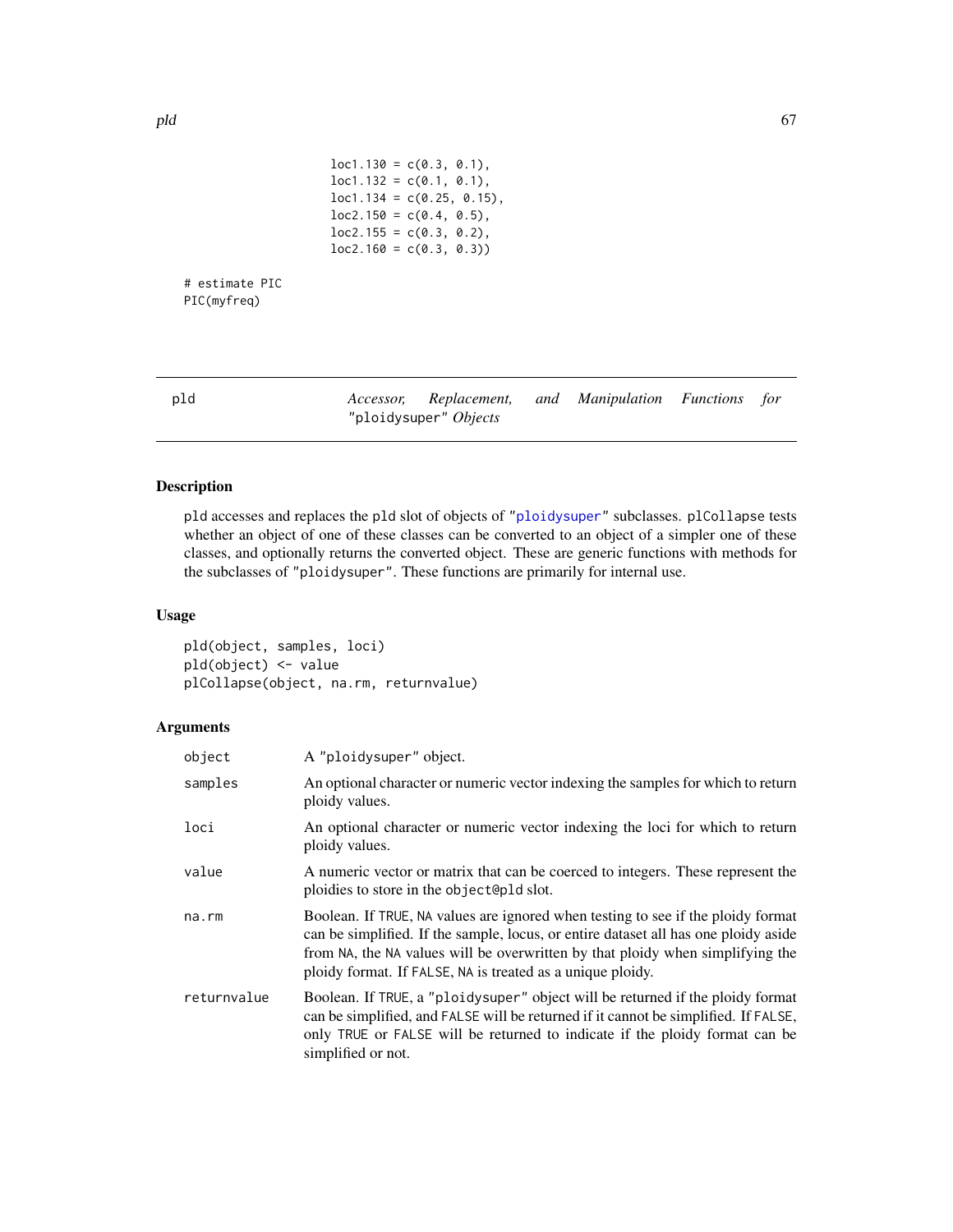## pld returns the vector or matrix containing the ploidy values. This is the contents of object@pld.

plCollapse either returns a Boolean value indicating whether the ploidy can be changed to a simpler format, or a new "ploidysuper" object with all of the ploidy data of object put into a simpler format. If object is a "ploidymatrix" object, a "ploidysample", "ploidylocus", or "ploidyone" object can be returned depending on how many unique ploidy values there are and how they are distributed. If object is a "ploidysample" or "ploidylocus" object, a "ploidyone" object can be returned.

# Author(s)

Lindsay V. Clark

# See Also

[reformatPloidies](#page-90-0), [Ploidies](#page-2-0)

## Examples

```
test <- new("ploidymatrix", samples=c("a","b","c"),
           loci=c("l1","l2","l3"))
pld(test) # view the ploidies
pld(test) <- 2 # make it diploid at all samples and loci
pld(test)["a",] \leq c(2,4,4) \# change the policies for sample apld(test, samples=c("a","b")) # view ploidies at a subset of samples
# test to see if the ploidies can be simplified
p <- plCollapse(test, na.rm=FALSE, returnvalue=TRUE)
p
# now change a ploidy and repeat the test
pld(test)["a","l1"] <- 4
p <- plCollapse(test, na.rm=FALSE, returnvalue=TRUE)
p
# change something else and collapse it further
pld(p)["a"] <- 2
p2 <- plCollapse(p, na.rm=FALSE, returnvalue=TRUE)
p2# if na.rm=FALSE, NA values are not ignored:
pld(test)["a","l1"] <- NA
pld(test)
plCollapse(test, na.rm=FALSE, returnvalue=TRUE)
# NA values are ignored with na.rm=TRUE
plCollapse(test, na.rm=TRUE, returnvalue=TRUE)
```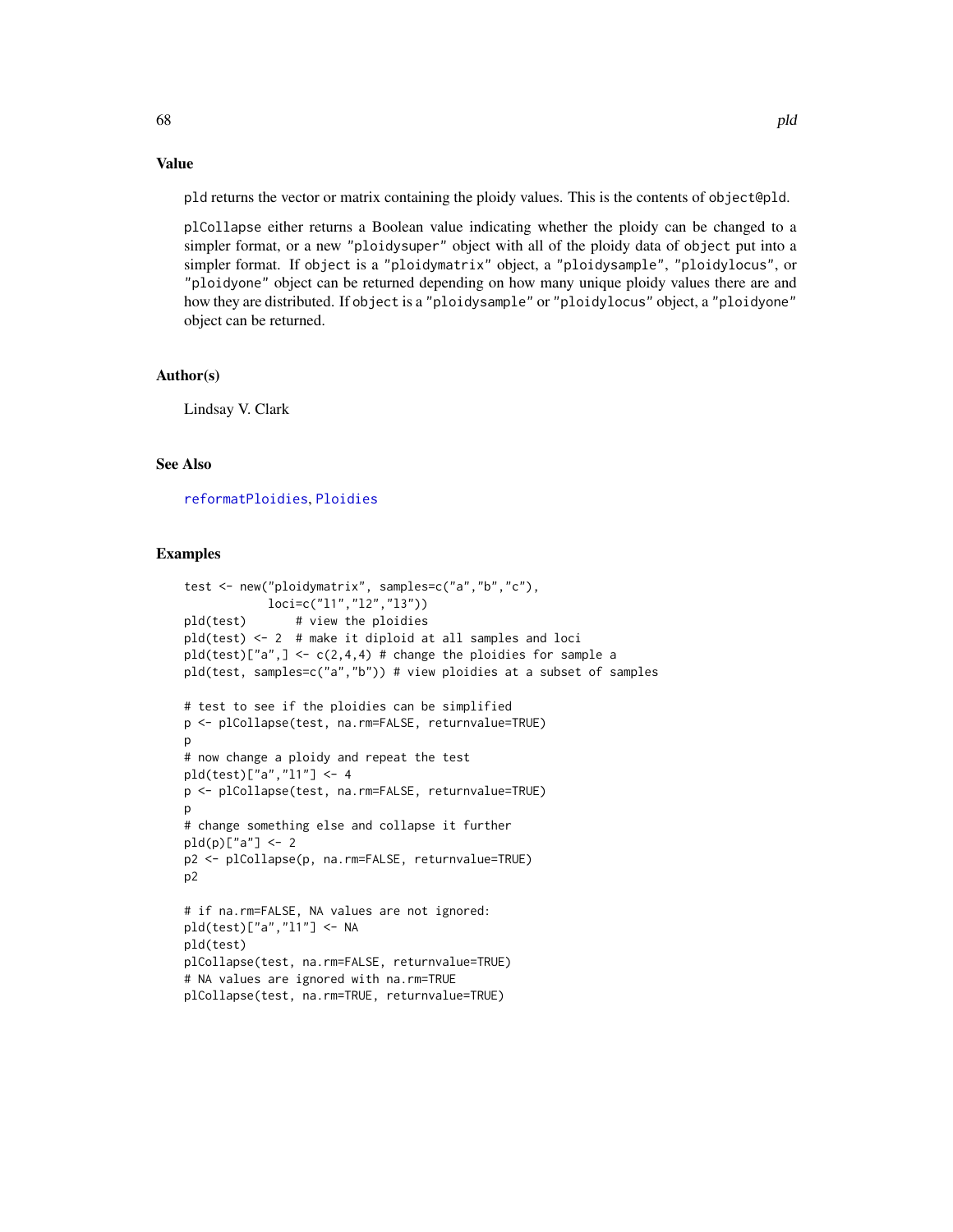# <span id="page-68-1"></span><span id="page-68-0"></span>Description

These classes contain ploidy data indexed by sample, locus, both, or neither. They are intended to go in the [Ploidies](#page-2-0) slot of ["gendata"](#page-42-0) objects.

# Objects from the Class

"ploidysuper" is a virtual class: No objects may be created from it.

Objects of the subclasses "ploidymatrix", "ploidysample", "ploidylocus", and "ploidyone" can be created with the call new(ploidyclass,samples,loci,...), where ploidyclass is a character string of one of the class names, and samples and loci are character vectors naming samples and loci, respectively. The latter two arguments are optional depending on the class (whether ploidies are indexed by sample and/or locus). The typical user will not have to create an object in this way, because other functions in **polysat** will do it for you.

## **Slots**

pld: The only slot for objects of these classes. For "ploidymatrix", this is a matrix of integers, indexed in the first dimension by sample name and in the second dimension by locus name. Each element represents the ploidy at a given sample and locus. For "ploidysample" and "ploidylocus", the slot is an integer vector, named by sample or locus and indicating the ploidy at each sample or locus, respectively. For "ploidyone", the slot contains a single integer representing the ploidy for the entire dataset.

#### Methods

pld signature(object= "ploidymatrix"): Returns the contents of object@pld: a matrix of ploidies indexed by sample and locus. The samples and loci arguments can be used, optionally, to only return a subset of ploidies.

# Author(s)

Lindsay V. Clark

# See Also

[reformatPloidies](#page-90-0), [pld](#page-66-0), [plCollapse](#page-66-1), [gendata](#page-42-0)

# Examples

showClass("ploidysuper")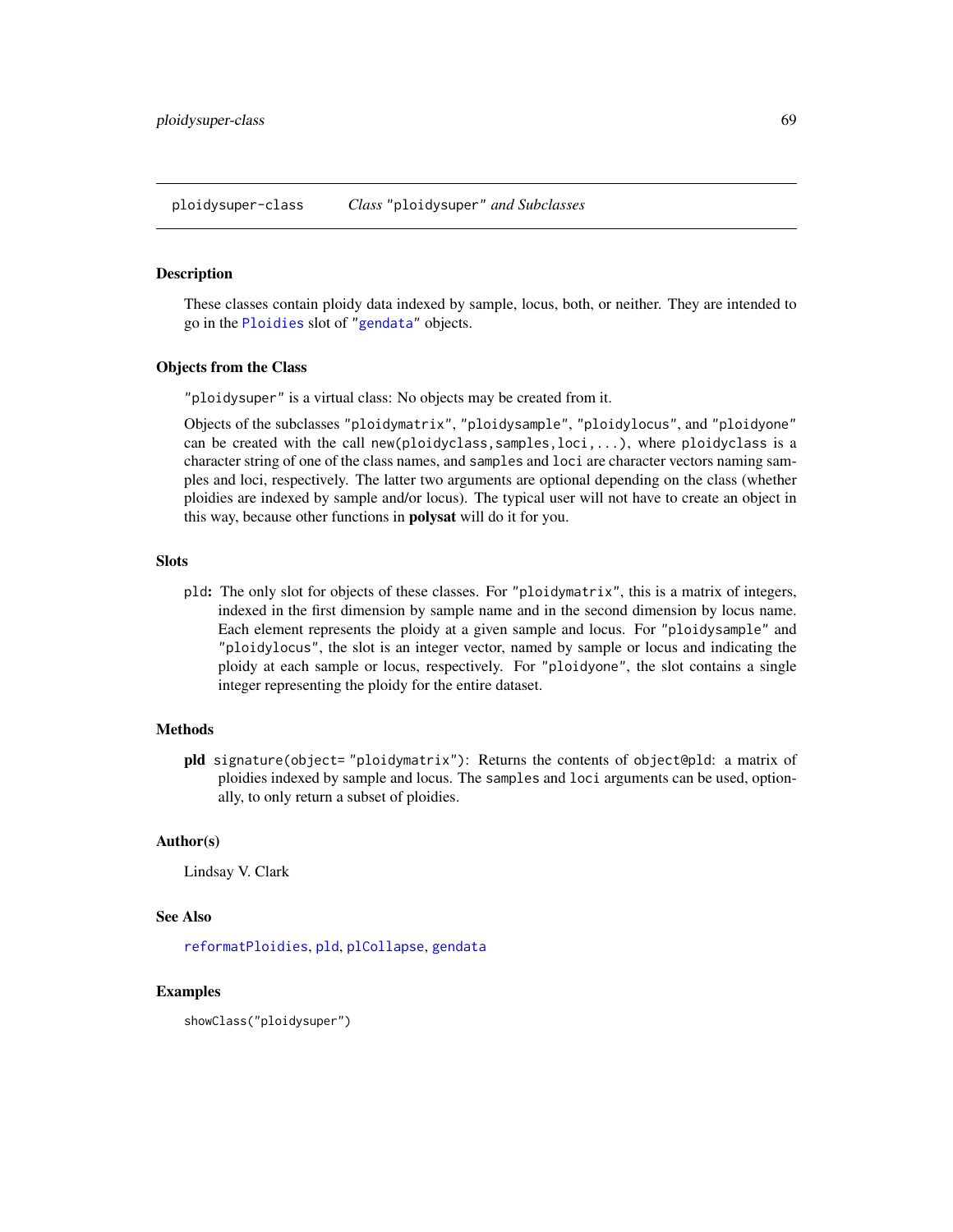# Description

processDatasetAllo runs [alleleCorrelations](#page-6-1) on every locus in a ["genambig"](#page-34-0) object, then runs [testAlGroups](#page-6-0) on every locus using several user-specified parameter sets. It chooses a single best set of allele assignments for each locus, and produces plots to help the user evaluate assignment quality. plotSSAllo assists the user in evaluating the quality of allele assignments by plotting the results of K-means clustering. plotParamHeatmap assists the user in choosing the best parameter set for testAlGroups for each locus.

# Usage

```
plotSSAllo(AlCorrArray)
plotParamHeatmap(propMat, popname = "AllInd", col = grey.colors(12)[12:1], main = "")
processDatasetAllo(object, samples = Samples(object), loci = Loci(object),
                  n.subgen = 2, SGploidy = 2, n.start = 50, alpha = 0.05,
              parameters = data. frame(tolerance = c(0.05, 0.05, 0.05, 0.05),
                                    swap = c(TRUE, FALSE, TRUE, FALSE),null. weight = c(0.5, 0.5, 0, 0),
                 plotsfile = "alleleAssignmentPlots.pdf", usePops = FALSE, ...)
```
# **Arguments**

| AlCorrArray | A two-dimensional list, where each item in the list is the output of alleleCorrelations.<br>The first dimension represents loci, and the second dimension represents pop-<br>ulations. Both dimensions are named. This is the \$AlCorrArray output of<br>processDatasetAllo.                                                                                                                                                                                                                                                                                                                                                   |
|-------------|--------------------------------------------------------------------------------------------------------------------------------------------------------------------------------------------------------------------------------------------------------------------------------------------------------------------------------------------------------------------------------------------------------------------------------------------------------------------------------------------------------------------------------------------------------------------------------------------------------------------------------|
| propMat     | A two-dimensional array, with loci in the first dimension and parameter sets in<br>the second dimension, indicating the proportion of alleles that were found to be<br>homoplasious by testAlGroups or the proportion of genotypes that could not be<br>recoded using a given set of allele assignments. This can be the \$propHomoplasious<br>output of processDatasetAllo, indexed by a single population. If a three-<br>dimensional array is provided, it will be indexed in the second dimension by<br>popname. The \$propHomoplMerged or \$missRate output of processDatasetAllo<br>may also be passed to this argument. |
| popname     | The name of the population corresponding to the data in propMat.                                                                                                                                                                                                                                                                                                                                                                                                                                                                                                                                                               |
| col         | The color scale for representing the proportion of loci that are homoplasious or<br>the proportion of genotypes that are missing.                                                                                                                                                                                                                                                                                                                                                                                                                                                                                              |
| main        | A title for the plot.                                                                                                                                                                                                                                                                                                                                                                                                                                                                                                                                                                                                          |
| object      | A "genambig" object.                                                                                                                                                                                                                                                                                                                                                                                                                                                                                                                                                                                                           |
| samples     | An optional character vector indicating which samples to include in analysis.                                                                                                                                                                                                                                                                                                                                                                                                                                                                                                                                                  |
| loci        | An optional character vector indicating which loci to include in analysis.                                                                                                                                                                                                                                                                                                                                                                                                                                                                                                                                                     |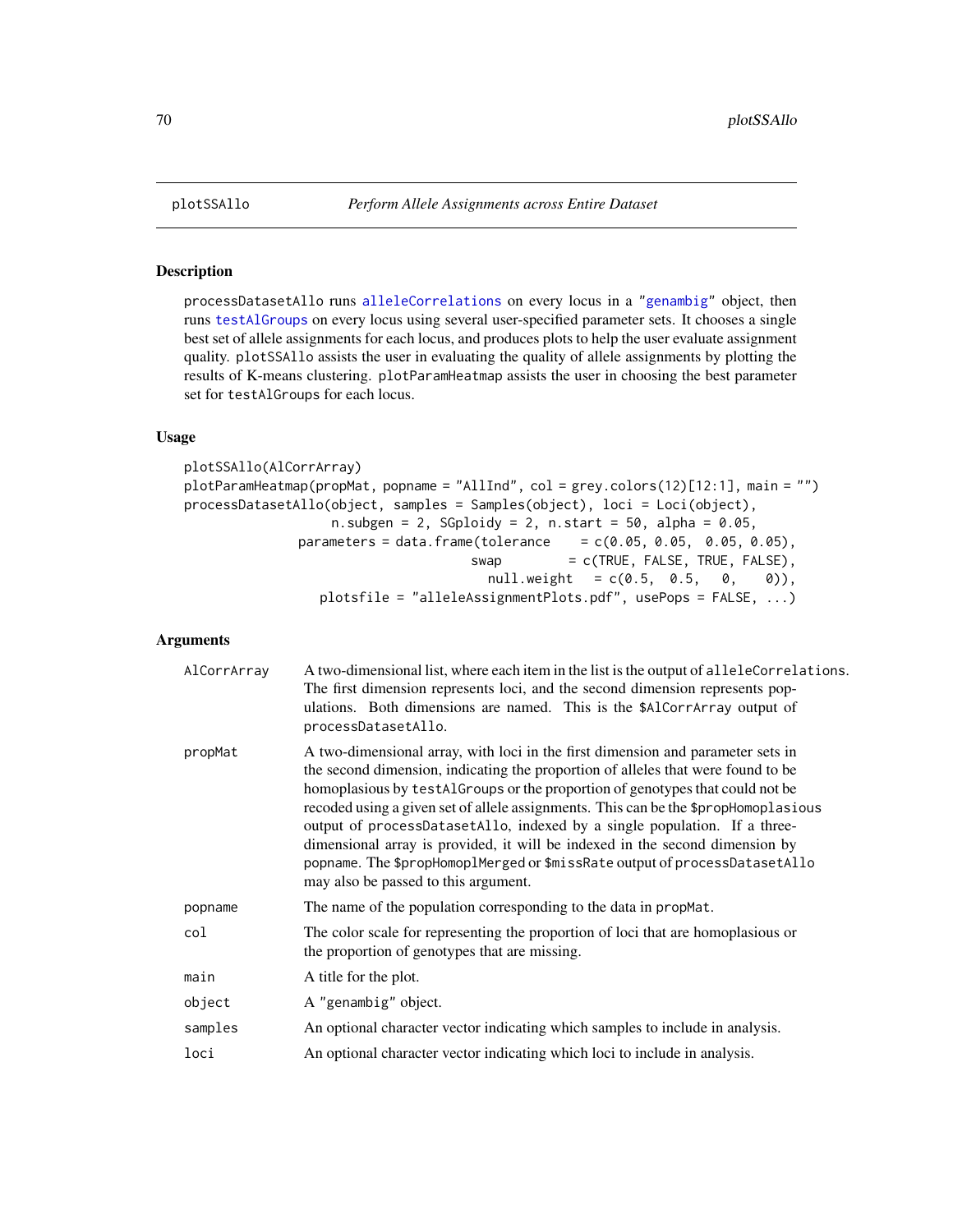#### plotSSAllo 71

| n.subgen   | The number of isoloci into which each locus should be split. Passed directly to<br>alleleCorrelations.                                                                                                                     |
|------------|----------------------------------------------------------------------------------------------------------------------------------------------------------------------------------------------------------------------------|
| SGploidy   | The ploidy of each isolocus. Passed directly to testAlGroups.                                                                                                                                                              |
| n.start    | Passed directly to the nstart argument of kmeans. See alleleCorrelations.                                                                                                                                                  |
| alpha      | The significance threshold for determining whether two alleles are significantly<br>correlated. Used primarily for identifying potentially problematic positive cor-<br>relations. Passed directly to alleleCorrelations.  |
| parameters | Data frame indicating parameter sets to pass to testAlGroups. Each row is one<br>set of parameters.                                                                                                                        |
| plotsfile  | A PDF output file name for drawing plots to help assess assignment quality. Can<br>be NULL if no plots are desired.                                                                                                        |
| usePops    | If TRUE, population assignments are taken from the PopInfo slot of object, and<br>populations are analyzed separately with alleleCorrelations and testAlGroups,<br>before merging the results with mergeAlleleAssignments. |
| $\ddotsc$  | Additional parameters to pass to testAlGroups for adjusting the simulated an-<br>nealing algorithm.                                                                                                                        |

## Details

plotSSAllo produces a plot of loci by population, with the sums-of-squares ratio on the x-axis and the evenness of allele distribution on the y-axis (see Value). Locus names are written directly on the plot. If there are multiple population names, locus names are colored by population, and a legend is provided for colors. Loci with high-quality allele clustering are expected to be in the upperright quadrant of the plot. If locus names are in italics, it indicates that positive correlations were found between some alleles, indicating population structure or scoring error that could interfere with assignment quality.

plotParamHeatmap produces an image to indicate the proportion of alleles found to be homoplasious, or the proportion of genotypes that could not be unambiguously recoded using allele assignments, for each locus and parameter set for a given population (when looking at homoplasy) or merged across populations (for homoplasy or the proportion of non-recodeable genotypes). Darker colors indicate more homoplasy or more genotypes that could not be recoded. The word "best" indicates, for each locus, the parameter set that found the least homoplasy or smallest number of non-recodeable genotypes.

By default, processDatasetAllo generates a PDF file containing output from plotSSAllo and plotParamHeatmap, as well as heatmaps of the \$heatmap.dist output of alleleCorrelations for each locus and population. Heatmaps are not plotted for loci where an allele is present in all individuals. processDatasetAllo also generates a list of R objects containing allele assignments under different parameters, as well as statistics for evaluating clustering quality and choosing the optimal parameter sets, as described below.

#### Value

plotSSAllo draws a plot and invisibly returns a list:

ssratio A two-dimensional array with loci in the first dimension and populations in the second dimension. Each value is the sums-of-squares between isoloci divided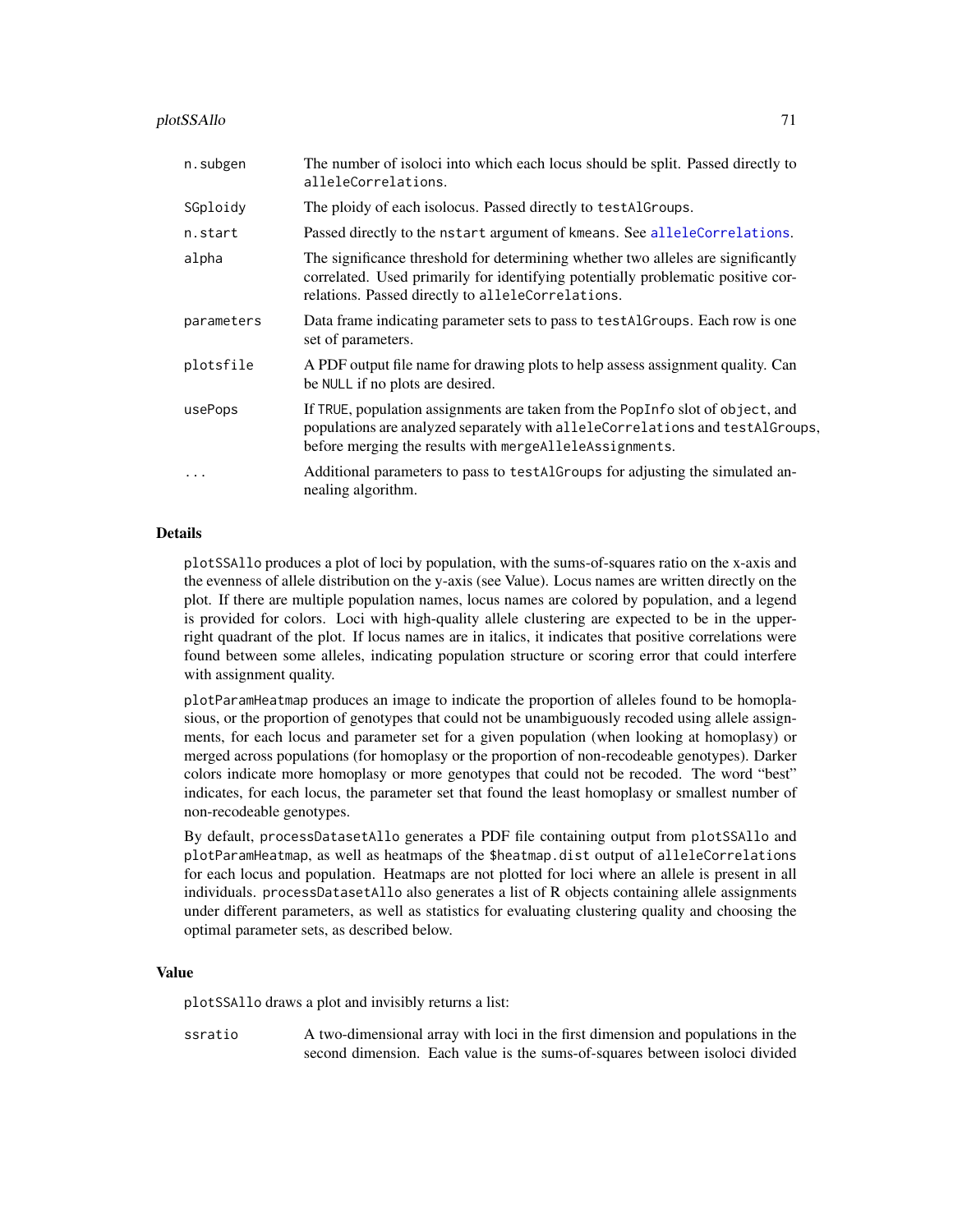by the total sums-of-squares, as output by K-means clustering. If K-means clustering was not performed, the value is zero.

evenness An array of the same dimensions as \$ssratio, containing values to indicate how evenly alleles are distributed among isoloci as determined by K-means clustering. This is:

$$
1-\sum_1^i{a_i\choose A}^2
$$

where i is the number of isoloci,  $a_i$  is the number of alleles for a given isolocus, and A is the total number of alleles for the locus.

- max.evenness The maximum possible value for \$evenness, given the number of isoloci.
- min.evenness The minimum possible value for \$evenness, given the number of isoloci and alleles.
- posCor An array of the same dimensions as \$ssratio, containing TRUE if there were any positive correlations between alleles, and FALSE if not.

processDatasetAllo returns a list:

- AlCorrArray A two-dimensional list with loci in the first dimension and populations in the second dimension, giving the results of alleleCorrelations.
- TAGarray A three-dimensional list with loci in the first dimension, populations in the second dimension, and parameter sets in the third dimension, giving the results of testAlGroups.

plotSS The output of plotSSAllo.

propHomoplasious

A three-dimensional array, with the same dimensions as \$TAGarray, indicating the proportion of alleles that were found to be homoplasious for each locus, population, and parameter set.

mergedAssignments

A two-dimensional list, with loci in the first dimension and parameter sets in the second dimension, containing allele assignments merged across populations. This is the output of [mergeAlleleAssignments](#page-63-0).

propHomoplMerged

A two-dimensional array, of the same dimensions as \$mergedAssignments, indicating the proportion of alleles that were homoplasious, for each locus and parameter set, for allele assignments that were merged across populations.

- missRate A matrix with the same dimensions as \$mergedAssignments indicating the proportion of non-missing genotypes from the original dataset that cannot be unambiguously recoded, without invoking aneuploidy, using the merged allele assignments from each parameter set for each locus.
- bestAssign A one-dimensional list with a single best set of allele assignments, from \$mergedAssignments, for each locus. The best set of assignments is chosen using \$missRate, then in the case of a tie using \$propHomoplMerged, then in the case of a tie using the parameter set that was listed first.

plotParamHeatmap draws a plot and does not return anything.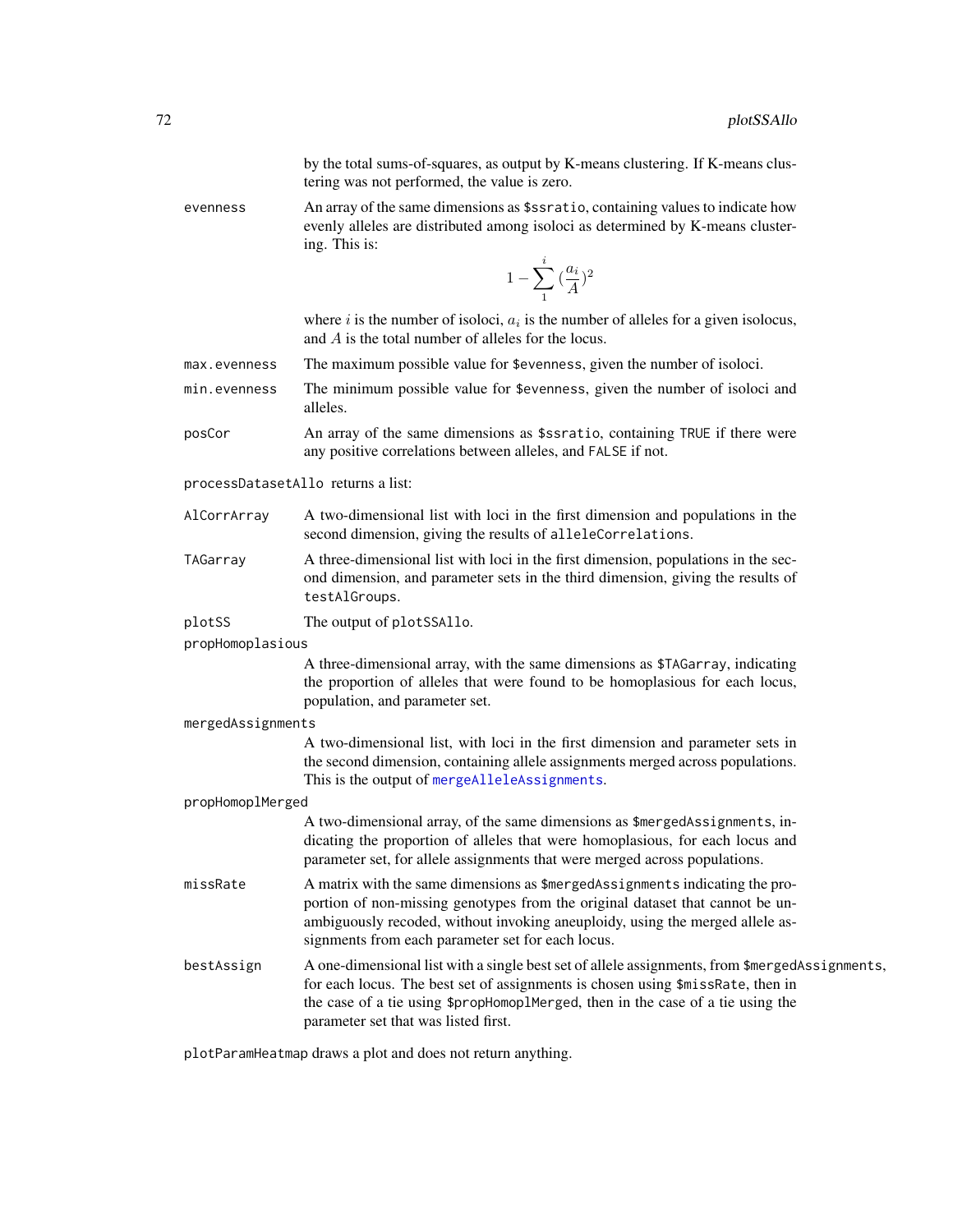## read.ATetra 73

## Author(s)

Lindsay V. Clark

# References

Clark, L. V. and Drauch Schreier, A. (2017) Resolving microsatellite genotype ambiguity in populations of allopolyploid and diploidized autopolyploid organisms using negative correlations between allelic variables. *Molecular Ecology Resources*, 17, 1090–1103. DOI: 10.1111/1755-0998.12639.

## See Also

[alleleCorrelations](#page-6-0), [recodeAllopoly](#page-88-0)

## Examples

```
# get example dataset
data(AllopolyTutorialData)
# data cleanup
mydata <- deleteSamples(AllopolyTutorialData, c("301", "302", "303"))
PopInfo(mydata) <- rep(1:2, each = 150)
Genotype(mydata, 43, 2) <- Missing(mydata)
# allele assignments
# R is set to 10 here to speed processing for example. It should typically be left at the default.
myassign <- processDatasetAllo(mydata, loci = c("Loc3", "Loc6"),
                               plotsfile = NULL, usePops = TRUE, R = 10,
                               parameters = data.frame(tolerance = c(0.5, 0.5),
                               swap = c(TRUE, FALSE),
                               null. weight = c(0.5, 0.5))# view best assignments for each locus
myassign$bestAssign
# plot K-means results
plotSSAllo(myassign$AlCorrArray)
# plot proportion of homoplasious alleles
plotParamHeatmap(myassign$propHomoplasious, "Pop1")
plotParamHeatmap(myassign$propHomoplasious, "Pop2")
plotParamHeatmap(myassign$propHomoplMerged, "Merged across populations")
# plot proportion of missing data, after recoding, for each locus and parameter set
plotParamHeatmap(myassign$missRate, main = "Missing data:")
```
<span id="page-72-0"></span>read.ATetra *Read File in ATetra Format*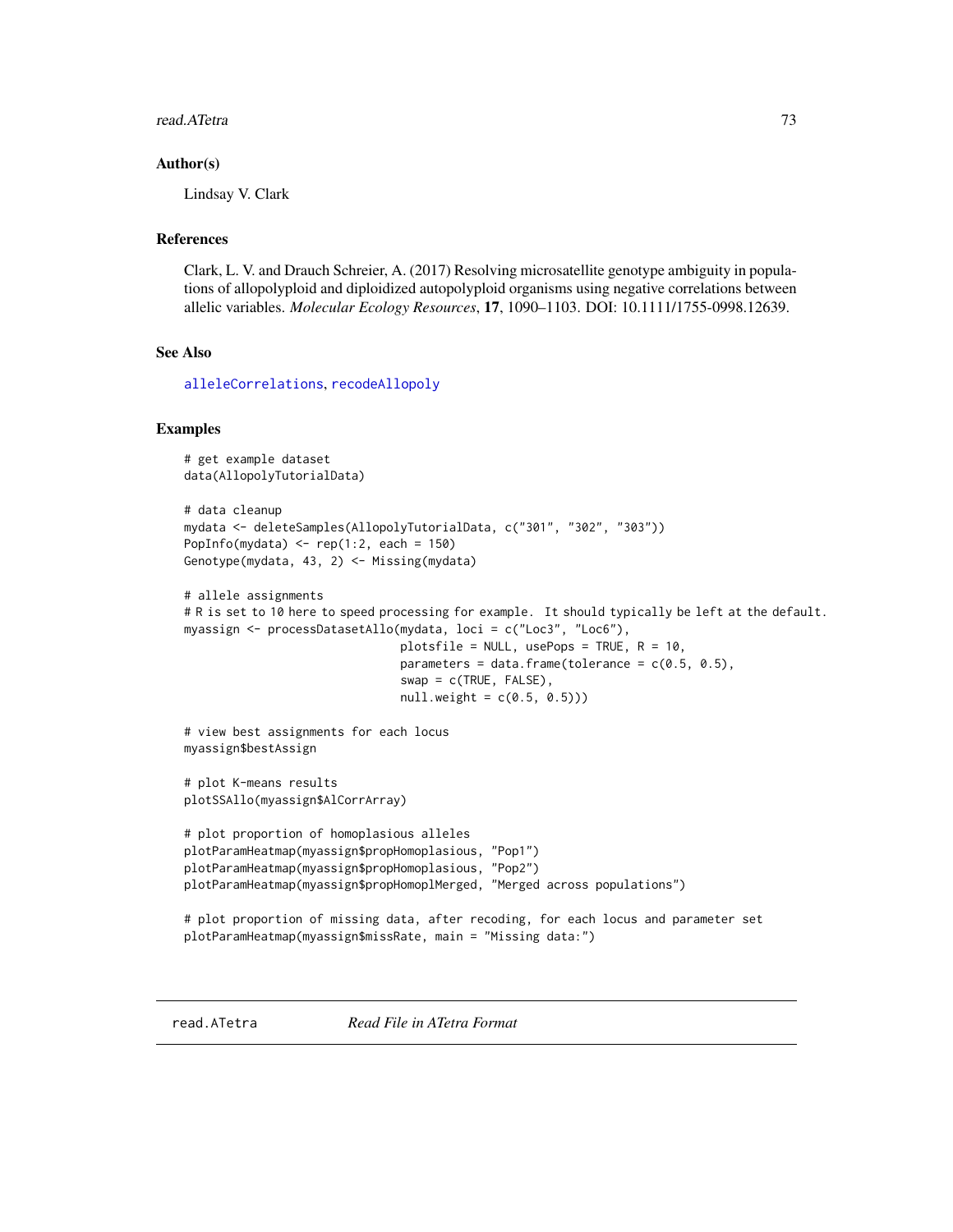## Description

Given a file formatted for the software ATetra, read.ATetra produces a genambig object containing genotypes, population identities, population names, and a dataset description from the file. Ploidy in the genambig object is automatically set to 4.

## Usage

read.ATetra(infile)

## Arguments

infile Character string. A file path to the file to be read.

## Details

read.ATetra reads text files in the exact format specified by the ATetra documentation. Note that this format only allows tetraploid data and that there can be no missing data.

## Value

A genambig object as described above.

#### Author(s)

Lindsay V. Clark

## References

#### [http://www.vub.ac.be/APNA/ATetra\\_Manual-1-1.pdf](http://www.vub.ac.be/APNA/ATetra_Manual-1-1.pdf)

van Puyvelde, K., van Geert, A. and Triest, L. (2010) ATETRA, a new software program to analyze tetraploid microsatellite data: comparison with TETRA and TETRASAT. *Molecular Ecology Resources* 10, 331–334.

# See Also

[write.ATetra](#page-98-0), [read.Tetrasat](#page-86-0), [read.GeneMapper](#page-74-0), [read.Structure](#page-83-0), [read.GenoDive](#page-76-0), [read.SPAGeDi](#page-79-0), [read.POPDIST](#page-78-0), [read.STRand](#page-82-0)

```
# create a file to be read
# (this would normally be done in a text editor or with ATetra's Excel template)
myfile <- tempfile()
```

```
cat("TIT,Sample Rubus Data for ATetra", "LOC,1,CBA15",
"POP,1,1,Commonwealth", "IND,1,1,1,CMW1,197,208,211,213",
"IND,1,1,2,CMW2,197,207,211,212", "IND,1,1,3,CMW3,197,208,212,219",
"IND,1,1,4,CMW4,197,208,212,219", "IND,1,1,5,CMW5,197,208,211,212",
"POP,1,2,Fall Creek Lake", "IND,1,2,6,FCR4,197,207,211,212",
"IND,1,2,7,FCR7,197,208,212,218", "IND,1,2,8,FCR14,197,207,212,218",
```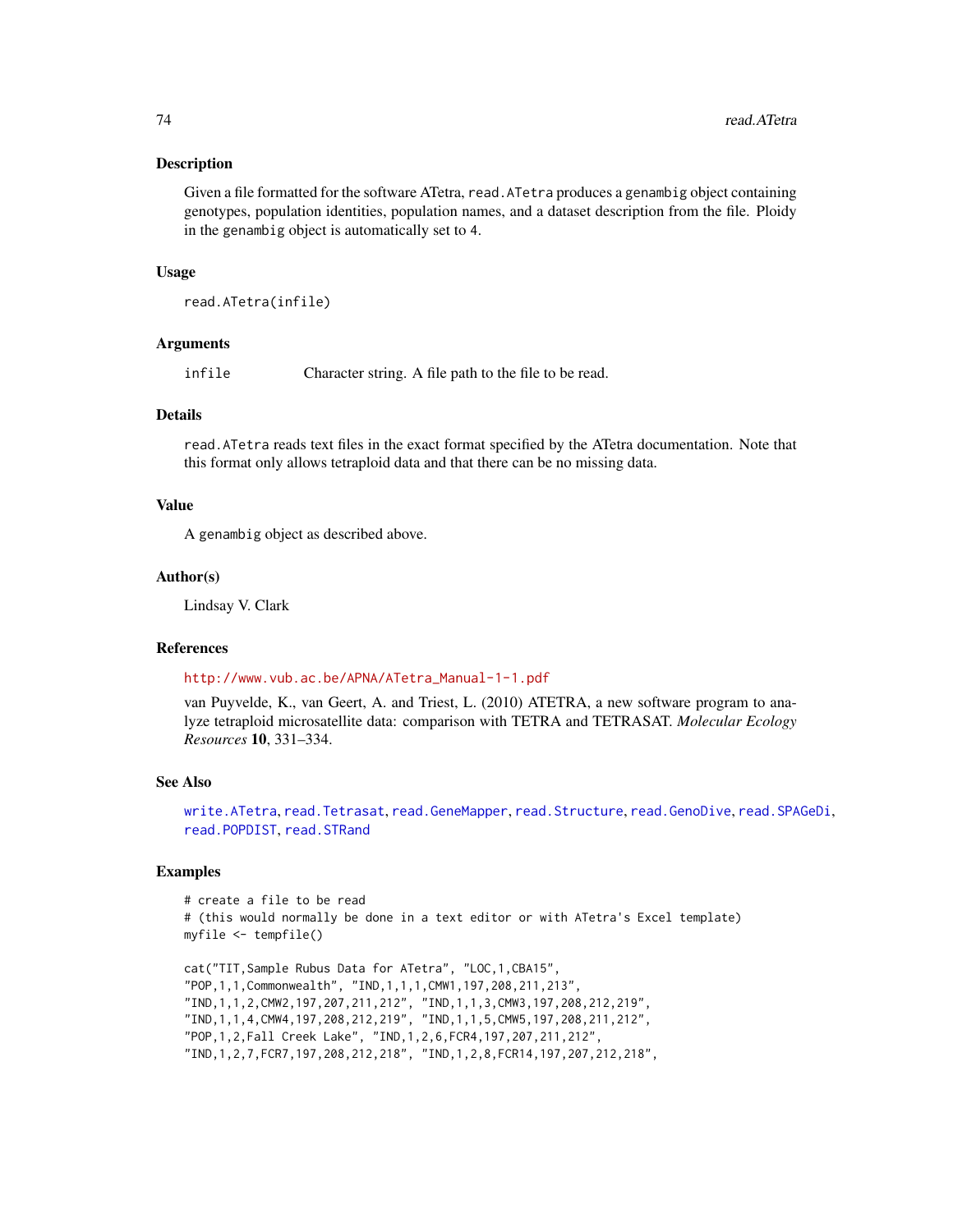```
"IND,1,2,9,FCR15,197,208,211,212", "IND,1,2,10,FCR16,197,208,211,212",
"IND,1,2,11,FCR17,197,207,212,218","LOC,2,CBA23","POP,2,1,Commonwealth",
"IND,2,1,1,CMW1,98,100,106,125","IND,2,1,2,CMW2,98,125,,",
"IND,2,1,3,CMW3,98,126,,","IND,2,1,4,CMW4,98,106,119,127",
"IND,2,1,5,CMW5,98,106,125,","POP,2,2,Fall Creek Lake",
"IND,2,2,6,FCR4,98,125,,","IND,2,2,7,FCR7,98,106,126,",
"IND,2,2,8,FCR14,98,127,,","IND,2,2,9,FCR15,98,108,117,",
"IND,2,2,10,FCR16,98,125,,","IND,2,2,11,FCR17,98,126,,","END",
file = myfile, sep = "\n\n\in# Read the file and examine the data
exampledata <- read.ATetra(myfile)
summary(exampledata)
PopNames(exampledata)
viewGenotypes(exampledata)
```
<span id="page-74-0"></span>

read.GeneMapper *Read GeneMapper Genotypes Tables*

## Description

Given a vector of filepaths to tab-delimited text files containing genotype data in the ABI GeneMapper Genotypes Table format, read.GeneMapper produces a genambig object containing the genotype data.

#### Usage

read.GeneMapper(infiles, forceInteger=TRUE)

#### Arguments

infiles A character vector of paths to the files to be read.

forceInteger Boolean. If TRUE, alleles will be coerced to integers. This is particularly useful for stripping any white space from allels and preventing alleles from being imported as character strings. If FALSE, alleles will be imported as numeric or character values, depending on the content of the input file(s).

## Details

read.GeneMapper can read the genotypes tables that are exported by the Applied Biosystems GeneMapper software. The only alterations to the files that the user may have to make are 1) delete any rows with missing data or fill in  $-9$  in the first allele slot for that row, 2) make sure that all allele names are numeric representations of fragment length (no question marks or dashes), and 3) put sample names into the Sample Name column, if the names that you wish to use in analysis are not already there. Each file should have the standard header row produced by the software. If any sample has more than one genotype listed for a given locus, only the last genotype listed will be used.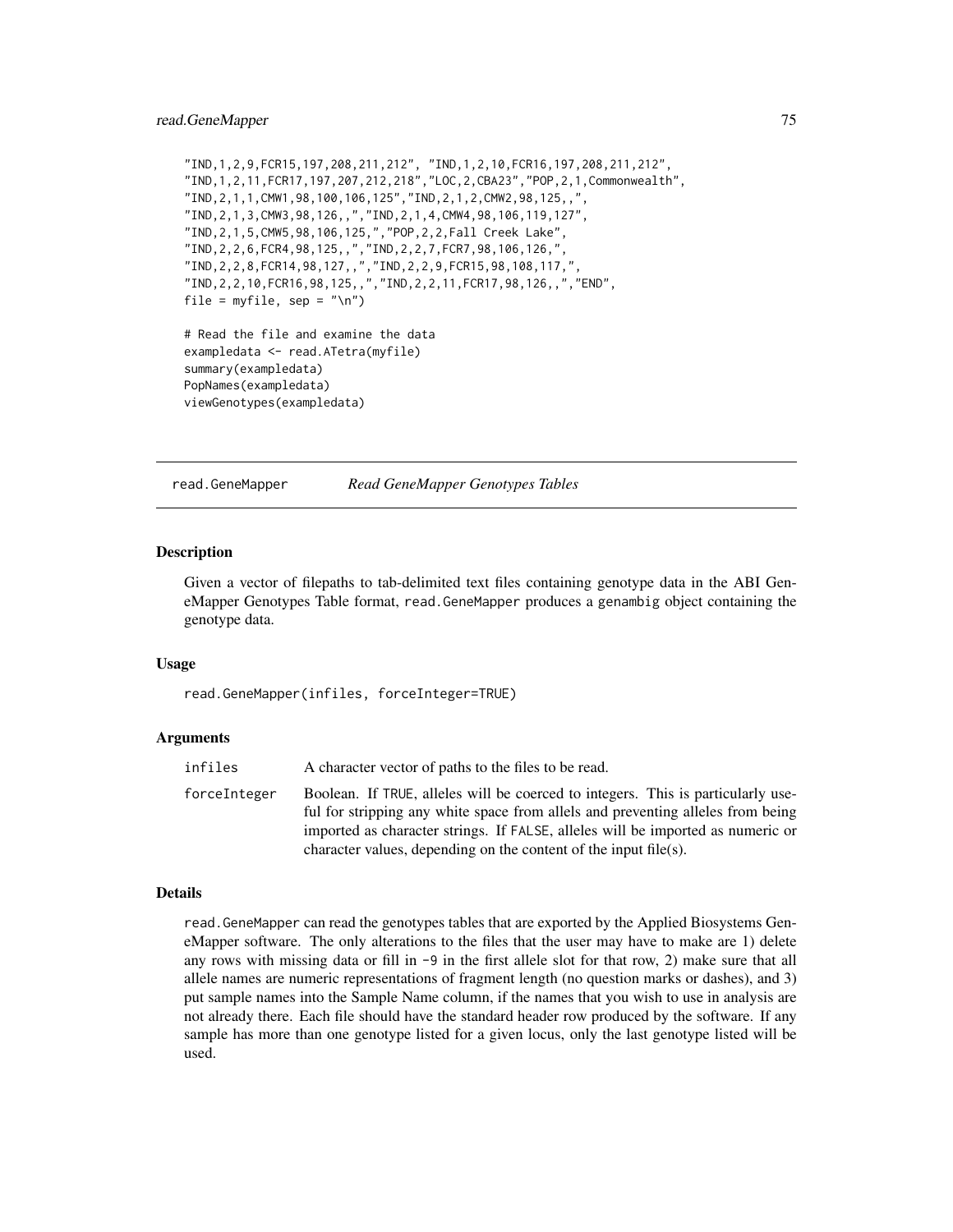The file format is simple enough that the user can easily create files manually if GeneMapper is not the software used in allele calling. The files are tab-delimited text files. There should be a header row with column names. The column labeled "Sample Name" should contain the names of the samples, and the column labeled "Marker" should contain the names of the loci. You can have as many or as few columns as needed to contain the alleles, and each of these columns should be labeled "Allele X" where X is a number unique to each column. Row labels and any other columns are ignored. For any given sample, each allele is listed only once and is given as an integer that is the length of the fragment in nucleotides. Duplicate alleles in the same row are ignored by read.GeneMapper. Alleles are separated by tabs. If you have more allele columns than alleles for any given sample, leave the extra cells blank so that read.table will read them as NA. Example data files in this format are included in the package.

read.GeneMapper will read all of your data at once. It takes as its first argument a character vector containing paths to all of the files to be read. How the data are distributed over these files does not matter. The function finds all unique sample names and all unique markers across all the files, and automatically puts a missing data symbol into the list if a particular sample and locus combination is not found. Rows in which all allele cells are blank should NOT be included in the input files; either delete these rows or put the missing data symbol into the first allele cell.

Sample and locus names must be consistent within and across the files. The object that is produced is indexed by these names.

If forceInteger=FALSE, alleles can be non-numeric values. Some functionality of **polysat** will be lost in this case, but it could allow for the import of SNP data, for example.

## Value

A genambig object containing genotypes from the files, stored as vectors of unique alleles in its Genotypes slot. Other slots are left at the default values.

## **Note**

A 'subscript out of bounds' error may mean that a sample name or marker was left blank in one of the input files. A 'NAs introduced by coercion' warning when forceInteger=TRUE means that a non-numeric, non-whitespace character was included in one of the allele fields of the file(s), in which case the file(s) should be carefully checked and re-imported.

## Author(s)

Lindsay V. Clark

# References

GeneMapper website: <https://www.thermofisher.com/order/catalog/product/4475073>

## See Also

```
genambig, read.Structure, read.GenoDive, read.SPAGeDi, read.Tetrasat, read.ATetra, write.GeneMapper,
read.POPDIST, read.STRand
```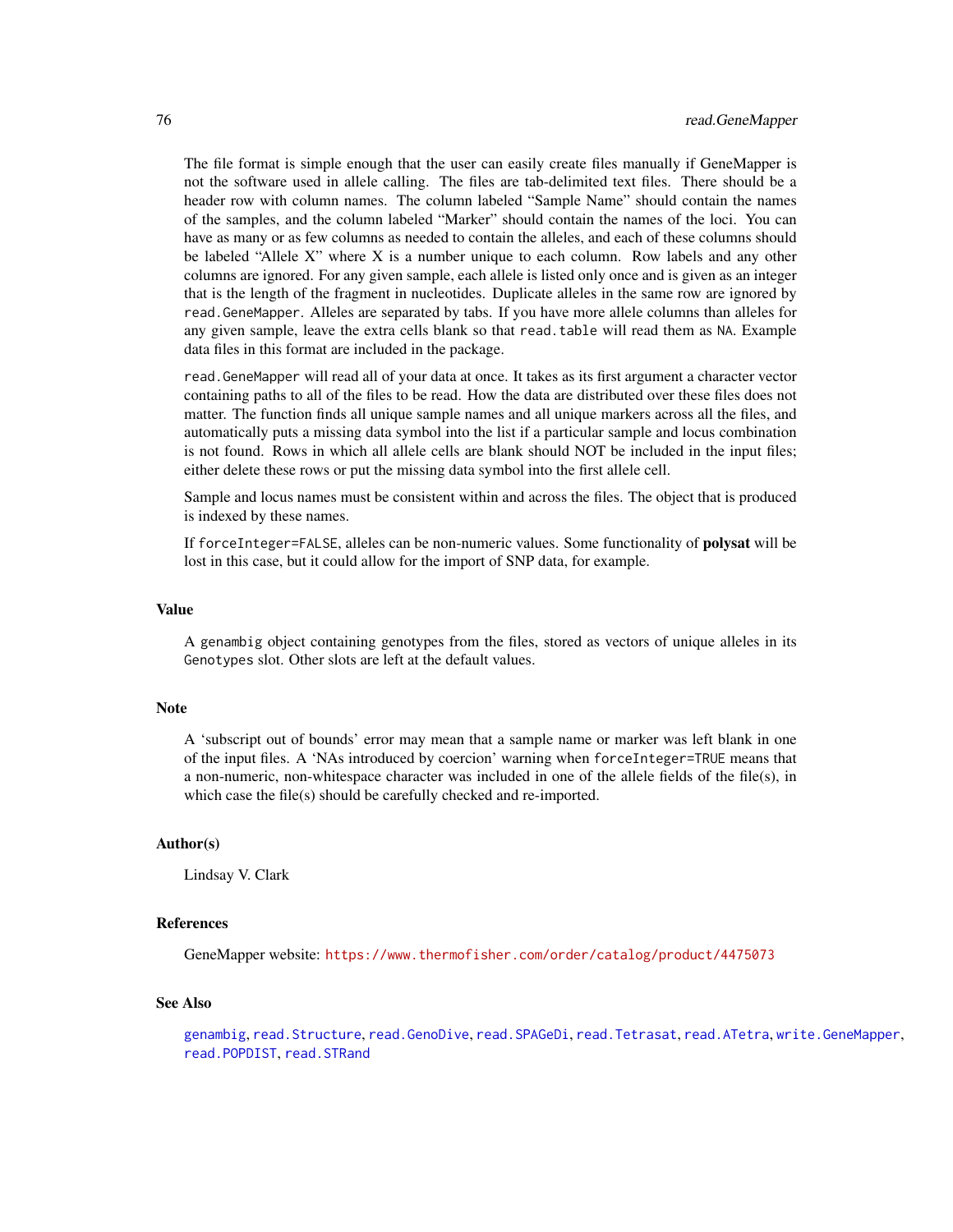# read.GenoDive 77

## Examples

```
# create a table of data
gentable \leq data.frame(Sample.Name=rep(c("ind1","ind2","ind3"),2),
                       Marker=rep(c("loc1","loc2"), each=3),
                       Allele.1=c(202,200,204,133,133,130),
                       Allele.2=c(206,202,208,136,142,136),
                       Allele.3=c(NA,208,212,145,148,NA),
                       Allele.4=c(NA,216,NA,151,157,NA)
                       )
# create a file (inspect this file in a text editor or spreadsheet
# software to see the required format)
myfile <- tempfile()
write.table(gentable, file=myfile, quote=FALSE, sep="\t",
            na="", row.names=FALSE, col.names=TRUE)
# read the file
mygenotypes <- read.GeneMapper(myfile)
# inspect the results
viewGenotypes(mygenotypes)
```
<span id="page-76-0"></span>read.GenoDive *Import Genotype Data from GenoDive File*

## Description

read.GenoDive takes a text file in the format for the software GenoDive and produces a genambig object.

## Usage

```
read.GenoDive(infile)
```
## Arguments

infile A character string. The path to the file to be read.

# Details

GenoDive is a Mac-only program for population genetic analysis that allows for polyploid data. read.GenoDive imports data from text files formatted for this program.

The first line of the file is a comment line, which is written to the Description slot of the genambig object. On the second line, separated by tabs, are the number of individuals, number of populations, number of loci, maximum ploidy (ignored), and number of digits used to code alleles.

The following lines contain the names of populations, which are written to the PopNames slot of the genambig object. After that is a header line for the genotype data. This line contains, separated by tabs, column headers for populations, clones (optional), and individuals, followed by the name of each locus. The locus names for the genotype object are derived from this line.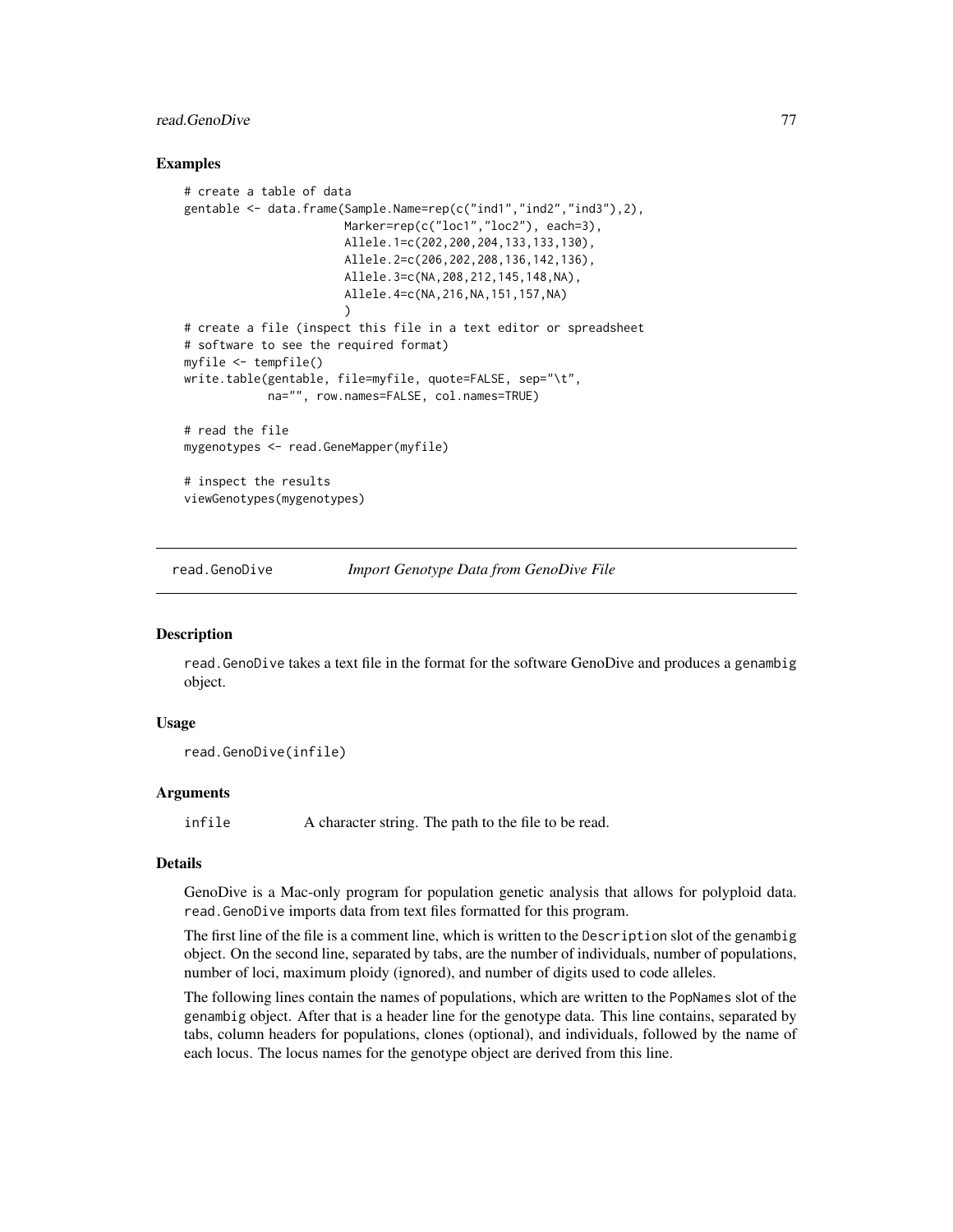Each individual is on one line following the genotype header line. Separated by tabs are the population number, the clone number (optional), the individual name (used as the sample name in the output) and the genotypes at each locus. Alleles at one locus are concatenated together in one string without any characters to separate them. Each allele must have the same number of digits, although leading zeros can be omitted.

If the only alleles listed for a particular individual and locus are zeros, this is interpreted by read.GenoDive as missing data, and Missing(object) (the default, -9) is written in that genotype slot in the genambig object. GenoDive allows for a genotype to be partially missing but **polysat** does not; therefore, if an allele is coded as zero but other alleles are recorded for that sample and locus, the output genotype will just contain the alleles that are present, with the zeros thrown out.

## Value

A genambig object containing the data from the file.

## Author(s)

Lindsay V. Clark

## **References**

Meirmans, P. G. and Van Tienderen, P. H. (2004) GENOTYPE and GENODIVE: two programs for the analysis of genetic diversity of asexual organisms. *Molecular Ecology Notes* 4, 792-794.

<http://www.bentleydrummer.nl/software/software/GenoDive.html>

## See Also

[read.GeneMapper](#page-74-0), [write.GenoDive](#page-104-0), [read.Tetrasat](#page-86-0), [read.ATetra](#page-72-0), [read.Structure](#page-83-0), [read.SPAGeDi](#page-79-0), [read.POPDIST](#page-78-0), [read.STRand](#page-82-0)

## Examples

```
# create data file (normally done in a text editor or spreadsheet software)
myfile <- tempfile()
cat(c("example comment line", "5\t2\t2\t3\t2", "pop1", "pop2",
      "pop\tind\tloc1\tloc2", "1\tJohn\t102\t1214",
      "1\tPaul\t202\t0", "2\tGeorge\t101\t121213",
      "2\tRingo\t10304\t131414","1\tYoko\t10303\t120014"),
    file = myfile, sep = "n")# import file data
```
exampledata <- read.GenoDive(myfile)

# view data summary(exampledata) viewGenotypes(exampledata) exampledata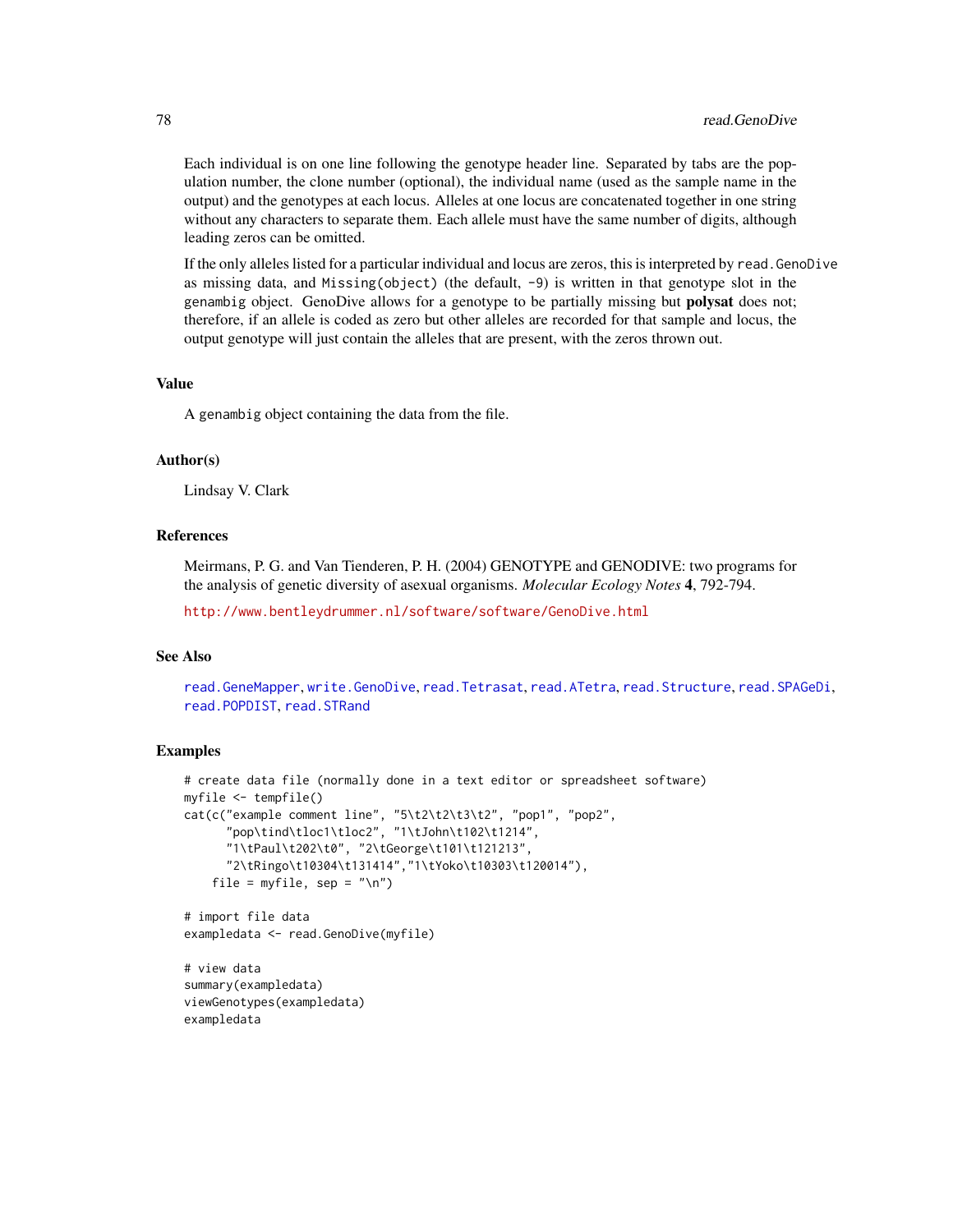<span id="page-78-0"></span>

## **Description**

read.POPDIST reads one or more text files formatted for the software POPDIST and produces a "genambig" object containing genotypes, ploidies, and population identities from the file(s).

#### Usage

```
read.POPDIST(infiles)
```
#### Arguments

infiles A character vector of file paths to be read.

## **Details**

The format for the software POPDIST is a modified version of the popular Genepop format. The first line is a comment line, followed by a list of locus names, each on a separate line or on one line separated by commas. A line starting with the string "Pop" ("pop" and "POP" are also recognized) indicates the beginning of data for one population. Each individual is then represented on one line, with the population name and individual genotype separated by a tab followed by a comma. Genotypes for different loci are separated by a tab or space. Each allele must be coded by two digits. Zeros ("00") indicate missing data, either for an entire locus or for a partially heterozygous genotype. Partially heterozygous genotypes can also be represented by the arbitrary duplication of alleles.

If more than one file is read at once, locus names must be consistent across all files. Locus and population names should not start with "Pop", "pop", or "POP", as read.POPDIST searches for these character strings in order to identify the lines that delimit populations.

## Value

A "genambig" object. The Description slot of the object is taken from the comment line of the first file. Locus names are taken from the files, and samples are given numbers instead of names. Each genotype consists of all unique non-zero integers for a given sample and locus. The Ploidies slot is filled in based on how many alleles are present at each locus of each sample (the number of characters for the genotype, divided by two). [reformatPloidies](#page-90-0) is used internally by the function to collapse the ploidies to the simplest format. Population names are taken from the individual genotype lines, and population identities are recorded based on how the individuals are delimited by "Pop" lines.

## Author(s)

Lindsay V. Clark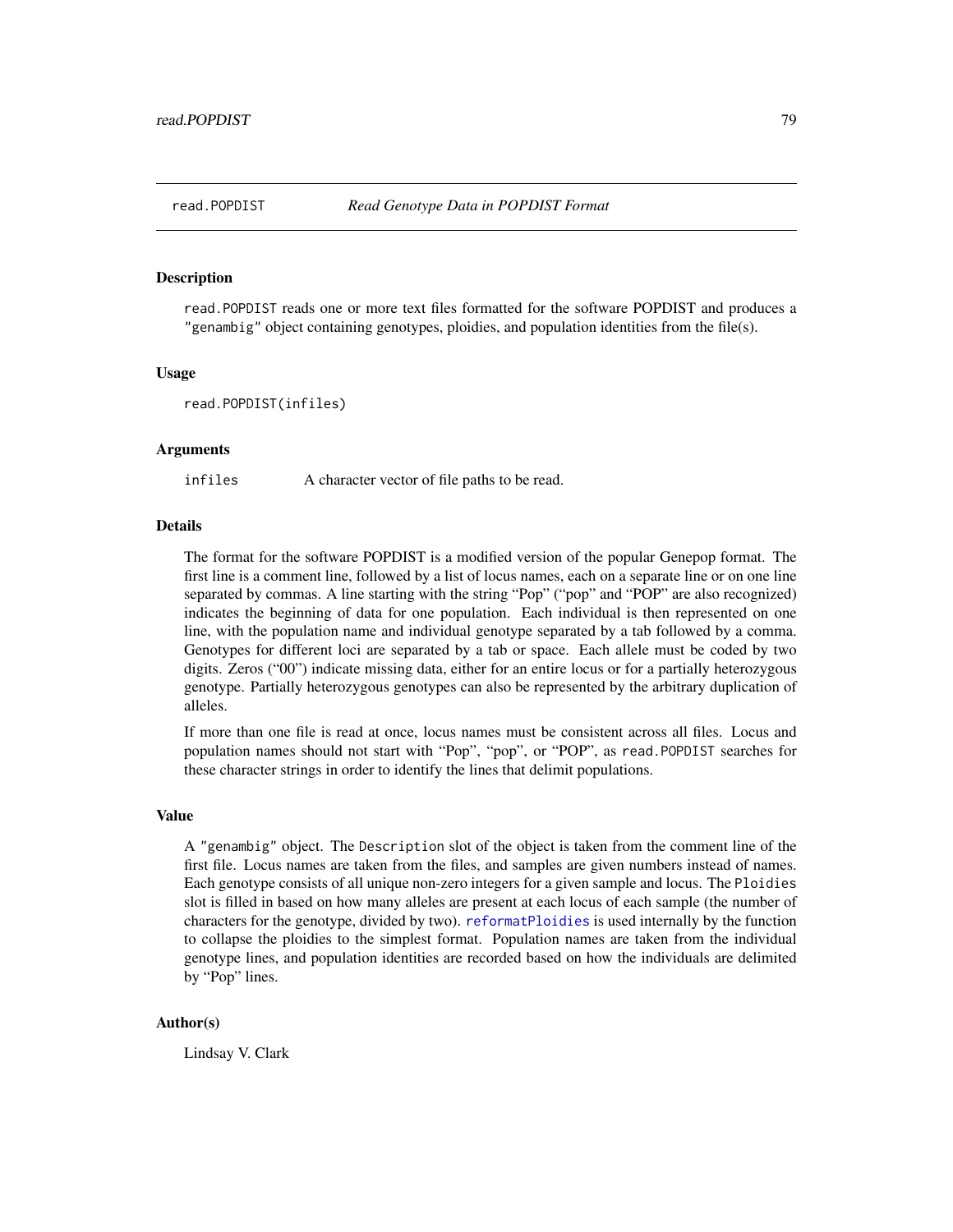## References

Tomiuk, J., Guldbrandtsen, B. and Loeschcke, B. (2009) Genetic similarity of polyploids: a new version of the computer program POPDIST (version 1.2.0) considers intraspecific genetic differentiation. *Molecular Ecology Resources* 9, 1364-1368.

Guldbrandtsen, B., Tomiuk, J. and Loeschcke, B. (2000) POPDIST version 1.1.1: A program to calculate population genetic distance and identity measures. *Journal of Heredity* 91, 178-179.

## See Also

```
write.POPDIST, read.Tetrasat, read.ATetra, read.Structure, read.SPAGeDi, read.GeneMapper,
read.GenoDive, read.STRand
```
#### Examples

```
# Create a file to read (this is typically done in a text editor)
myfile <- tempfile()
cat("An example for the read.POPDIST documentation.",
"abcR",
"abcQ",
"Pop",
"Piscataqua\t, 0204 0505",
"Piscataqua\t, 0404 0307",
"Piscataqua\t, 050200 030509",
"Pop",
"Salmon Falls\t, 1006\t0805",
"Salmon Falls\t, 0510\t0308",
"Pop",
"Great Works\t, 050807 030800",
"Great Works\t, 0000 0408",
"Great Works\t, 0707 0305",
file=myfile, sep="\n")
# View the file in the R console (or open it in a text editor)
cat(readLines(myfile), sep="\n")
# Read the file into a "genambig" object
fishes <- read.POPDIST(myfile)
# View the data in the object
summary(fishes)
PopNames(fishes)
PopInfo(fishes)
Ploidies(fishes)
viewGenotypes(fishes)
```
<span id="page-79-0"></span>

read.SPAGeDi *Read Genotypes in SPAGeDi Format*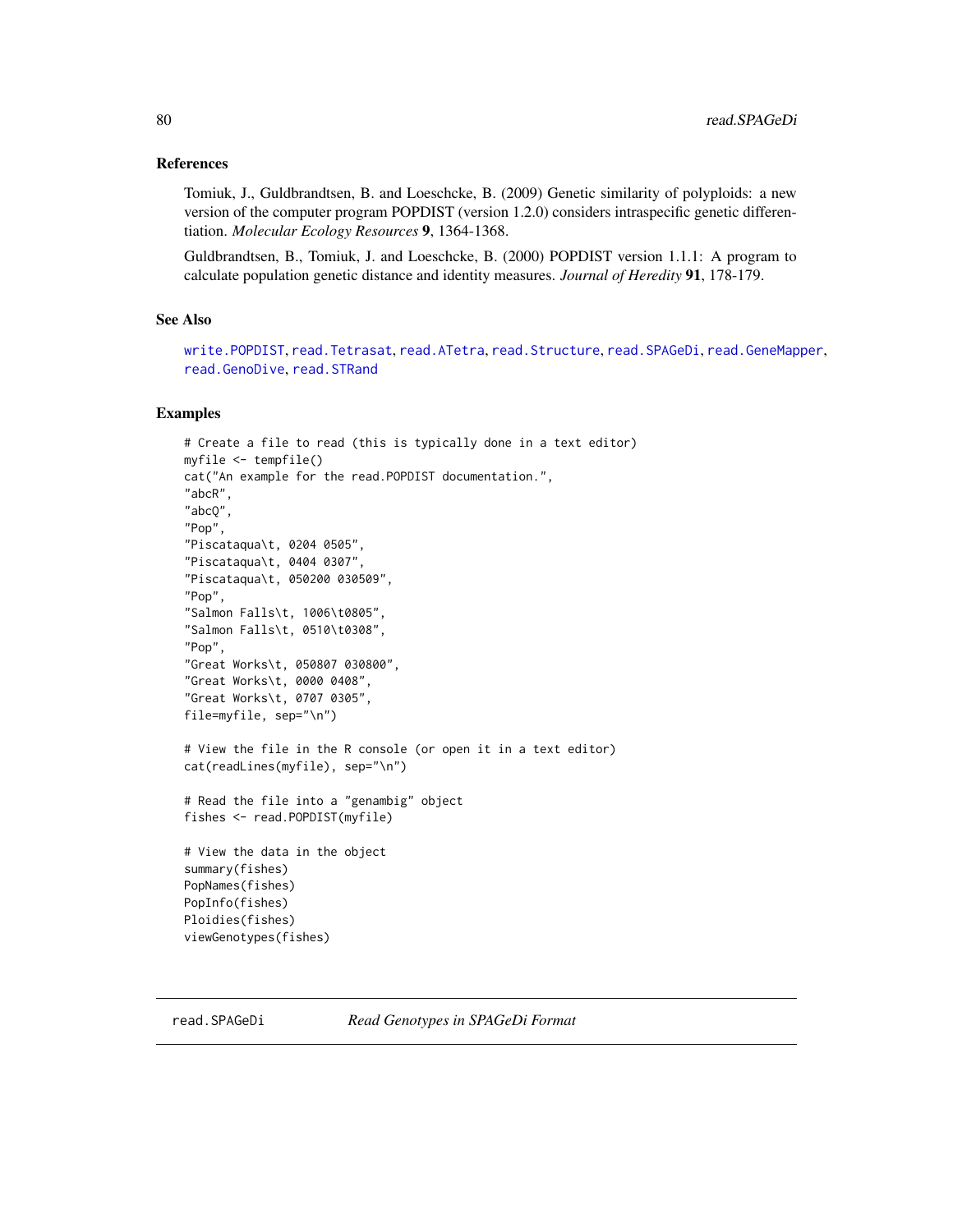## read.SPAGeDi 81

## **Description**

read.SPAGeDi can read a text file formatted for the SPAGeDi software and return a genambig object, as well as optionally returning a data frame of spatial coordinates. The genambig object includes genotypes, ploidies, and population identities (from the category column, if present) from the file.

## Usage

```
read.SPAGeDi(infile, allelesep = "/", returnspatcoord = FALSE)
```
## **Arguments**

| infile          | A character string indicating the path of the file to read.                                                                                                                                                                                                            |
|-----------------|------------------------------------------------------------------------------------------------------------------------------------------------------------------------------------------------------------------------------------------------------------------------|
| allelesep       | The character that is used to delimit alleles within genotypes, or "" if alleles<br>have a fixed number of digits and are not delimited by any character. Other<br>examples shown in section 3.2.1 of the SPAGeDi 1.3 manual include "/", "",<br>", ", ". ", and "--". |
| returnspatcoord |                                                                                                                                                                                                                                                                        |
|                 | Boolean. Indicates whether a data frame should be returned containing the spa-<br>tial coordinates columns.                                                                                                                                                            |

#### Details

SPAGeDi offers a lot of flexibility in how data files are formatted. read.SPAGeDi accomodates most of that flexibility. The primary exception is that alleles must be delimited in the same way across all genotypes, as specified by allelesep. Comment lines beginning with //, as well as blank lines, are ignored by read.SPAGeDi just as they are by SPAGeDi.

read.SPAGeDi is not designed to read dominant data (see section 3.2.2 of the SPAGeDi 1.3 manual). However, see genbinary.to.genambig for a way to read this type of data after some simple manipulation in a spreadsheet program.

The first line of a SPAGeDi file contains information that is used by read.SPAGeDi. The ploidy as specified in the 6th position of the first line is ignored, and is instead calculated by counting alleles for each individual (including zeros on the right, but not the left, side of the genotype). The number of digits specified in the 5th position of the first line is only used if allelesep="". All other values in the first line are important for the function.

If the only alleles found for a particular individual and locus are zeros, the genotype is interpreted as missing. Otherwise, zeros on the left side of a genotype are ignored, and zeros on the right side of a genotype are used in calculating the ploidy but are not included in the genotype object that is returned. If allelesep="", read.SPAGeDi checks that the number of characters in the genotype can be evenly divided by the number of digits per allele. If not, zeros are added to the left of the genotype string before splitting it into alleles.

The Ploidies slot of the "genambig" object that is created is initially indexed by both sample and locus, with ploidy being written to the slot on a per-genotype basis. After all genotypes have been imported, [reformatPloidies](#page-90-0) is used to convert Ploidies to the simplest possible format before the object is returned.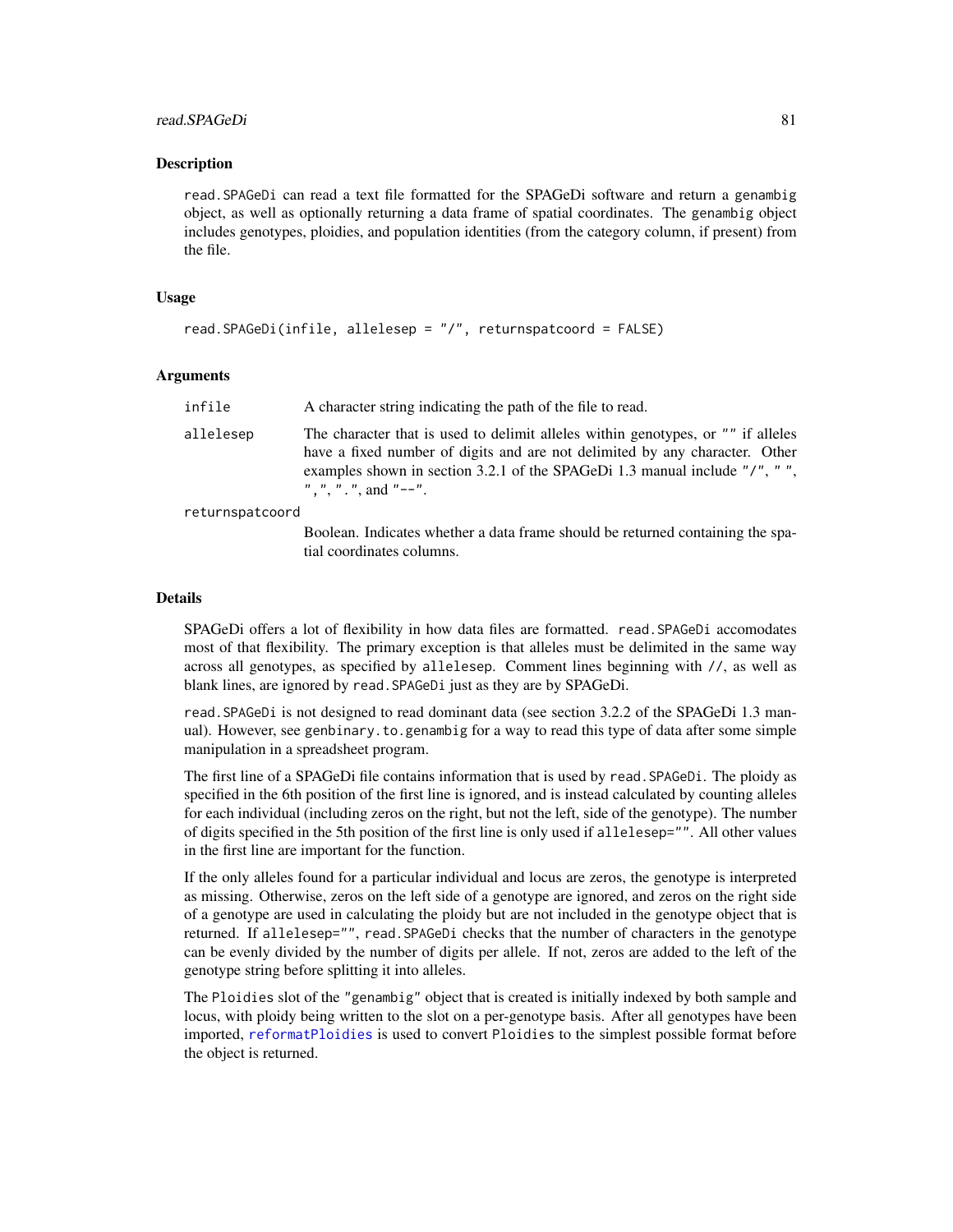## Value

Under the default where returnspatcoord=FALSE, a genambig object is returned. Alleles are formatted as integers. The Ploidies slot is filled in according to the number of alleles per genotype, ignoring zeros on the left. If the first line of the file indicates that there are more than zero categories, the category column is used to fill in the PopNames and PopInfo slots.

Otherwise, a list is returned:

| SpatCoord | A data frame of spatial coordinates, unchanged from the file. The format of each |
|-----------|----------------------------------------------------------------------------------|
|           | column is determined under the default read, table settings. Row names are       |
|           | individual names from the file. Column names are the same as in the file.        |
| Dataset   | A genambig object as described above.                                            |

## Author(s)

Lindsay V. Clark

## References

#### <https://ebe.ulb.ac.be/ebe/SPAGeDi.html>

Hardy, O. J. and Vekemans, X. (2002) SPAGeDi: a versatile computer program to analyse spatial genetic structure at the individual or population levels. *Molecular Ecology Notes* 2, 618–620.

#### See Also

[write.SPAGeDi](#page-107-0), [genbinary.to.genambig](#page-37-0), [read.table](#page-0-0), [read.GeneMapper](#page-74-0), [read.GenoDive](#page-76-0), [read.Structure](#page-83-0), [read.ATetra](#page-72-0), [read.Tetrasat](#page-86-0), [read.POPDIST](#page-78-0), [read.STRand](#page-82-0)

```
# create a file to read (usually done with spreadsheet software or a
# text editor):
myfile <- tempfile()
cat("// here's a comment line at the beginning of the file",
"5\t0\t-2\t2\t2\t4",
"4\t5\t10\t50\t100",
"Ind\tLat\tLong\tloc1\tloc2",
"ind1\t39.5\t-120.8\t00003133\t00004040",
"ind2\t39.5\t-120.8\t3537\t4246",
"ind3\t42.6\t-121.1\t5083332\t40414500",
"ind4\t38.2\t-120.3\t00000000\t41430000",
"ind5\t38.2\t-120.3\t00053137\t00414200",
"END",
sep="\n", file=myfile)
# display the file
cat(readLines(myfile), sep="\n")
# read the file
mydata <- read.SPAGeDi(myfile, allelesep = "",
returnspatcoord = TRUE)
```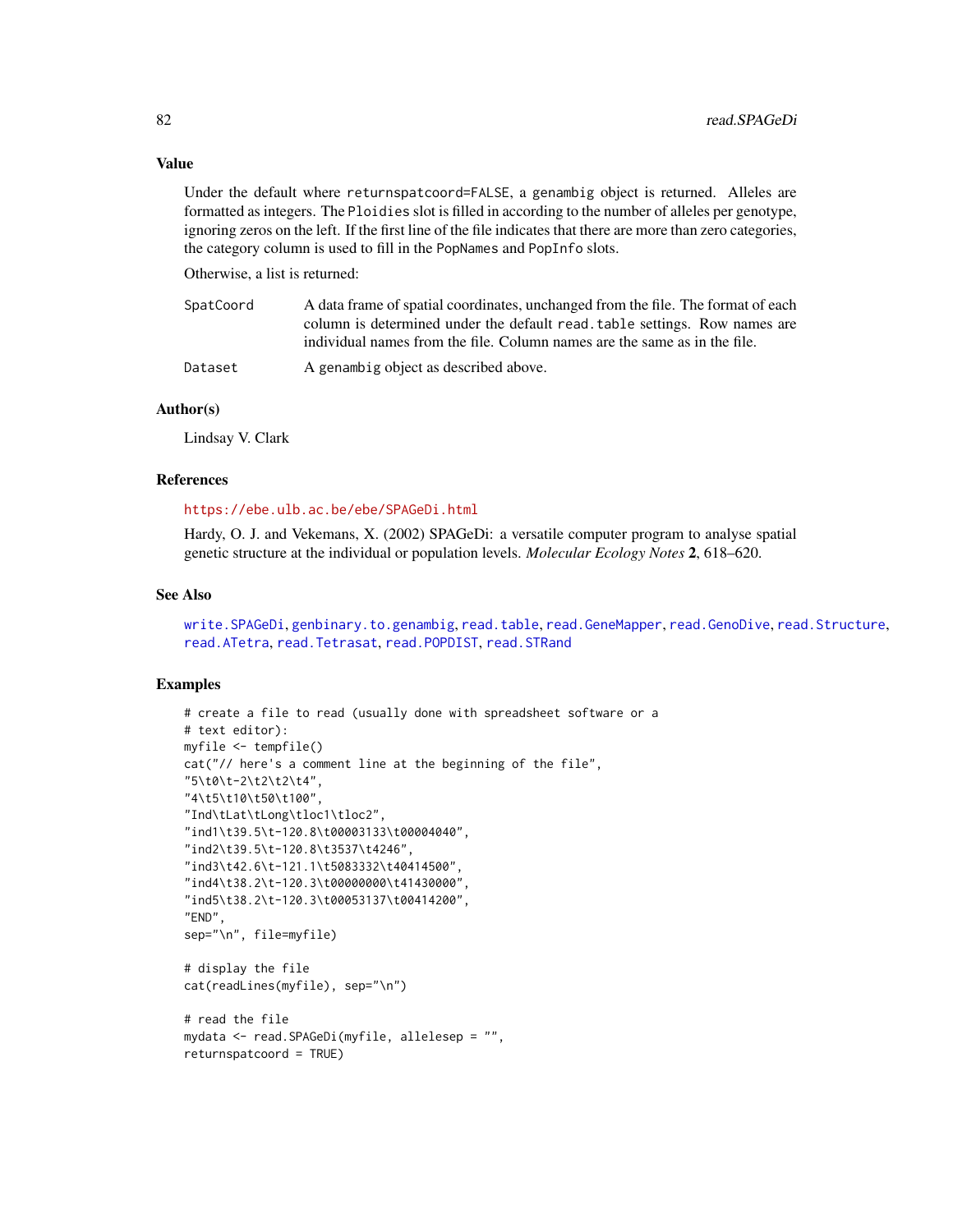# view the data mydata viewGenotypes(mydata[[2]])

<span id="page-82-0"></span>read.STRand *Read Genotypes Produced by STRand Software*

## **Description**

This function reads in data in a format derived from the "BTH" format for exporting genotypes from the allele calling software STRand.

#### Usage

read.STRand(file, sep = "\t", popInSam = TRUE)

## Arguments

| file     | A text string indicating the file to read.                                                                                                                                   |
|----------|------------------------------------------------------------------------------------------------------------------------------------------------------------------------------|
| sep      | Field delimiter for the file. Tab by default.                                                                                                                                |
| popInSam | Boolean. If TRUE, fields from the "Pop" and "Ind" columns will be concatenated<br>to create a sample name. If FALSE, only the "Ind" column will be used for<br>sample names. |

## Details

This function does not read the files directly produced from STRand, but requires some simple clean-up in spreadsheet software. The BTH format in STRand produces two columns per locus. One of these columns should be deleted so that there is just one column per locus. Loci names should remain in the column headers. The column containing sample names should be deleted or renamed "Ind". A "Pop" column will need to be added, containing population names. An "Ind" column is also necessary, containing either full sample names or a sample suffix to be concatenated with the population name (see popInSam argument).

STRand adds an asterisk to the end of any genotype with more than two alleles. read.STRand will automatically strip this asterisk out of the genotype.

Missing data is indicated by a zero in the file.

#### Value

A "genambig" object containing genotypes, locus and sample names, population names, and population identities from the file.

## Author(s)

Lindsay V. Clark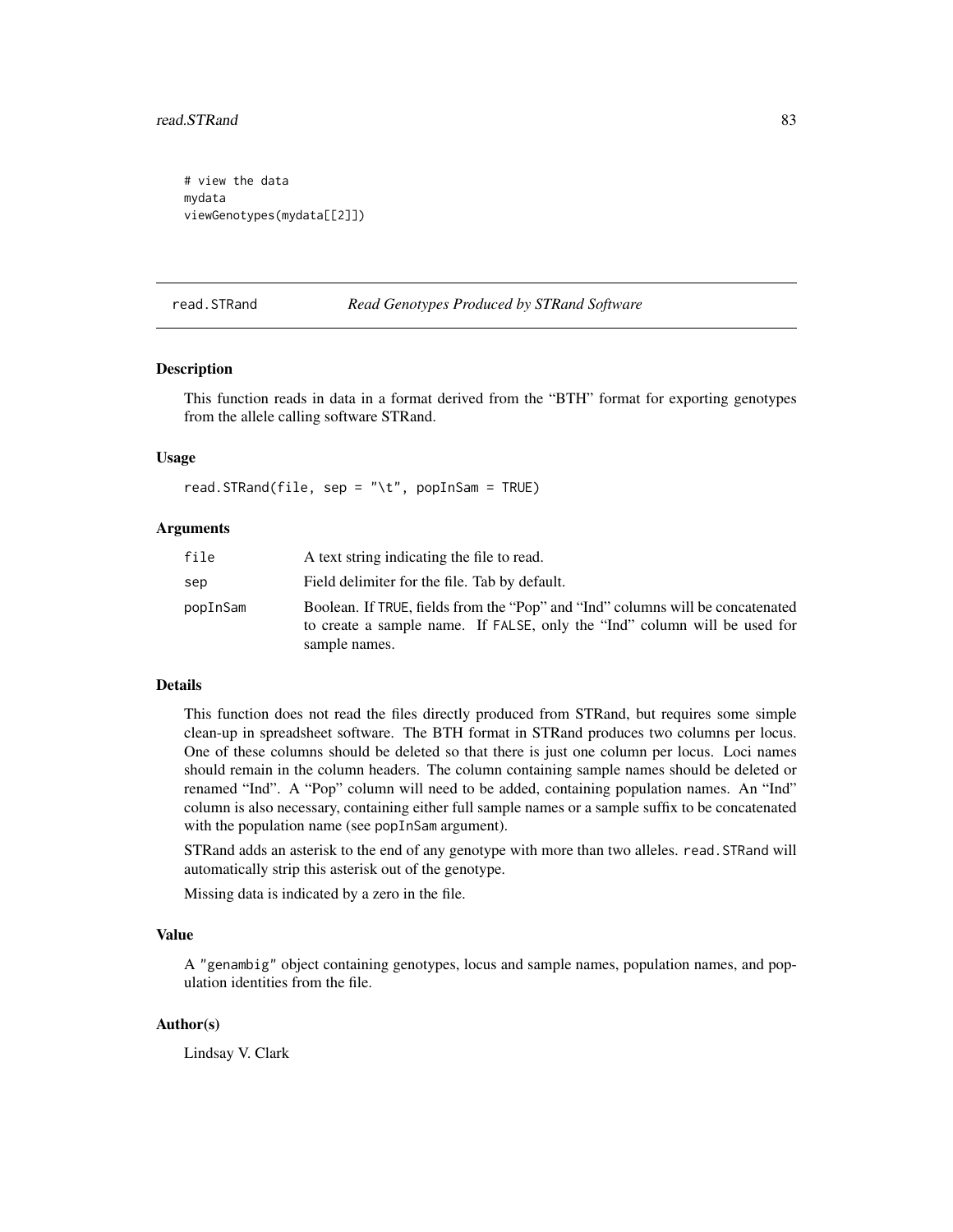## References

<https://vgl.ucdavis.edu/STRand>

Toonen, R. J. and Hughes, S. (2001) Increased Throughput for Fragment Analysis on ABI Prism 377 Automated Sequencer Using a Membrane Comb and STRand Software. *Biotechniques* 31, 1320–1324.

## See Also

[read.table](#page-0-0), [read.GeneMapper](#page-74-0), [read.GenoDive](#page-76-0), [read.Structure](#page-83-0), [read.ATetra](#page-72-0), [read.Tetrasat](#page-86-0), [read.POPDIST](#page-78-0), [read.SPAGeDi](#page-79-0)

#### Examples

```
# generate file to read
strtemp <- data.frame(Pop=c("P1","P1","P2","P2"),
                      Ind=c("a","b","a","b"),
                      LocD=c("0","172/174","170/172/178*","172/176"),
                      LocG=c("130/136/138/142*","132/136","138","132/140/144*"))
myfile <- tempfile()
write.table(strtemp, file=myfile, sep="\t",
            row.names=FALSE, quote=FALSE)
# read the file
mydata <- read.STRand(myfile)
viewGenotypes(mydata)
PopNames(mydata)
# alternative example with popInSam=FALSE
strtemp$Ind <- c("OH1","OH5","MT4","MT7")
write.table(strtemp, file=myfile, sep="\t",
            row.names=FALSE, quote=FALSE)
mydata <- read.STRand(myfile, popInSam=FALSE)
Samples(mydata)
PopNames(mydata)
```
<span id="page-83-0"></span>read.Structure *Read Genotypes and Other Data from a Structure File*

## **Description**

read.Structure creates a genambig object by reading a text file formatted for the software Structure. Ploidies and PopInfo (if available) are also written to the object, and data from additional columns can optionally be extracted as well.

## Usage

```
read.Structure(infile, ploidy, missingin = -9, sep = "\t",
              markernames = TRUE, labels = TRUE, extrarows = 1,
              popinfocol = 1, extracols = 1, getexcols = FALSE,
              ploidyoutput="one")
```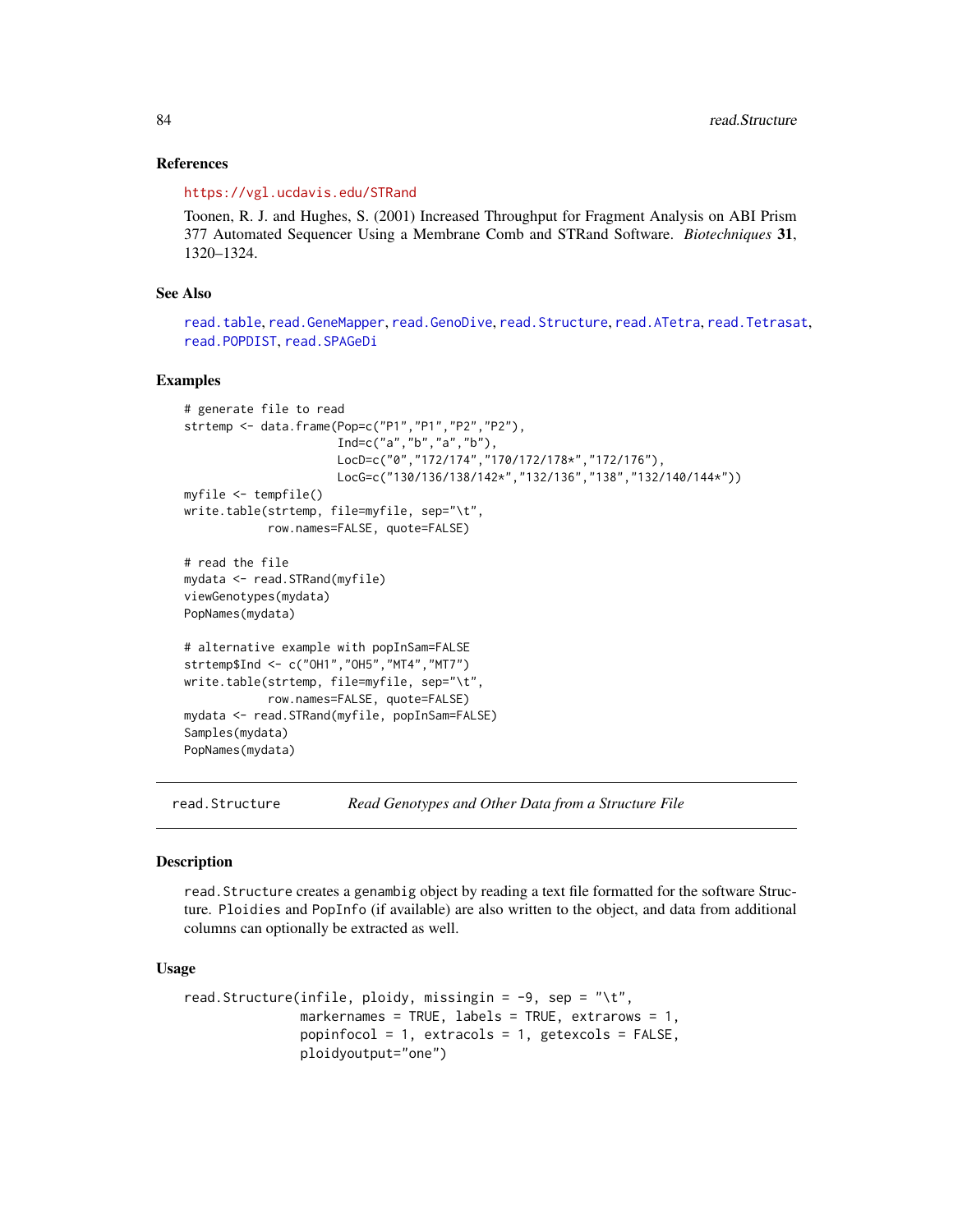# read.Structure 85

## **Arguments**

| infile       | Character string. The file path to be read.                                                                                                                                                                                                                                                                                                                                                                                                                                |
|--------------|----------------------------------------------------------------------------------------------------------------------------------------------------------------------------------------------------------------------------------------------------------------------------------------------------------------------------------------------------------------------------------------------------------------------------------------------------------------------------|
| ploidy       | Integer. The ploidy of the file, i.e. how many rows there are for each individual.                                                                                                                                                                                                                                                                                                                                                                                         |
| missingin    | The symbol used to represent missing data in the Structure file.                                                                                                                                                                                                                                                                                                                                                                                                           |
| sep          | The character used to delimit the fields of the Structure file (tab by default).                                                                                                                                                                                                                                                                                                                                                                                           |
| markernames  | Boolean, indicating whether the file has a header containing marker names.                                                                                                                                                                                                                                                                                                                                                                                                 |
| labels       | Boolean, indicating whether the file has a column containing sample names.                                                                                                                                                                                                                                                                                                                                                                                                 |
| extrarows    | Integer. The number of extra rows that the file has, not counting marker names.<br>This could include rows for recessive alleles, inter-marker distances, or phase<br>information.                                                                                                                                                                                                                                                                                         |
| popinfocol   | Integer. The column number (after the labels column, if present) where the data<br>to be used for PopInfo are stored. Can be NA to indicate that PopInfo should<br>not be extracted from the file.                                                                                                                                                                                                                                                                         |
| extracols    | Integer. The number of extra columns that the file has, not counting sample<br>names (labels) but counting the column to be used for PopInfo. This could<br>include PopData, PopFlag, LocData, Phenotype, or any other extra columns.                                                                                                                                                                                                                                      |
| getexcols    | Boolean, indicating whether the function should return the data from any extra<br>columns.                                                                                                                                                                                                                                                                                                                                                                                 |
| ploidyoutput | This argument determines what is assigned to the Ploidies slot of the "genambig"<br>dataset that is output. It should be a string, either "one", "samplemax", or<br>"matrix". This indicates, respectively, that ploidy should be used as the ploidy<br>of the entire dataset, that the maximum number of alleles for each sample should<br>be used as the ploidy of that sample, or that ploidies should be stored as a matrix<br>of allele counts for each sample*locus. |

## Details

The current version of read.Structure does not support the ONEROWPERIND option in the file format. Each locus must only have one column. If your data are in ONEROWPERIND format, it should be fairly simple to manipulate it in a spreadsheet program so that it can be read by read.GeneMapper instead.

read.Structure uses read.table to initially read the file into a data frame, then extracts information from the data frame. Because of this, any header rows (particularly the one containing marker names) should have leading tabs (or spaces if sep="") so that the marker names align correctly with their corresponding genotypes. You should be able to open the file in a spreadsheet program and have everything align correctly.

If the file does not contain sample names, set labels=FALSE. The samples will be numbered instead, and if you like you can use the Samples<- function to edit the sample names of the genotype object after import. Likewise, if markernames=FALSE, the loci will be numbered automatically by the column names that read. table creates, but these can also be edited after the fact.

The Ploidies slot of the "genambig" object that is created is initially indexed by both sample and locus, with ploidy being written to the slot on a per-genotype basis. After all genotypes have been imported, [reformatPloidies](#page-90-0) is used to convert Ploidies to the simplest possible format before the object is returned.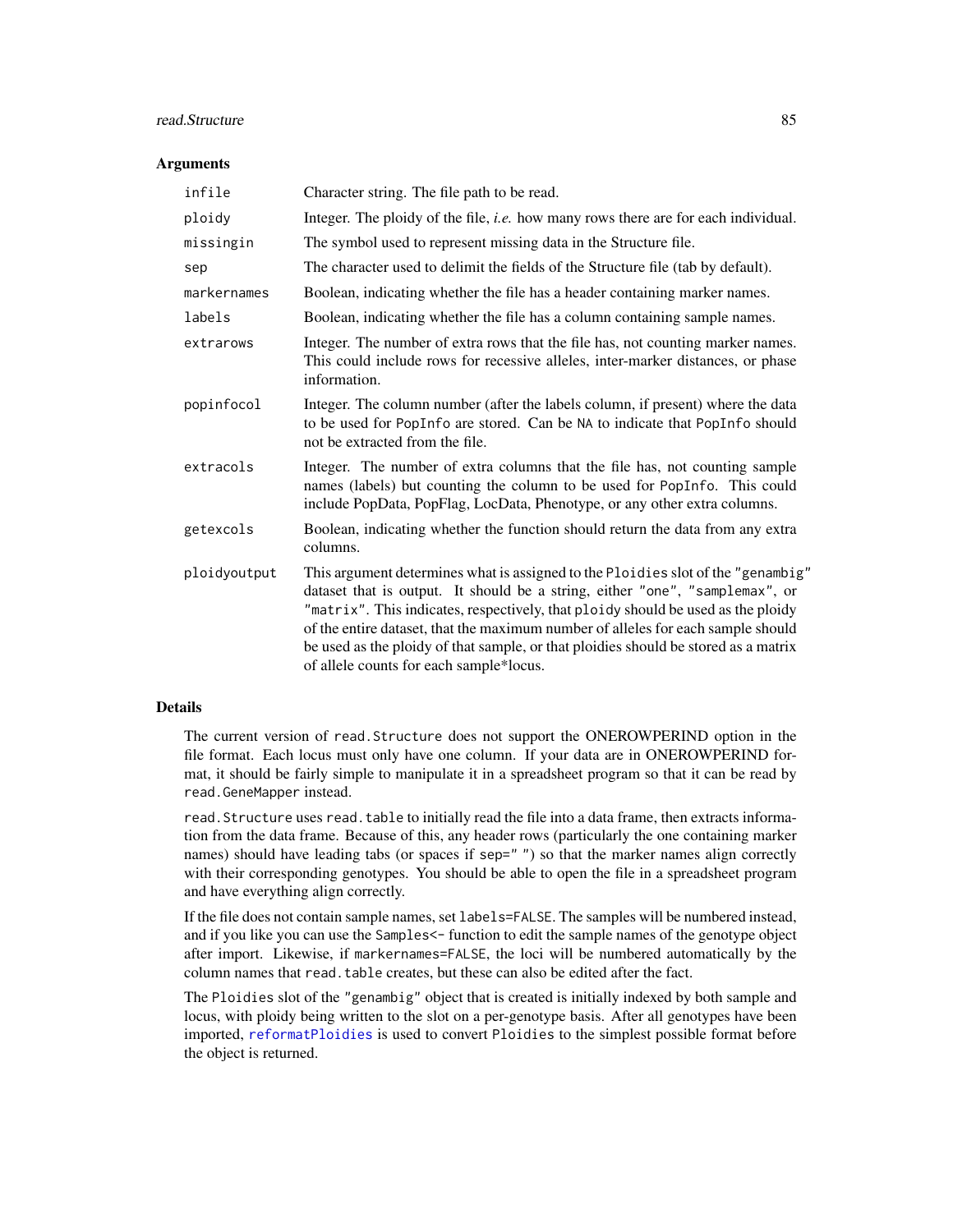If getexcols=FALSE, the function returns only a genambig object.

If getexcols=TRUE, the function returns a list with two elements. The first, named ExtraCol, is a data frame, where the row names are the sample names and each column is one of the extra columns from the file (but with each sample only once instead of being repeated ploidy number of times). The second element is named Dataset and is the genotype object described above.

## Author(s)

Lindsay V. Clark

## References

[https://web.stanford.edu/group/pritchardlab/structure\\_software/release\\_versions/](https://web.stanford.edu/group/pritchardlab/structure_software/release_versions/v2.3.4/structure_doc.pdf) [v2.3.4/structure\\_doc.pdf](https://web.stanford.edu/group/pritchardlab/structure_software/release_versions/v2.3.4/structure_doc.pdf)

Hubisz, M. J., Falush, D., Stephens, M. and Pritchard, J. K. (2009) Inferring weak population structure with the assistance of sample group information. *Molecular Ecology Resources* 9, 1322– 1332.

Falush, D., Stephens, M. and Pritchard, J. K. (2007) Inferences of population structure using multilocus genotype data: dominant markers and null alleles. *Molecular Ecology Notes* 7, 574–578.

#### See Also

[write.Structure](#page-109-0), [read.GeneMapper](#page-74-0), [read.Tetrasat](#page-86-0), [read.ATetra](#page-72-0), [read.GenoDive](#page-76-0), [read.SPAGeDi](#page-79-0), [read.POPDIST](#page-78-0), [read.STRand](#page-82-0)

```
# create a file to read (normally done in a text editor or spreadsheet
# software)
myfile <- tempfile()
cat("\t\tRhCBA15\tRhCBA23\tRhCBA28\tRhCBA14\tRUB126\tRUB262\tRhCBA6\tRUB26",
    "\t\t-9\t-9\t-9\t-9\t-9\t-9\t-9\t-9",
    "WIN1B\t1\t197\t98\t152\t170\t136\t208\t151\t99",
    "WIN1B\t1\t208\t106\t174\t180\t166\t208\t164\t99",
    "WIN1B\t1\t211\t98\t182\t187\t184\t208\t174\t99",
    "WIN1B\t1\t212\t98\t193\t170\t203\t208\t151\t99",
    "WIN1B\t1\t-9\t-9\t-9\t-9\t-9\t-9\t-9\t-9",
    "WIN1B\t1\t-9\t-9\t-9\t-9\t-9\t-9\t-9\t-9",
    "WIN1B\t1\t-9\t-9\t-9\t-9\t-9\t-9\t-9\t-9",
    "WIN1B\t1\t-9\t-9\t-9\t-9\t-9\t-9\t-9\t-9",
    "MCD1\t2\t208\t100\t138\t160\t127\t202\t151\t124",
    "MCD1\t2\t208\t102\t153\t168\t138\t207\t151\t134",
    "MCD1\t2\t208\t106\t157\t180\t162\t211\t151\t137",
    "MCD1\t2\t208\t110\t159\t187\t127\t215\t151\t124",
    "MCD1\t2\t208\t114\t168\t160\t127\t224\t151\t124",
    "MCD1\t2\t208\t124\t193\t160\t127\t228\t151\t124",
    "MCD1\t2\t-9\t-9\t-9\t-9\t-9\t-9\t-9\t-9",
    "MCD1\t2\t-9\t-9\t-9\t-9\t-9\t-9\t-9\t-9",
    "MCD2\t2\t208\t98\t138\t160\t136\t202\t150\t120",
```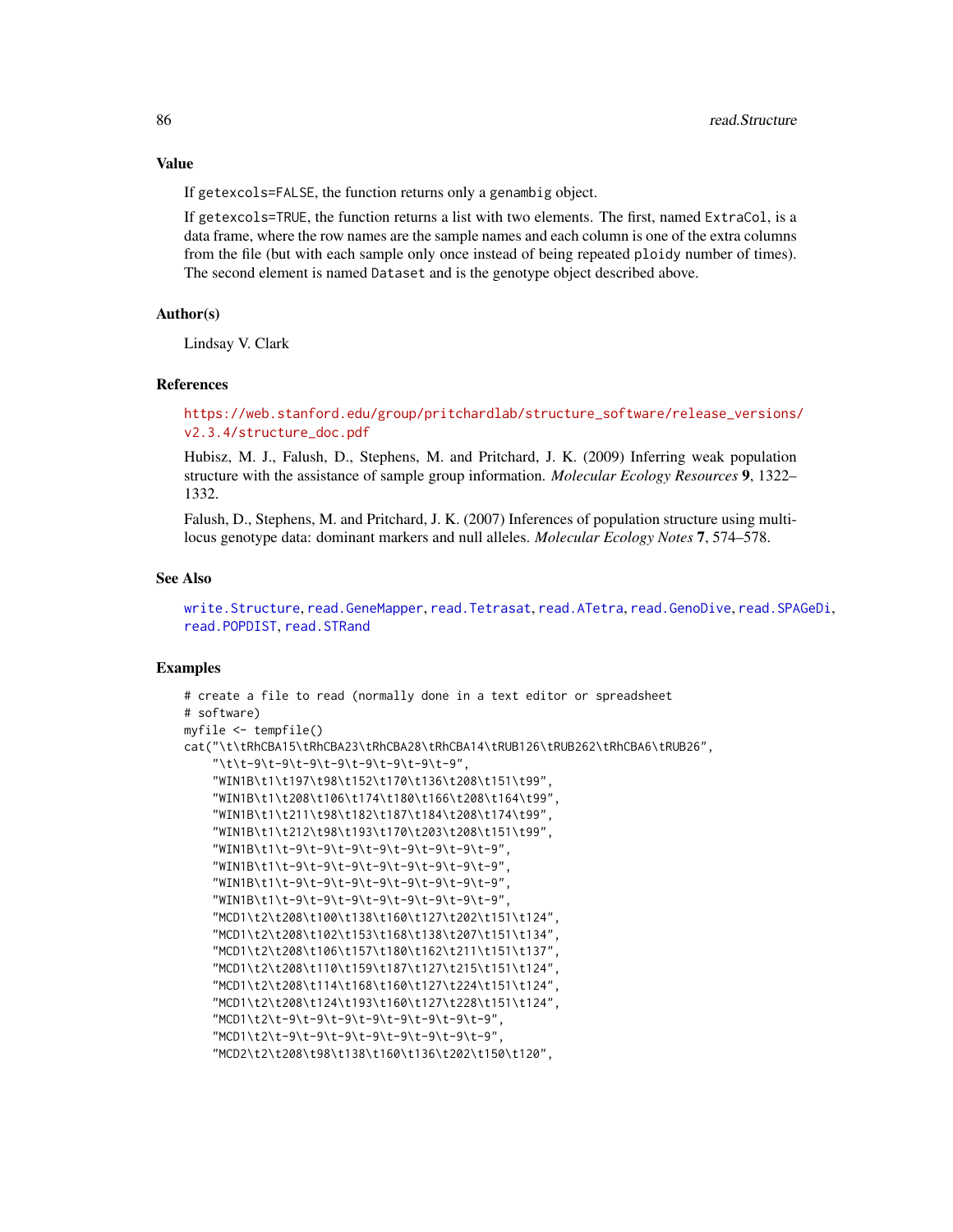```
"MCD2\t2\t208\t102\t144\t174\t145\t214\t150\t132",
    "MCD2\t2\t208\t105\t148\t178\t136\t217\t150\t135",
    "MCD2\t2\t208\t114\t151\t184\t136\t227\t150\t120",
    "MCD2\t2\t208\t98\t155\t160\t136\t202\t150\t120",
    "MCD2\t2\t208\t98\t157\t160\t136\t202\t150\t120",
    "MCD2\t2\t208\t98\t163\t160\t136\t202\t150\t120",
    "MCD2\t2\t208\t98\t138\t160\t136\t202\t150\t120",
    "MCD3\t2\t197\t100\t172\t170\t159\t213\t174\t134",
    "MCD3\t2\t197\t106\t174\t178\t193\t213\t176\t132",
    "MCD3\t2\t-9\t-9\t-9\t-9\t-9\t-9\t-9\t-9",
    "MCD3\t2\t-9\t-9\t-9\t-9\t-9\t-9\t-9\t-9",
    "MCD3\t2\t-9\t-9\t-9\t-9\t-9\t-9\t-9\t-9",
    "MCD3\t2\t-9\t-9\t-9\t-9\t-9\t-9\t-9\t-9",
    "MCD3\t2\t-9\t-9\t-9\t-9\t-9\t-9\t-9\t-9",
    "MCD3\t2\t-9\t-9\t-9\t-9\t-9\t-9\t-9\t-9",
    sep="\n",file=myfile)
# view the file
cat(readLines(myfile), sep="\n")
# read the structure file into genotypes and populations
testdata <- read.Structure(myfile, ploidy=8)
```
# examine the results testdata

<span id="page-86-0"></span>read.Tetrasat *Read Data from a TETRASAT Input File*

## Description

Given a file containing genotypes in the TETRASAT format, read.Tetrasat produces a genambig object containing genotypes and population identities from the file.

## Usage

```
read.Tetrasat(infile)
```
#### Arguments

infile A character string of the file path to be read.

## Details

read.Tetrasat reads text files that are in the exact format specified by the software TETRASAT and TETRA (see references for more information). This is similar to the file format for GenePop but allows for up to four alleles per locus. All alleles must be coded by two digits. Another difference between the TETRASAT and GenePop formats is that in TETRASAT the sample name and genotypes are not separated by a comma, because the columns of data have fixed widths.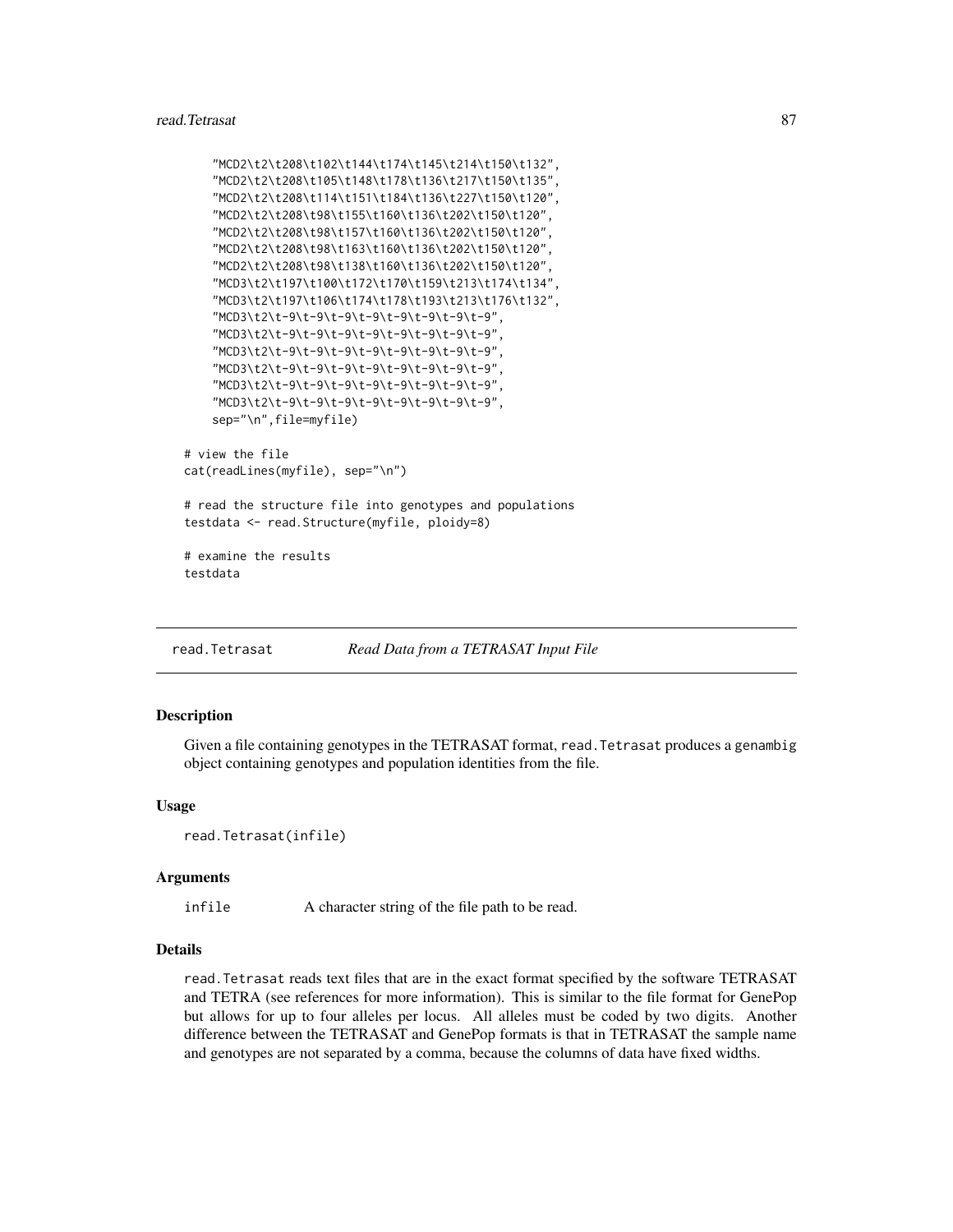Since TETRASAT files also contain information about which samples belong to which populations, this information is put into the PopInfo slot of the genambig object. Population names are not taken from the file. The Ploidies slot is filled with the number 4 (using the ["ploidyone"](#page-68-0) class), because all individuals should be tetraploid. The first line of the file is put into the Description slot.

Locus names should not contain the letters "pop", uppercase or lowercase, adjacent to each other.

#### Value

A genambig object containing data from the file.

## Author(s)

Lindsay V. Clark

## References

Markwith, S. H., Stewart, D. J. and Dyer, J. L. (2006) TETRASAT: a program for the population analysis of allotetraploid microsatellite data. *Molecular Ecology Notes* 6, 586-589.

Liao, W. J., Zhu, B. R., Zeng, Y. F. and Zhang, D. Y. (2008) TETRA: an improved program for population genetic analysis of allotetraploid microsatellite data. *Molecular Ecology Resources* 8, 1260–1262.

#### See Also

```
read.GeneMapper, write.Tetrasat, read.ATetra, read.GenoDive, read.Structure, read.SPAGeDi,
read.POPDIST, read.STRand
```

```
# example with defined data:
myfile <- tempfile()
cat("Sample Data", "A1_Gtype", "A10_Gtype", "B1_Gtype", "D7_Gtype",
"D9_Gtype", "D12_Gtype", "Pop",
"BCRHE 1 0406 04040404 0208 02020202 03030303 0710",
"BCRHE 10 0406 04040404 07070707 02020202 0304 0710",
"BCRHE 2 04040404 04040404 0708 02020202 010305 0710",
"BCRHE 3 04040404 04040404 02020202 0203 03030303 0809",
"BCRHE 4 04040404 04040404 0608 0203 03030303 070910",
"BCRHE 5 04040404 04040404 0208 02020202 03030303 050710",
"BCRHE 6 0304 04040404 0207 02020202 03030303 07070707",
"BCRHE 7 0406 04040404 0708 02020202 03030303 07070707",
"BCRHE 8 0304 04040404 0203 0203 03030303 0709",
"BCRHE 9 0406 04040404 0708 02020202 03030303 0710",
"Pop",
"BR 1 0406 04040404 05050505 02020202 03030303 1012",
"BR 10 030406 04040404 0607 02020202 03030303 1011",
"BR 2 030406 04040404 07070707 02020202 03030303 09090909",
"BR 3 010304 04040404 07070707 02020202 03030303 09090909",
"BR 4 030406 04040404 07070707 0203 03030303 10101010",
"BR 5 030406 04040404 07070707 02020202 03030303 10101010",
"BR 6 0406 04040404 0507 0203 03030303 10101010",
```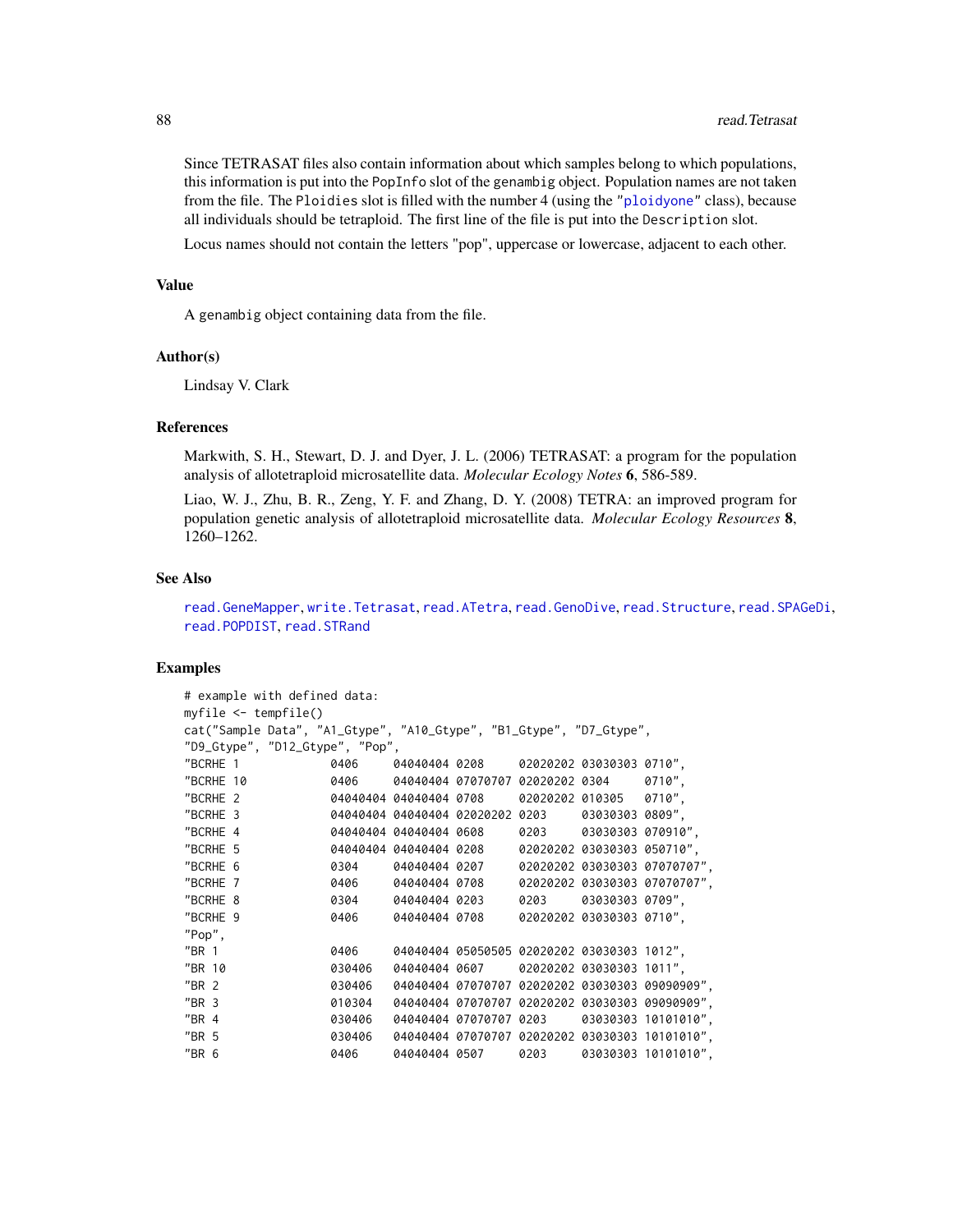```
"BR 7 0304 04040404 0809 02020202 03030303 070910",
"BR 8 030406 04040404 07070707 02020202 03030303 070910",
"BR 9 0406 04040404 07070707 02020202 03030303 07070707",
sep="\n", file=myfile)
mydata2 <- read.Tetrasat(myfile)
summary(mydata2)
viewGenotypes(mydata2, loci="B1_Gtype")
```
<span id="page-88-0"></span>recodeAllopoly *Create a New* [genambig](#page-34-0) *Dataset with Loci Split into Isoloci*

# Description

Given a ["genambig"](#page-34-0) object and a list of allele assignments such as those produced by [testAlGroups](#page-6-1) or [catalanAlleles](#page-21-0), recodeAllopoly will generate a new "genambig" object, with genotypes split according to which alleles belong to which isoloci.

# Usage

```
recodeAllopoly(object, x, allowAneuploidy = TRUE,
               samples = Samples(object), loci = Loci(object))
```
## Arguments

| object          | A "genambig" object containing the dataset that needs to be re-coded.                                                                                                                                                                                                                                                                                                                                                            |
|-----------------|----------------------------------------------------------------------------------------------------------------------------------------------------------------------------------------------------------------------------------------------------------------------------------------------------------------------------------------------------------------------------------------------------------------------------------|
| $\mathsf{x}$    | A list. Each item in the list should itself be a list, in the format output by<br>testAlGroups, catalanAlleles, or mergeAlleleAssignments. Each sub-<br>list has three items: \$10cus is the name of the locus, \$SGp10idy is an inte-<br>ger indicating the ploidy of each subgenome $(e.g. 2 for an allotetraploid)$ , and<br>\$assignments is a matrix of ones and zeros indicating which alleles belong to<br>which isoloci. |
| allowAneuploidy |                                                                                                                                                                                                                                                                                                                                                                                                                                  |
|                 | Boolean. This controls what happens when the function encounters genotypes<br>that have more alleles than are possible for a given isolocus. (For example, the<br>genotype has four alleles, but three belong to isolocus 1 and one belongs to<br>isolocus 2.) If TRUE, the individual is assumed to be aneuploid at that locus, and<br>its ploidy is adjusted only for that locus. If FALSE, missing data are recorded.         |
| samples         | An optional character vector indicating which samples to analyze and output.                                                                                                                                                                                                                                                                                                                                                     |
| loci            | An optional character vector indicating which loci to analyze and output.                                                                                                                                                                                                                                                                                                                                                        |
|                 |                                                                                                                                                                                                                                                                                                                                                                                                                                  |

## Details

The same locus may appear more than once in x, for example if distinct populations were analyzed separately to produce the allele assignments. If this is the case, recodeAllopoly will internally use mergeAlleleAssignments to consolidate items in x with the same locus name. Loci that are in x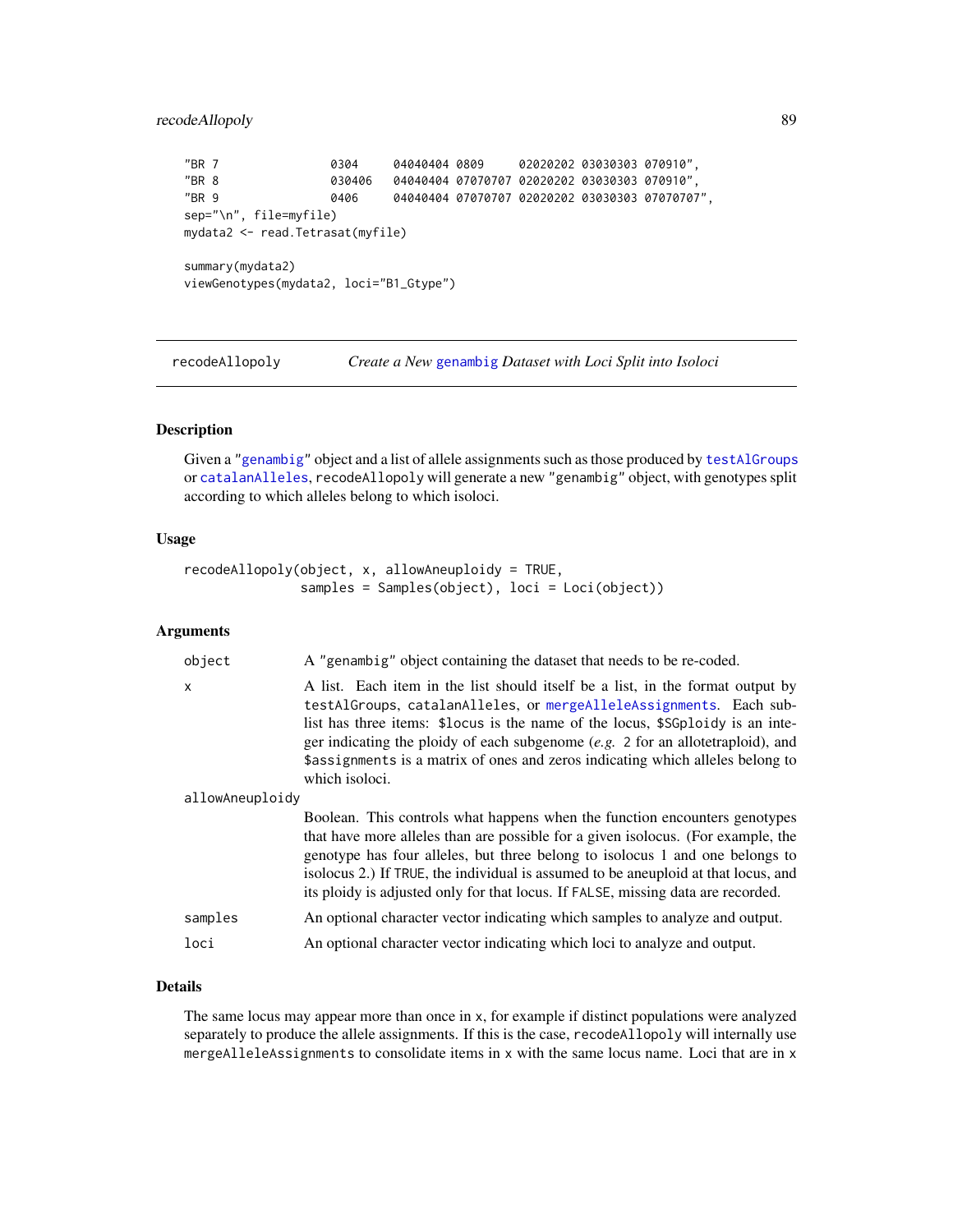but not object are ignored with a warning. Loci that are in object but not x are retained in the output of the function, but not re-coded.

This function allows homoplasy, and uses process-of-elimination to try to determine which isoloci the homoplasious alleles belong to. In cases where genotypes cannot be determined for certain due to homoplasy, missing data are inserted.

If a genotype has more alleles than should be possible (*e.g.* five alleles in an allotetraploid), the genotype is skipped and will be output as missing data for all corresponding isoloci.

#### Value

A "genambig" object, with loci that are in x split into the appropriate number of isoloci.

#### Author(s)

Lindsay V. Clark

# References

Clark, L. V. and Drauch Schreier, A. (2017) Resolving microsatellite genotype ambiguity in populations of allopolyploid and diploidized autopolyploid organisms using negative correlations between alleles. *Molecular Ecology Resources*, 17, 1090–1103. DOI: 10.1111/1755-0998.12639.

#### Examples

```
# generate a dataset for this example
testdata \leq new("genambig", samples = paste("S", 1:9, sep = ""),
                loci = c("L1", "L2", "L3"))Genotypes(testdata, loci="L1") <-
    list(c(120,124),c(124,126,130),c(120,126),c(126,132,134),
         c(120,124,130,132),c(120,126,130),c(120,132,134),
         c(120,124,126,130),c(120,132,138))
Genotypes(testdata, loci="L2") <-
    list(c(210,219,222,225),c(216,228),c(210,213,219,222),c(213,222,225,228),
         c(210,213,216,219),c(222,228),c(213),c(210,216),c(219,222,228))
Genotypes(testdata, loci="L3") <-
    list(c(155,145,153),c(157,155),c(151,157,159,165),c(147,151),c(149,153,157),
         c(149,157),c(153,159,161),c(163,165),c(147,163,167))
viewGenotypes(testdata)
# generate allele assignments for this example
myAssign <- list(list(locus="L1", SGploidy=2,
             assignments=matrix(c(1,0,0,1,1,1,0,1,1,0,1,1), nrow=2,
                                ncol=6, dimnames=list(NULL,
                                  c("120","124","126","130","132","134")))),
   list(locus="L2", SGploidy=2,
         assignments=matrix(c(1,1,1,1,1,1,1,0,1,0,1,0,0,1), nrow=2, ncol=7,
    dimnames=list(NULL,c("210","213","216","219","222","225","228")))),
    list(locus="L3", SGploidy=2, assignments="No assignment"))
myAssign
```
# recode the dataset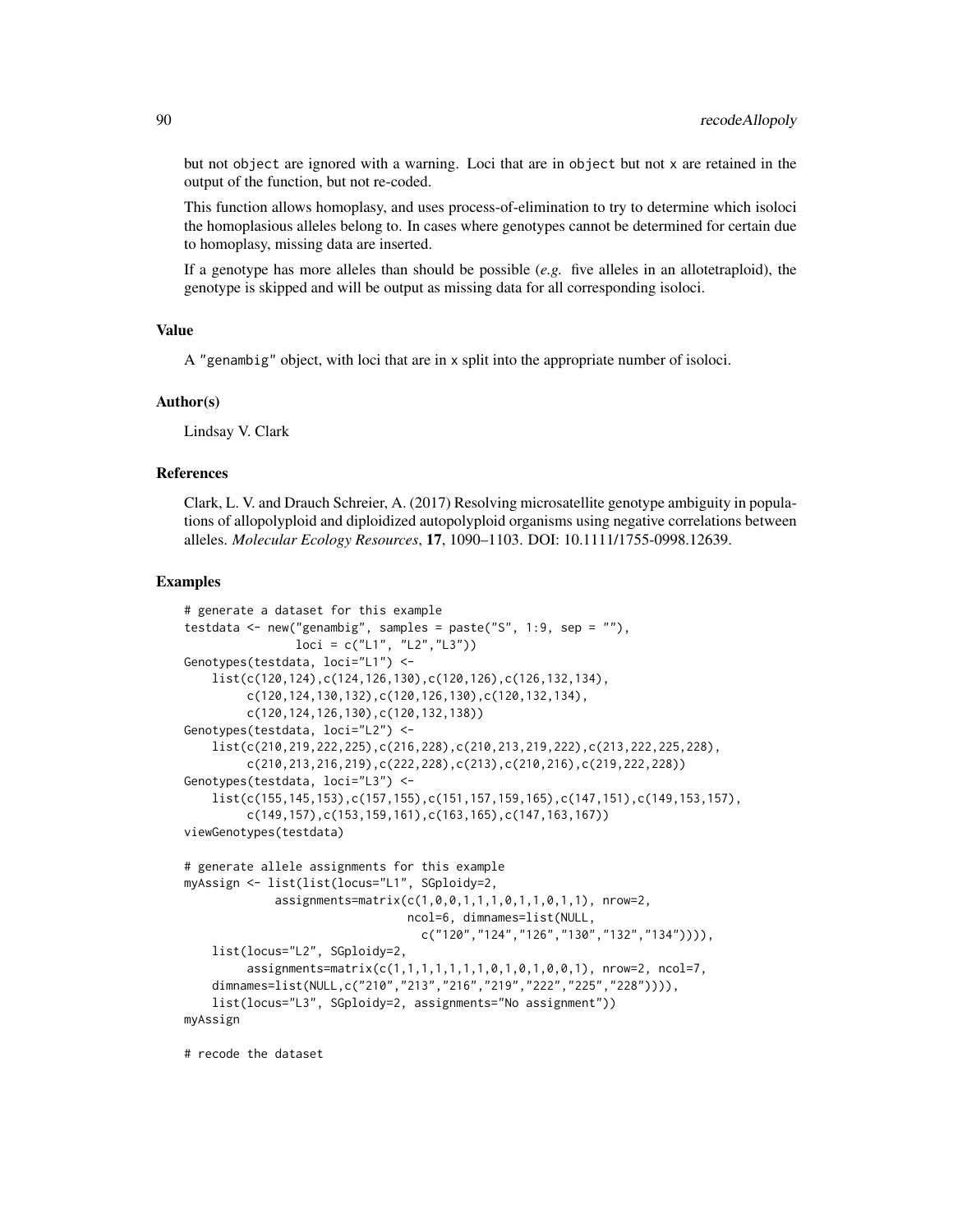# reformatPloidies 91

```
splitdata <- recodeAllopoly(testdata, myAssign)
# view results
viewGenotypes(splitdata)
Ploidies(splitdata)
```
<span id="page-90-0"></span>reformatPloidies *Convert Ploidy Format of a Dataset*

#### Description

This function changes the class of the object in the Ploidies slot of a "gendata" object. (See the four subclasses described in ["ploidysuper"](#page-68-1).) Existing ploidy data can either be erased or, if possible, used in the new format.

# Usage

```
reformatPloidies(object, output = "collapse", na.rm = FALSE, erase = FALSE)
```
# Arguments

| object      | A "gendata" object.                                                                                                                                                                                                                                                                                                                                                                                     |
|-------------|---------------------------------------------------------------------------------------------------------------------------------------------------------------------------------------------------------------------------------------------------------------------------------------------------------------------------------------------------------------------------------------------------------|
| output      | A character string indicating the desired result of the conversion: "matrix"<br>if ploidies should be indexed by both sample and locus, "sample" if ploidies<br>should be indexed only by sample, "locus" if ploidies should be indexed only<br>by locus, "one" if there should be one ploidy for the entire dataset, or "collapse"<br>if ploidies should be converted to the simplest possible format. |
| $na$ . $rm$ | Boolean. If FALSE, NA is treated as a unique ploidy. If TRUE, NA values are<br>ignored assuming that each sample and/or locus has only one ploidy otherwise.<br>This argument is passed directly to plCollapse.                                                                                                                                                                                         |
| erase       | Boolean. If TRUE, the new Ploidies slot is simply filled with NA instead of<br>existing ploidy values from object.                                                                                                                                                                                                                                                                                      |

## Details

This is a versatile function that can accomplish several tasks relating to the format of ploidies in the dataset:

If you wish to change how ploidy is indexed, but don't care about keeping any data in the Ploidies slot, set erase=TRUE and output to "matrix", "sample", "locus", or "one".

If you wish to keep ploidy data while moving from a simpler format to a more complex format (*i.e.* from "one" to any other format, or from "sample" or "locus" to "matrix"), leave erase=FALSE and set output to the desired format. Existing data will be duplicated to fill out the new format. For example, if ploidies were indexed by sample and you change to matrix format, the ploidy that had previously been recorded for each sample will be duplicated for each locus.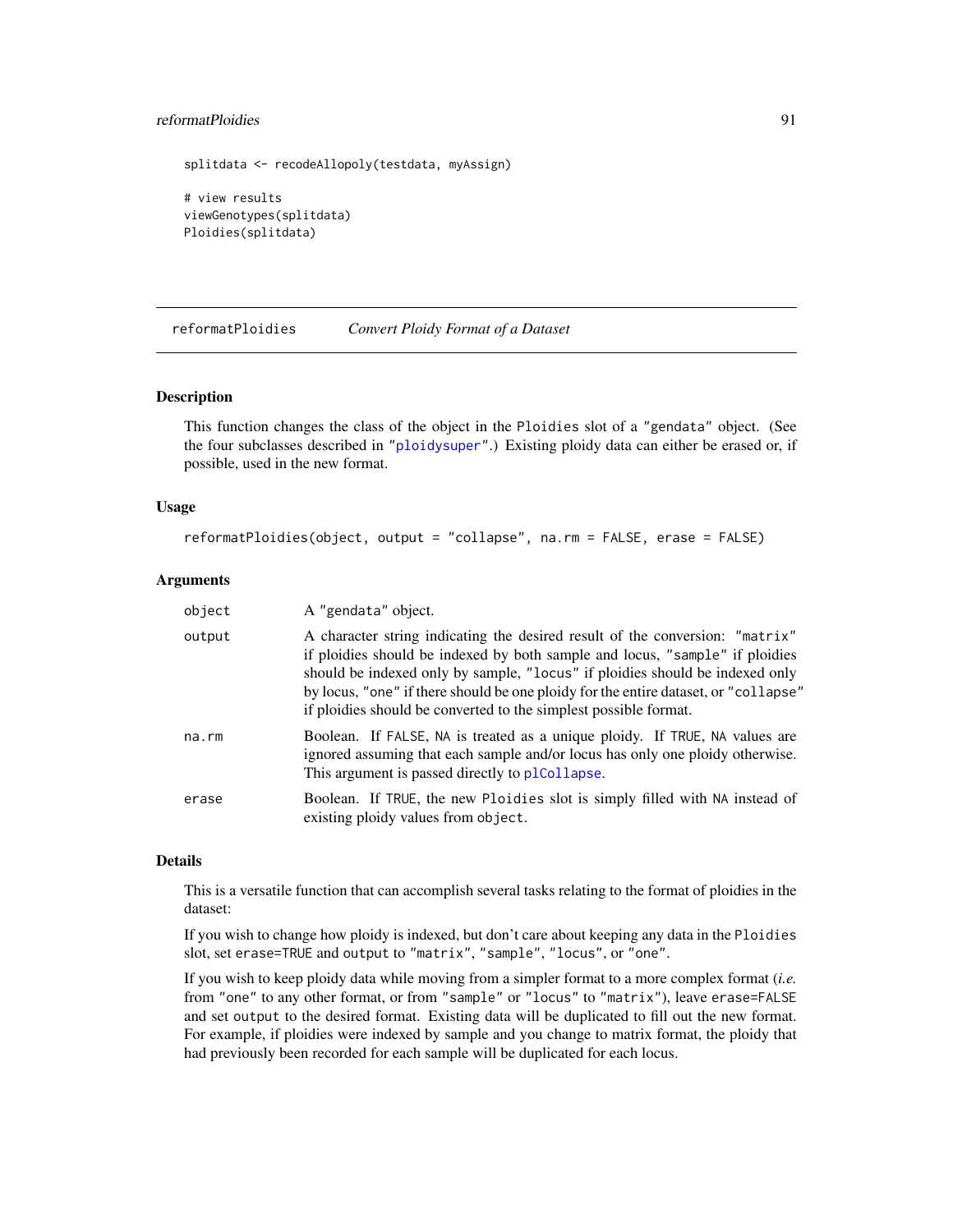If you wish to keep ploidy data while performing any other format conversions (*e.g.* "matrix" to "sample" or "sample" to "locus"), the function will check that there is one unique ploidy for each sample, locus, or the entire dataset (as appropriate), and will produce an error if the conversion cannot be done without a loss of information.

If you wish to keep ploidy data and convert to the simplest possible format, set output="collapse". The function will automatically determine the simplest format for conversion without loss of data. (The read functions in **polysat** that take ploidy data from the input file use this option.)

# Value

A "gendata" object that is a copy of object but with the Ploidies slot converted to a new class.

#### Author(s)

Lindsay V. Clark

## See Also

[plCollapse](#page-66-0), ["ploidysuper"](#page-68-1)

## Examples

```
# Make a new "genambig" object for this example
testdata <- new("genambig")
Ploidies(testdata)
```
## If you need to reformat before you have entered any ploidy ## information:

```
# convert from matrix to sample format
testdata <- reformatPloidies(testdata, output="sample")
Ploidies(testdata)
```

```
## If you have entered ploidy information but realized you can use a
## simpler format:
```

```
# Enter some ploidies
Ploidies(testdata)[1] <- 2
Ploidies(testdata)
```

```
# Convert from "sample" to "one" with na.rm=TRUE
testdata <- reformatPloidies(testdata, na.rm=TRUE, output="one")
Ploidies(testdata)
```
## If you change your mind and want to go back to a more complex format

```
# Convert from "one" to "locus"
testdata <- reformatPloidies(testdata, output="locus")
Ploidies(testdata)
```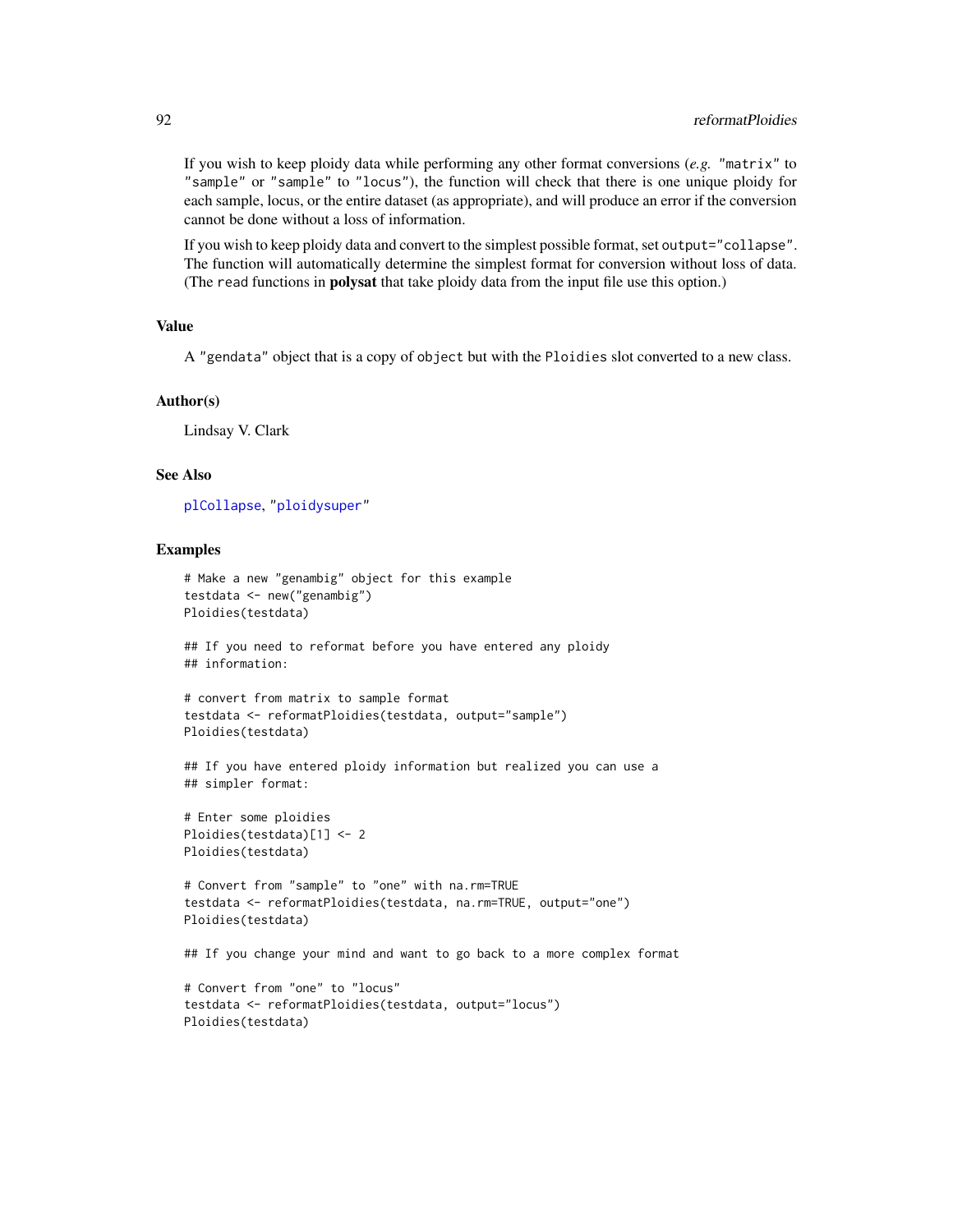# Description

Given the number of subgenomes, the ploidy of each subgenome, and optionally, allele frequencies, simAllopoly will generate a "genambig" object containing simulated data for one locus.

# Usage

```
simAllopoly(ploidy = c(2, 2), n.alleles = c(4, 4), n.homoplasy = 0,
            n.null.alleles=rep(0, length(ploidy)), alleles = NULL,
            freq = NULL, meiotic.error.rate=0, nSam = 100, locname = "L1")
```
# Arguments

| ploidy             | A vector of integers, with one value for each subgenome, indicating the ploidy<br>of that subgenome. For example, $c(2,2)$ indicates an allotetraploid. An allo-<br>hexaploid, with three diploid subgenomes, would be coded as $c(2, 2, 2)$ .                                                                                                                                                                                               |  |
|--------------------|----------------------------------------------------------------------------------------------------------------------------------------------------------------------------------------------------------------------------------------------------------------------------------------------------------------------------------------------------------------------------------------------------------------------------------------------|--|
| n.alleles          | A vector, in similar format to the previous argument, indicating how many dif-<br>ferent unique alleles there are for each isolocus. Ignored if alleles is provided.                                                                                                                                                                                                                                                                         |  |
| n.homoplasy        | A single value indicating how many homoplasious alleles there are. Ignored<br>if alleles is provided. This value should not be greater than any value in<br>n.alleles. If freq is provided, the frequency or frequencies at the end of<br>each vector will be the frequencies of homopolasious alleles.                                                                                                                                      |  |
| n.null.alleles     | A vector, in similar format to ploidy and n. alleles, indicating how many null<br>alleles there are for each isolocus. Ignored if alleles is provided. These values<br>should not be greater than n.alleles. If freq is provided, the frequency or<br>frequencies at the beginning of each vector will be the null allele frequencies.                                                                                                       |  |
| alleles            | Optional. A list of vectors of allele names (which are usually expressed as in-<br>tegers, but can also be character strings if desired). Each element of the list<br>contains the allele names for the corresponding isolocus. Zero indicates a null<br>allele. Allele names that are identical between isoloci will be treated as homo-<br>plasious. If this argument is not provided, alleles will be named as described in<br>"Details". |  |
| freg               | Optional. A list of vectors of allele frequencies. If alleles is provided, all of<br>the vectors must match in length between the two lists. Otherwise, the lengths<br>of the vectors much match the values in n. alleles. If freq is not provided, it<br>will be randomly generated.                                                                                                                                                        |  |
| meiotic.error.rate |                                                                                                                                                                                                                                                                                                                                                                                                                                              |  |
|                    | A single value ranging from 0 to 0.5. The probability of a gamete containing a<br>meiotic error involving this locus. See "Details".                                                                                                                                                                                                                                                                                                         |  |
| nSam               | A single value indicating the number of samples to generate.                                                                                                                                                                                                                                                                                                                                                                                 |  |
| locname            | The name for the locus.                                                                                                                                                                                                                                                                                                                                                                                                                      |  |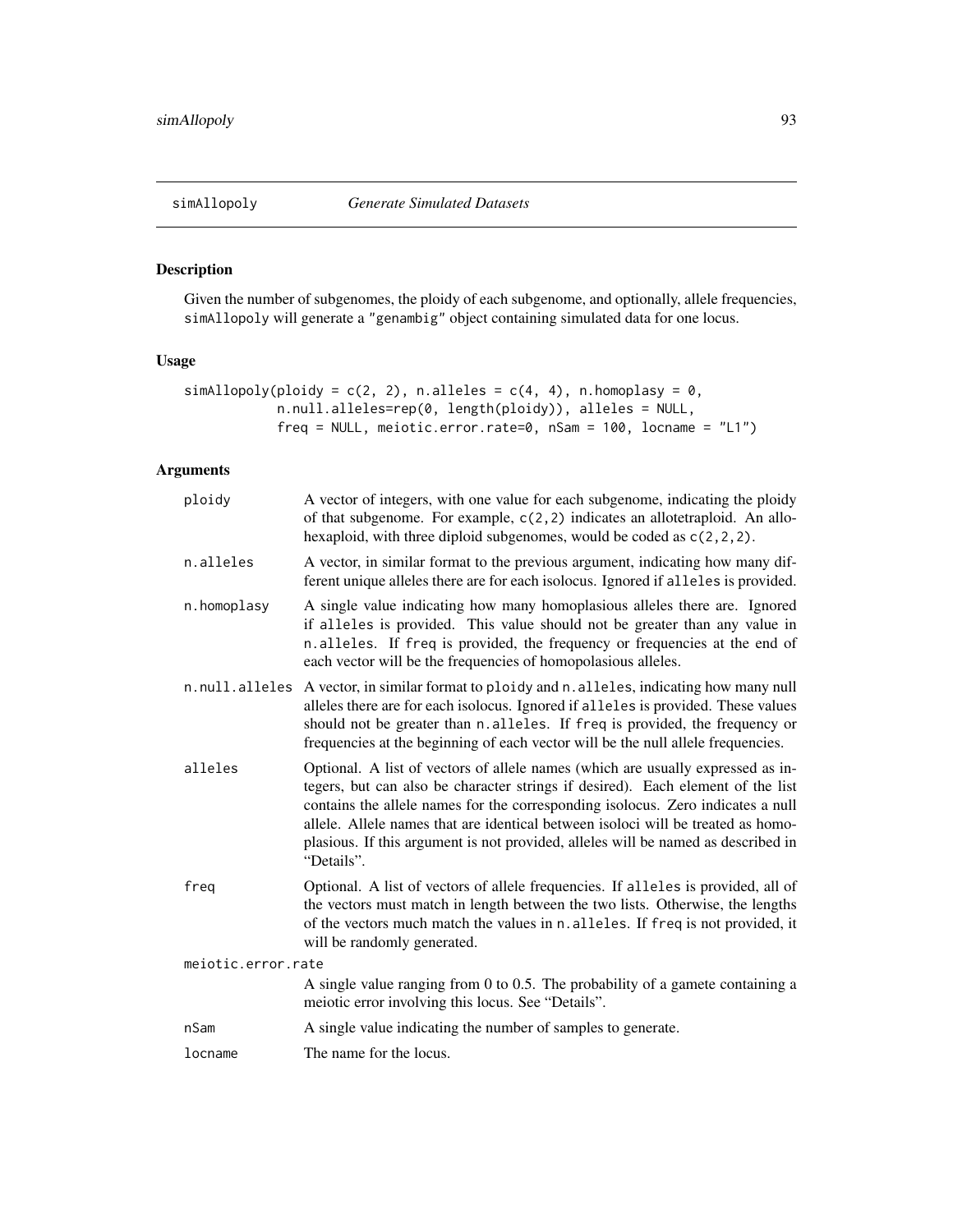## Details

If alleles=NULL, allele names will be generated in the format A-1,A-2,B-1,B-2 etc., where A and B refer to separate subgenomes. Homoplasious alleles will be named H-1,H-2, etc.

Meiotic errors, as simulated by simAllopoly, always result in balanced aneuploidy, *i.e.* one copy of an isolocus will be replaced by an additional copy of a different isolocus. This is simulated on a pergamete basis, so each gamete can have a maximum of one meiotic error per locus, but an individual could potentially be derived from two error-containing gametes. Note that in homozygotes and partial heterozygotes, it may not be possible to detect aneuploidy by examining the genotype; this phenomenon lowers the apparent rate of aneuploidy in the dataset.

If alleles are provided by the user with the alleles argument, zero (for sets of numeric alleles) or "N" (for sets of character alleles) indicates a null allele. The null allele will be simulated at the frequency specified, but will not be shown in the output dataset. Genotypes with no non-null alleles are recorded as missing.

# Value

A "genambig" object.

# **Note**

Unlike the code supplied in the file extdata/simgen.R, all genotypes in a dataset generated by this function will be of the same ploidy.

## Author(s)

Lindsay V. Clark

## References

Clark, L. V. and Drauch Schreier, A. (2017) Resolving microsatellite genotype ambiguity in populations of allopolyploid and diploidized autopolyploid organisms using negative correlations between alleles. *Molecular Ecology Resources*, 17, 1090–1103. DOI: 10.1111/1755-0998.12639.

## See Also

[alleleCorrelations](#page-6-0), [catalanAlleles](#page-21-0), [simgen](#page-94-0)

```
# Generate an allotetraploid dataset with no homoplasy.
# One isolocus has five alleles, while the other has eight.
test <- simAllopoly(n.alleles=c(5,8))
```

```
# Generate an allo-octoploid dataset with two tetraploid subgenomes, ten
# alleles per subgenome, including one homoplasious allele.
test2 <- simAllopoly(ploidy=c(4,4), n.alleles=c(10,10), n.homoplasy=1)
```

```
# Generate an allotetraploid dataset, and manually define allele names
# and frequencies.
```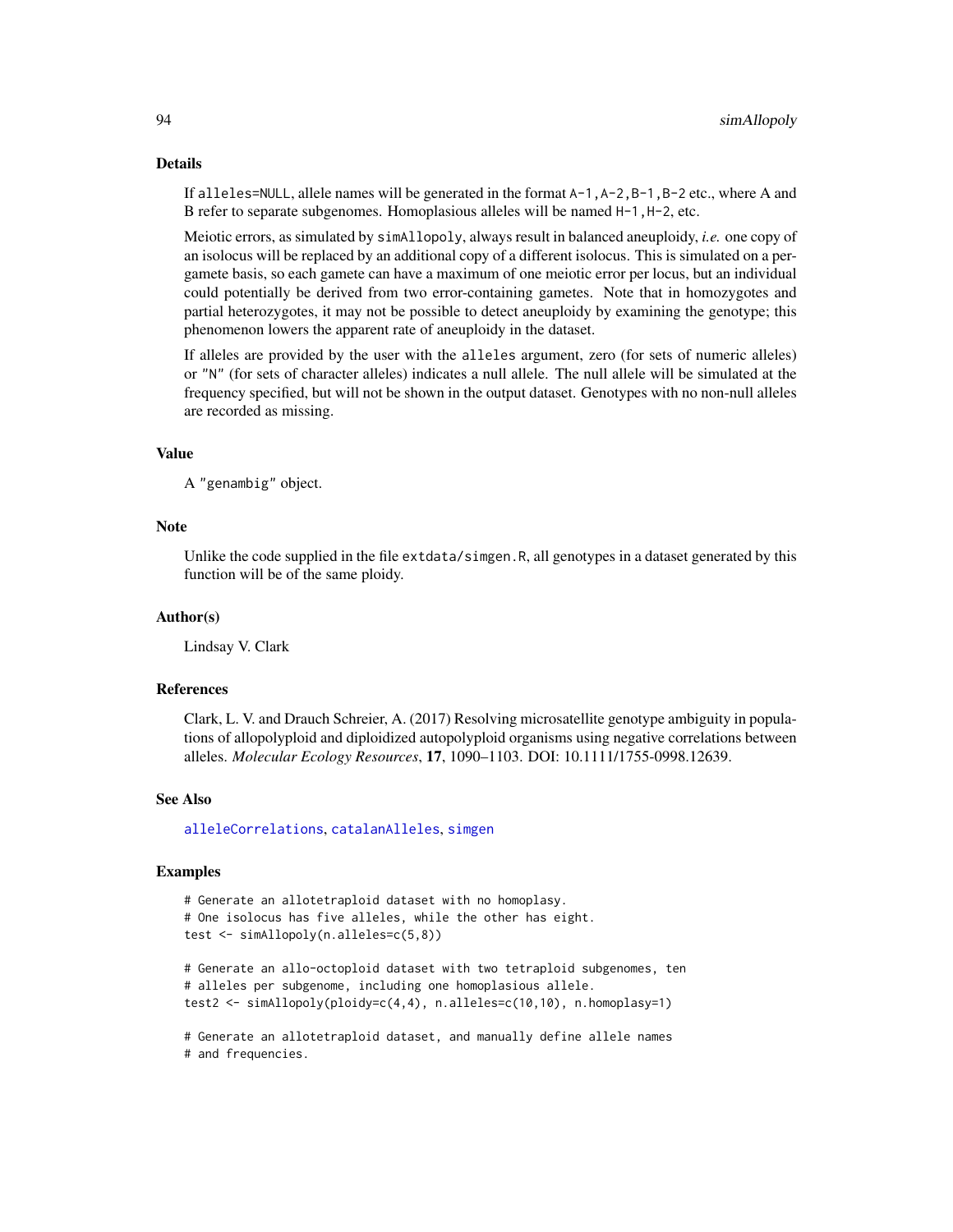## simgen 95

```
test3 <- simAllopoly(alleles=list(c(120,124,126),c(130,134,138,140)),
                         freq=list(c(0.4,0.3,0.3),c(0.25,0.25,0.25,0.25)))
# Generate an autotetraploid dataset with seven alleles
test4 <- simAllopoly(ploidy=4, n.alleles=7)
# Generate an allotetraploid dataset with a null allele at high frequency
test5 <- simAllopoly(n.null.alleles=c(1,0),
                     freq=list(c(0.5,0.1,0.1,0.3), c(0.25,0.25,0.4,0.1)))
```
<span id="page-94-0"></span>simgen *Randomly Generated Data for Learning polysat*

# Description

genambig object containing simulated data from three populations with 100 individuals each, at three loci. Individuals are a random mixture of diploids and tetraploids. Genotypes were generated according to pre-set allele frequencies.

# Usage

data(simgen)

## Format

A genambig object with data in the Genotypes, PopInfo, PopNames, Ploidies and Usatnts slots. This is saved as an .RData file. simgen was created using the code found in the "simgen.R" file in the "extdata" directory of the polysat package installation. This code may be useful for inspiration on how to create a simulated dataset.

## Source

simulated data

# See Also

[testgenotypes](#page-96-0), [genambig](#page-34-0)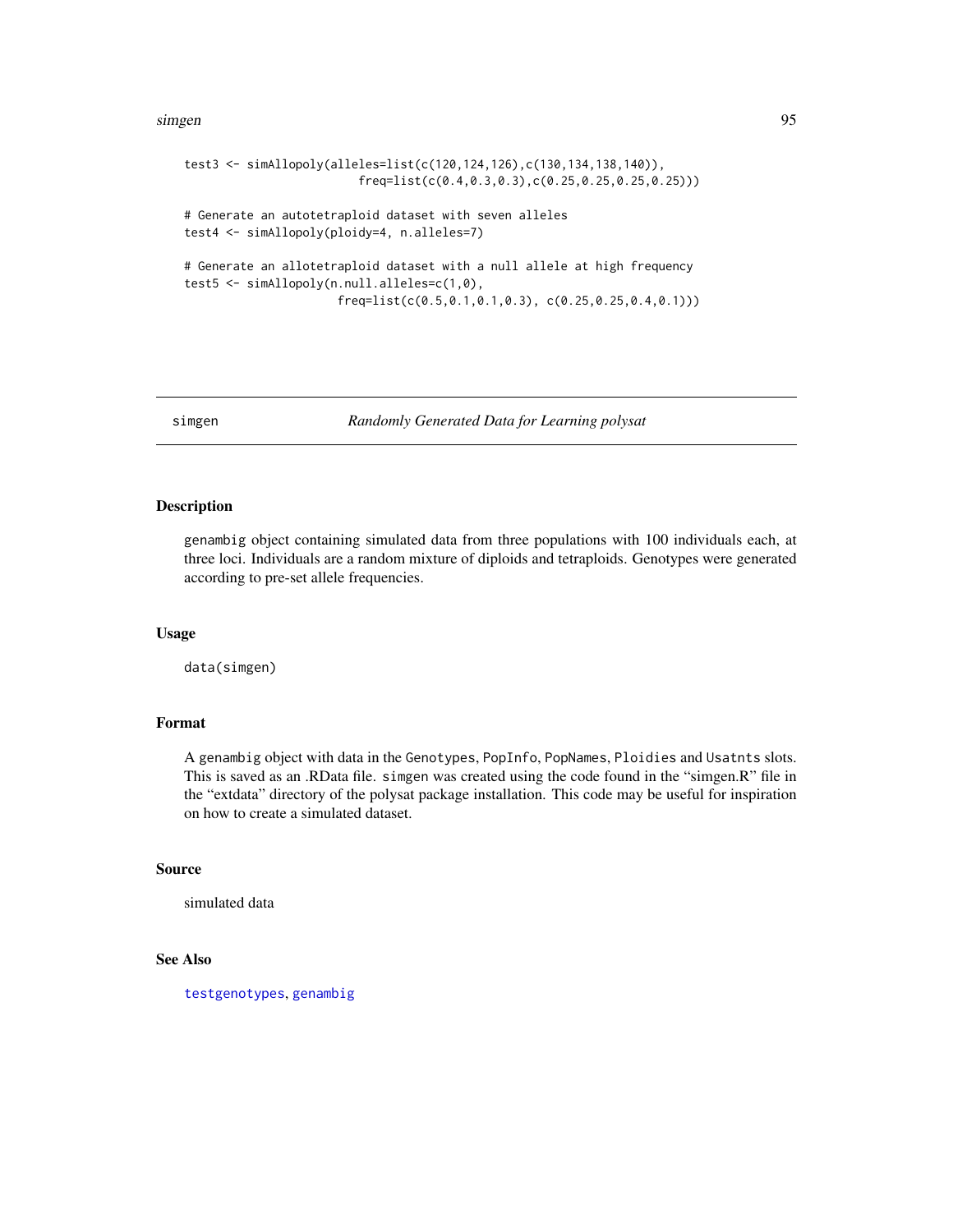## Description

Given genetic data, allele frequencies by population are calculated. This estimation method assumes polysomic inheritance. For genotypes with allele copy number ambiguity, all alleles are assumed to have an equal chance of being present in multiple copies. This function is best used to generate initial values for more complex allele frequency estimation methods.

## Usage

```
simpleFreq(object, samples = Samples(object), loci = Loci(object))
```
#### Arguments

| object  | A genbinary or genambig object containing genotype data. No NA values are al-<br>lowed for PopInfo(object)[samples] or Ploidies(object, samples, loci).<br>(Population identity and ploidy are needed for allele frequency calculation.) |
|---------|------------------------------------------------------------------------------------------------------------------------------------------------------------------------------------------------------------------------------------------|
| samples | An optional character vector of samples to include in the calculation.                                                                                                                                                                   |
| loci    | An optional character vector of loci to include in the calculation.                                                                                                                                                                      |

## Details

If object is of class genambig, it is converted to a genbinary object before allele frequency calculations take place. Everything else being equal, the function will work more quickly if it is supplied with a genbinary object.

For each sample\*locus, a conversion factor is generated that is the ploidy of the sample (and/or locus) as specified in Ploidies(object) divided by the number of alleles that the sample has at that locus. Each allele is then considered to be present in as many copies as the conversion factor (note that this is not necessarily an integer). The number of copies of an allele is totaled for the population and is divided by the total number of genomes in the population (minus missing data at the locus) in order to calculate allele frequency.

A major assumption of this calculation method is that each allele in a partially heterozygous genotype has an equal chance of being present in more than one copy. This is almost never true, because common alleles in a population are more likely to be partially homozygous in an individual. The result is that the frequency of common alleles is underestimated and the frequency of rare alleles is overestimated. Also note that the level of inbreeding in the population has an effect on the relationship between genotype frequencies and allele frequencies, but is not taken into account in this calculation.

## Value

Data frame, where each population is in one row. If each sample in object has only one ploidy, the first column of the data frame is called Genomes and contains the number of genomes in each population. Otherwise, there is a Genomes column for each locus. Each remaining column contains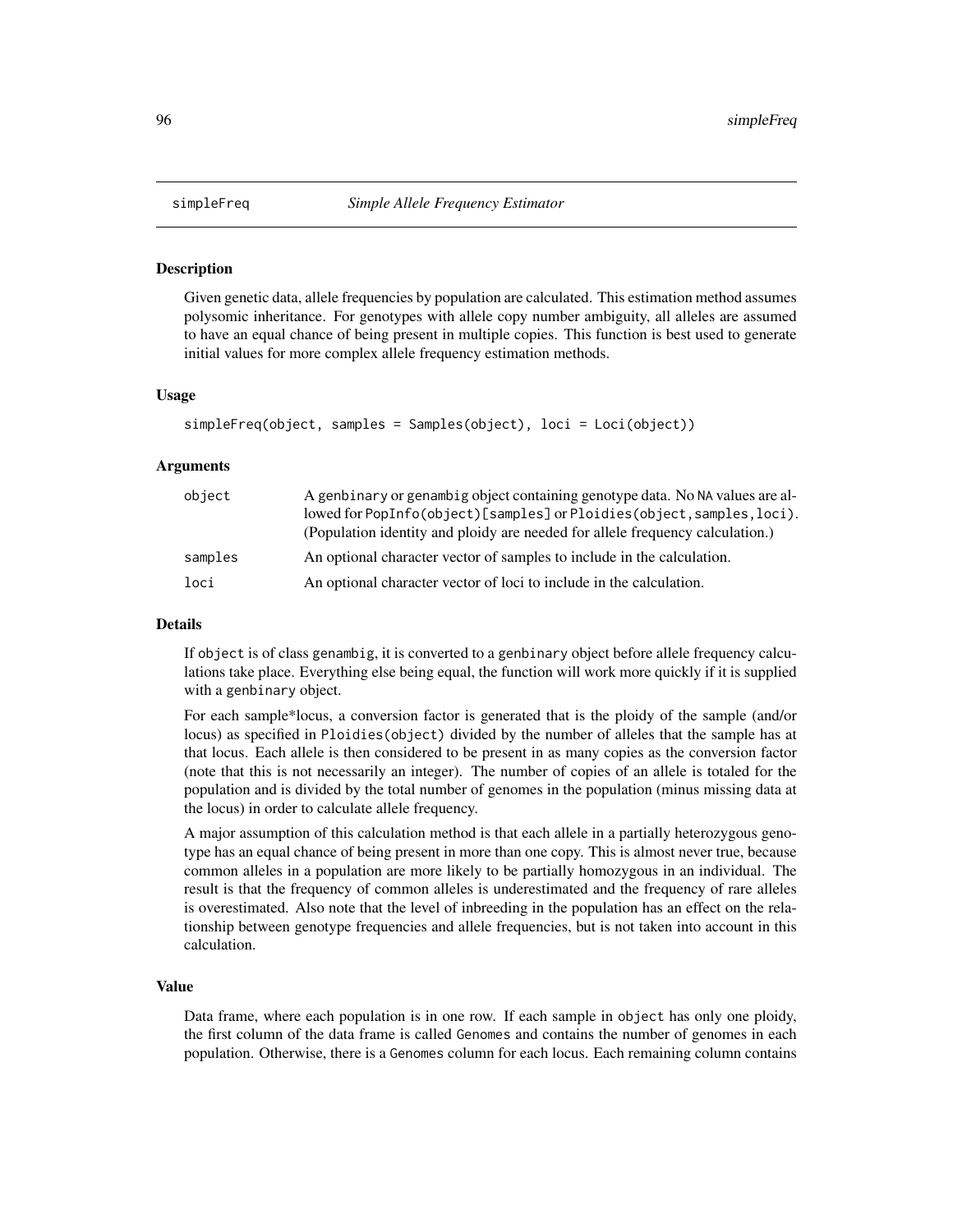# testgenotypes 97

frequencies for one allele. Columns are named by locus and allele, separated by a period. Row names are taken from PopNames(object).

# Author(s)

Lindsay V. Clark

# See Also

[genbinary](#page-39-0), [genambig](#page-34-0)

## Examples

```
# create a data set for this example
mygen <- new("genambig", samples = paste("ind", 1:6, sep=""),
            loci = c("loc1", "loc2"))mygen <- reformatPloidies(mygen, output="sample")
Genotypes(mygen, loci="loc1") <- list(c(206),c(208,210),c(204,206,210),
    c(196,198,202,208),c(196,200),c(198,200,202,204))
Genotypes(mygen, loci="loc2") <- list(c(130,134),c(138,140),c(130,136,140),
    c(138),c(136,140),c(130,132,136))
PopInfo(mygen) <- c(1,1,1,2,2,2)
Ploidies(mygen) <- c(2,2,4,4,2,4)
# calculate allele frequencies
myfreq <- simpleFreq(mygen)
# look at the results
myfreq
# an example where ploidy is indexed by locus instead
mygen2 <- new("genambig", samples = paste("ind", 1:6, sep=""),
             loci = c("loc1", "loc2"))
mygen2 <- reformatPloidies(mygen2, output="locus")
PopInfo(mygen2) <- 1
Ploidies(mygen2) <- c(2,4)
Genotypes(mygen2, loci="loc1") <- list(c(198), c(200,204), c(200),
                                       c(198,202), c(200), c(202,204))
Genotypes(mygen2, loci="loc2") <- list(c(140,144,146), c(138,144),
                                       c(136,138,144,148), c(140),
                                       c(140,142,146,150),
                                       c(142,148,150))
myfreq2 <- simpleFreq(mygen2)
myfreq2
```
<span id="page-96-0"></span>testgenotypes *Rubus Genotype Data for Learning polysat*

## **Description**

genambig object containing alleles of 20 *Rubus* samples at three microsatellite loci.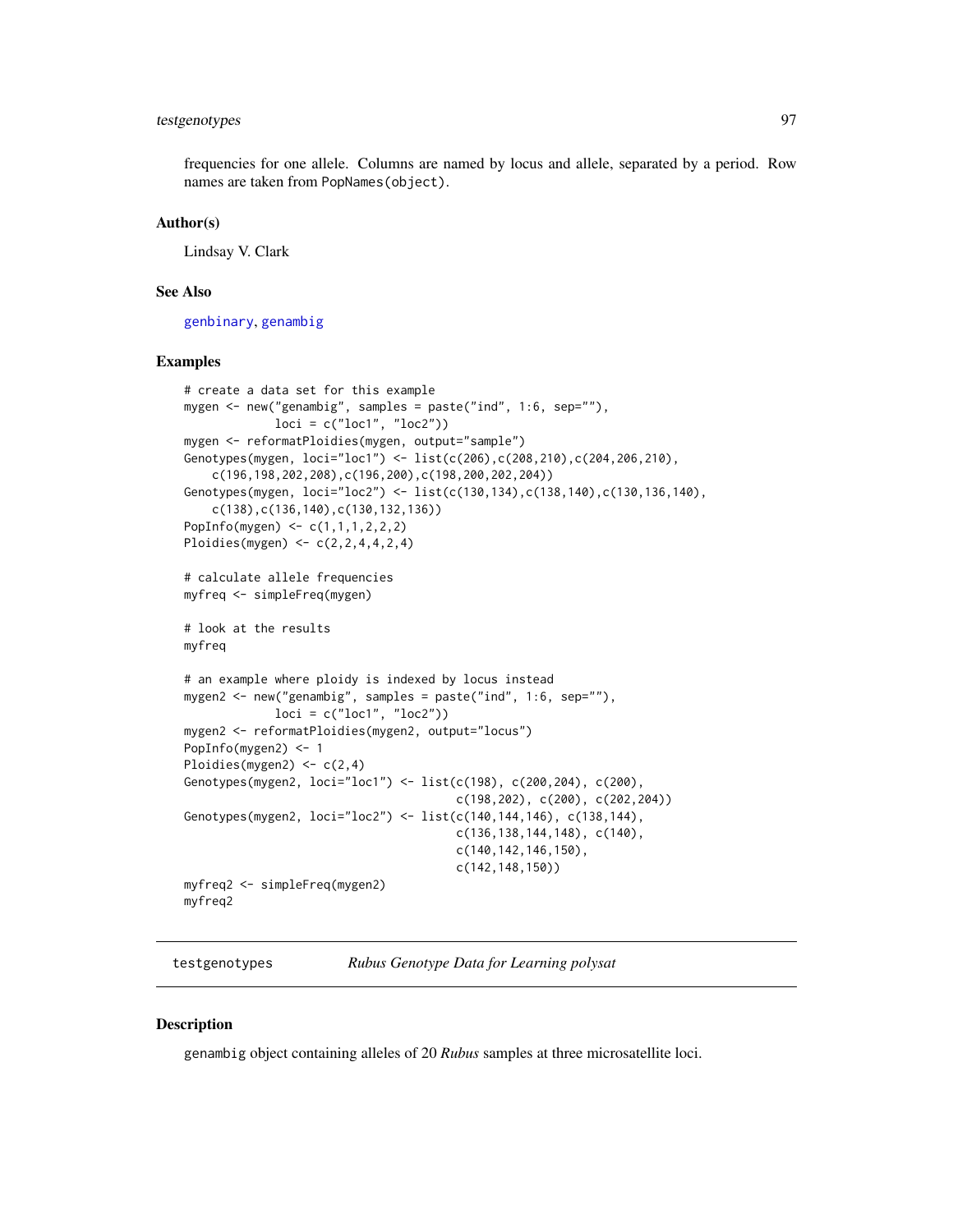## Usage

data(testgenotypes)

## Format

A genambig object with data in the Genotypes, PopInfo, PopNames, and Usatnts slots. This is saved as a .RData file. Population identities are used here to indicate two different species.

## Source

Clark, L. V. and Jasieniuk, M. (2012) Spontaneous hybrids between native and exotic *Rubus* in the Western United States produce offspring both by apomixis and by sexual recombination. *Heredity* 109, 320–328. Data available at: doi: [10.5061/dryad.m466f](https://doi.org/10.5061/dryad.m466f)

## See Also

[FCRinfo](#page-31-0), [simgen](#page-94-0), [genambig](#page-34-0)

viewGenotypes *Print Genotypes to the Console*

## Description

viewGenotypes prints a tab-delimited table of samples, loci, and alleles to the console so that genotypes can be easily viewed.

#### Usage

```
viewGenotypes(object, samples = Samples(object), loci = Loci(object))
```
#### Arguments

| obiect  | An object of one of the gendata subclasses, containing genotypes to be viewed. |
|---------|--------------------------------------------------------------------------------|
| samples | A numerical or character vector indicating which samples to display.           |
| loci    | A numerical or character vector indicating which loci to display.              |

## Details

viewGenotypes is a generic function with methods for genambig and genbinary objects.

For a genambig object, a header line indicating sample, locus, and allele columns is printed. Genotypes are printed below this. Genotypes are ordered first by locus and second by sample.

For a genbinary object, the presence/absence matrix is printed, organized by locus. After the matrix for one locus is printed, a blank line is inserted and the matrix for the next locus is printed.

## Value

No value is returned.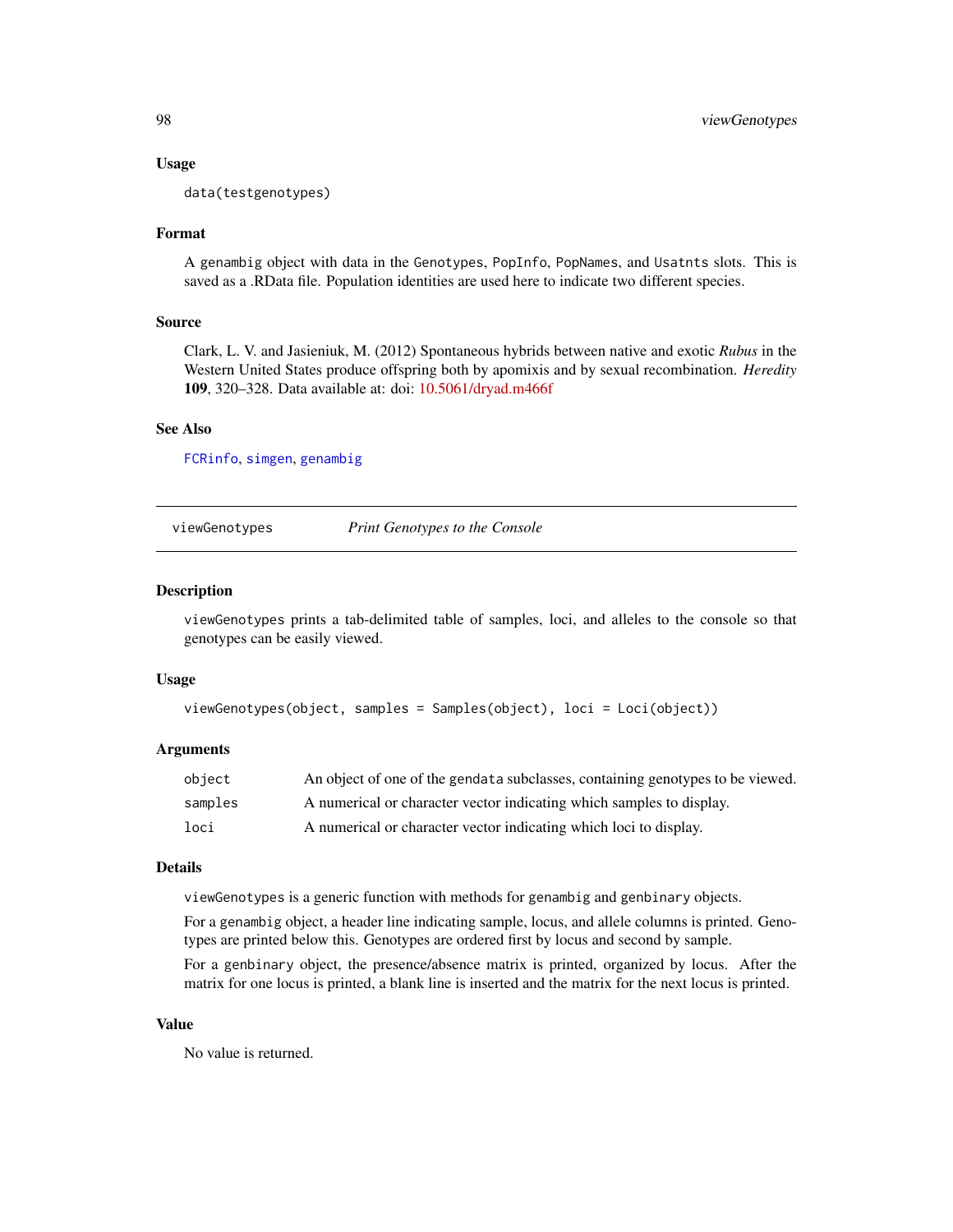## write.ATetra 99

## Author(s)

Lindsay V. Clark

## See Also

[Genotypes](#page-2-0)

## Examples

```
# create a dataset for this example
mygen <- new("genambig", samples=c("ind1", "ind2", "ind3", "ind4"),
            loci=c("locA", "locB"))
Genotypes(mygen) <- array(list(c(98, 104, 108), c(100, 104, 110, 114),
                               c(102, 108, 110), Missing(mygen),
                               c(132, 135), c(138, 141, 147),
                               c(135, 141, 144), c(129, 150)),
                          dim=c(4,2))
# view the genotypes
viewGenotypes(mygen)
```
<span id="page-98-0"></span>write.ATetra *Write Genotypes in ATetra Format*

#### Description

write.ATetra uses genotype and population information contained in a genambig object to create a text file of genotypes in the ATetra format.

## Usage

```
write.ATetra(object, samples = Samples(object),
             loci = Loci(object), file = "")
```
## Arguments

| object  | A genambig object containing the dataset of interest. Genotypes, population<br>identities, population names, and the dataset description are used for creating<br>the file. Ploidies must be set to 4. |
|---------|--------------------------------------------------------------------------------------------------------------------------------------------------------------------------------------------------------|
| samples | A character vector of samples to write to the file. This is a subset of Samples (object).                                                                                                              |
| loci    | A character vector of loci to write to the file. This is a subset of Loci (object).                                                                                                                    |
| file    | A character string indicating the path and name to which to write the file.                                                                                                                            |

## Details

Note that missing data are not allowed in ATetra, although write.ATetra will still process missing data. When it does so, it leaves all alleles blank in the file for that particular sample and locus, and also prints a warning indicating which sample and locus had missing data.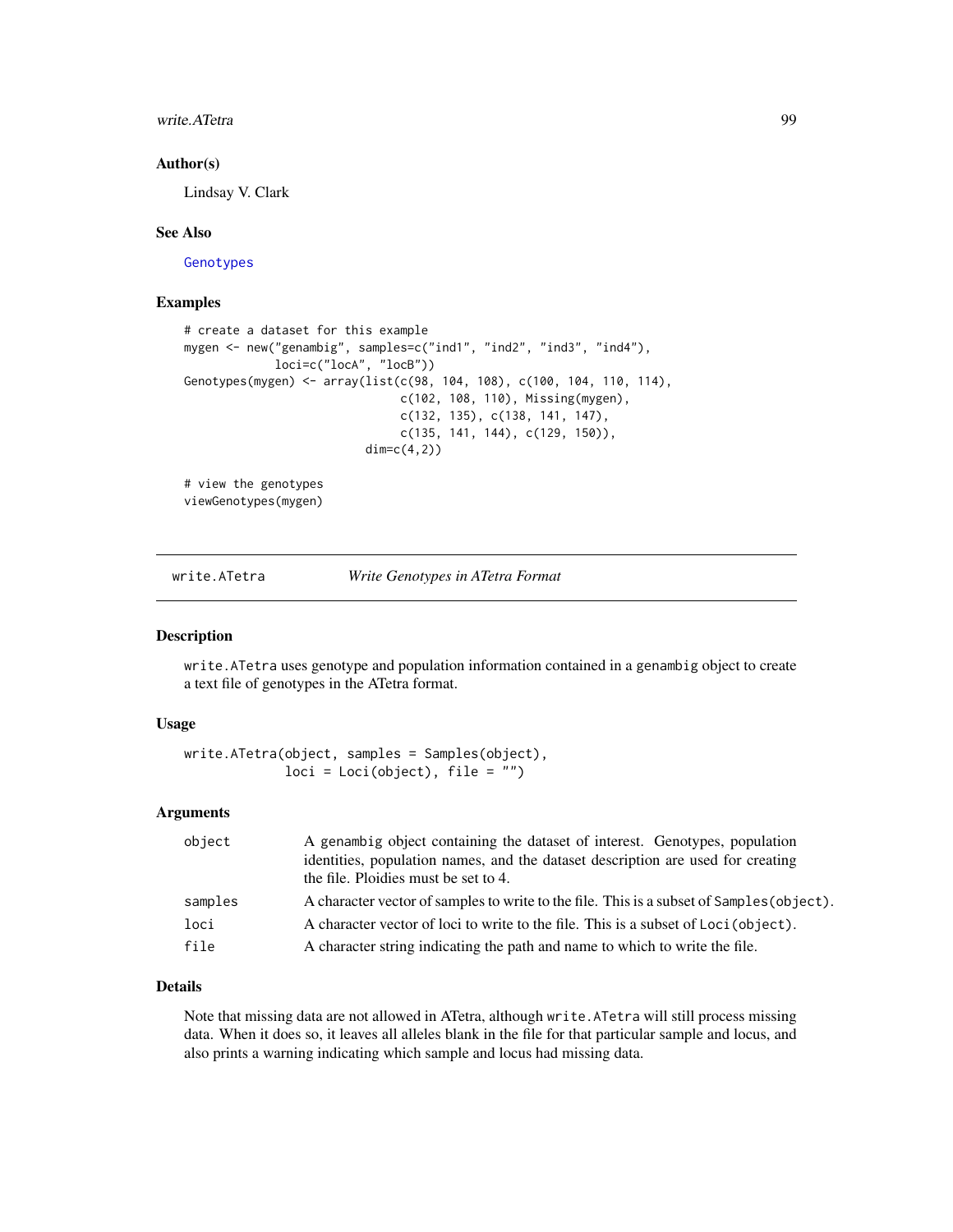## Value

A file is written but no value is returned.

## Author(s)

Lindsay V. Clark

# References

[http://www.vub.ac.be/APNA/ATetra\\_Manual-1-1.pdf](http://www.vub.ac.be/APNA/ATetra_Manual-1-1.pdf)

van Puyvelde, K., van Geert, A. and Triest, L. (2010) ATETRA, a new software program to analyze tetraploid microsatellite data: comparison with TETRA and TETRASAT. *Molecular Ecology Resources* 10, 331-334.

# See Also

[read.ATetra](#page-72-0), [write.Tetrasat](#page-112-0), [write.GeneMapper](#page-102-0), [write.POPDIST](#page-106-0)

```
# set up sample data (usually done by reading files)
mysamples <- c("ind1", "ind2", "ind3", "ind4")
myloci <- c("loc1", "loc2")
mygendata <- new("genambig", samples=mysamples, loci=myloci)
mygendata <- reformatPloidies(mygendata, output="one")
Genotypes(mygendata, loci="loc1") <- list(c(202,204), c(204),
                                          c(200,206,208,212),
                                          c(198,204,208))
Genotypes(mygendata, loci="loc2") <- list(c(78,81,84),
                                          c(75,90,93,96,99),
                                          c(87), c(-9)PopInfo(mygendata) \leq c(1,2,1,2)PopNames(mygendata) <- c("this pop", "that pop")
Ploidies(mygendata) <- 4
Description(mygendata) <- "Example for write.ATetra."
## Not run:
# write an ATetra file
write.ATetra(mygendata, file="atetratest.txt")
# view the file
cat(readLines("atetratest.txt"),sep="\n")
## End(Not run)
```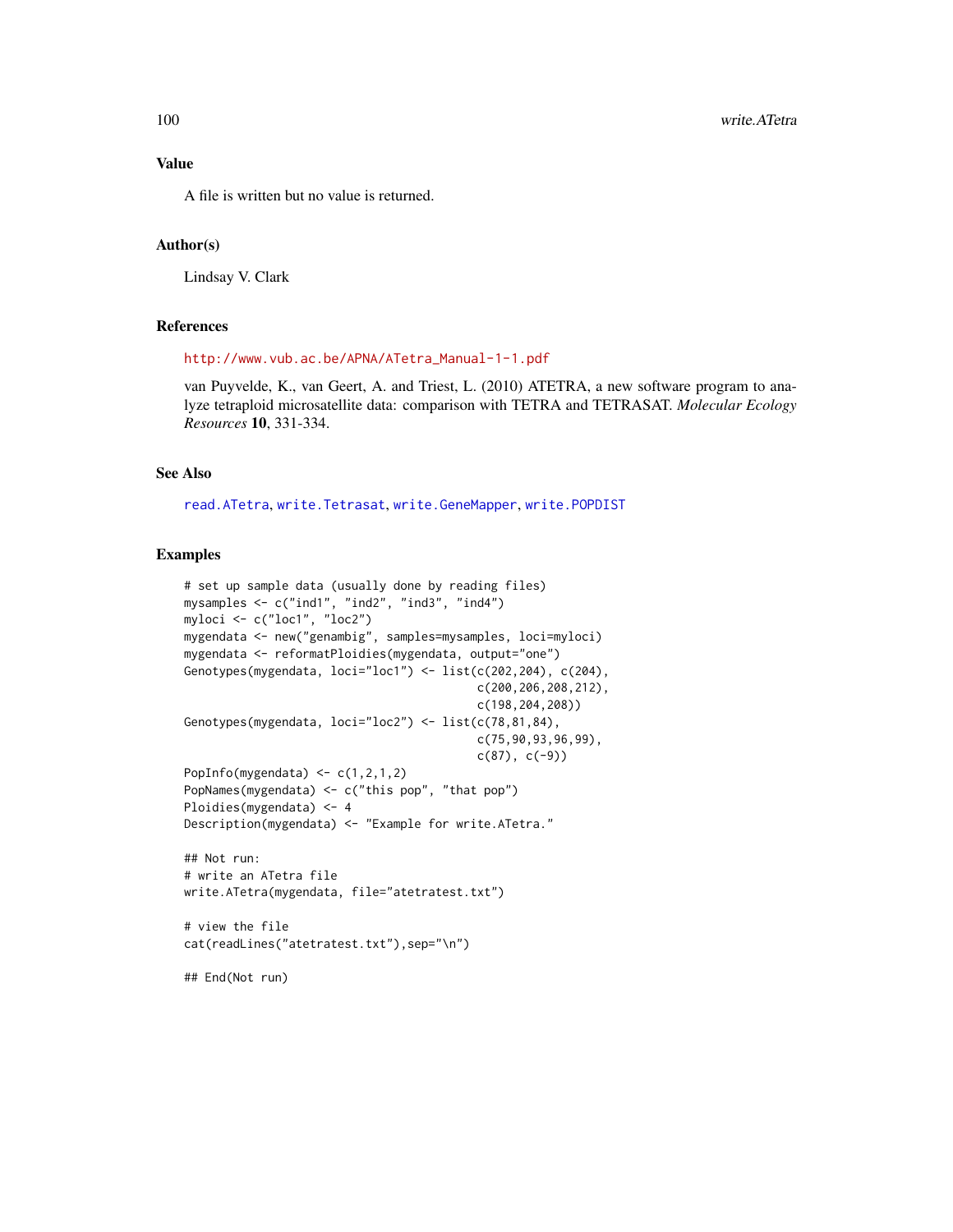write.freq.SPAGeDi *Create a File of Allele Frequencies for SPAGeDi*

# Description

A table of allele frequencies such as that produced by simpleFreq or deSilvaFreq is used to calculate average allele frequencies for the entire dataset. These are then written in a format that can be read by the software SPAGeDi.

## Usage

```
write.freq.SPAGeDi(freqs, usatnts, file = ", digits = 2,
                   pops = row.names(freqs),
  loci = unique(as.matrix(as.data.frame(strsplit(names(freqs), split =
  ".", fixed = TRUE), stringsAsFactors = FALSE))[1, ]))
```
## Arguments

| fregs   | A data frame of population sizes and allele frequencies, such as that produced                                                                                                                                                                                                                                                        |
|---------|---------------------------------------------------------------------------------------------------------------------------------------------------------------------------------------------------------------------------------------------------------------------------------------------------------------------------------------|
|         | by simpleFreq or deSilvaFreq. Populations are in rows, and alleles are in<br>columns. A column is needed containing population sizes in number of genomes;                                                                                                                                                                            |
|         | this may either be a single column called "Genomes" or multiple columns named                                                                                                                                                                                                                                                         |
|         | by the locus and "Genomes", sepearated by a period. All other columns contain<br>allele frequencies. The column names for these should be the locus and allele                                                                                                                                                                        |
|         | separated by a period.                                                                                                                                                                                                                                                                                                                |
| usatnts | An integer vector containing the lengths of the microsatellite repeats for the loci<br>in the table. In most cases, if object is the "gendata" object used to generate<br>freqs, then you should set usatnts = Usatnts (object). This is needed to<br>convert allele names in the same way that write. SPAGeDi converts allele names. |
| file    | The name of the file to write.                                                                                                                                                                                                                                                                                                        |
| digits  | The number of digits to use to represent each allele. This should be the same<br>as that used in write. SPAGeD <sub>1</sub> , so that allele names are consistent between the<br>two files.                                                                                                                                           |
| pops    | An optional character vector indicating a subset of populations from the table to<br>use in calculating mean allele frequencies.                                                                                                                                                                                                      |
| loci    | An optional character vector indicating a subset of loci to write to the file.                                                                                                                                                                                                                                                        |
|         |                                                                                                                                                                                                                                                                                                                                       |

# Details

For some calculations of inter-individual relatedness and kinship coefficients, SPAGeDi can read a file of allele frequencies to use in the calculation. write.freq.SPAGeDi puts allele frequencies from polysat into this format.

A weighted average of allele frequencies is calculated across all populations (or those specified by pops). The average is weighted by population size as specified in the "Genomes" column of freqs.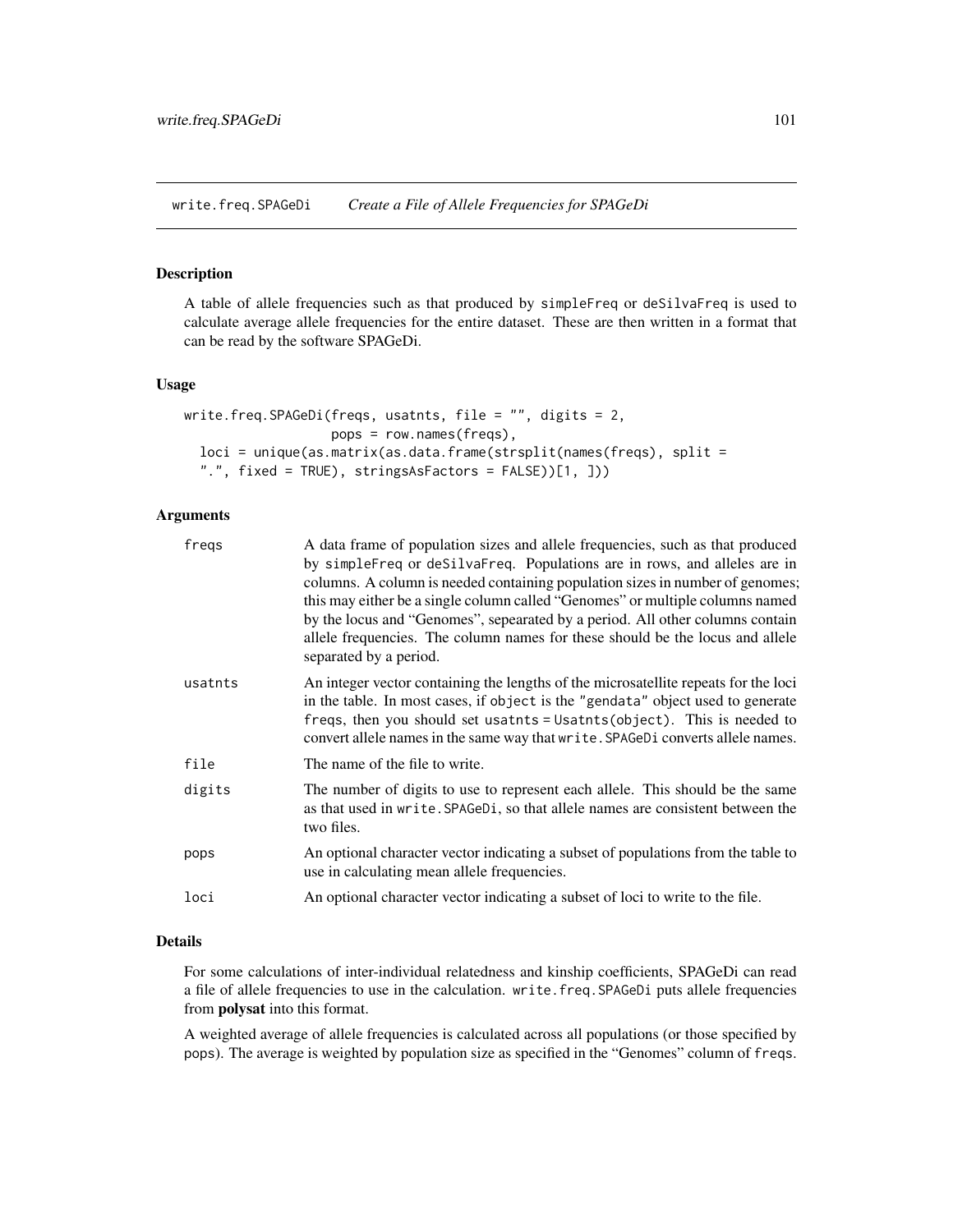Allele names are converted to match those produced by write.SPAGeDi. Alleles are divided by the numbers in usatnts in order to convert fragment length in nucleotides to repeat numbers. If necessary, 10<sup> $\wedge$ </sup>(digits-1) is repeatedly subtracted from all alleles until they can be represented using the right number of digits.

The file produced is tab-delimited and contains two columns per locus. The first column contains the locus name followed by all allele names, and the second column contains the number of alleles followed by the allele frequencies.

## Value

A file is written but no value is returned.

## **Note**

SPAGeDi can already estimate allele frequencies in a way that is identical to that of simpleFreq. Therefore, if you have allele frequencies produced by simpleFreq, there is not much sense in exporting them to SPAGeDi. deSilvaFreq, however, is a more advanced and accurate allele frequency estimation than what is available in SPAGeDi v1.3. write.freq.SPAGeDi exists primarily to export allele frequencies from deSilvaFreq.

## Author(s)

Lindsay V. Clark

## References

<https://ebe.ulb.ac.be/ebe/SPAGeDi.html>

Hardy, O. J. and Vekemans, X. (2002) SPAGeDi: a versatile computer program to analyse spatial genetic structure at the individual or population levels. *Molecular Ecology Notes* 2, 618-620.

## See Also

[write.SPAGeDi](#page-107-0), [deSilvaFreq](#page-25-0)

```
## Not run:
# set up a genambig object to use in this example
mygen <- new("genambig", samples=c(paste("G", 1:30, sep=""),
                                   paste("R", 1:50, sep="")),
             loci=c("afrY", "ggP"))
PopNames(mygen) <- c("G", "R")
PopInfo(mygen) <- c(rep(1, 30), rep(2, 50))
mygen <- reformatPloidies(mygen, output="one")
Ploidies(mygen) <- 4
Usatnts(mygen) <- c(2, 2)
# randomly create genotypes according to pre-set allele frequencies
for(s in Samples(mygen, populations=1)){
```

```
Genotype(mygen, s, "afrY") <-
```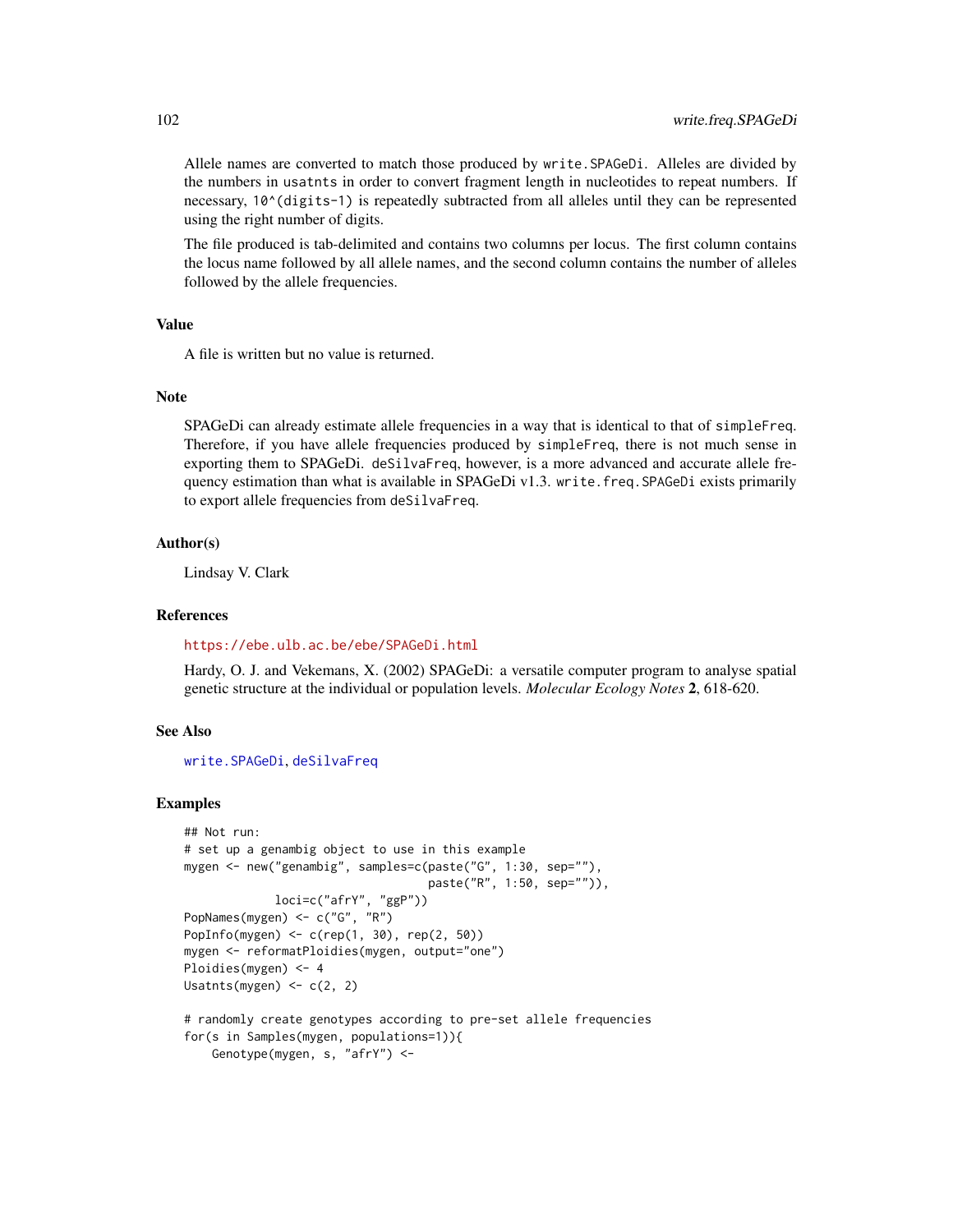```
unique(sample(c(140, 142, 146, 150, 152), 4, TRUE,
                     c(.30, .12, .26, .08, .24)))
    Genotype(mygen, s, "ggP") <-
       unique(sample(c(210, 214, 218, 220, 222), 4, TRUE,
                     c(.21, .13, .27, .07, .32)))
}
for(s in Samples(mygen, populations=2)){
    Genotype(mygen, s, "afrY") <-
       unique(sample(c(140, 142, 144, 150, 152), 4, TRUE,
                     c(.05, .26, .17, .33, .19)))
    Genotype(mygen, s, "ggP") <-
       unique(sample(c(212, 214, 220, 222, 224), 4, TRUE,
                     c(.14, .04, .36, .20, .26)))
}
# write a SPAGeDi file
write.SPAGeDi(mygen, file="SPAGdataFreqExample.txt")
# calculate allele frequenies
myfreq <- deSilvaFreq(mygen, self = 0.05)
# write allele frequencies file
write.freq.SPAGeDi(myfreq, usatnts=Usatnts(mygen),
file="SPAGfreqExample.txt")
## End(Not run)
```
<span id="page-102-0"></span>write.GeneMapper *Write Genotypes to a Table Similarly to ABI GeneMapper*

## Description

Given a genambig object, write.GeneMapper writes a text file of a table containing columns for sample name, locus, and alleles.

# Usage

```
write.GeneMapper(object, file = "", samples = Samples(object),
                 loci = Loci(object))
```
#### **Arguments**

| object  | A genambig object containing genotype data to write to the file. The Ploidies<br>slot is used for determining how many allele columns to make. |
|---------|------------------------------------------------------------------------------------------------------------------------------------------------|
| file    | Character string. The path to which to write the file.                                                                                         |
| samples | Character vector. Samples to write to the file. This should be a subset of<br>Samples(object).                                                 |
| loci    | Character vector. Loci to write to the file. This should be a subset of Loci (object).                                                         |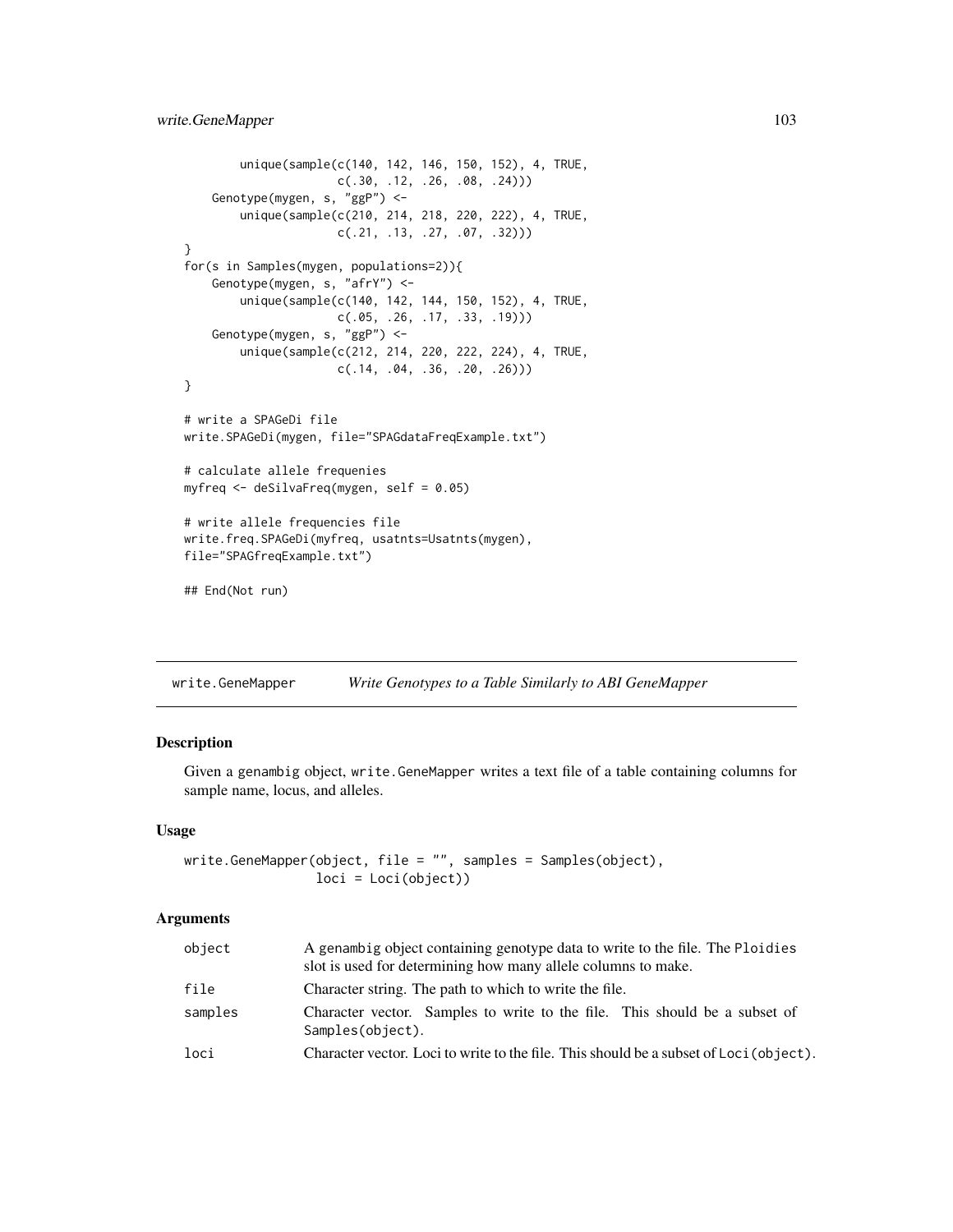# Details

Although I do not know of any population genetic software other than **polysat** that will read this data format directly, the ABI GeneMapper Genotypes Table format is a convenient way for the user to store microsatellite genotype data and view it in a text editor or spreadsheet software. Each row contains the sample name, locus name, and alleles separated by tabs.

The number of allele columns needed is detected by the maximum value of Ploidies (object, samples, loci). The function will add additional columns if it encounters genotypes with more than this number of alleles.

write.GeneMapper handles missing data in a very simple way, in that it writes the missing data symbol directly to the table as though it were an allele. If you want missing data to be represented differently in the table, you can open it in spreadsheet software and use find/replace or conditional formatting to locate missing data.

The file that is produced can be read back into R directly by [read.GeneMapper](#page-74-0), and therefore may be a convenient way to backup genotype data for future analysis and manipulation in **polysat**. ([save](#page-0-0) can also be used to backup an R object more directly, including population and other information.) This can also enable the user to edit genotype data in spreadsheet software, if the [editGenotypes](#page-28-0) function is not sufficient.

## Value

A file is written but no value is returned.

## Author(s)

Lindsay V. Clark

## References

GeneMapper website: <https://www.thermofisher.com/order/catalog/product/4475073>

#### See Also

[read.GeneMapper](#page-74-0), [write.Structure](#page-109-0), [write.GenoDive](#page-104-0), [write.Tetrasat](#page-112-0), [write.ATetra](#page-98-0), [write.POPDIST](#page-106-0), [write.SPAGeDi](#page-107-0), [editGenotypes](#page-28-0)

```
# create a genotype object (usually done by reading a file)
mysamples <- c("ind1", "ind2", "ind3", "ind4")
myloci <- c("loc1", "loc2")
mygendata <- new("genambig", samples=mysamples, loci=myloci)
mygendata <- reformatPloidies(mygendata, output="one")
Genotypes(mygendata, loci="loc1") <- list(c(202,204), c(204),
                                          c(200,206,208,212),
                                          c(198,204,208))
Genotypes(mygendata, loci="loc2") <- list(c(78,81,84),
                                          c(75,90,93,96,99),
                                          c(87), c(-9)Ploidies(mygendata) <- 6
```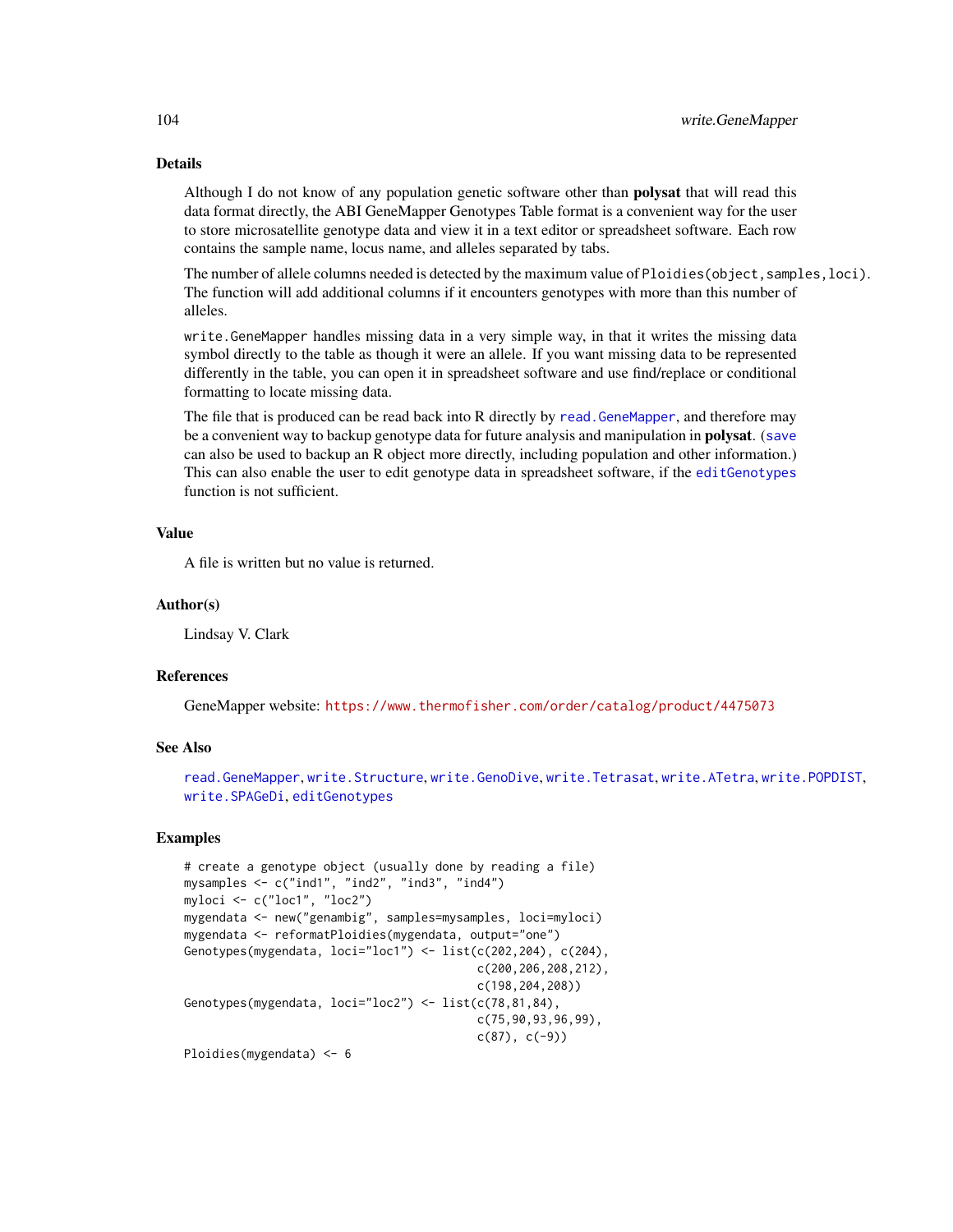# write.GenoDive 105

```
## Not run:
# write a GeneMapper file
write.GeneMapper(mygendata, "exampleGMoutput.txt")
# view the file with read.table
read.table("exampleGMoutput.txt", sep="\t", header=TRUE)
## End(Not run)
```
<span id="page-104-0"></span>write.GenoDive *Write a File in GenoDive Format*

## **Description**

write.GenoDive uses data from a genambig object to create a file formatted for the software GenoDive.

## Usage

```
write.GenoDive(object, digits = 2, file = "",
               samples = Samples(object), loci = Loci(object))
```
## Arguments

| object  | A genambig object containing genotypes, ploidies, population identities, mi-<br>crosatellite repeat lengths, and description for the dataset of interest. |
|---------|-----------------------------------------------------------------------------------------------------------------------------------------------------------|
| digits  | An integer indicating how many digits to use to represent each allele (usually 2)<br>or $3$ ).                                                            |
| file    | A character string of the file path to which to write.                                                                                                    |
| samples | A character vector of samples to include in the file. A subset of Samples (object).                                                                       |
| loci    | A character vector of loci to include in the file. A subset of Loci (object).                                                                             |

## Details

The number of individuals, number of populations, number of loci, and maximum ploidy of the sample are calculated automatically and entered in the second line of the file. If the maximum ploidy needs to be reduced by random removal of alleles, it is possible to do this in the software GenoDive after importing the data. The genambig object should not have individuals with more alleles than the highest ploidy level listed in its Ploidies slot.

Several steps happen in order to convert alleles to the right format. First, all instances of the missing data symbol are replaced with zero. Alleles are then divided by the numbers provided in Usatnts(object) (and rounded down if necessary) in order to convert them from nucleotides to repeat numbers. If the alleles are still too big to be represented by the number of digits specified, write.GenoDive repeatedly subtracts a number  $(10^(digits-1); 10$  if digits=2) from all alleles at a locus until the alleles are small enough. Alleles are then converted to characters, and a leading zero is added to an allele if it does not have enough digits. These alleles are concatenated at each locus so that each sample\*locus genotype is an uninterrupted string of numbers.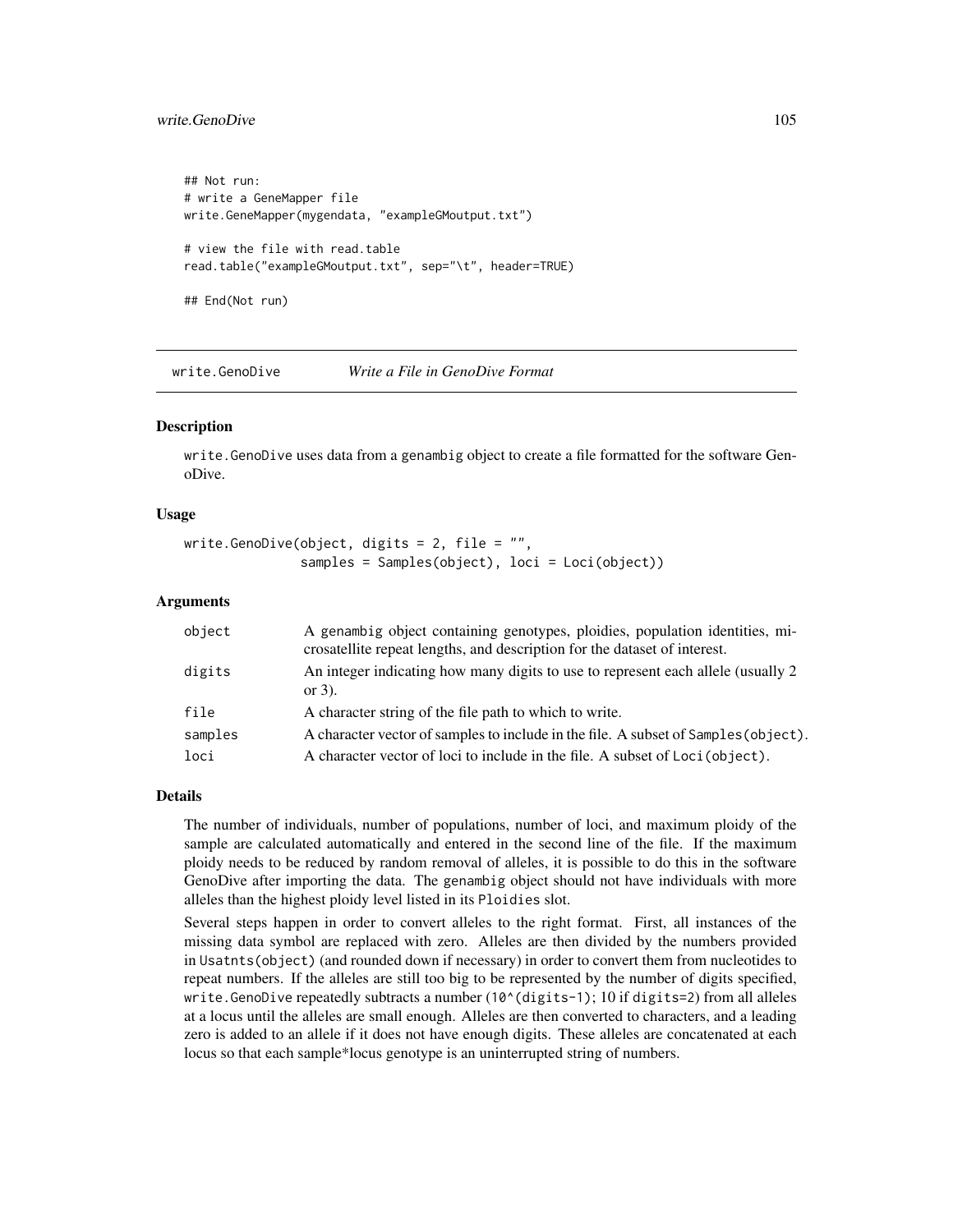## Value

A file is written but no value is returned.

# Author(s)

Lindsay V. Clark

## References

Meirmans, P. G. and Van Tienderen P. H. (2004) GENOTYPE and GENODIVE: two programs for the analysis of genetic diversity of asexual organisms. *Molecular Ecology Notes* 4, 792-794.

<http://www.bentleydrummer.nl/software/software/GenoDive.html>

## See Also

[read.GenoDive](#page-76-0), [write.Structure](#page-109-0), [write.ATetra](#page-98-0), [write.Tetrasat](#page-112-0), [write.GeneMapper](#page-102-0), [write.POPDIST](#page-106-0), [write.SPAGeDi](#page-107-0)

## Examples

```
# set up the genotype object (usually done by reading a file)
mysamples <- c("Mal", "Inara", "Kaylee", "Simon", "River", "Zoe",
               "Wash", "Jayne", "Book")
myloci <- c("loc1", "loc2")
mygendata <- new("genambig", samples=mysamples, loci=myloci)
mygendata <- reformatPloidies(mygendata, output="sample")
Genotypes(mygendata, loci="loc1") <- list(c(304,306), c(302,310),
                                          c(306), c(312,314),
    c(312,314), c(308,310), c(312), c(302,308,310), c(-9))Genotypes(mygendata, loci="loc2") <- list(c(118,133), c(121,130),
                                          c(122,139), c(124,133),
    c(118,124), c(121,127), c(124,136), c(124,127,136), c(121,130))
Usatnts(mygendata) <- c(2,3)
PopNames(mygendata) <- c("Core","Outer Rim")
PopInfo(mygendata) <- c(2,1,2,1,1,2,2,2,1)
Ploidies(mygendata) <- c(2,2,2,2,2,2,2,3,2)
Description(mygendata) <- "Serenity crew"
## Not run:
# write files (use file="" to write to the console instead)
write.GenoDive(mygendata, digits=2, file="testGenoDive2.txt")
write.GenoDive(mygendata, digits=3, file="testGenoDive3.txt")
```
## End(Not run)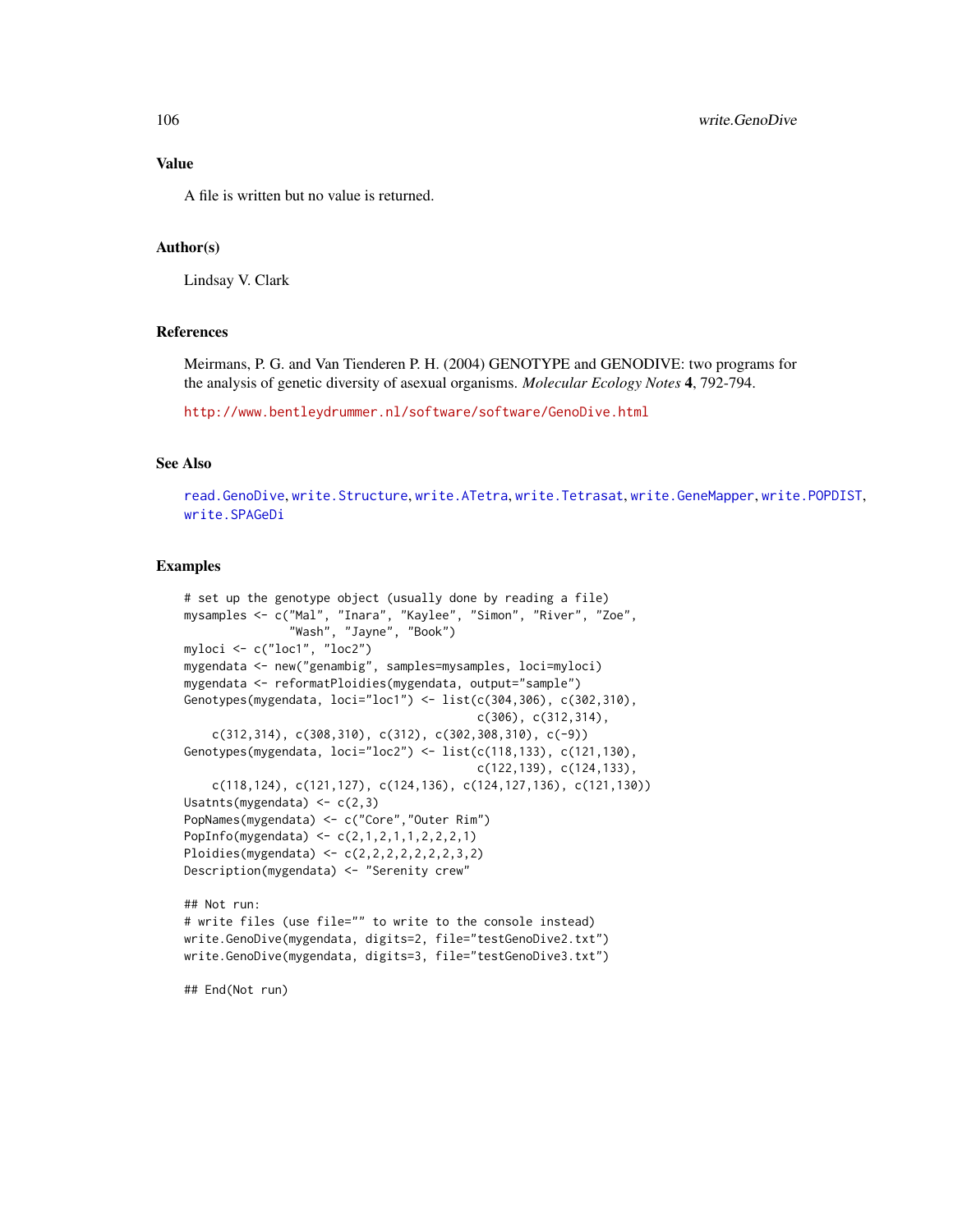<span id="page-106-0"></span>

## Description

write.POPDIST uses data from a "genambig" object to write a file formatted for the software POPDIST.

## Usage

```
write.POPDIST(object, samples = Samples(object),
              loci = Loci(object), file = "")
```
## Arguments

| object  | A "genambig" object. Ploidies and PopInfo are required, and if provided<br>Usatnts may be used to convert alleles to repeat number in order to represent<br>each allele with two digits. Locus names and PopNames are used in the file, but<br>sample names are not. |
|---------|----------------------------------------------------------------------------------------------------------------------------------------------------------------------------------------------------------------------------------------------------------------------|
| samples | An optional character vector of samples to use. Must be a subset of Samples (object).                                                                                                                                                                                |
| loci    | An optional character vector of loci to use. Must be a subset of Loci (object).                                                                                                                                                                                      |
| file    | Character string. File path to which to write.                                                                                                                                                                                                                       |

## Details

POPDIST is a program that calculates inter-population distance measures, some of which are available for polyploid samples with allele copy number ambiguity. Each population must be of uniform ploidy, but different populations may have different ploidies.

Two types of warning messages may be printed by write.POPDIST. The first indicates that a population contains individuals of more than one ploidy. In this case a file is still written, but POPDIST may not be able to read it. Separate populations with different ploidies are okay. The second type of warning indicates that an individual has more alleles than its ploidy level. If this occurs, alleles are randomly removed from the genotype that is written to the file.

If necessary, write.POPDIST converts alleles into a two-digit format, similarly to write.Tetrasat. If the value of any allele for a given locus is greater than 99, the function first checks to see if the locus has a Usatnts value greater than 1, and if so divides all alleles by this value and rounds down. If the locus still has alleles with more than two digits, a multiple of 10 is subtracted from all alleles. A zero is placed in front of any allele with one digit.

# Value

A file is written but no value is returned.

## Author(s)

Lindsay V. Clark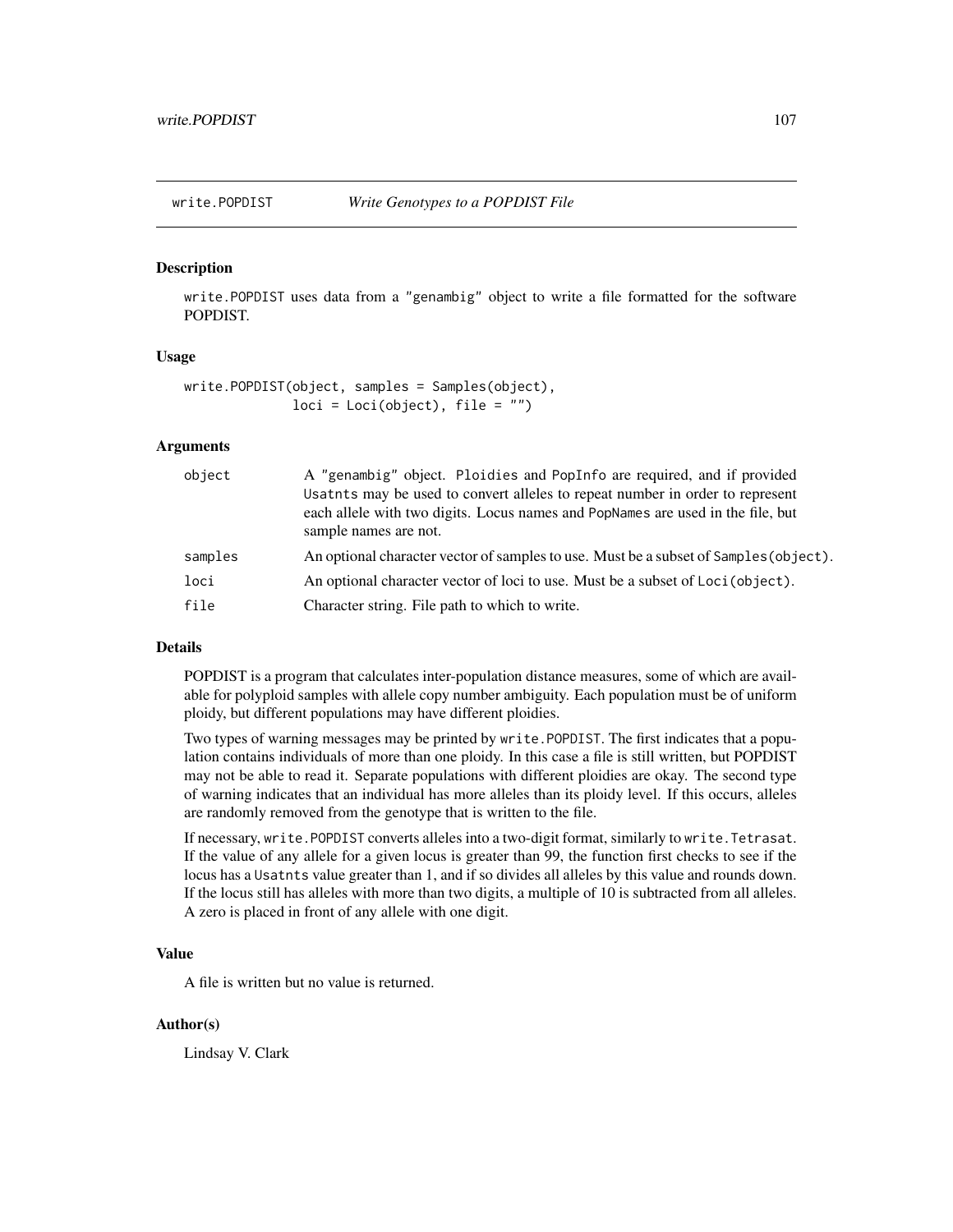## References

Tomiuk, J., Guldbrandtsen, B. and Loeschcke, B. (2009) Genetic similarity of polyploids: a new version of the computer program POPDIST (version 1.2.0) considers intraspecific genetic differentiation. *Molecular Ecology Resources* 9, 1364-1368.

Guldbrandtsen, B., Tomiuk, J. and Loeschcke, B. (2000) POPDIST version 1.1.1: A program to calculate population genetic distance and identity measures. *Journal of Heredity* 91, 178–179.

## See Also

[read.POPDIST](#page-78-0), [write.Tetrasat](#page-112-0), [write.ATetra](#page-98-0), [write.SPAGeDi](#page-107-0), [write.GenoDive](#page-104-0), [write.Structure](#page-109-0), [write.GeneMapper](#page-102-0)

#### Examples

```
# create a "genambig" object containing the dataset
mygen <- new("genambig", samples=c("a", "b", "c", "d"),
             loci=c("loc1", "loc27"))
mygen <- reformatPloidies(mygen, output="sample")
Description(mygen) <- "Some example data for POPDIST"
PopInfo(mygen) \leq c(1,1,2,2)
PopNames(mygen) <- c("Old Orchard Beach", "York Beach")
Ploidies(mygen) \leq c(2,2,4,4)Usatnts(mygen) \leq -c(2,2)Genotypes(mygen, loci="loc1") <- list(c(128, 134), c(130),
                                      Missing(mygen), c(126, 128, 132))
Genotypes(mygen, loci="loc27") <- list(c(209,211), c(207,217),
                                       c(207,209,215,221), c(211,223))
## Not run:
# write the file
write.POPDIST(mygen, file="forPOPDIST.txt")
# view the file
cat(readLines("forPOPDIST.txt"), sep="\n")
## End(Not run)
```
<span id="page-107-0"></span>write.SPAGeDi *Write Genotypes in SPAGeDi Format*

## **Description**

write.SPAGeDi uses data contained in a genambig object to create a file that can be read by the software SPAGeDi. The user controls how the genotypes are formatted, and can provide a data frame of spatial coordinates for each sample.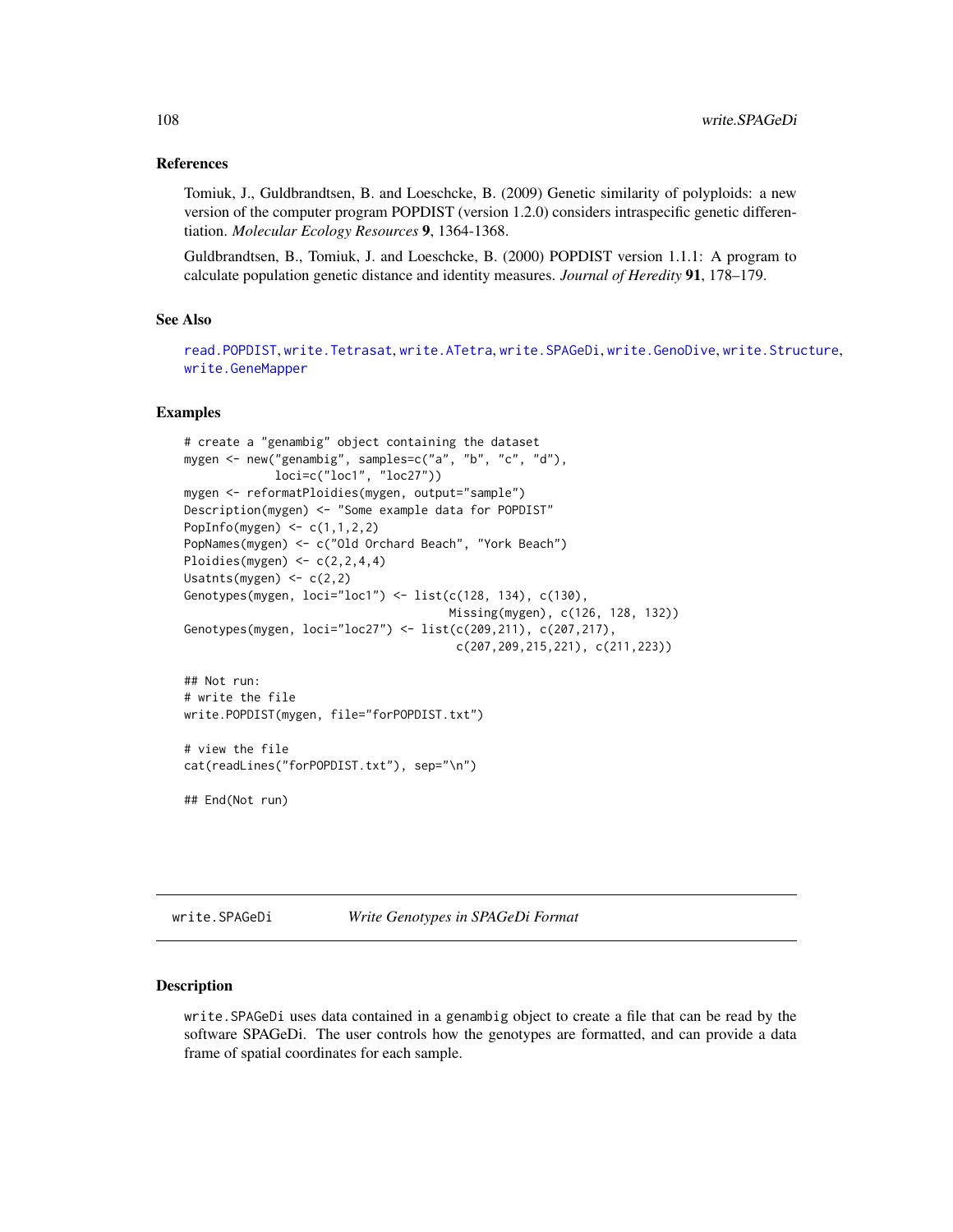# write.SPAGeDi 109

### Usage

```
write.SPAGeDi(object, samples = Samples(object),
              loci = Loci(object), allelesep = ''/,
              digits = 2, file = ",
              spatcoord = data.frame(X = rep(1, length(samples)),Y = rep(1, length(samples)),
                                     row.names = samples))
```
# Arguments

| object    | A genambig object containing genotypes, ploidies, population identities, and<br>microsatellite repeat lengths for the dataset of interest.                                                                      |
|-----------|-----------------------------------------------------------------------------------------------------------------------------------------------------------------------------------------------------------------|
| samples   | Character vector. Samples to write to the file. Must be a subset of Samples (object).                                                                                                                           |
| loci      | Character vector. Loci to write to the file. Must be a subset of Loci (object).                                                                                                                                 |
| allelesep | The character that will be used to separate alleles within a genotype. If each<br>allele should instead be a fixed number of digits, with no characters to delimit<br>alleles, set allelesep = "".              |
| digits    | Integer. The number of digits used to represent each allele.                                                                                                                                                    |
| file      | A character string indicating the path to which the file should be written.                                                                                                                                     |
| spatcoord | Data frame. Spatial coordinates of each sample. Column names are used for<br>column names in the file. Row names indicate sample, or if absent it is assumed<br>that the rows are in the same order as samples. |

### Details

The Categories column of the SPAGeDi file that is produced contains information from the PopNames and PopInfo slots of object; the population name for each sample is written to the column.

The first line of the file contains the number of individuals, number of categories, number of spatial coordinates, number of loci, number of digits for coding alleles, and maximum ploidy, and is generated automatically from the data provided.

The function does not write distance intervals to the file, but instead writes  $\theta$  to the second line.

All alleles for a given locus are divided by the Usatnts value for that locus, after all missing data symbols have been replaced with zeros. If necessary, a multiple of 10 is subtracted from all alleles at a locus in order to get the alleles down to the right number of digits.

If a genotype has fewer alleles than the Ploidies value for that sample and locus, zeros are added up to the ploidy. If the genotype has more alleles than the ploidy, a random subset of alleles is used and a warning is printed. If the genotype has only one allele (is fully heterozygous), then that allele is replicated to the ploidy of the individual. Genotypes are then concatenated into strings, delimited by allelesep. If allelesep="", leading zeros are first added to alleles as necessary to make them the right number of digits.

#### Value

A file is written but no value is returned.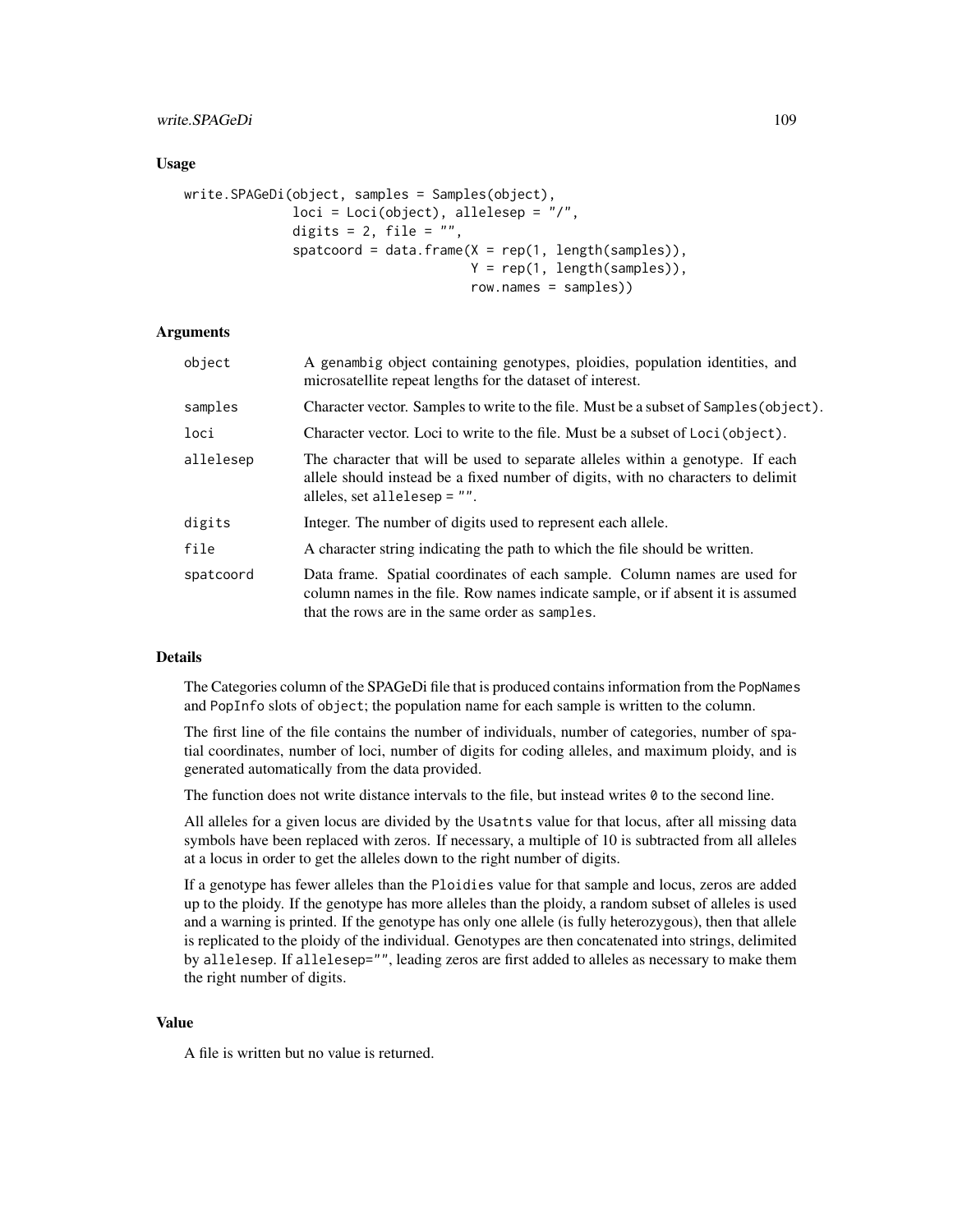#### <span id="page-109-1"></span>Author(s)

Lindsay V. Clark

### References

<https://ebe.ulb.ac.be/ebe/SPAGeDi.html>

Hardy, O. J. and Vekemans, X. (2002) SPAGeDi: a versatile computer program to analyse spatial genetic structure at the individual or population levels. *Molecular Ecology Notes* 2, 618–620.

# See Also

```
read.SPAGeDi, write.freq.SPAGeDi, write.GenoDive, write.Structure, write.GeneMapper,
write.ATetra, write.Tetrasat, write.POPDIST
```
### Examples

```
# set up data to write (usually read from a file)
mygendata <- new("genambig", samples = c("ind1","ind2","ind3","ind4"),
                 loci = c("loc1", "loc2"))
mygendata <- reformatPloidies(mygendata, output="sample")
Genotypes(mygendata, samples="ind1") <- list(c(102,106,108),c(207,210))
Genotypes(mygendata, samples="ind2") <- list(c(104),c(204,210))
Genotypes(mygendata, samples="ind3") <- list(c(100,102,108),c(201,213))
Genotypes(mygendata, samples="ind4") <- list(c(102,112),c(-9))
Ploidies(mygendata) <- c(3,2,2,2)
Usatnts(mygendata) \leq c(2,3)PopNames(mygendata) <- c("A", "B")
PopInfo(mygendata) \leq c(1,1,2,2)myspatcoord <- data.frame(X=c(27,29,24,30), Y=c(44,41,45,46),
                          row.names=c("ind1","ind2","ind3","ind4"))
## Not run:
```

```
# write a file
write.SPAGeDi(mygendata, spatcoord = myspatcoord,
              file="SpagOutExample.txt")
```

```
## End(Not run)
```
<span id="page-109-0"></span>write.Structure *Write Genotypes in Structure 2.3 Format*

#### Description

Given a dataset stored in a genambig object, write.Structure produces a text file of the genotypes in a format readable by Structure 2.2 and higher. The user specifies the overall ploidy of the file, while the ploidy of each sample is extracted from the genambig object. PopInfo and other data can optionally be written to the file as well.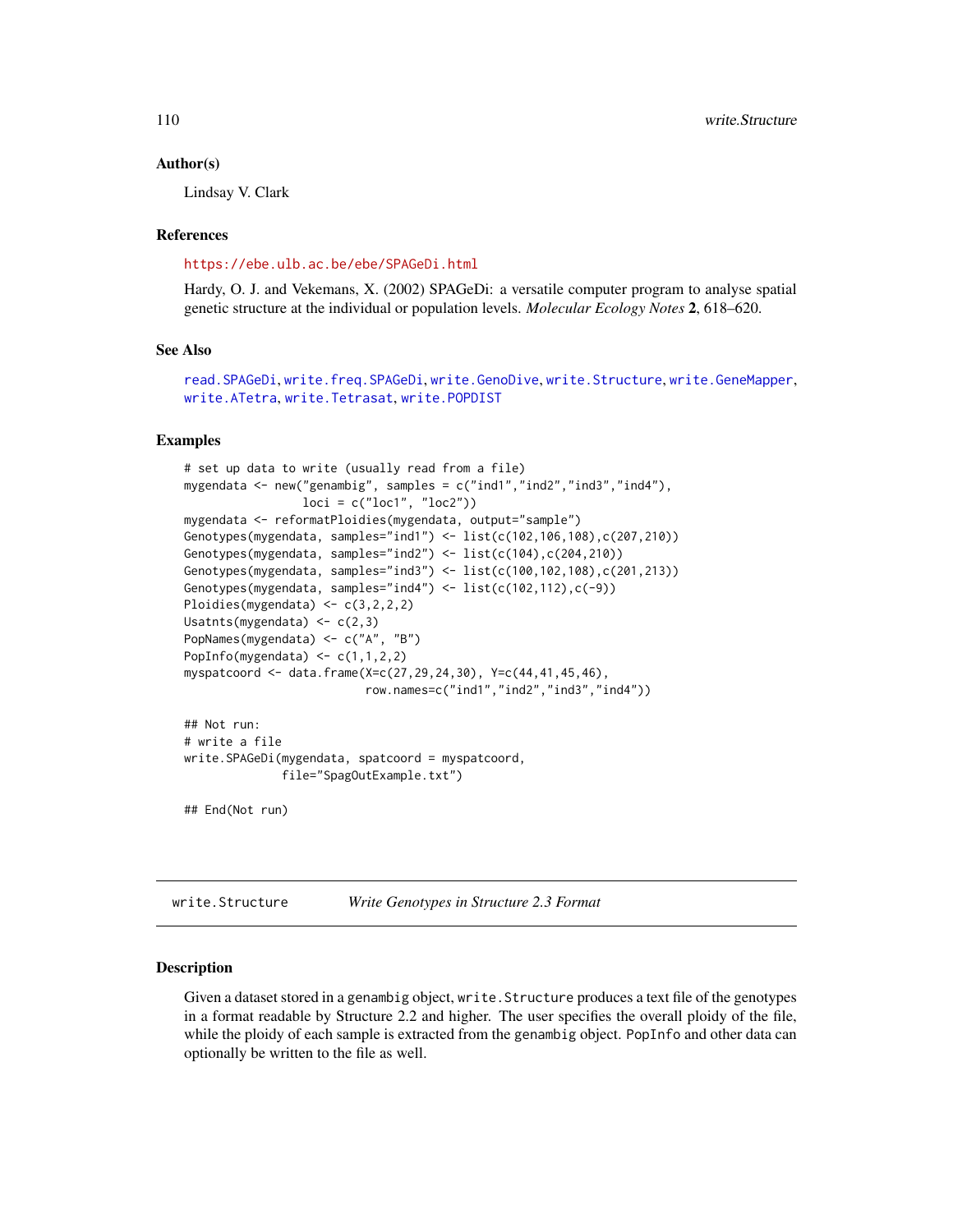# write.Structure 111

### Usage

```
write.Structure(object, ploidy, file="",
                samples = Samples(object), loci = Loci(object),
                writepopinfo = TRUE, extracols = NULL,
                missingout = -9)
```
# Arguments

| object       | A genambig object containing the data to write to the file. There must be non-NA<br>values of Ploidies (and PopInfo if write popinfo = TRUE) for samples.                            |
|--------------|--------------------------------------------------------------------------------------------------------------------------------------------------------------------------------------|
| ploidy       | PLOIDY for Structure, <i>i.e.</i> how many rows per individual to write.                                                                                                             |
| file         | A character string specifying where the file should be written.                                                                                                                      |
| samples      | An optional character vector listing the names of samples to be written to the<br>file.                                                                                              |
| loci         | An optional character vector listing the names of the loci to be written to the file.                                                                                                |
| writepopinfo | TRUE or FALSE, indicating whether to write values from the PopInfo slot of<br>object to the file.                                                                                    |
| extracols    | An array, with the first dimension names corresponding to samples, of Pop-<br>Data, PopFlag, LocData, Phenotype, or other values to be included in the extra<br>columns in the file. |
| missingout   | The number used to indicate missing data.                                                                                                                                            |

#### Details

Structure 2.2 and higher can process autopolyploid microsatellite data, although 2.3.3 or higher is recommended for its improvements on polyploid handling. The input format of Structure requires that each locus take up one column and that each individual take up as many rows as the parameter PLOIDY. Because of the multiple rows per sample, each sample name must be duplicated, as well as any population, location, or phenotype data. Partially heterozygous genotypes also must have one arbitrary allele duplicated up to the ploidy of the sample, and samples that have a lower ploidy than that used in the file (for mixed polyploid data sets) must have a missing data symbol inserted to fill in the extra rows. Additionally, if some samples have more alleles than PLOIDY (if you are using a lower PLOIDY to save processing time, or if there are extra alleles from scoring errors), some alleles must be randomly removed from the data. write.Structure performs this duplication, insertion, and random deletion of data.

The sample names from samples will be used as row names in the Structure file. Each sample name should only be in the vector samples once, because write.Structure will duplicate the sample names a number of times as dictated by ploidy.

In writing genotypes to the file, write.Structure compares the number of alleles in the genotype, the ploidy of the sample\*locus as stored in Ploidies, and the ploidy of the file as stored in ploidy, and does one of six things (for a given sample x and locus loc):

1) If Ploidies(object,x,loc) is greater than or equal to ploidy, and length(Genotype(object,x,loc)) is equal to ploidy, the genotype data are used as is.

2) If Ploidies(object,x,loc) is greater than or equal to ploidy, and length(Genotype(object,x,loc)) is less than ploidy, the first allele is duplicated as many times as necessary for there to be as many alleles as ploidy.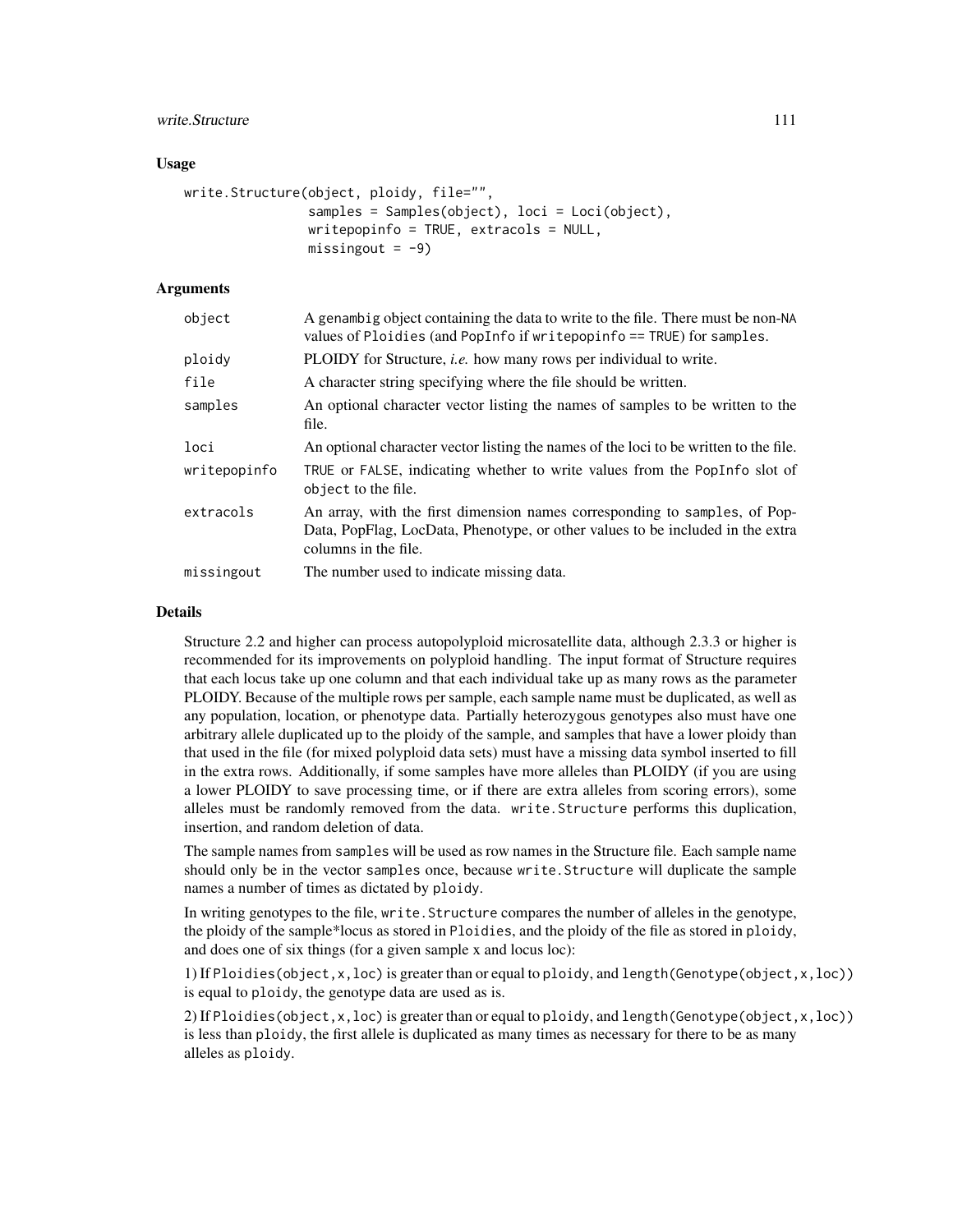<span id="page-111-0"></span>3) If Ploidies(object,  $x,$  loc) is greater than or equal to ploidy, and length(Genotype(object,  $x,$  loc)) is greater than ploidy, a random sample of the alleles, without replacement, is used as the genotype.

4) If Ploidies(object,x,loc) is less than ploidy, and length(Genotype(object,x,loc)) is equal to Ploidies (object, $x,$ loc), the genotype data are used as is and missing data symbols are inserted in the extra rows.

5) If Ploidies(object,x,loc) is less than ploidy, and length(Genotype(object,x,loc)) is less than Ploidies(object,x,loc), the first allele is duplicated as many times as necessary for there to be as many alleles as Ploidies( $object, x, loc$ ), and missing data symbols are inserted in the extra rows.

6) If Ploidies(object, x, loc) is less than ploidy, and length(Genotype(object, x, loc)) is greater than Ploidies(object,x,loc), a random sample, without replacement, of Ploidies(object)[x] alleles is used, and missing data symbols are inserted in the extra rows. (Alleles are removed even though there is room for them in the file.)

Two of the header rows that are optional for Structure are written by write.Structure. These are 'Marker Names', containing the names of loci supplied in gendata, and 'Recessive Alleles', which contains the missing data symbol once for each locus. This indicates to the program that all alleles are codominant with copy number ambiguity.

# Value

No value is returned, but instead a file is written at the path specified.

#### Note

If extracols is a character array, make sure none of the elements contain white space.

#### Author(s)

Lindsay V. Clark

#### References

[https://web.stanford.edu/group/pritchardlab/structure\\_software/release\\_versions/](https://web.stanford.edu/group/pritchardlab/structure_software/release_versions/v2.3.4/structure_doc.pdf) [v2.3.4/structure\\_doc.pdf](https://web.stanford.edu/group/pritchardlab/structure_software/release_versions/v2.3.4/structure_doc.pdf)

Hubisz, M. J., Falush, D., Stephens, M. and Pritchard, J. K. (2009) Inferring weak population structure with the assistance of sample group information. *Molecular Ecology Resources* 9, 1322- 1332.

Falush, D., Stephens, M. and Pritchard, J. K. (2007) Inferences of population structure using multilocus genotype data: dominant markers and null alleles. *Molecular Ecology Notes* 7, 574-578.

#### See Also

[read.Structure](#page-83-0), [write.GeneMapper](#page-102-0), [write.GenoDive](#page-104-0), [write.SPAGeDi](#page-107-0), [write.ATetra](#page-98-0), [write.Tetrasat](#page-112-0), [write.POPDIST](#page-106-0)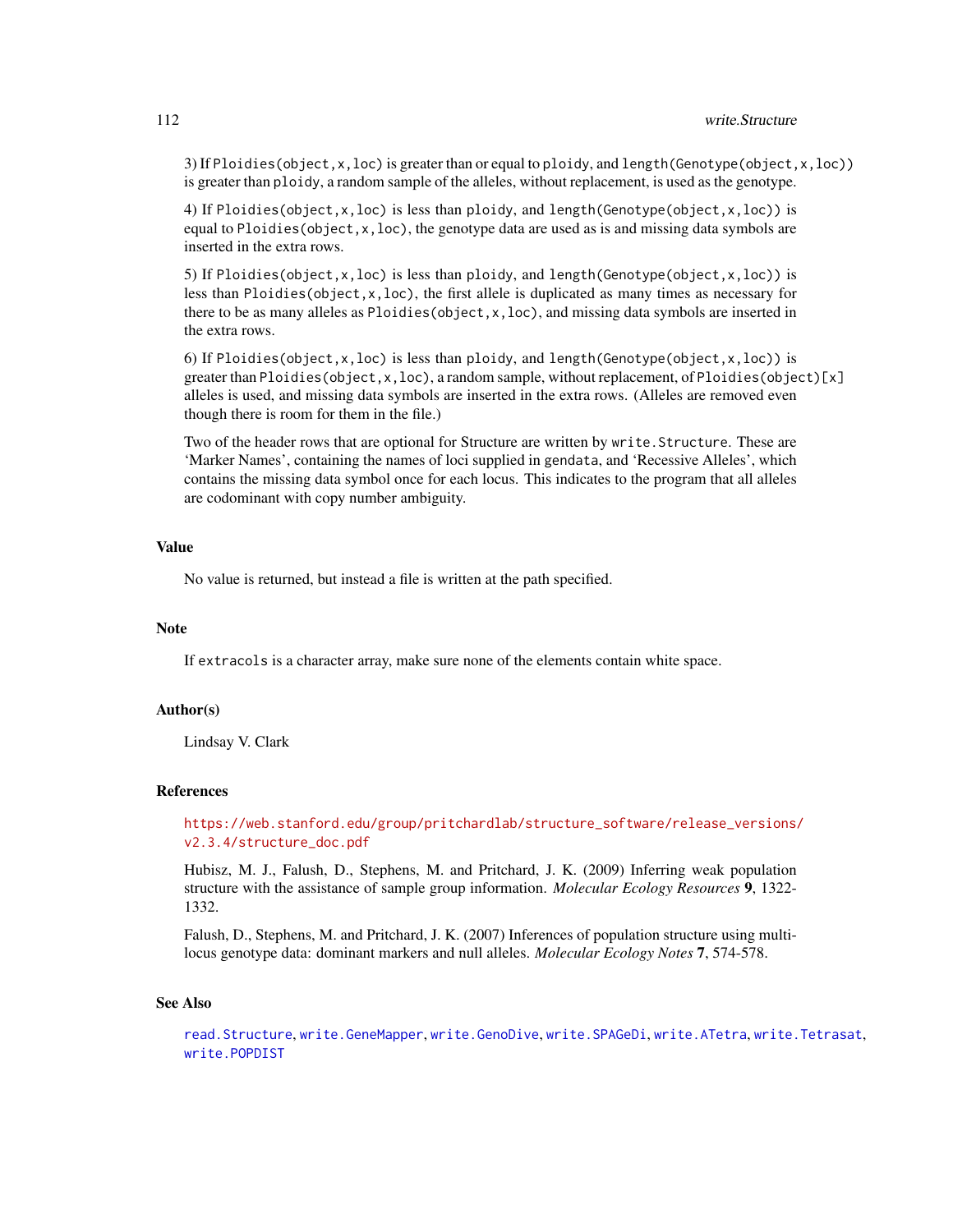# <span id="page-112-1"></span>write. Tetrasat 113

### Examples

```
# input genotype data (this is usually done by reading a file)
mygendata <- new("genambig", samples = c("ind1","ind2","ind3",
                                         "ind4","ind5","ind6"),
                 loci = c("locus1", "locus2"))Genotypes(mygendata) <- array(list(c(100,102,106,108,114,118),c(102,110),
                      c(98,100,104,108,110,112,116),c(102,106,112,118),
                      c(104, 108, 110), c(-9),
                      c(204),c(206,208,210,212,220,224,226),
                      c(202,206,208,212,214,218),c(200,204,206,208,212),
                      c(-9),c(202,206),
                 dim=c(6,2)Ploidies(mygendata) \leq c(6, 6, 6, 4, 4, 4)# Note that some of the above genotypes have more or fewer alleles than
# the ploidy of the sample.
# create a vector of sample names to be used. Note that this excludes
# ind6.
mysamples <- c("ind1","ind2","ind3","ind4","ind5")
# Create an array containing data for additional columns to be written
# to the file. You might also prefer to just read this and the ploidies
# in from a file.
myexcols <- array(data=c(1,2,1,2,1,1,1,0,0,0),dim=c(5,2),
                  dimnames=list(mysamples, c("PopData","PopFlag")))
# Write the Structure file, with six rows per individual.
# Since outfile="", the data will be written to the console instead of a file.
write.Structure(mygendata, 6, "", samples = mysamples, writepopinfo = FALSE,
                extracols = myexcols)
```
<span id="page-112-0"></span>write.Tetrasat *Write Genotype Data in Tetrasat Format*

#### **Description**

Given a genambig object, write.Tetrasat creates a file that can be read by the software Tetrasat and Tetra.

# Usage

```
write.Tetrasat(object, samples = Samples(object),
               loci = Loci(object), file = "")
```
#### Arguments

object A genambig object containing the dataset of interest. Genotypes, population identities, microsatellite repeat lengths, and the dataset description of object are used by the function.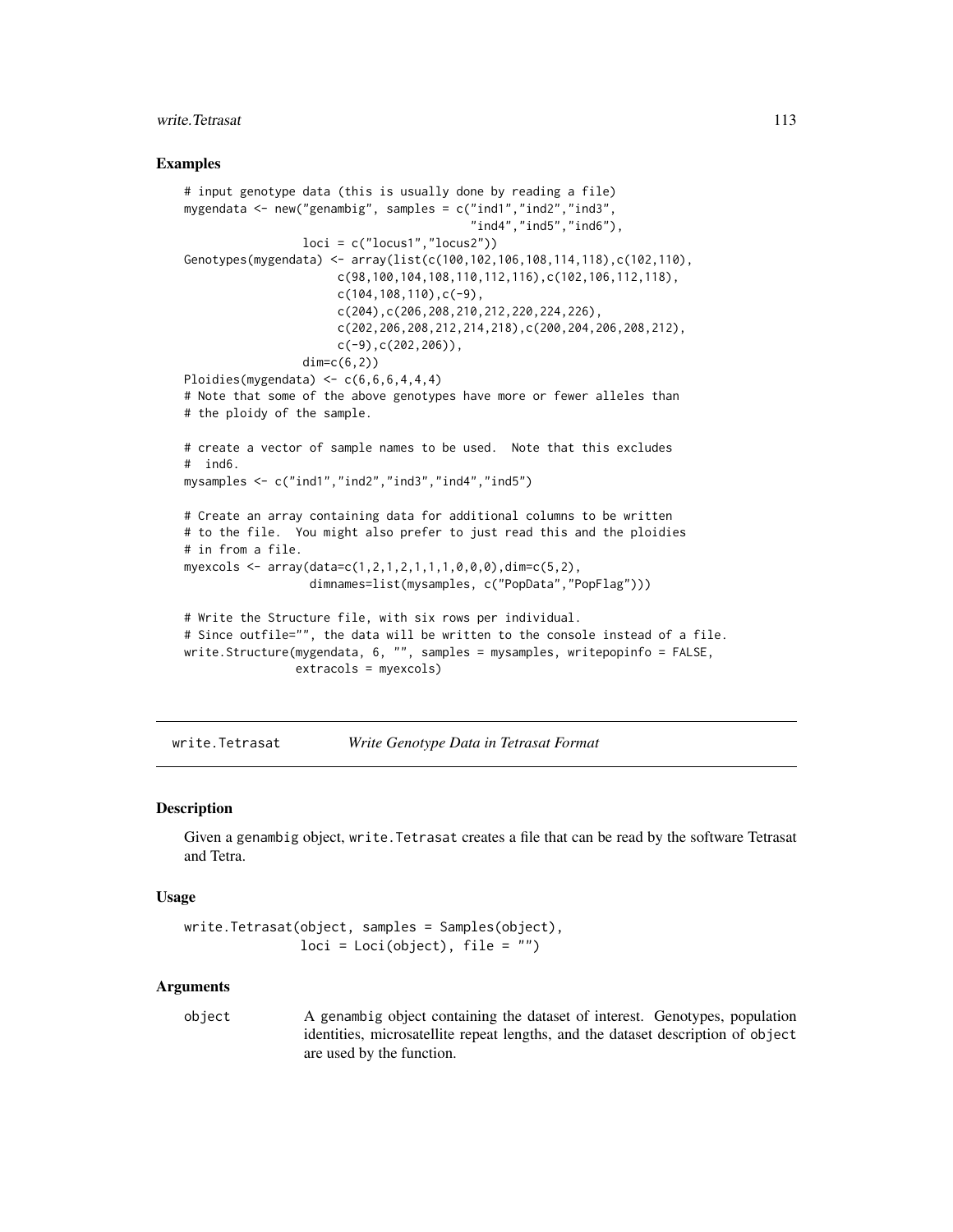<span id="page-113-0"></span>114 write.Tetrasat

| samples | A character vector of samples to write to the file. Should be a subset of Samples (object). |
|---------|---------------------------------------------------------------------------------------------|
| loci    | A character vector of loci to write to the file. Should be a subset of Loci (object).       |
| file    | A character string indicating the file to which to write.                                   |

# Details

Tetrasat files are space-delimited text files in which all alleles at a locus are concatenated into a string eight characters long. Population names or numbers are not used in the file, but samples are ordered by population, with the line "Pop" delimiting populations.

write.Tetrasat divides each allele by the length of the repeat and rounds down in order to convert alleles to repeat numbers. If necessary, it subtracts a multiple of 10 from all alleles at a locus to make all allele values less than 100, or puts a zero in front of the number if it only has one digit. If the individual is fully homozygous at a locus, the single allele is repeated four times. If any genotype has more than four alleles, write.Tetrasat picks a random sample of four alleles without replacement, and prints a warning. Missing data are represented by blank spaces.

Sample names should be a maximum of 20 characters long in order for the file to be read correctly by Tetrasat or Tetra.

#### Value

A file is written but no value is returned.

#### Author(s)

Lindsay V. Clark

# References

Markwith, S. H., Stewart, D. J. and Dyer, J. L. (2006) TETRASAT: a program for the population analysis of allotetraploid microsatellite data. *Molecular Ecology Notes* 6, 586-589.

Liao, W. J., Zhu, B. R., Zeng, Y. F. and Zhang, D. Y. (2008) TETRA: an improved program for population genetic analysis of allotetraploid microsatellite data. *Molecular Ecology Resources* 8, 1260–1262.

## See Also

[read.Tetrasat](#page-86-0), [write.GeneMapper](#page-102-0), [write.ATetra](#page-98-0), [write.POPDIST](#page-106-0)

#### Examples

```
# set up sample data (usually done by reading files)
mysamples <- c("ind1", "ind2", "ind3", "ind4")
myloci <- c("loc1", "loc2")
mygendata <- new("genambig", samples = mysamples, loci = myloci)
mygendata <- reformatPloidies(mygendata, output="one")
Usatnts(mygendata) <- c(2, 3)
Genotypes(mygendata, loci="loc1") <- list(c(202,204), c(204),
                                          c(200,206,208,212),
                                          c(198,204,208))
```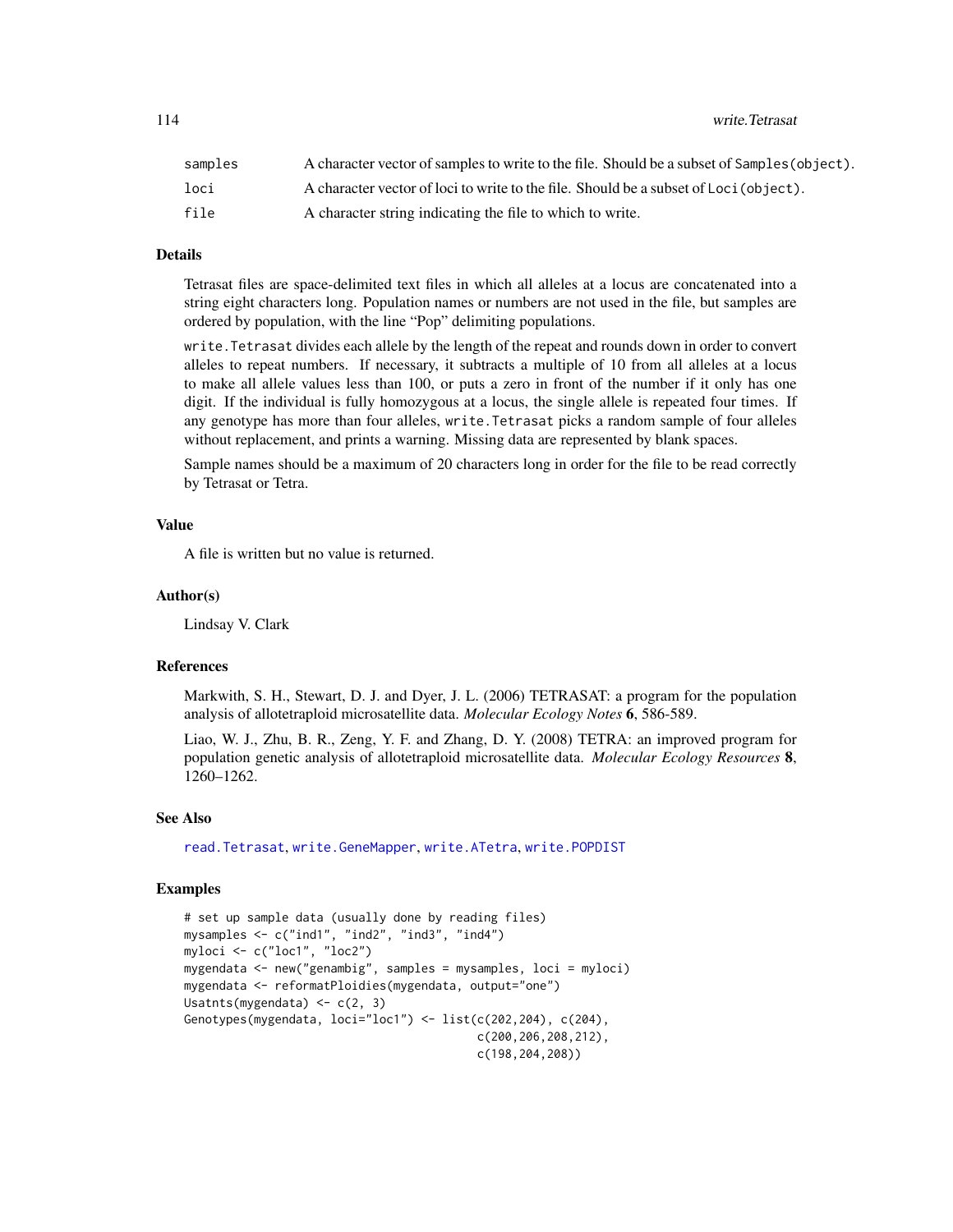# write. Tetrasat 115

```
Genotypes(mygendata, loci="loc2") <- list(c(78,81,84),
                                         c(75,90,93,96,99),
                                         c(87), c(-9))
PopInfo(mygendata) \leq c(1,2,1,2)Description(mygendata) <- "An example for write.Tetrasat."
Ploidies(mygendata) <- 4
## Not run:
# write a Tetrasat file
write.Tetrasat(mygendata, file="tetrasattest.txt")
# view the file
cat(readLines("tetrasattest.txt"), sep="\n")
```
## End(Not run)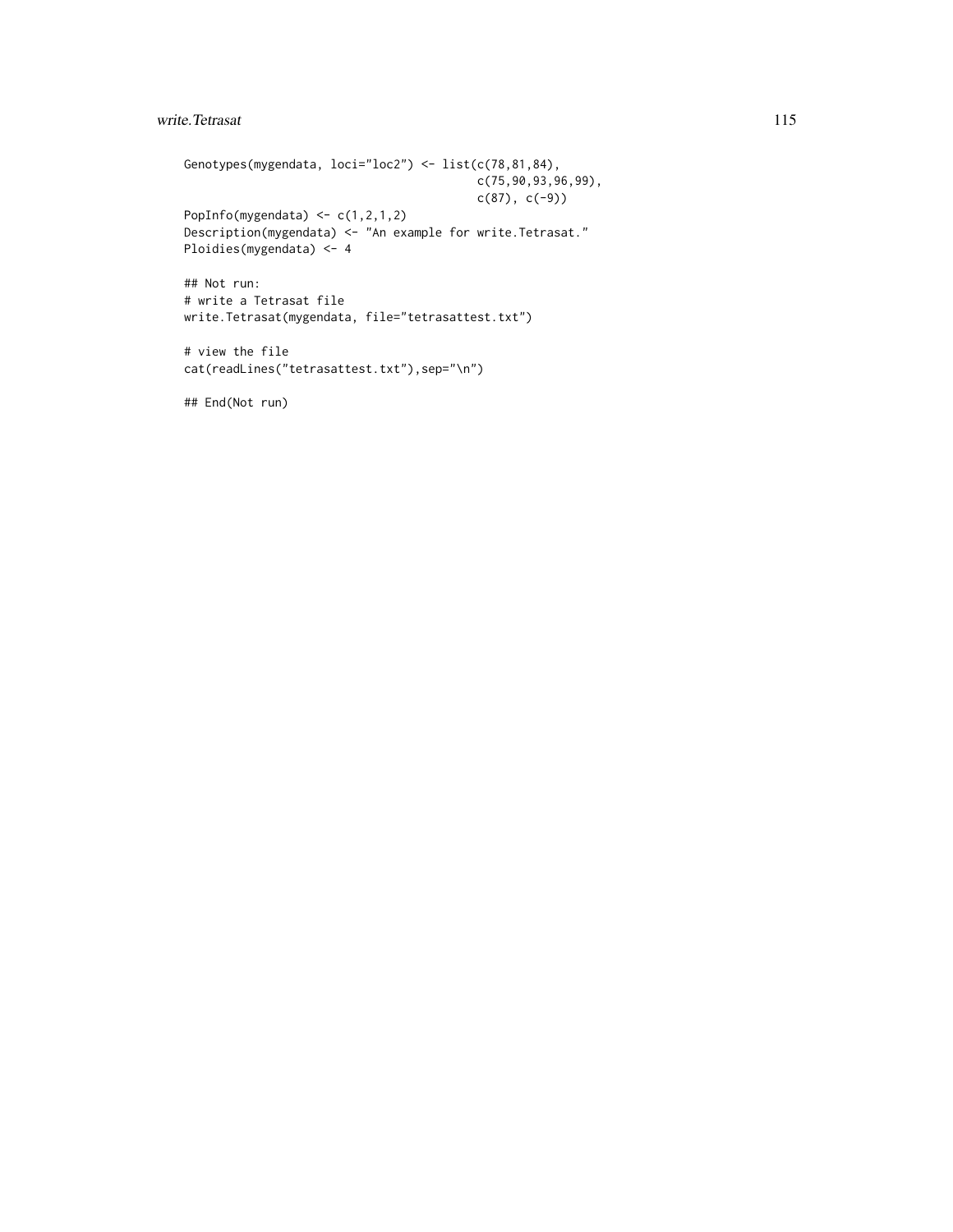# Index

∗ NA meandist.from.array, [58](#page-57-0) ∗ arith alleleDiversity, [12](#page-11-0) assignClones, [14](#page-13-0) Bruvo.distance, [15](#page-14-0) Bruvo2.distance, [17](#page-16-0) calcPopDiff, [19](#page-18-0) estimatePloidy, [31](#page-30-0) genotypeDiversity, [49](#page-48-0) Lynch.distance, [57](#page-56-0) meandist.from.array, [58](#page-57-0) meandistance.matrix, [60](#page-59-0) PIC, [65](#page-64-0) simpleFreq, [96](#page-95-0) ∗ array calcPopDiff, [19](#page-18-0) deSilvaFreq, [26](#page-25-0) meandist.from.array, [58](#page-57-0) meandistance.matrix, [60](#page-59-0) write.freq.SPAGeDi, [101](#page-100-1) ∗ classes genambig-class, [35](#page-34-0) genbinary-class, [40](#page-39-0) gendata-class, [43](#page-42-0) ploidysuper-class, [69](#page-68-0) ∗ cluster alleleCorrelations, [7](#page-6-0) ∗ datagen simAllopoly, [93](#page-92-0) ∗ datasets AllopolyTutorialData, [13](#page-12-0) FCRinfo, [32](#page-31-0) simgen, [95](#page-94-0) testgenotypes, [97](#page-96-0) ∗ distribution genotypeProbs, [51](#page-50-0) Internal Functions, [53](#page-52-0) ∗ file

read.ATetra, [73](#page-72-0) read.GeneMapper, [75](#page-74-0) read.GenoDive, [77](#page-76-0) read.POPDIST, [79](#page-78-0) read.SPAGeDi, [80](#page-79-1) read.STRand, [83](#page-82-0) read.Structure, [84](#page-83-1) read.Tetrasat, [87](#page-86-1) write.ATetra, [99](#page-98-1) write.freq.SPAGeDi, [101](#page-100-1) write.GeneMapper, [103](#page-102-1) write.GenoDive, [105](#page-104-1) write.POPDIST, [107](#page-106-1) write.SPAGeDi, [108](#page-107-1) write.Structure, [110](#page-109-1) write.Tetrasat, [113](#page-112-1) ∗ hplot plotSSAllo, [70](#page-69-0) ∗ iteration deSilvaFreq, [26](#page-25-0) plotSSAllo, [70](#page-69-0) ∗ logic alleleCorrelations, [7](#page-6-0) ∗ manip deleteSamples, [25](#page-24-0) editGenotypes, [29](#page-28-0) find.missing.gen, [33](#page-32-0) freq.to.genpop, [34](#page-33-0) genambig.to.genbinary, [38](#page-37-0) gendata.to.genind, [46](#page-45-0) genIndex, [48](#page-47-0) isMissing, [56](#page-55-0) merge-methods, [62](#page-61-0) mergeAlleleAssignments, [64](#page-63-0) pld, [67](#page-66-0) recodeAllopoly, [89](#page-88-0) reformatPloidies, [91](#page-90-0) ∗ methods Accessors, [3](#page-2-0)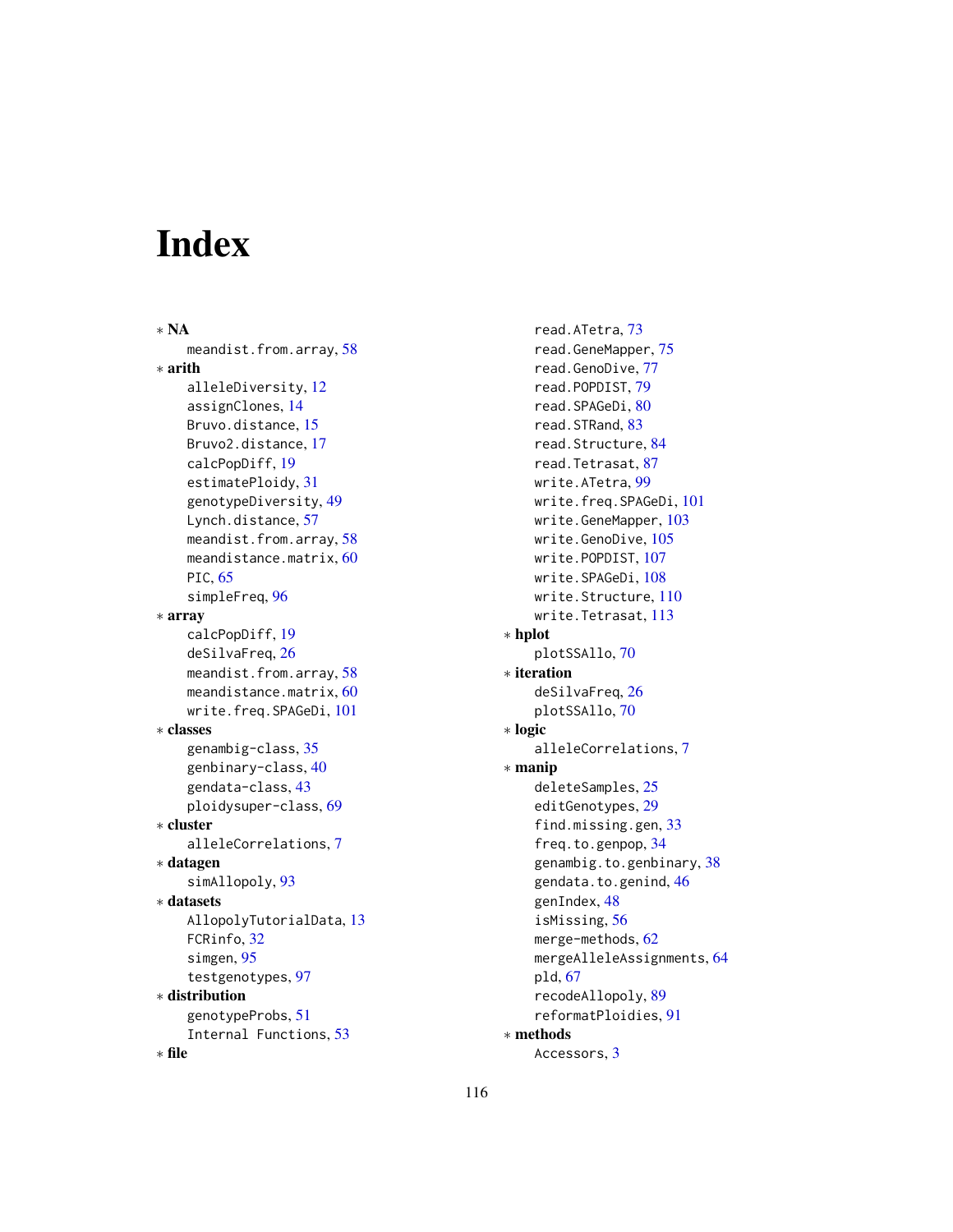# INDEX 117

```
estimatePloidy, 31
    genIndex, 48
    merge-methods, 62
    pld, 67
∗ misc
    catalanAlleles, 22
∗ print
    viewGenotypes, 98
∗ symbolmath
    genotypeProbs, 51
.unal1loc, 49
.unal1loc (Internal Functions), 53
[,genambig-method (genambig-class), 35
[,genbinary-method (genbinary-class), 40
[,gendata-method (gendata-class), 43
Absent (Accessors), 3
```

```
Absent,genbinary-method
        (genbinary-class), 40
Absent<- (Accessors), 3
Absent<-,genbinary-method
        (genbinary-class), 40
Accessors, 3, 36, 38, 42, 46
alleleCorrelations, 7, 24, 70, 71, 73, 94
alleleDiversity, 12, 51, 55, 66
AllopolyTutorialData, 13
assignClones, 14, 49–51
```

```
Bruvo.distance, 15, 17, 19, 58, 59, 62
Bruvo2.distance, 17, 17, 62
```

```
calcFst (calcPopDiff), 19
calcPopDiff, 19
catalanAlleles, 11, 22, 64, 89, 94
```

```
deleteLoci, 6
deleteLoci (deleteSamples), 25
deleteLoci,genambig-method
        (genambig-class), 35
deleteLoci,genbinary-method
        (genbinary-class), 40
deleteLoci,gendata-method
        (gendata-class), 43
deleteSamples, 6, 25
deleteSamples,genambig-method
        (genambig-class), 35
deleteSamples,genbinary-method
        (genbinary-class), 40
deleteSamples,gendata-method
        (gendata-class), 43
```
Description *(*Accessors*)*, [3](#page-2-0) Description,gendata-method *(*gendata-class*)*, [43](#page-42-0) Description<- *(*Accessors*)*, [3](#page-2-0) Description<-,gendata-method *(*gendata-class*)*, [43](#page-42-0) deSilvaFreq, *[22](#page-21-0)*, [26,](#page-25-0) *[35](#page-34-0)*, *[52](#page-51-0)*, *[55](#page-54-0)*, *[61](#page-60-0)*, *[66](#page-65-0)*, *[102](#page-101-0)*

editGenotypes, *[6](#page-5-0)*, [29,](#page-28-0) *[104](#page-103-0)* editGenotypes,genambig-method *(*genambig-class*)*, [35](#page-34-0) editGenotypes,genbinary-method *(*genbinary-class*)*, [40](#page-39-0) estimatePloidy, *[6](#page-5-0)*, [31,](#page-30-0) *[36](#page-35-0)* estimatePloidy,genambig-method *(*genambig-class*)*, [35](#page-34-0) estimatePloidy,genbinary-method *(*genbinary-class*)*, [40](#page-39-0)

FCRinfo, [32,](#page-31-0) *[98](#page-97-0)* find.missing.gen, [33,](#page-32-0) *[56](#page-55-0)*, *[59](#page-58-0)* find.na.dist *(*meandist.from.array*)*, [58](#page-57-0) fixloci *(*Internal Functions*)*, [53](#page-52-0) freq.to.genpop, [34,](#page-33-0) *[47](#page-46-0)*

G *(*Internal Functions*)*, [53](#page-52-0) genambig, *[7](#page-6-0)*, *[13](#page-12-0)*, *[26](#page-25-0)*, *[32](#page-31-0)*, *[39](#page-38-0)*, *[42](#page-41-0)*, *[46](#page-45-0)*, *[48](#page-47-0)*, *[70](#page-69-0)*, *[76](#page-75-0)*, *[89](#page-88-0)*, *[95](#page-94-0)*, *[97,](#page-96-0) [98](#page-97-0)* genambig-class, [35](#page-34-0) genambig.to.genbinary, [38,](#page-37-0) *[55](#page-54-0)* genbinary, *[7](#page-6-0)*, *[26](#page-25-0)*, *[32](#page-31-0)*, *[39](#page-38-0)*, *[46](#page-45-0)*, *[97](#page-96-0)* genbinary-class, [40](#page-39-0) genbinary.to.genambig, *[82](#page-81-0)* genbinary.to.genambig *(*genambig.to.genbinary*)*, [38](#page-37-0) gendata, *[6](#page-5-0)*, *[36](#page-35-0)*, *[38](#page-37-0)*, *[41,](#page-40-0) [42](#page-41-0)*, *[69](#page-68-0)* gendata-class, [43](#page-42-0) gendata.to.genind, *[35](#page-34-0)*, [46](#page-45-0) genIndex, [48](#page-47-0) genIndex,array-method *(*genIndex*)*, [48](#page-47-0) genIndex,genambig-method *(*genIndex*)*, [48](#page-47-0) GENLIST, *[28](#page-27-0)*, *[53](#page-52-0)*, *[62](#page-61-0)* GENLIST *(*Internal Functions*)*, [53](#page-52-0) Genotype, *[17](#page-16-0)*, *[56](#page-55-0)* Genotype *(*Accessors*)*, [3](#page-2-0) Genotype,genambig-method *(*genambig-class*)*, [35](#page-34-0) Genotype,genbinary-method *(*genbinary-class*)*, [40](#page-39-0)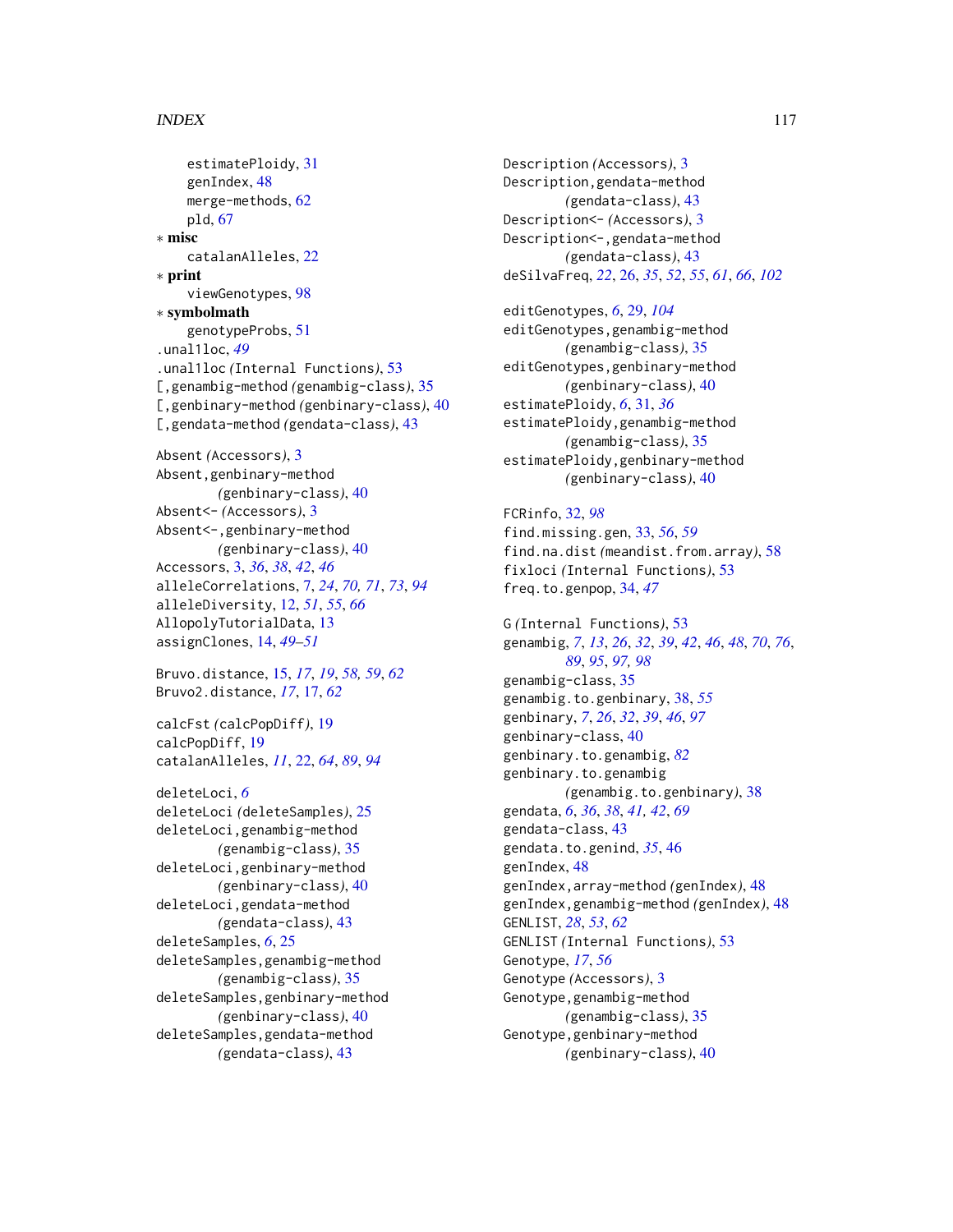# 118 INDEX

Genotype<- *(*Accessors*)*, [3](#page-2-0) Genotype<-,genambig-method *(*genambig-class*)*, [35](#page-34-0) genotypeDiversity, *[13](#page-12-0)*, *[15](#page-14-0)*, [49](#page-48-0) genotypeProbs, *[48](#page-47-0)*, [51,](#page-50-0) *[55](#page-54-0)*, *[61](#page-60-0)* Genotypes, *[99](#page-98-1)* Genotypes *(*Accessors*)*, [3](#page-2-0) Genotypes,genambig-method *(*genambig-class*)*, [35](#page-34-0) Genotypes,genbinary-method *(*genbinary-class*)*, [40](#page-39-0) Genotypes<- *(*Accessors*)*, [3](#page-2-0) Genotypes<-,genambig-method *(*genambig-class*)*, [35](#page-34-0) Genotypes<-,genbinary-method *(*genbinary-class*)*, [40](#page-39-0)

INDEXG *(*Internal Functions*)*, [53](#page-52-0) initialize,genambig-method *(*genambig-class*)*, [35](#page-34-0) initialize,genbinary-method *(*genbinary-class*)*, [40](#page-39-0) initialize,gendata-method *(*gendata-class*)*, [43](#page-42-0) Internal Functions, [53](#page-52-0) isMissing, *[6](#page-5-0)*, *[33](#page-32-0)*, [56](#page-55-0) isMissing,genambig-method *(*genambig-class*)*, [35](#page-34-0) isMissing,genbinary-method *(*genbinary-class*)*, [40](#page-39-0)

kmeans, *[11](#page-10-0)*

Loci, *[25](#page-24-0)* Loci *(*Accessors*)*, [3](#page-2-0) Loci,gendata,missing,missing-method *(*gendata-class*)*, [43](#page-42-0) Loci,gendata,missing,numeric-method *(*gendata-class*)*, [43](#page-42-0) Loci,gendata,numeric,missing-method *(*gendata-class*)*, [43](#page-42-0) Loci,gendata,numeric,numeric-method *(*gendata-class*)*, [43](#page-42-0) Loci<- *(*Accessors*)*, [3](#page-2-0) Loci<-,genambig-method *(*genambig-class*)*, [35](#page-34-0) Loci<-,genbinary-method *(*genbinary-class*)*, [40](#page-39-0)

Loci<-,gendata-method *(*gendata-class*)*, [43](#page-42-0) Lynch.distance, *[17](#page-16-0)*, *[19](#page-18-0)*, [57,](#page-56-0) *[62](#page-61-0)* meandist.from.array, *[14](#page-13-0)*, [58,](#page-57-0) *[62](#page-61-0)* meandistance.matrix, *[14](#page-13-0)*, *[17,](#page-16-0) [18](#page-17-0)*, *[49](#page-48-0)*, *[58,](#page-57-0) [59](#page-58-0)*, [60](#page-59-0) meandistance.matrix2, *[14](#page-13-0)*, *[18,](#page-17-0) [19](#page-18-0)*, *[48,](#page-47-0) [49](#page-48-0)*, *[52,](#page-51-0) [53](#page-52-0)*, *[55](#page-54-0)* meandistance.matrix2 *(*meandistance.matrix*)*, [60](#page-59-0) merge *(*merge-methods*)*, [62](#page-61-0) merge,genambig,genambig-method *(*merge-methods*)*, [62](#page-61-0) merge,genbinary,genbinary-method *(*merge-methods*)*, [62](#page-61-0) merge,gendata,gendata-method *(*merge-methods*)*, [62](#page-61-0) merge-methods, [62](#page-61-0) mergeAlleleAssignments, *[11](#page-10-0)*, *[24](#page-23-0)*, [64,](#page-63-0) *[72](#page-71-0)*, *[89](#page-88-0)* Missing, *[17](#page-16-0)*, *[56](#page-55-0)* Missing *(*Accessors*)*, [3](#page-2-0) Missing,gendata-method *(*gendata-class*)*, [43](#page-42-0) Missing<- *(*Accessors*)*, [3](#page-2-0) Missing<-,genambig-method *(*genambig-class*)*, [35](#page-34-0) Missing<-,genbinary-method *(*genbinary-class*)*, [40](#page-39-0) Missing<-,gendata-method *(*gendata-class*)*, [43](#page-42-0)

# PIC, [65](#page-64-0)

plCollapse, *[69](#page-68-0)*, *[91,](#page-90-0) [92](#page-91-0)* plCollapse *(*pld*)*, [67](#page-66-0) plCollapse,ploidylocus,logical,logical-method *(*ploidysuper-class*)*, [69](#page-68-0) plCollapse,ploidymatrix,logical,logical-method *(*ploidysuper-class*)*, [69](#page-68-0) plCollapse,ploidyone,logical,logical-method *(*ploidysuper-class*)*, [69](#page-68-0) plCollapse,ploidysample,logical,logical-method *(*ploidysuper-class*)*, [69](#page-68-0) pld, [67,](#page-66-0) *[69](#page-68-0)* pld,ploidylocus-method *(*ploidysuper-class*)*, [69](#page-68-0) pld,ploidymatrix-method *(*ploidysuper-class*)*, [69](#page-68-0)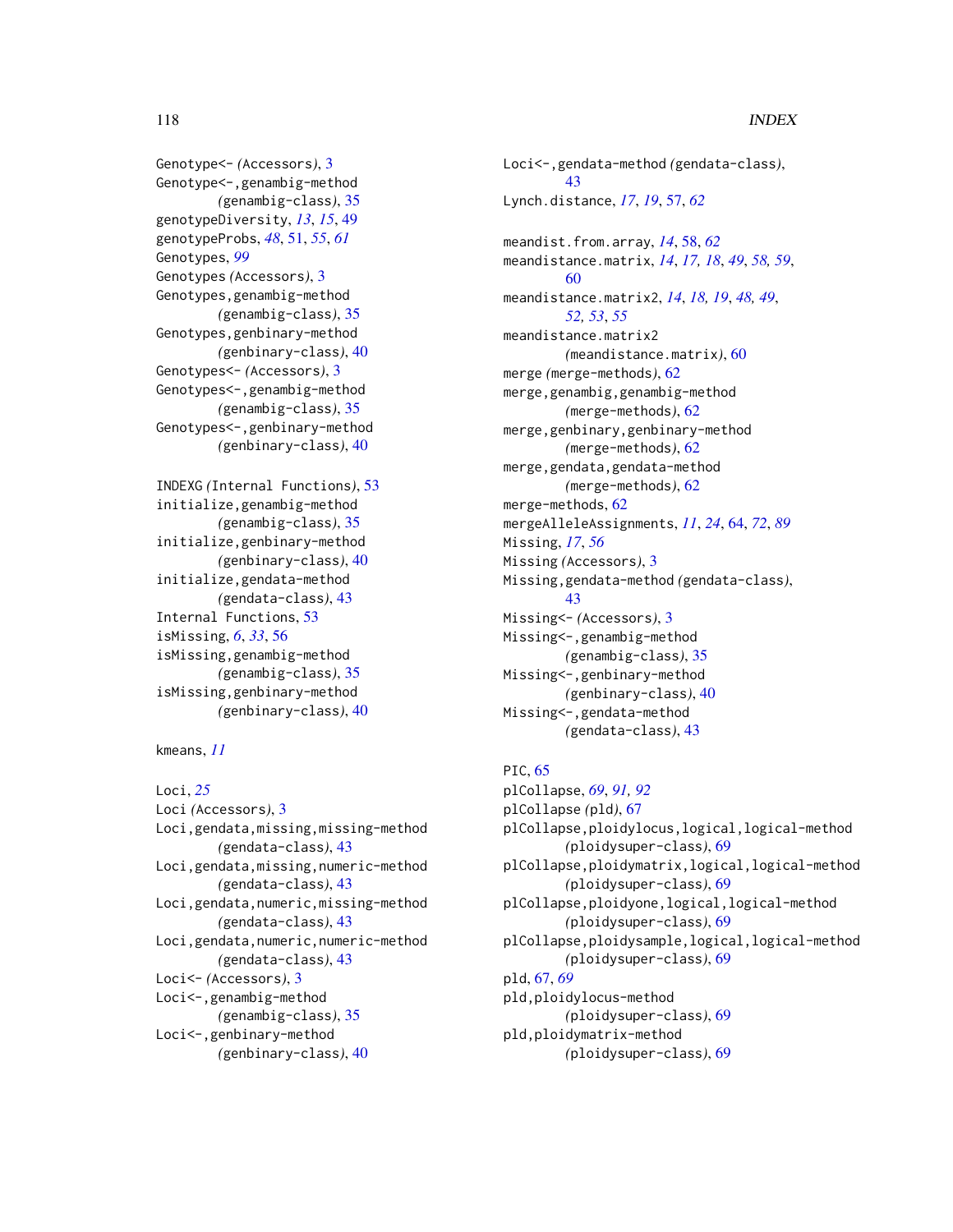# INDEX 119

pld,ploidyone-method *(*ploidysuper-class*)*, [69](#page-68-0) pld,ploidysample-method *(*ploidysuper-class*)*, [69](#page-68-0) pld<- *(*pld*)*, [67](#page-66-0) pld<-,ploidylocus-method *(*ploidysuper-class*)*, [69](#page-68-0) pld<-,ploidymatrix-method *(*ploidysuper-class*)*, [69](#page-68-0) pld<-,ploidyone-method *(*ploidysuper-class*)*, [69](#page-68-0) pld<-,ploidysample-method *(*ploidysuper-class*)*, [69](#page-68-0) Ploidies, *[32](#page-31-0)*, *[68,](#page-67-0) [69](#page-68-0)* Ploidies *(*Accessors*)*, [3](#page-2-0) Ploidies,gendata-method *(*gendata-class*)*, [43](#page-42-0) Ploidies<- *(*Accessors*)*, [3](#page-2-0) Ploidies<-,gendata-method *(*gendata-class*)*, [43](#page-42-0) ploidylocus, *[44](#page-43-0)* ploidylocus-class *(*ploidysuper-class*)*, [69](#page-68-0) ploidymatrix, *[43](#page-42-0)* ploidymatrix-class *(*ploidysuper-class*)*, [69](#page-68-0) ploidyone, *[88](#page-87-0)* ploidyone-class *(*ploidysuper-class*)*, [69](#page-68-0) ploidysample, *[45](#page-44-0)* ploidysample-class *(*ploidysuper-class*)*, [69](#page-68-0) ploidysuper, *[4](#page-3-0)*, *[67](#page-66-0)*, *[91,](#page-90-0) [92](#page-91-0)* ploidysuper-class, [69](#page-68-0) plotParamHeatmap *(*plotSSAllo*)*, [70](#page-69-0) plotSSAllo, [70](#page-69-0) PopInfo *(*Accessors*)*, [3](#page-2-0) PopInfo,gendata-method *(*gendata-class*)*, [43](#page-42-0) PopInfo<- *(*Accessors*)*, [3](#page-2-0) PopInfo<-,gendata-method *(*gendata-class*)*, [43](#page-42-0) PopNames *(*Accessors*)*, [3](#page-2-0) PopNames,gendata-method *(*gendata-class*)*, [43](#page-42-0) PopNames<- *(*Accessors*)*, [3](#page-2-0) PopNames<-,gendata-method *(*gendata-class*)*, [43](#page-42-0) PopNum *(*Accessors*)*, [3](#page-2-0)

PopNum,gendata,character-method *(*gendata-class*)*, [43](#page-42-0) PopNum<- *(*Accessors*)*, [3](#page-2-0) PopNum<-,gendata,character-method *(*gendata-class*)*, [43](#page-42-0) Present *(*Accessors*)*, [3](#page-2-0) Present,genbinary-method *(*genbinary-class*)*, [40](#page-39-0) Present<- *(*Accessors*)*, [3](#page-2-0) Present<-,genbinary-method *(*genbinary-class*)*, [40](#page-39-0) processDatasetAllo, *[11](#page-10-0)* processDatasetAllo *(*plotSSAllo*)*, [70](#page-69-0) RANMUL *(*Internal Functions*)*, [53](#page-52-0) read.ATetra, [73,](#page-72-0) *[76](#page-75-0)*, *[78](#page-77-0)*, *[80](#page-79-1)*, *[82](#page-81-0)*, *[84](#page-83-1)*, *[86](#page-85-0)*, *[88](#page-87-0)*, *[100](#page-99-0)* read.GeneMapper, *[74](#page-73-0)*, [75,](#page-74-0) *[78](#page-77-0)*, *[80](#page-79-1)*, *[82](#page-81-0)*, *[84](#page-83-1)*, *[86](#page-85-0)*, *[88](#page-87-0)*, *[104](#page-103-0)* read.GenoDive, *[74](#page-73-0)*, *[76](#page-75-0)*, [77,](#page-76-0) *[80](#page-79-1)*, *[82](#page-81-0)*, *[84](#page-83-1)*, *[86](#page-85-0)*, *[88](#page-87-0)*, *[106](#page-105-0)* read.POPDIST, *[74](#page-73-0)*, *[76](#page-75-0)*, *[78](#page-77-0)*, [79,](#page-78-0) *[82](#page-81-0)*, *[84](#page-83-1)*, *[86](#page-85-0)*, *[88](#page-87-0)*, *[108](#page-107-1)* read.SPAGeDi, *[74](#page-73-0)*, *[76](#page-75-0)*, *[78](#page-77-0)*, *[80](#page-79-1)*, [80,](#page-79-1) *[84](#page-83-1)*, *[86](#page-85-0)*, *[88](#page-87-0)*, *[110](#page-109-1)* read.STRand, *[74](#page-73-0)*, *[76](#page-75-0)*, *[78](#page-77-0)*, *[80](#page-79-1)*, *[82](#page-81-0)*, [83,](#page-82-0) *[86](#page-85-0)*, *[88](#page-87-0)* read.Structure, *[74](#page-73-0)*, *[76](#page-75-0)*, *[78](#page-77-0)*, *[80](#page-79-1)*, *[82](#page-81-0)*, *[84](#page-83-1)*, [84,](#page-83-1) *[88](#page-87-0)*, *[112](#page-111-0)* read.table, *[82](#page-81-0)*, *[84](#page-83-1)* read.Tetrasat, *[74](#page-73-0)*, *[76](#page-75-0)*, *[78](#page-77-0)*, *[80](#page-79-1)*, *[82](#page-81-0)*, *[84](#page-83-1)*, *[86](#page-85-0)*, [87,](#page-86-1) *[114](#page-113-0)* recodeAllopoly, *[11](#page-10-0)*, *[24](#page-23-0)*, *[64](#page-63-0)*, *[73](#page-72-0)*, [89](#page-88-0) reformatPloidies, *[4](#page-3-0)*, *[68,](#page-67-0) [69](#page-68-0)*, *[79](#page-78-0)*, *[81](#page-80-0)*, *[85](#page-84-0)*, [91](#page-90-0) Samples, *[25](#page-24-0)* Samples *(*Accessors*)*, [3](#page-2-0) Samples, gendata, character, missing-method *(*gendata-class*)*, [43](#page-42-0) Samples,gendata,character,numeric-method *(*gendata-class*)*, [43](#page-42-0) Samples,gendata,missing,missing-method *(*gendata-class*)*, [43](#page-42-0) Samples, gendata, missing, numeric-method *(*gendata-class*)*, [43](#page-42-0) Samples, gendata, numeric, missing-method *(*gendata-class*)*, [43](#page-42-0) Samples, gendata, numeric, numeric-method *(*gendata-class*)*, [43](#page-42-0) Samples<- *(*Accessors*)*, [3](#page-2-0)